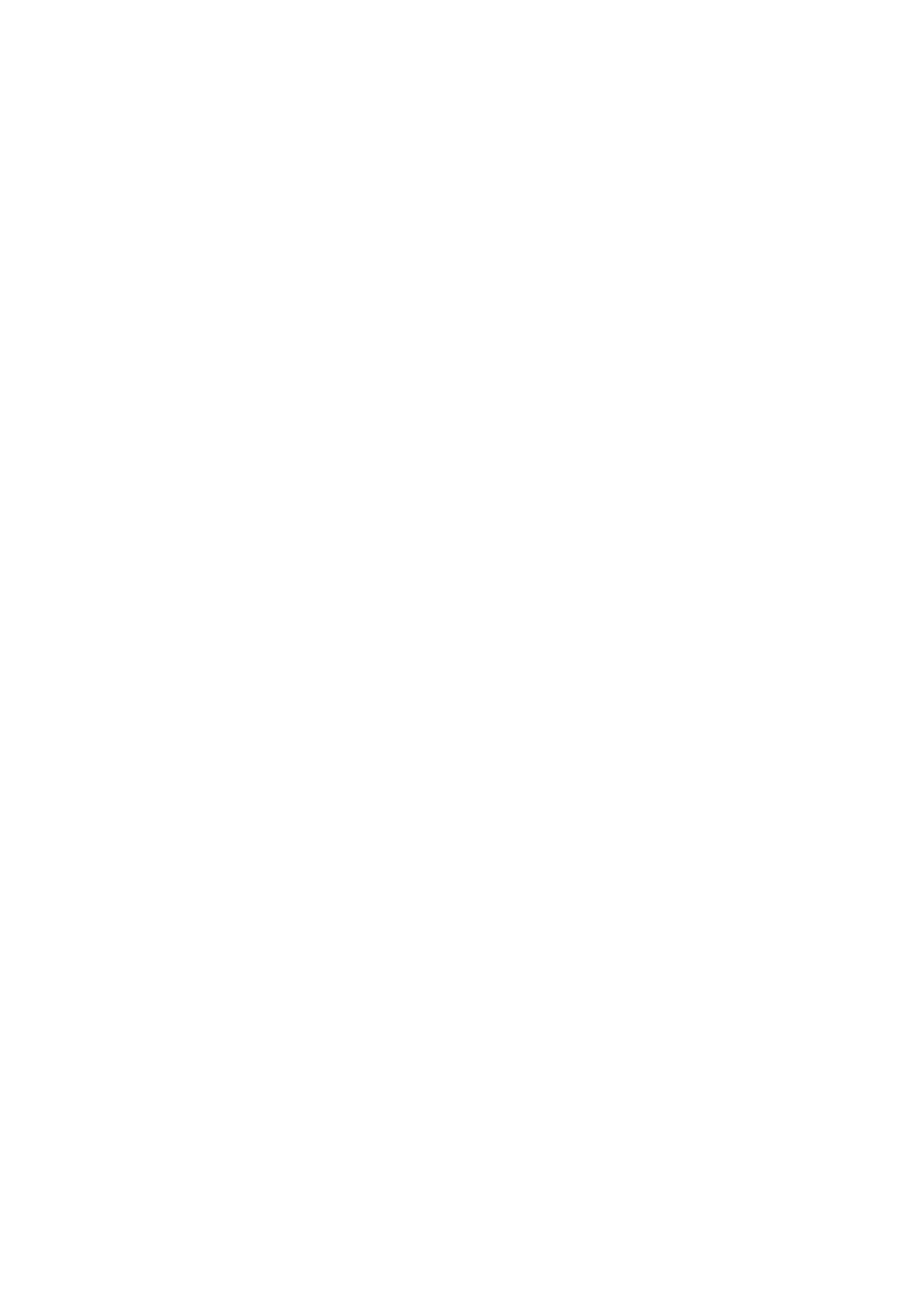# **ECONOMIC ANALYSIS OF SUPPLY AND DEMAND FOR FOOD UP TO 2030 – SPECIAL FOCUS ON FISH AND FISHERY PRODUCTS**

by

#### **Mr Audun Lem**  Branch Chief Products, Trade and Marketing Branch Fisheries and Aquaculture Policy and Economics Division Food and Agriculture Organization Rome, Italy

**Mr Trond Bjorndal**  Aalesund University College Aalesund, Norway SNF Centre for Applied Research at NHH Bergen, Norway

# **Ms Alena Lappo**

**Consultant** Products, Trade and Marketing Branch Fisheries and Aquaculture Policy and Economics Division Rome, Italy

FOOD AND AGRICULTURE ORGANIZATION OF THE UNITED NATIONS Rome, 2014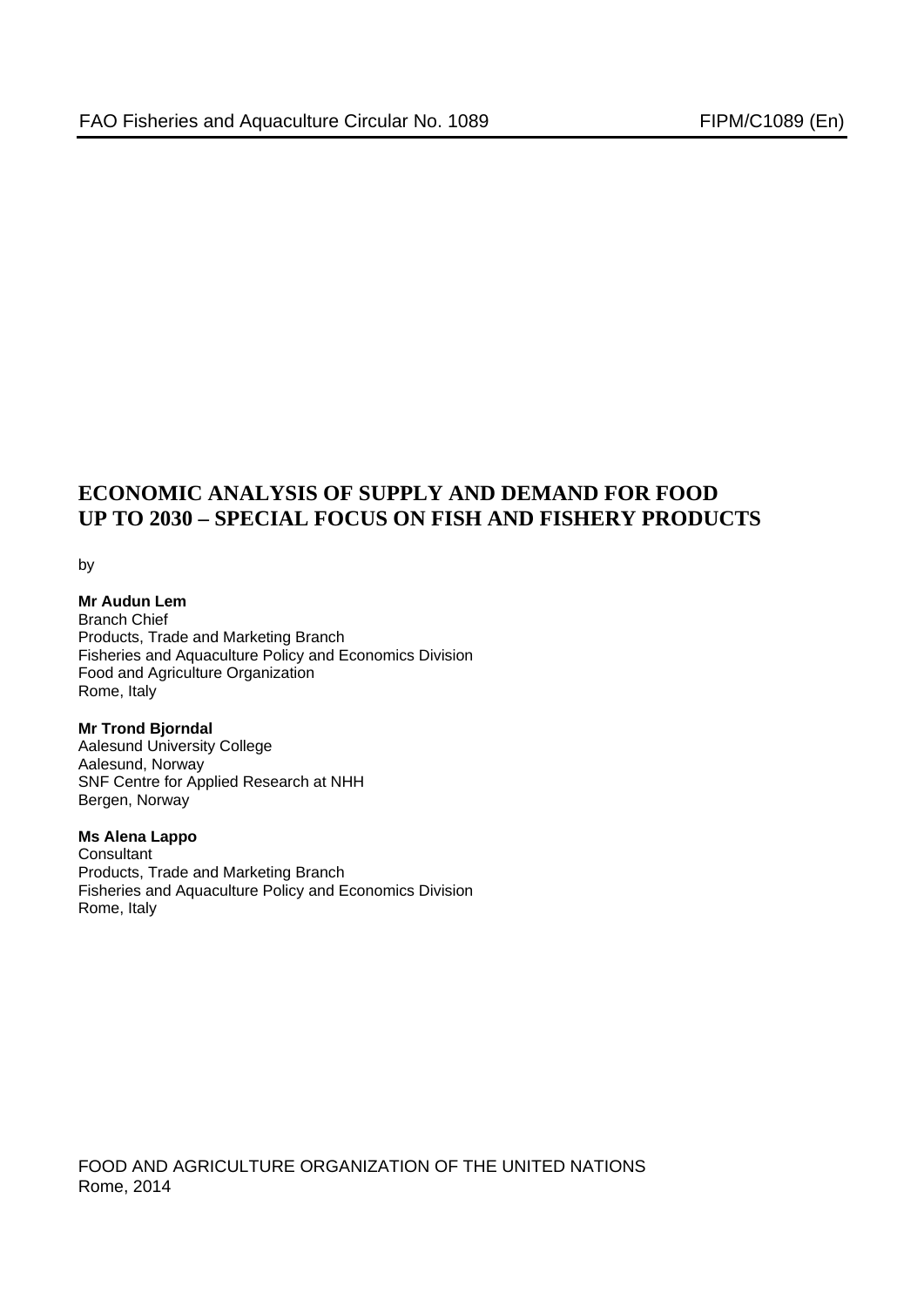The designations employed and the presentation of material in this information product do not imply the expression of any opinion whatsoever on the part of the Food and Agriculture Organization of the United Nations (FAO) concerning the legal or development status of any country, territory, city or area or of its authorities, or concerning the delimitation of its frontiers or boundaries. The mention of specific companies or products of manufacturers, whether or not these have been patented, does not imply that these have been endorsed or recommended by FAO in preference to others of a similar nature that are not mentioned.

The views expressed in this information product are those of the author(s) and do not necessarily reflect the views or policies of FAO.

ISBN 978-92-5-108400-7 (print) E-ISBN 978-92-5-108401-4 (PDF)

© FAO, 2014

FAO encourages the use, reproduction and dissemination of material in this information product. Except where otherwise indicated, material may be copied, downloaded and printed for private study, research and teaching purposes, or for use in non-commercial products or services, provided that appropriate acknowledgement of FAO as the source and copyright holder is given and that FAO's endorsement of users' views, products or services is not implied in any way.

All requests for translation and adaptation rights, and for resale and other commercial use rights should be made via www.fao.org/contact-us/licence-request or addressed to copyright@fao.org.

FAO information products are available on the FAO website (www.fao.org/publications) and can be purchased through publications-sales@fao.org.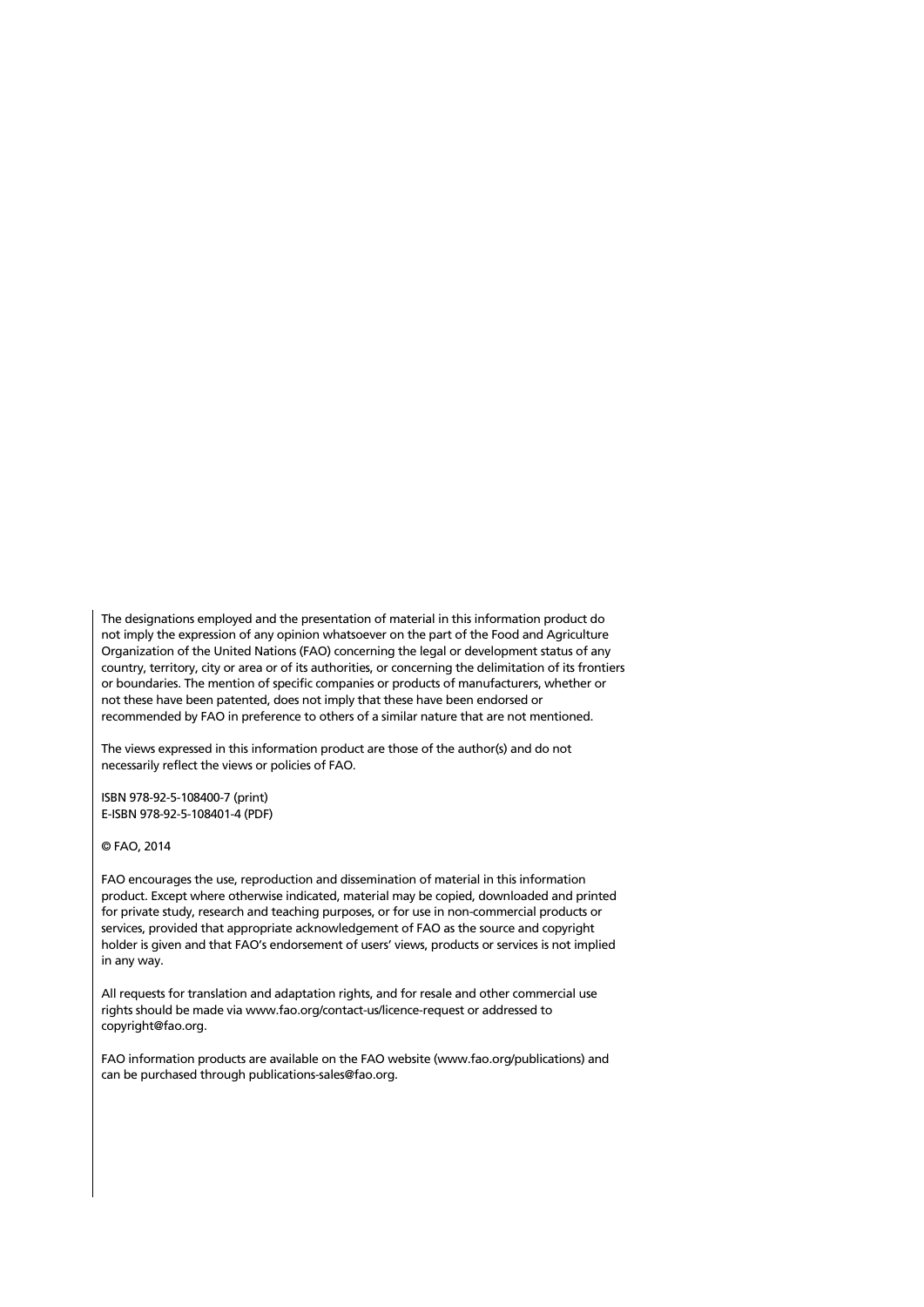# **PREPARATION OF THIS DOCUMENT**

This report contributes to FAO's ongoing activities and forecasts of food demand and supply. There is much concern about future food supply and demand on the basis of expected population growth as well as due to the large number of people still suffering from undernourishment. At the same time there are limits to the potential for expanded production from fisheries, aquaculture and agriculture. What is often overlooked in many studies is the economic impact of changes in supply and demand for example due to changes in food prices, household income and consumer preferences. This analysis takes an economic approach in analysing supply of and demand for food up to 2030, with a particular emphasis on fisheries and aquaculture.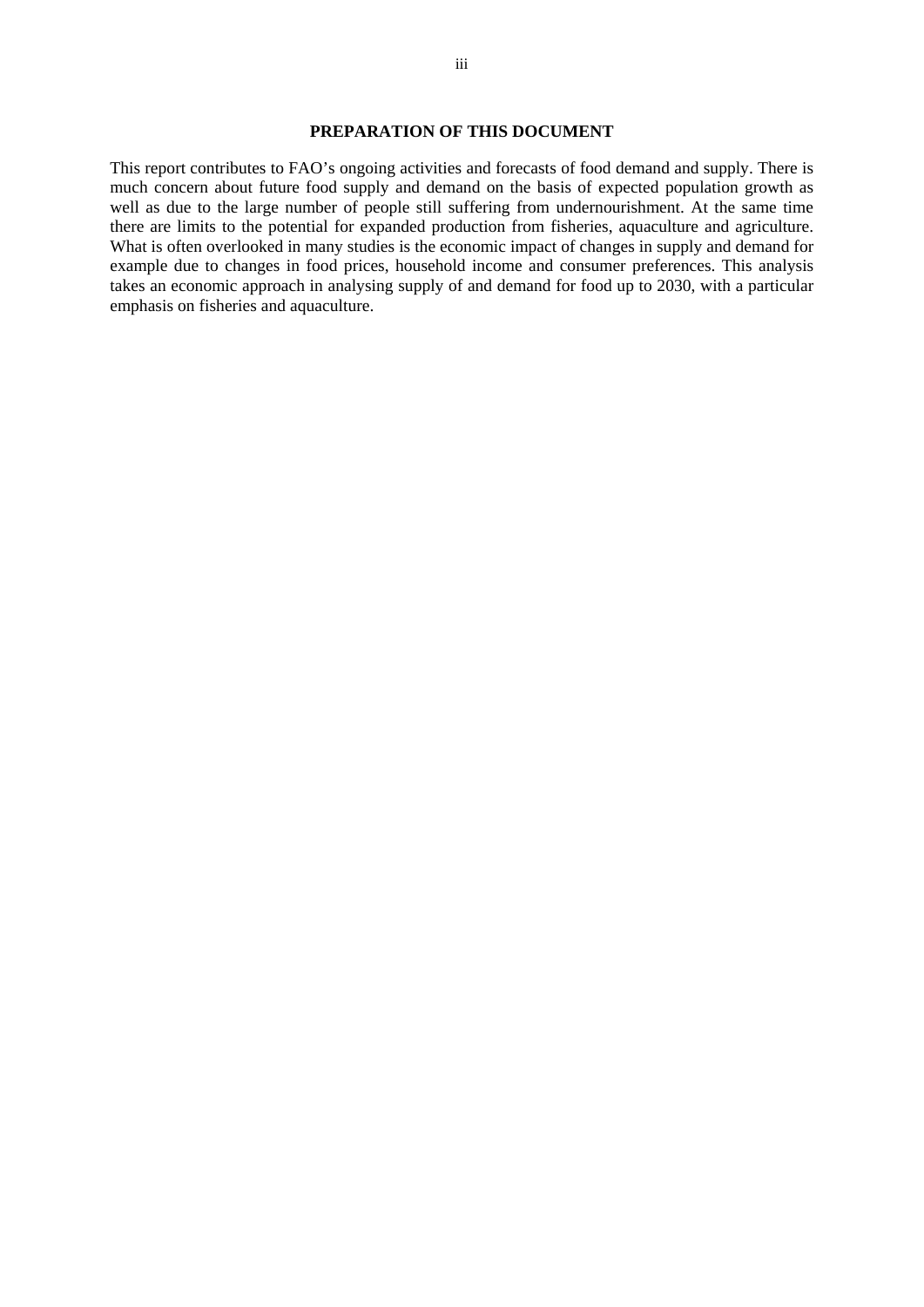**Lem, A., Bjorndal, T. & Lappo, A.** 2014. *Economic analysis of supply and demand for food up to 2030 – Special focus on fish and fishery products.*

FAO Fisheries and Aquaculture Circular No. 1089. Rome, FAO. 106 pp.

### **ABSTRACT**

With the world's population expected to reach 8.2 billion people by 2030, and with 842 million people estimated as having been undernourished in the period 2011–13, food supply will present a growing challenge in the next two decades. With increases in income along with demographic changes related to family size, population ageing and urbanization, and consumer trends such as concerns for healthy eating and sustainable production, there will be great shifts in demand and major changes in the composition of demand. This will in turn have an impact on food supply, which will need to both increase and become more efficient if it is to grow within the constraints presented by the availability of natural resources and existing technology.

This publication presents projections of future food supply up to 2030, building on existing analyses but also providing more economic perspectives on the future evolution of food production. It thus looks at the main drivers of future demand and supply, with a particular focus on fisheries and aquaculture production. The analysis is supplemented with a number of new scenarios on fish production in the period until 2022.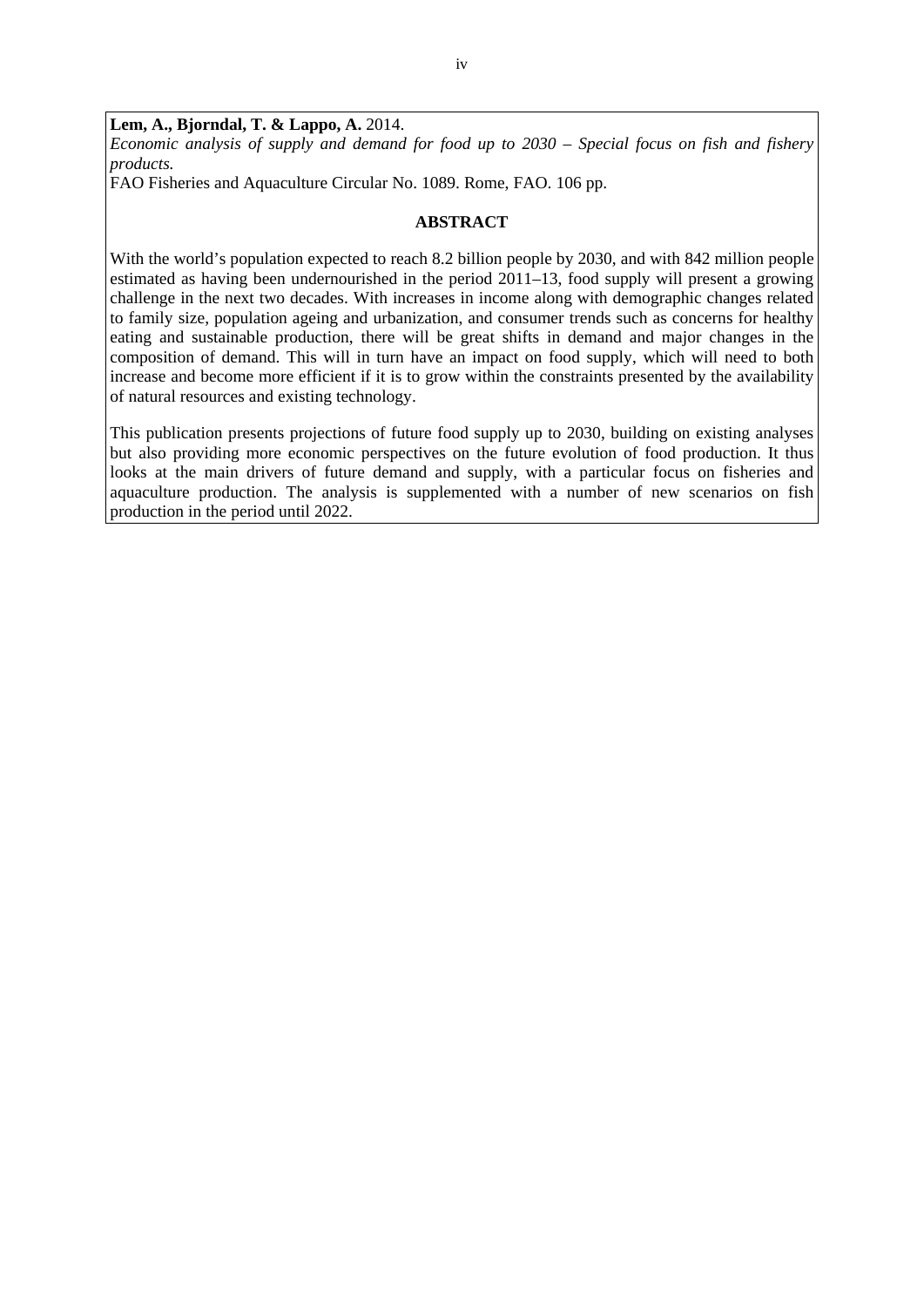# **CONTENTS**

|    |     | Preparation of this document                                        | iii              |
|----|-----|---------------------------------------------------------------------|------------------|
|    |     | Acknowledgements                                                    | vii              |
|    |     | Abbreviations and acronyms                                          | viii             |
|    |     | Executive summary                                                   | ix               |
| 1. |     | <b>INTRODUCTION</b>                                                 | $\mathbf{1}$     |
| 2. |     | <b>POPULATION</b>                                                   | $\boldsymbol{2}$ |
|    | 2.1 | Future population growth                                            | $\sqrt{2}$       |
|    | 2.2 | Summary and discussion                                              | 6                |
| 3. |     | DEVELOPMENT IN GROSS DOMESTIC PRODUCT                               | 9                |
|    | 3.1 | Future GDP growth                                                   | 9                |
|    | 3.2 | GDP per capita                                                      | 12               |
|    | 3.3 | Impact on food demand                                               | 14               |
| 4. |     | <b>UNDERNOURISHMENT AND HUNGER</b>                                  | 17               |
|    | 4.1 | Hunger                                                              | 17               |
|    | 4.2 | Geography of hunger and its development over time                   | 18               |
|    | 4.3 | The fight against hunger                                            | 20               |
|    | 4.4 | Role of agricultural growth in reduction of hunger and malnutrition | 21               |
|    | 4.5 | Summary and discussions                                             | 22               |
| 5. |     | <b>IMPACT OF CHANGES IN PRICE AND INCOME ON FOOD DEMAND</b>         | 24               |
|    | 5.1 | Empirical demand studies for food products                          | 25               |
|    | 5.2 | Summary and discussion                                              | 29               |
| 6. |     | <b>CONSUMER TRENDS AND PREFERENCES IN THE DEMAND FOR FOOD</b>       | 31               |
|    | 6.1 | Background                                                          | 31               |
|    | 6.2 | Safety and health benefits                                          | 32               |
|    | 6.3 | Corporate social responsibility                                     | 34               |
|    | 6.4 | Production systems and innovation                                   | 35               |
|    | 6.5 | Sustainability                                                      | 38               |
|    | 6.6 | Country and region of origin                                        | 40               |
|    | 6.7 | Summary and discussions                                             | 41               |
|    |     | Food safety and health benefits                                     | 42               |
|    |     | Corporate social responsibility                                     | 43               |
|    |     | Production systems and innovations                                  | 43               |
|    |     | Sustainability                                                      | 43               |
|    |     | Country and region of origin                                        | 43               |
|    |     | Discussion                                                          | 43               |
| 7. |     | <b>SUMMARY - DEMAND SIDE</b>                                        | 45               |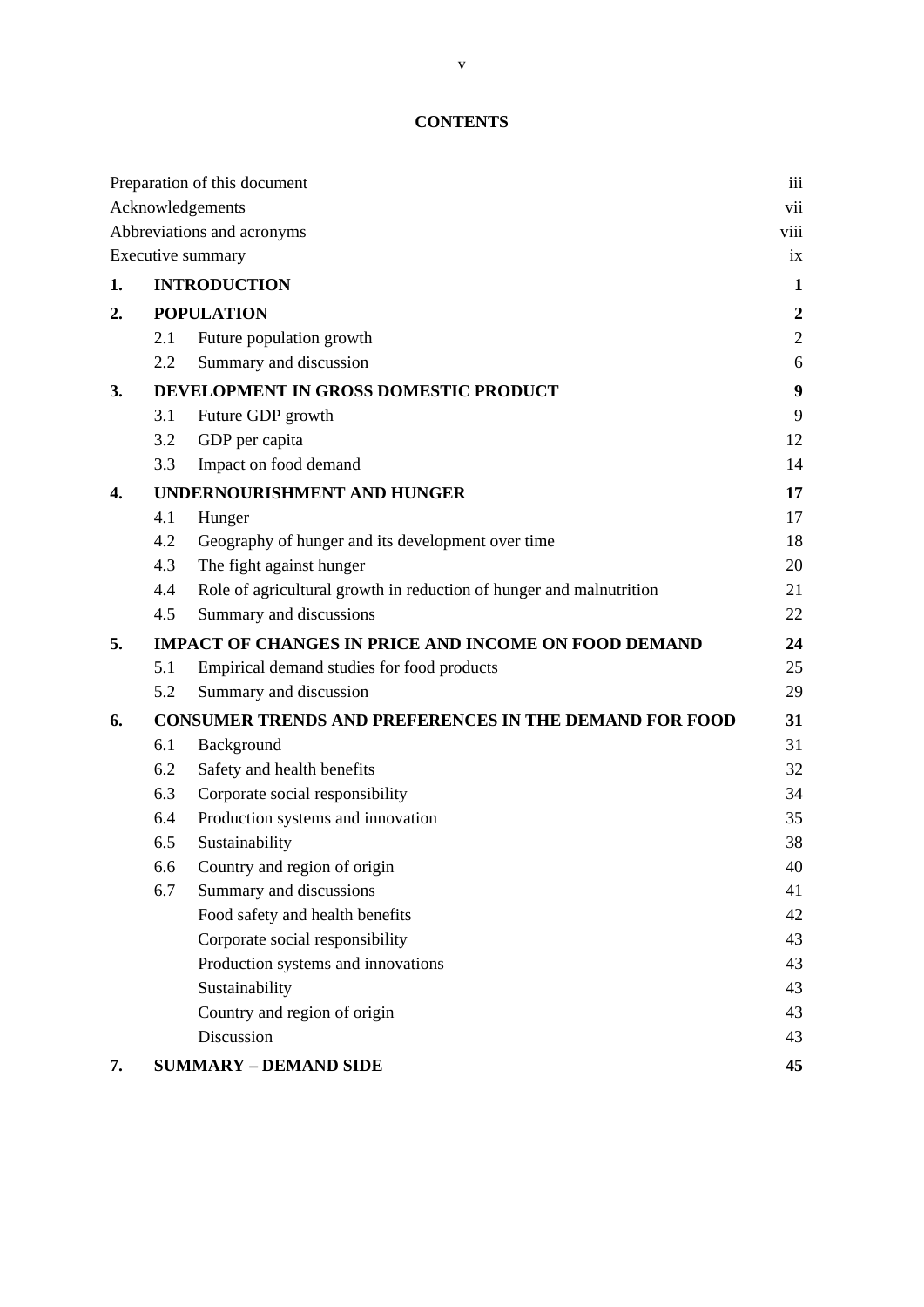| 8.  |      | <b>FISHERIES AND AQUACULTURE PRODUCTION</b>                  | 48  |
|-----|------|--------------------------------------------------------------|-----|
|     | 8.1  | World production of fish from 1950 to the present            | 48  |
|     | 8.2  | Capture fisheries                                            | 49  |
|     | 8.3  | Usage                                                        | 51  |
|     | 8.4  | Aquaculture                                                  | 54  |
|     | 8.5  | Global fish exports and imports                              | 57  |
|     | 8.6  | The potential for increased production                       | 59  |
|     |      | Climate change                                               | 59  |
|     |      | Capture fisheries                                            | 59  |
|     |      | Aquaculture                                                  | 60  |
| 9.  |      | <b>AGRICULTURE</b>                                           | 61  |
|     | 9.1  | Historical production                                        | 61  |
|     | 9.2  | Production projections                                       | 64  |
|     | 9.3  | Trade                                                        | 65  |
|     | 9.4  | Constraints                                                  | 69  |
|     | 9.5  | Productivity                                                 | 71  |
|     | 9.6  | Summary                                                      | 72  |
| 10. |      | <b>SUPPLY CHAINS</b>                                         | 74  |
|     | 10.1 | Typical supply chains for domestic and international markets | 74  |
|     |      | 10.2 The value chain approach                                | 75  |
|     |      | 10.3 Relationships among agents along supply/value chains    | 76  |
|     | 10.4 | Scope for efficiency improvements in supply chains           | 77  |
|     | 10.5 | Summary                                                      | 79  |
| 11. |      | <b>SUMMARY - SUPPLY SIDE</b>                                 | 80  |
| 12. |      | <b>FUTURE MARKETS</b>                                        | 84  |
|     |      | 12.1 Production                                              | 85  |
|     | 12.2 | Prices                                                       | 89  |
|     |      | 12.3 Fishmeal and fish oil                                   | 92  |
|     |      | Fishmeal                                                     | 92  |
|     |      | Fish oil                                                     | 96  |
|     |      | Analysis                                                     | 98  |
| 13. |      | <b>REFERENCES</b>                                            | 100 |
| 14. |      | <b>APPENDIX</b>                                              | 105 |
|     |      | 14.1 Demand elasticities for scenario 5                      | 105 |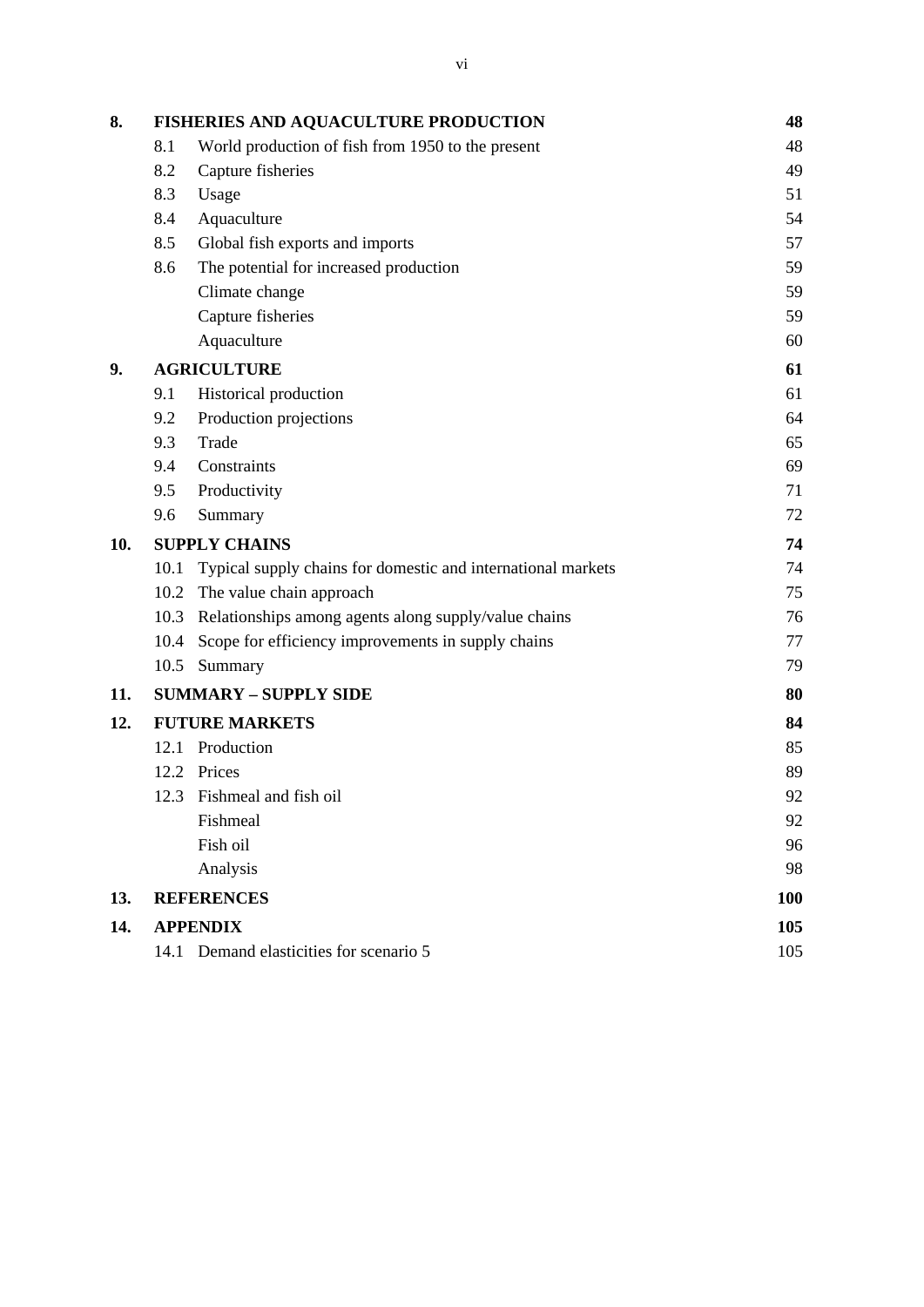#### **ACKNOWLEDGEMENTS**

A number of persons have contributed to this publication. Thanks are due to Professor M. Day, who commented on and provided material for Chapter 5. Professor José Fernandez Polanco assisted with research for Chapter 6. Dr Achini de Silva and Ms Anna Child provided essential background information and important research assistance for Chapter 10. Dr Pierre Charlebois prepared the extra scenarios presented in Chapter 12 with the FAO fish model. He and Ms Stefania Vannuccini gave invaluable assistance in the interpretation of the results. Finally, Mr Felix Dent and Ms Anna Child are acknowledged for their work in editing parts of the document.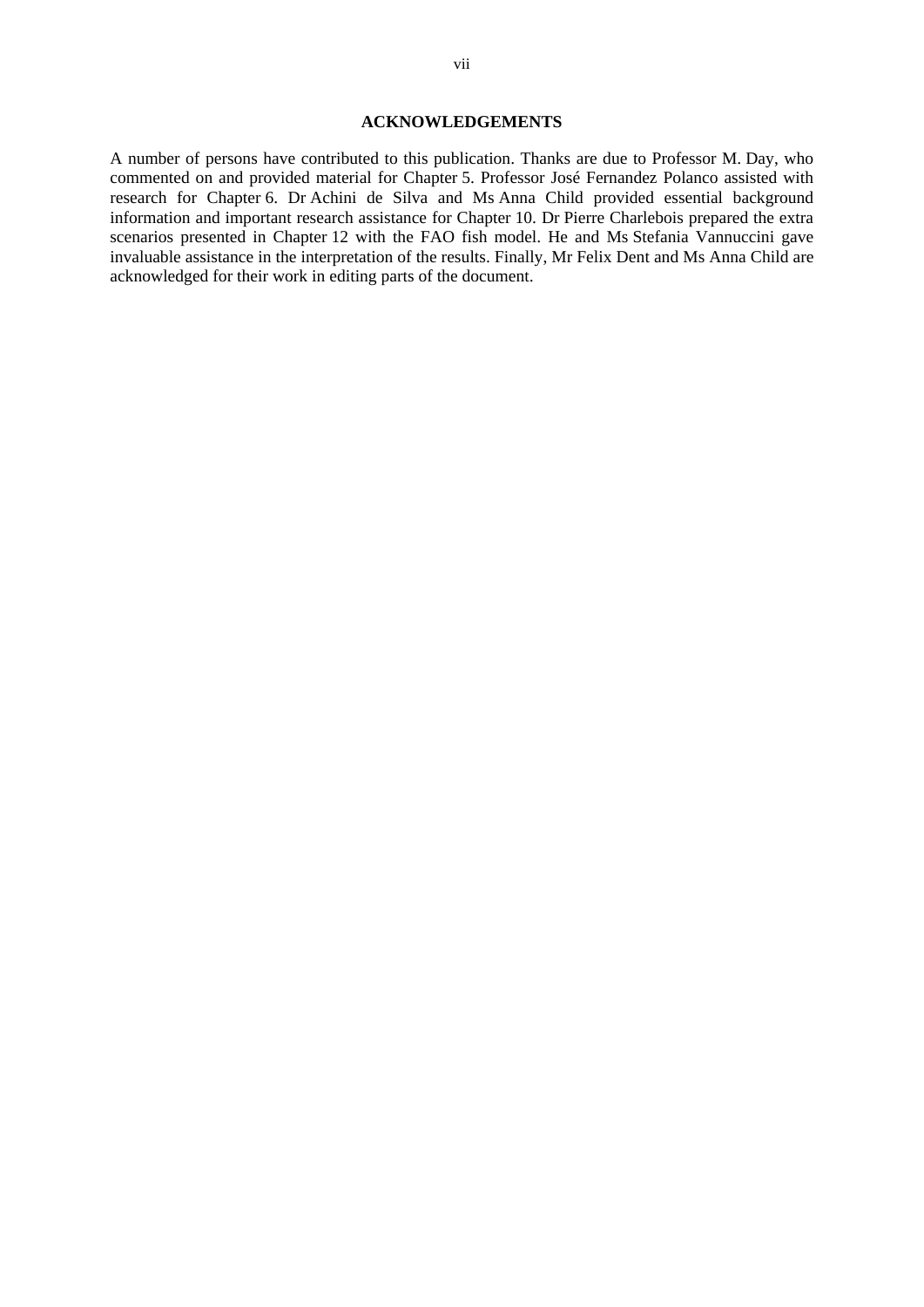# **ABBREVIATIONS AND ACRONYMS**

| <b>CSR</b>   | corporate social responsibility                        |
|--------------|--------------------------------------------------------|
| <b>DHA</b>   | docosahexaenoic acid                                   |
| EPA          | eicosapentaenoic acid                                  |
| <b>GAEZ</b>  | Global Agro-Ecological Zones (methodology)             |
| <b>GDP</b>   | gross domestic product                                 |
| <b>HACCP</b> | Hazard Analysis and Critical Control Point (system)    |
| <b>IMF</b>   | <b>International Monetary Fund</b>                     |
| IUU          | illegal, unreported and unregulated (fishing)          |
| <b>MDG</b>   | Millennium Development Goal                            |
| <b>MSC</b>   | Marine Stewardship Council                             |
| <b>NGO</b>   | non-governmental organization                          |
| <b>OECD</b>  | Organisation for Economic Co-operation and Development |
| <b>PDO</b>   | protected denomination of origin                       |
| <b>TFP</b>   | total factor productivity                              |
| <b>WFS</b>   | World Food Summit                                      |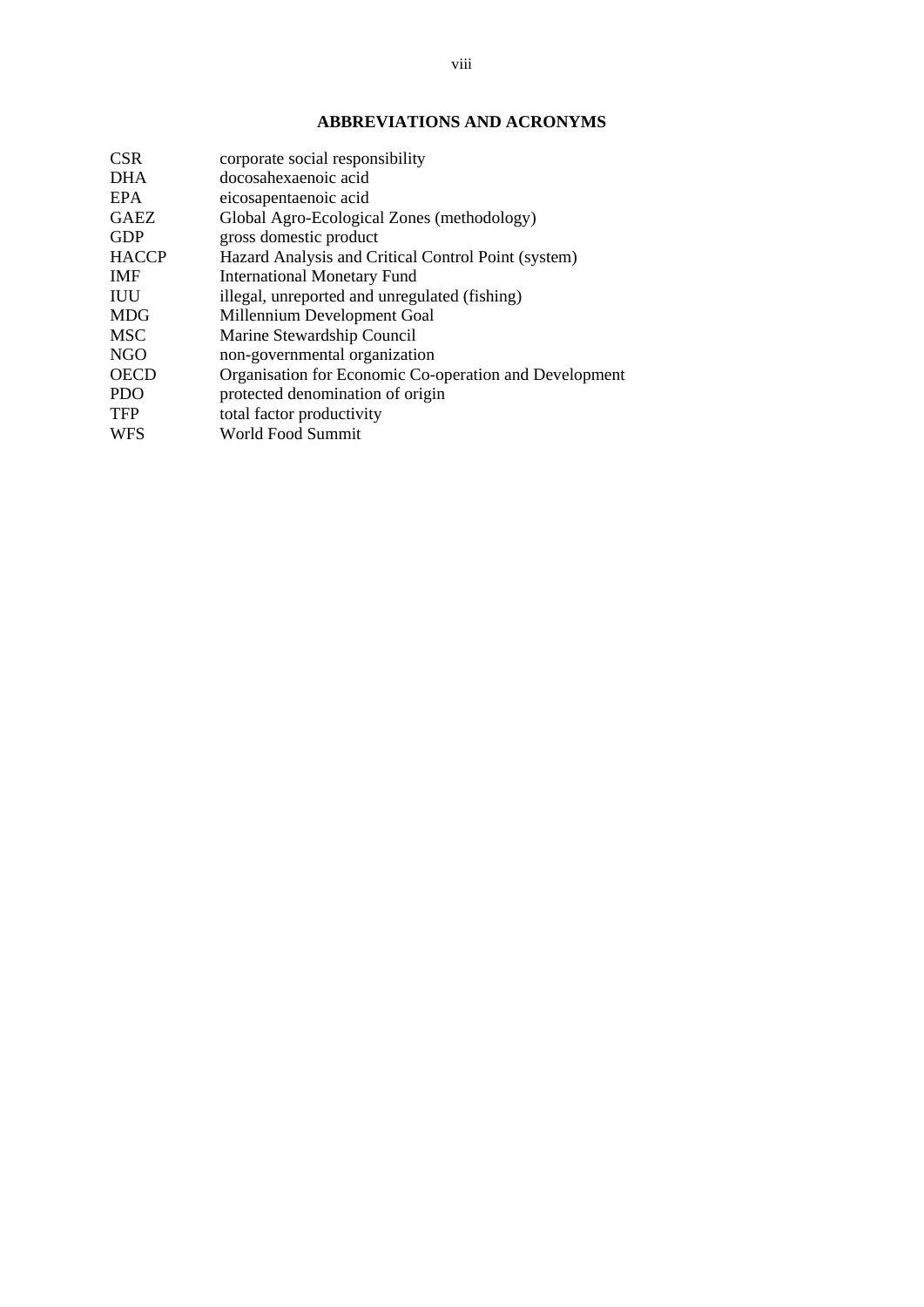### **EXECUTIVE SUMMARY**

Global population growth is projected to slow by 2030. However, this will still result in an estimated 1.3 billion more people – a 19 percent increase. This will drive a significant increase in demand that will present a growing challenge for food supply in the next two decades. Population trends will not be uniform in all parts of the world but range from an increase of 50 percent for Africa to a minor decline in Europe. Different regions will also experience different demographic shifts, which, combined with population growth, will all have an impact on food demand. Population ageing around the world is likely to increase the demand for healthier products and reduce the consumption of starchy staple foods. There will probably be a higher demand for fish protein, while meat consumption is expected to level off. In theory, healthier eating habits will lengthen human life expectancy, which in turn will prolong the employment period. Along with this, the proportion of educated people is expected to rise; thus, work productivity and disposable income should also increase.

The income elasticity of demand for food varies greatly among countries. For low-income countries, increases in income will be accompanied by almost proportional increases in expenditure on food; whereas for high-income countries, elasticities are much lower. Thus, while per capita food consumption is reaching a plateau in more mature economies, the increase in disposable income in some emerging economies will result in an increase in food consumption, but also a composition change, with greater demand for important nutrients such as protein. Nonetheless, significant portions of the population in Africa and Asia will remain undernourished.

Consumer preferences for food products will probably continue to shift in the period until 2030. The main trends that will probably influence future food demand are food safety and health benefits, social concerns, production systems and innovations, sustainability and food origin. To contend with all these drivers of demand, fisheries, aquaculture and agriculture will need to intensify in sustainable and efficient ways.

World fish production has experienced tremendous growth, increasing from 20 million tonnes in 1950 to 156.2 million tonnes in 2012, of which 97 percent was used for direct human consumption. Per capita fish consumption increased from 9.9 kg in 1960 to 19.1 kg in 2012. The increase in production is mainly attributed to aquaculture, which has maintained high growth rates since the 1980s. By 2012, aquaculture production had increased to 66.5 million tonnes, or about 43 percent of total fish supply. Productivity growth and technological progress have been important factors underlying production growth in aquaculture. According to OECD–FAO (2013) projections, this trend is likely to continue, with world fish production reaching 181 million tonnes by 2022 – the main driver of this growth being growth in aquaculture production. Meanwhile, production in capture fisheries has levelled off since mid-1980s at about 85–95 million tonnes per annum, the main reason for this being the depletion of fishery resources.

The export value of fish has shown a tremendous increase in recent decades, reaching USD127 billion in 2011. High-value species are largely traded towards more prosperous markets while low-value species such as small pelagics are generally traded towards low-income markets. World agriculture has experienced fundamental changes in the past few decades. For example, production in developing countries has accelerated and there have been changes in the composition of production driven by consumer demands. However, looking to the future, OECD–FAO (2013) projections to 2022 show that growth in agricultural production is slowing owing to slower productivity and area expansion. Climate change is also expected to have a direct effect on the production of many food plants. In terms of productivity, whereas historically it was high-income economies that drove productivity increases, in the last decade the total factor productivity growth rate of developing countries overtook that of high-income countries.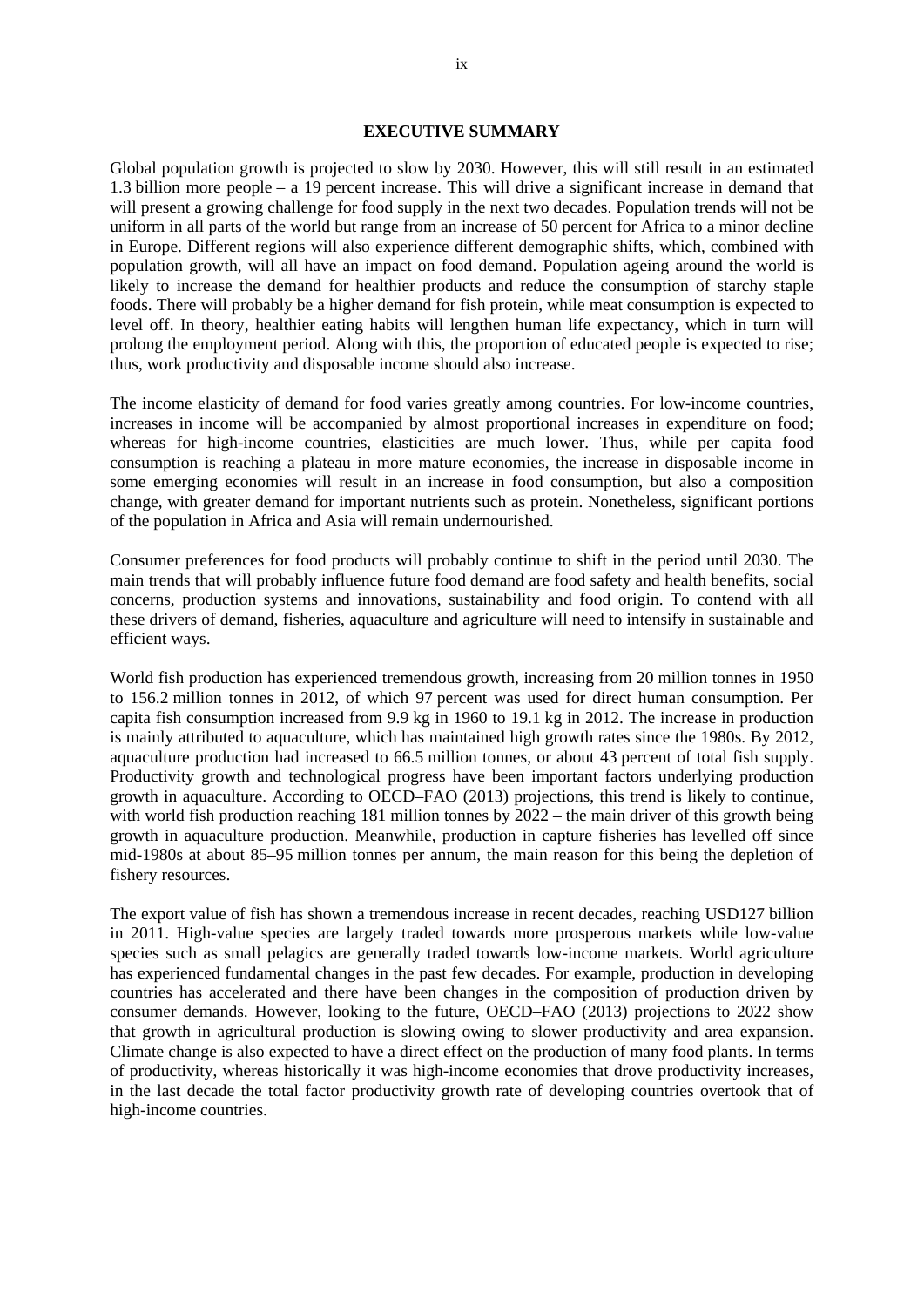Developing and emerging economies are likely to drive the growth of agricultural trade. By 2022, developing and emerging countries are likely to account for the majority of the exports of the main plant and animal foods. Many developing countries already register larger increases in export value than developed countries. Developing and emerging countries are also likely to account for a large part of the growth of imports of many foods such as cereals and meat, whereas developed economies will probably continue to be the major exporters of dairy products mainly towards developing countries.

Food supply chains are currently changing in many ways. Many are incorporating the value chain approach, whereby value is added or created along the value chain. Efficiency is also key, and can be improved through various means in order to reduce costs, enhance sustainability, food safety and nutrition, and increase the revenue of supply chain participants, including small producers.

The FAO Fish Model is used to make projections about future fish production up to 2022. Various scenarios for increased aquaculture production are analysed, from a production of 66 million tonnes in 2012 to 85–99 million tonnes in 2022. In the same period, capture production is expected to increase from 91 million to 95 million tonnes. Thus, world fish production is projected to increase from its 2012 level of 157 million tonnes to 181–194 million tonnes in 2022, depending on the assumptions.

According to the results, per capita fish consumption is expected to reach 20.7–22.4 kg in the different scenarios under consideration. In other words, per capita consumption is expected to keep increasing fairly substantially, owing to the continued expansion in aquaculture production, despite the expected increase in population.

The development in aquaculture prices very much depends on the expansion in aquaculture production. For some scenarios, prices are actually projected to decline over time.

The increase in capture fishery production is expected to be rather modest. Nevertheless, prices of capture fish will increase under all scenarios of aquaculture production. However, the larger is the increase in aquaculture production; the lower will be the increase in the price of capture fish. Therefore, in the future, aquaculture production will drive the prices of all fish products as capture is not expected to vary very much.

Production of fishmeal, which was about 6 million tonnes in 2012, is expected to reach 7–7.75 million tonnes in 2022. The use of by-products for fishmeal production will rise steadily from the starting point of 2.6 million tonnes in 2012 to reach 3.4–4 million tonnes in 2022. Aquaculture production will thus be able to expand quite considerably despite the rather modest increase in fishmeal production. This is due to improved efficiency in the use of fishmeal, substitution to other types of feed and expansion of farmed species that require no or little fishmeal as inputs.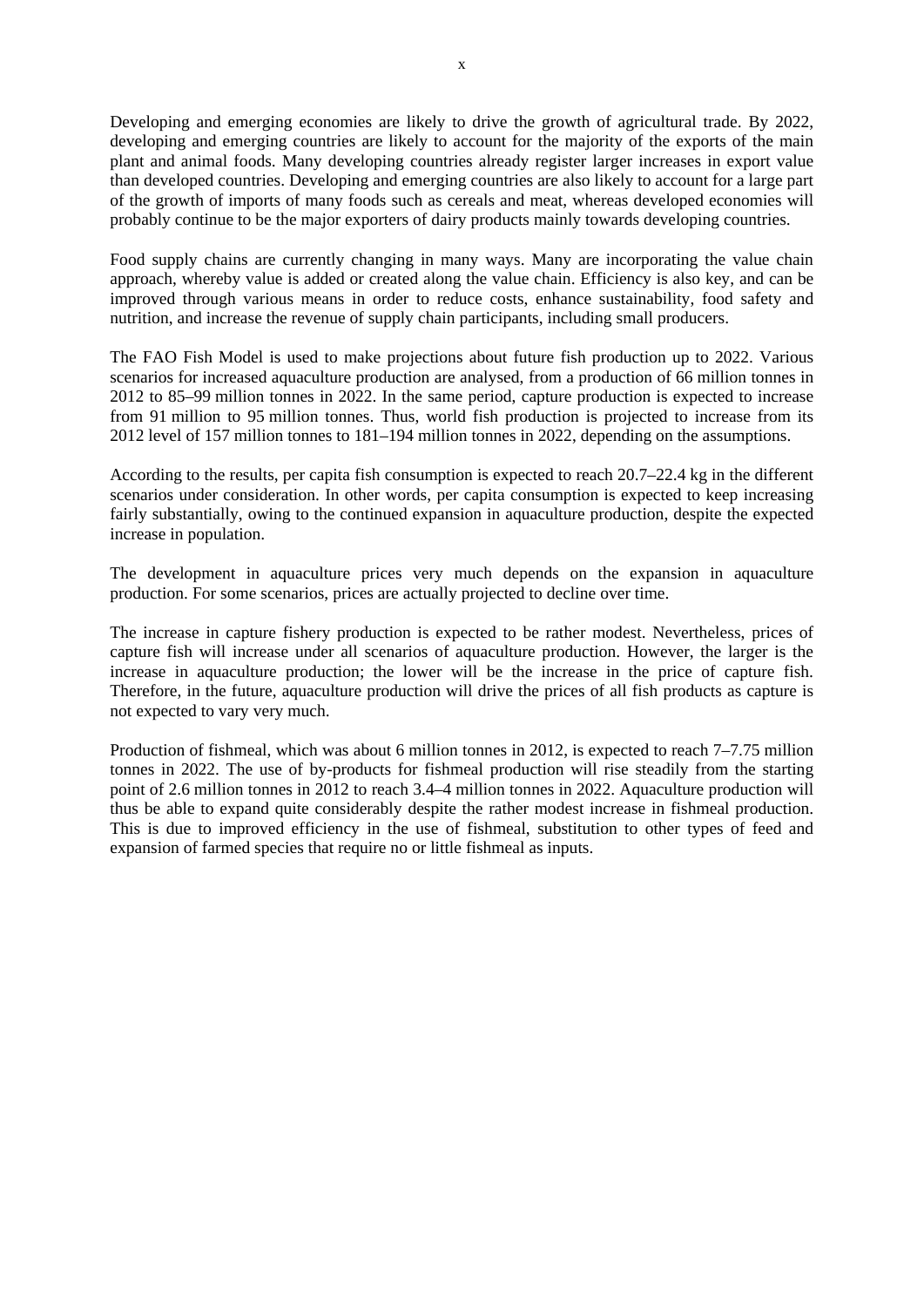### **1. INTRODUCTION**

The purpose of this document is to analyse and project future supply and demand for food. Some analyses focus on the period up to 2030 while others cover up to 2022 only.

A number of studies analyse future food security. However, the subject is usually approached from a production and demographic perspective. This study builds on previous research and includes new scenarios looking at the future development of food production from more of an economic perspective. The FAO fish model is used to generate new scenarios for future fish production up to 2022.

The study can be viewed as consisting of two parts. The first part (demand) looks at the main drivers of future demand. In particular, Chapter 2, on population, examines demographic trends at the world and regional level up until 2030. It also considers various dimensions of population growth such as age, sex, level of education, urban and rural population and their impacts on the demand for food. Chapter 3, on gross domestic product (GDP), analyses future growth in GDP and GDP per capita. Chapter 4, on undernourishment, begins with a definition of the concept and then provides an overview of the current situation of undernourishment, its evolution over time, as well as the actions taken by governments and international organizations aiming at eradicating hunger. Chapter 5 investigates what information the food demand literature can provide about the relationship between changes in demand and changes in prices and income. Chapter 6, on consumer trends, identifies five such important trends and outlines what role governments, non-governmental organizations (NGOs) and the private sector have had in driving these. Chapter 7 summarizes all these changes, which will result in substantial shifts not only in demand but also in the composition of demand.

The second part analyses the main drivers of future supply. Chapter 8, on fisheries, describes the evolution of the fisheries sector over time and discusses the potential for increased production in fisheries and aquaculture in the future. Chapter 9 presents an outline of the development of agriculture in recent decades, together with a discussion of the constraints on further expansion of agricultural production and the potential for increased production in the future. Chapter 10, on supply chains, describes typical supply chains for agriculture, fisheries and aquaculture, both for domestic and international markets, discusses the value chain approach, relationships among agents along the supply and value chains, and analyses the scope for efficiency improvements. A summary of the supply side is presented in Chapter 11.

Finally, focusing on aquaculture, Chapter 12 presents various projections relating to future food supply for various scenarios. Moreover, the impact on fish prices is analysed.

All monetary values in the report are nominal and in United States dollars (USD) unless otherwise noted.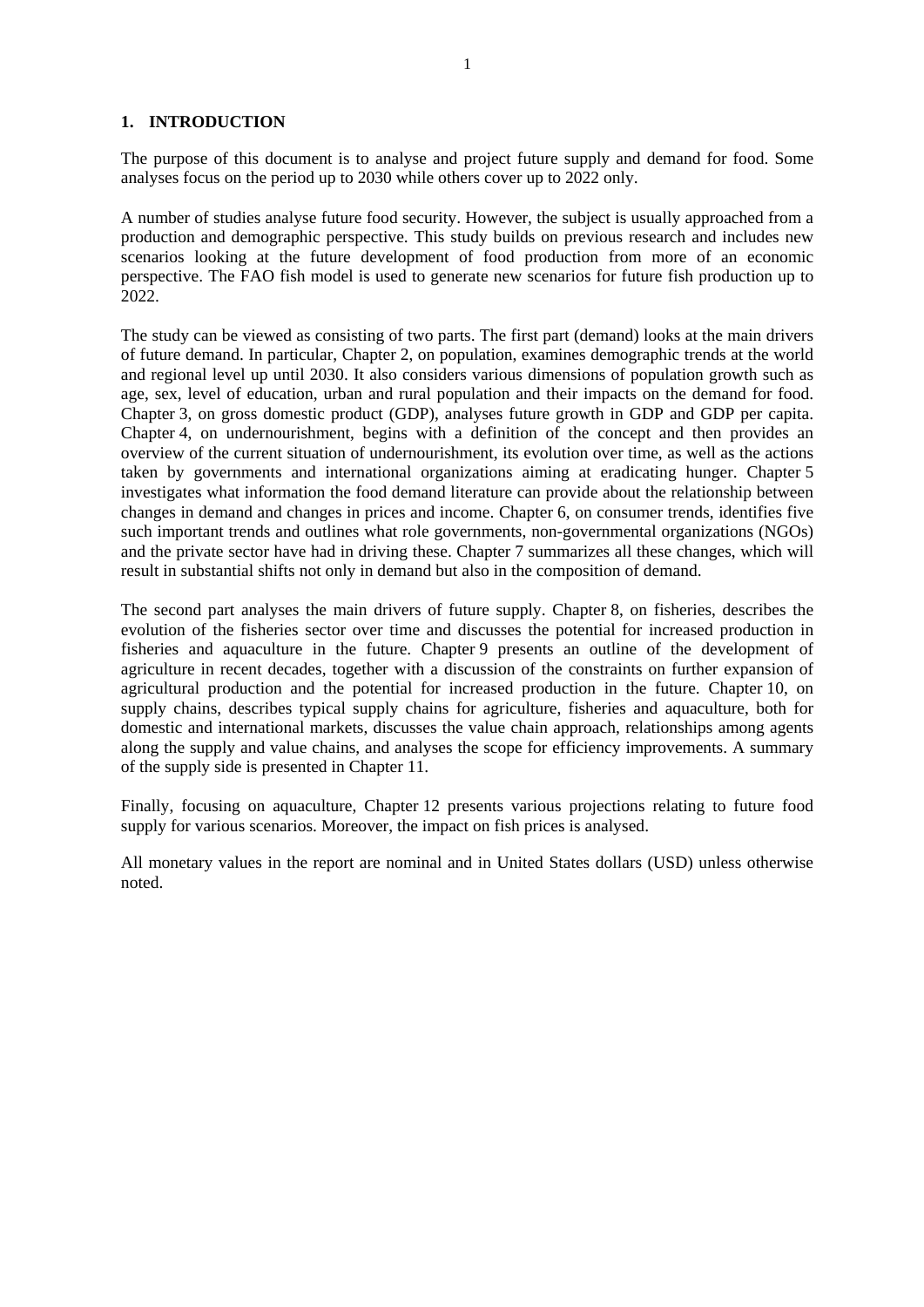# **2. POPULATION**

Population size is one of the main drivers for future food demand. This chapter examines the development in population until 2030, at the world level as well as at regional level. Moreover, it examines various dimensions of population growth such as urban and rural population, age, sex and level of education and their impacts on demand for food.

# **2.1 Future population growth**

The total size of the world population will increase from 6.9 billion (2010) to 8.2 billion by 2030, and probably to more than 9 billion by 2050. (Table 1). These numbers clearly reflect the slowdown in population growth. According to the International Institute for Applied Systems Analysis (IIASA) projection (UN Scenario of the IIASA education projection), the increase in population in the decade from 2000–2010 was 761 million. It is projected to decline to 466 million for 2040–2050 (Table 1). In other words, world population may be levelling off.

| Area                  |         |         | 2000 2010 2020 2030 2040 2050 |            |        |         |
|-----------------------|---------|---------|-------------------------------|------------|--------|---------|
|                       |         |         |                               | (millions) |        |         |
| World                 | 6 1 2 4 | 6885    | 7617                          | 8 2 3 3    | 8699   | 9021    |
| Africa                | 821     | 1032    | 1271                          | 1518       | 1765   | 1998    |
| Asia                  | 3705    | 4 1 4 5 | 4546                          | 4 8 4 6    | 5 0 24 | 5 0 9 5 |
| Europe                | 729     | 730     | 722                           | 707        | 687    | 664     |
| Latin America and     | 523     | 594     | 660                           | 713        | 750    | 769     |
| Carribbean            |         |         |                               |            |        |         |
| North America         | 316     | 349     | 379                           | 405        | 427    | 445     |
| Oceania               | 31      | 35      | 39                            | 43         | 46     | 49      |
| <b>Brazil</b>         | 174     | 199     | 220                           | 236        | 248    | 254     |
| China                 | 1 270   | 1330    | 1371                          | 1374       | 1324   | 1238    |
| India                 | 1046    | 1220    | 1379                          | 1506       | 1597   | 1658    |
| United Kingdom        | 59      | 62      | 64                            | 66         | 68     | 69      |
| European Union        | 482     | 495     | 498                           | 496        | 489    | 479     |
| (Member Organization) |         |         |                               |            |        |         |
| Former Soviet Union   | 289     | 284     | 279                           | 271        | 261    | 249     |
| NW Europe             | 246     | 253     | 258                           | 262        | 262    | 261     |
| Nile catchment        | 225     | 285     | 354                           | 424        | 492    | 555     |
| Sub-Saharan Africa    | 680     | 867     | 1081                          | 1308       | 1540   | 1761    |

**Table 1. Projections of total population size for continents as well as selected countries and regions (millions)** 

**Source**: UN Scenario of IIASA education projections as reported by Lutz and Samir (2010).

As Table 1 shows, there are important regional differences. It is particularly noteworthy that the population of Africa is estimated to increase from 1 032 million in 2010 to 1 518 million in 2030, i.e. almost a 50 percent increase, and roughly double by 2050. Sub-Saharan Africa, which not only represents the largest share of the population of the continent but is also the poorest area, will more than double in population by 2030 and more than triple by 2050. Thus, this area is the main driver of population growth in Africa.

In contrast, the population of Europe will experience a gradual decline. The rate of population growth in Asia will slow. Asia will increase its population by 17 percent in the period from 2010 to 2030 and by 5 percent from 2030 to 2050. The population of Latin America and the Caribbean will increase by 20 percent from 2010 to 2030. Subsequently, the growth will fall to 7 percent in the period from 2030 to 2050. The population of North America will follow a similar trend, growing by 16 percent in 2010–2030 and by 10 percent in 2030–2050.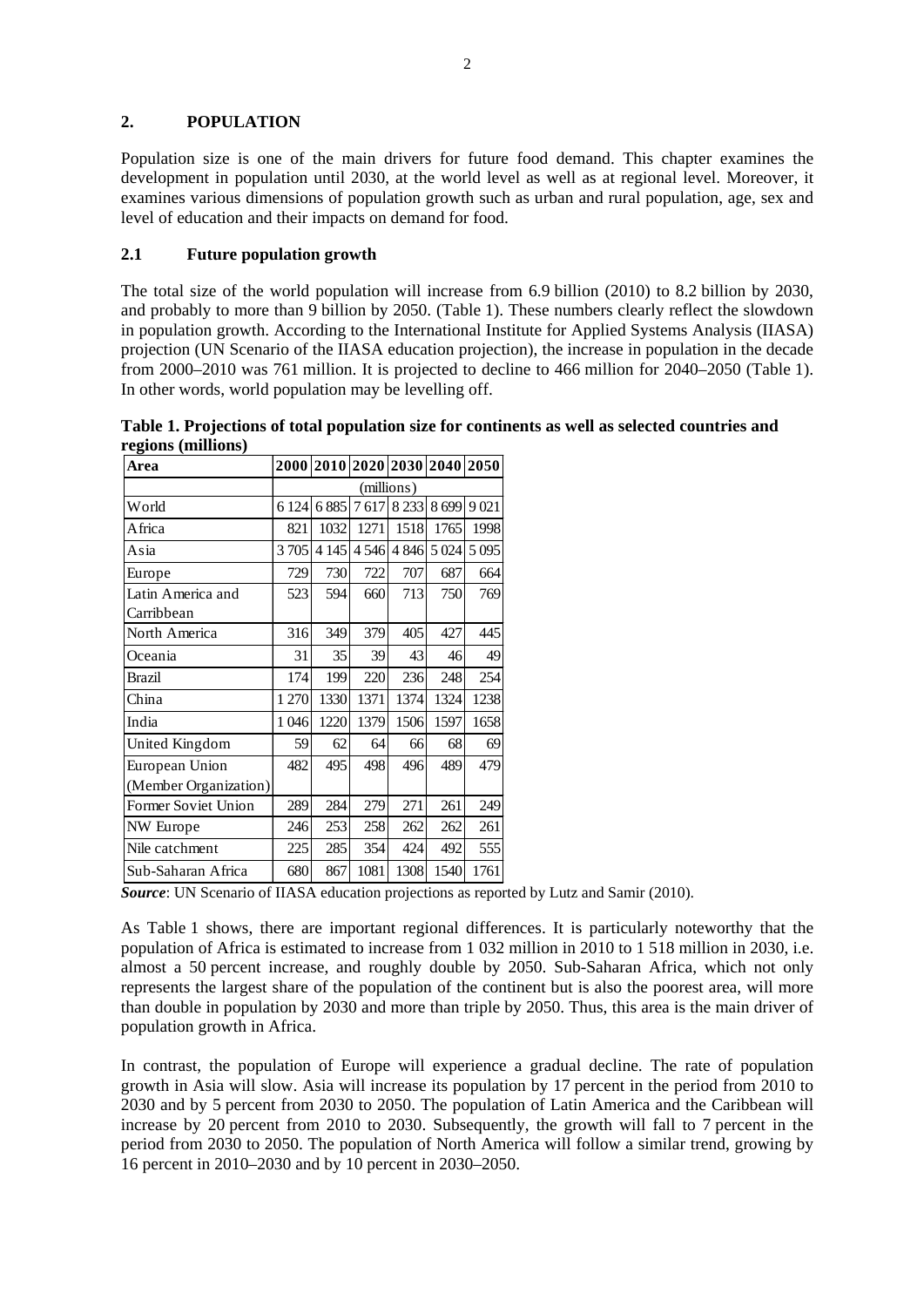China is currently the most populous country in the world with 1.33 billion inhabitants (2010). There will be a small increase up to 2030; subsequently it will start declining. The population of India is expected to increase from 1 22 billion in 2010 to 1 379 billion in 2030, at which time it will surpass that of China.

The population of the 48 least-developed countries – 34 of which are in Africa – is still the fastestgrowing in the world, at 2.5 percent per year.

The above figures are taken from Lutz and Samir (2010). More recent population projections are available from the United Nations (2011), although they cannot be broken down in the same way as the figures presented in Table 1. Nevertheless, according to the United Nations (2011), the projected world population for 2050 is 9.3 billion, only slightly higher than the estimate in Table 1. In other words, the difference in projections is negligible.

The population increase very much depends on the fertility rate. The UN's medium variant projection sees fertility rate decline from 2.52 children per woman in 2005–2010 to 2.17 children per woman in 2045–2050. Despite the fact that the fertility rate in developed regions increased slightly to an estimated level of 1.66 children per woman in 2005–2010, all the major increases will happen in the developing world, in Africa and Western Asia in particular. According to Lutz and Samir (2010), the devastating AIDS pandemic in the worst-hit countries of Africa will shorten life expectancy and eventually slightly slow population growth. However, it will not have a significant impact on population over time.

Slow population growth brought about by reductions in fertility rate leads to population ageing. This refers to the process whereby the population's proportion of older persons increases while that of younger persons decreases. Currently, about 8 percent of the total world population is above the age of 65 years (Table 2).

According to the UN report *World Population Prospects. The 2010 Revision*, in the more developed regions,<sup>1</sup> 22 percent of the population is already aged 60 years or over, and this proportion is projected to reach 32 percent in 2050. In developed countries as a whole, the number of older persons has already surpassed the number of children (persons under 15 years), and by 2050 the number of older persons in developed countries will be nearly twice the number of children.

Lutz and Samir (2010) report that Asia is the most rapidly ageing continent, where the proportion of inhabitants above 65 will increase from the current 7 percent to 21 percent by 2050, that is, higher than current European level (16 percent). China's current proportion of people above 65 is only half of that of Europe. However, China's population is also experiencing a significant ageing trend and will rapidly be aligned with Europe, reaching 27 percent of people above 65 by the middle of this century.

Although the projected population growth varies from region to region, the projected increase in life expectancy together with declines in fertility rates will result in significant ageing of the population in all regions in the longer run. Even in Africa, where the population is still very young (only 3 percent of the population are above 65), the proportion of people aged 65 and older will reach 5 percent by 2030 and 7 percent by 2050 (Table 2).

1

<sup>&</sup>lt;sup>1</sup> The more developed regions refer to Australia, New Zealand, Europe, Northern America and Japan.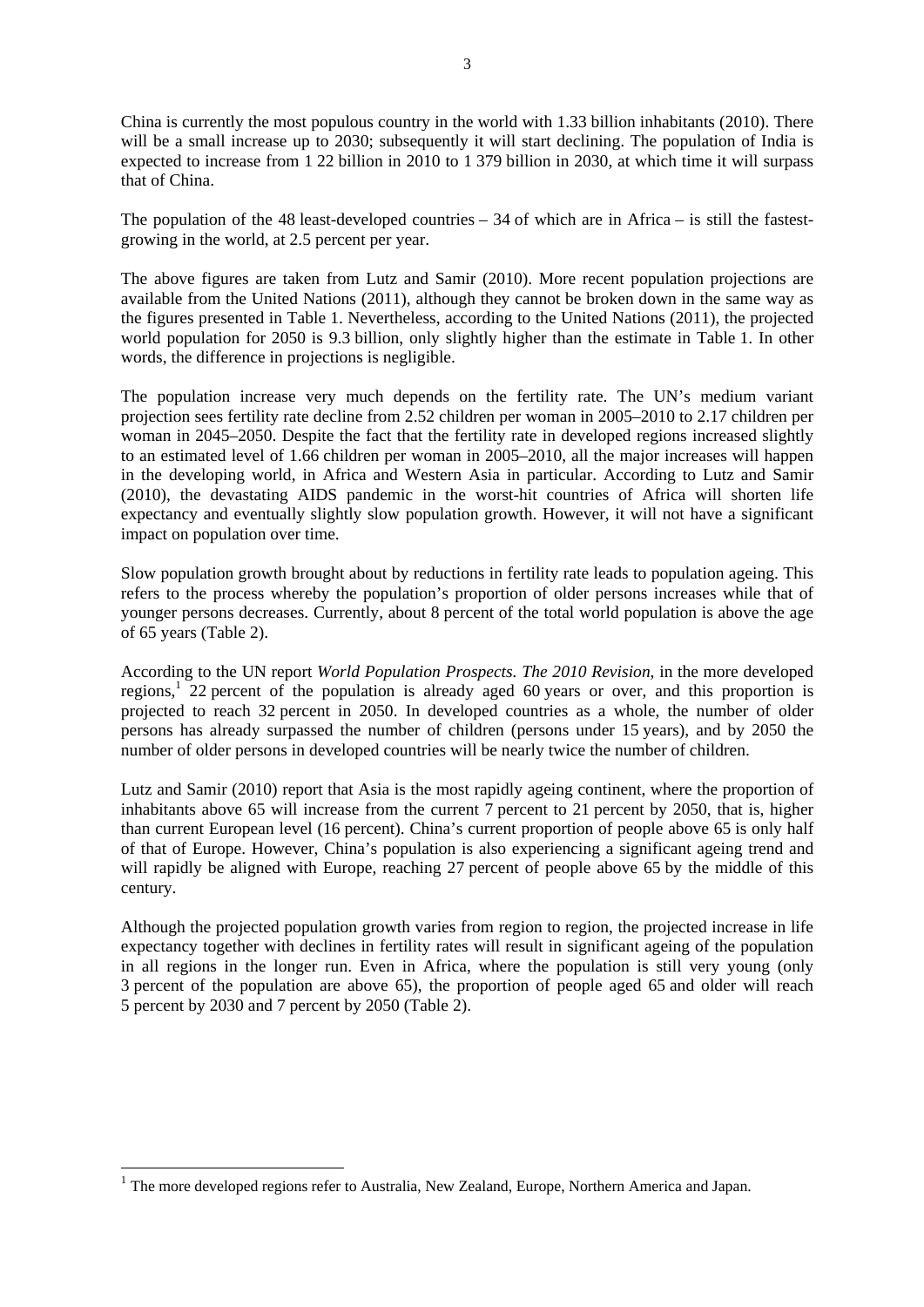| Area                  |                |    |              |    | 2000 2010 2020 2030 2040 2050 |                |
|-----------------------|----------------|----|--------------|----|-------------------------------|----------------|
|                       |                |    | (percentage) |    |                               |                |
| World                 | 7              | 8  | 10           | 13 | 16                            | 19             |
| Africa                | 3              | 3  | 4            | 5  | 5                             | $\overline{7}$ |
| Asia                  | 6              | 7  | 9            | 13 | 17                            | 21             |
| Europe                | 15             | 16 | 19           | 23 | 25                            | 28             |
| Latin America and     | 6              | 7  | 9            | 12 | 15                            | 19             |
| Carribbean            |                |    |              |    |                               |                |
| North America         | 12             | 13 | 16           | 20 | 21                            | 21             |
| Oceania               | 10             | 11 | 14           | 16 | 18                            | 19             |
| Brazil                | 5              | 7  | 9            | 13 | 16                            | 19             |
| China                 | $\overline{7}$ | 8  | 12           | 17 | 24                            | 27             |
| India                 | 5              | 5  | 7            | 9  | 11                            | 14             |
| United Kingdom        | 16             | 17 | 19           | 22 | 24                            | 24             |
| European Union        | 16             | 17 | 20           | 24 | 27                            | 29             |
| (Member Organization) |                |    |              |    |                               |                |
| Former Soviet Union   | 11             | 11 | 13           | 16 | 18                            | 21             |
| NW Europe             | 16             | 18 | 21           | 24 | 26                            | 26             |
| Nile catchment        | 3              | 4  | 4            | 5  | 6                             | 8              |
| Sub-Saharan Africa    | 3              | 3  | 3            | 4  | 5                             | 6              |

Table 2**.** Projection of the proportion of the population aged 65 years **and over for continents as well as selected countries and regions** 

It is important to notice that, along with the increased average age of the world population, the average disability-free life expectancy is also increasing.

According to UN global predictions, life expectancy at birth is projected to rise from 68 years in 2005–2010 to 76 years in 2045-2050. The life expectancy increase is not uniform across different parts of the world. In the more developed regions, the projected increase is from 77 years in 2005– 2010 to 83 years in 2045–2050, while in the less developed regions the expected increase is from 66 years currently to 74 years by mid-century. Life expectancy remains low in the least-developed countries and is projected to reach 69 years in 2045–2050, up from 57 years in 2005–2010.

The older persons of the future are expected to be in better health, and be better educated, than the ones of today and more likely to retire later in life. In case of the latter, a well-established employment incentive structure will be the main driver for developed and developing countries and the main challenge for the poorest countries where old age support does not exists outside one's own family.

Another challenge for the least-developed countries is to increase the overall level of education as there is a direct correlation between the level of education, better health conditions and higher productivity.

Recent studies have shown that there are some thresholds both with respect to health and to economic growth in the sense that universal primary education (one of the key Millennium Development Goals) is not sufficient but that it requires high proportions of the population with at least completed junior secondary education (to age 15) to help bring countries out of the vicious circle of poverty, high population growth and food insecurity (Lutz, Crespo Cuaresma and Sanderson, 2008).

*Source:* UN Scenario of IIASA education projections as reported by Lutz and Samir (2010).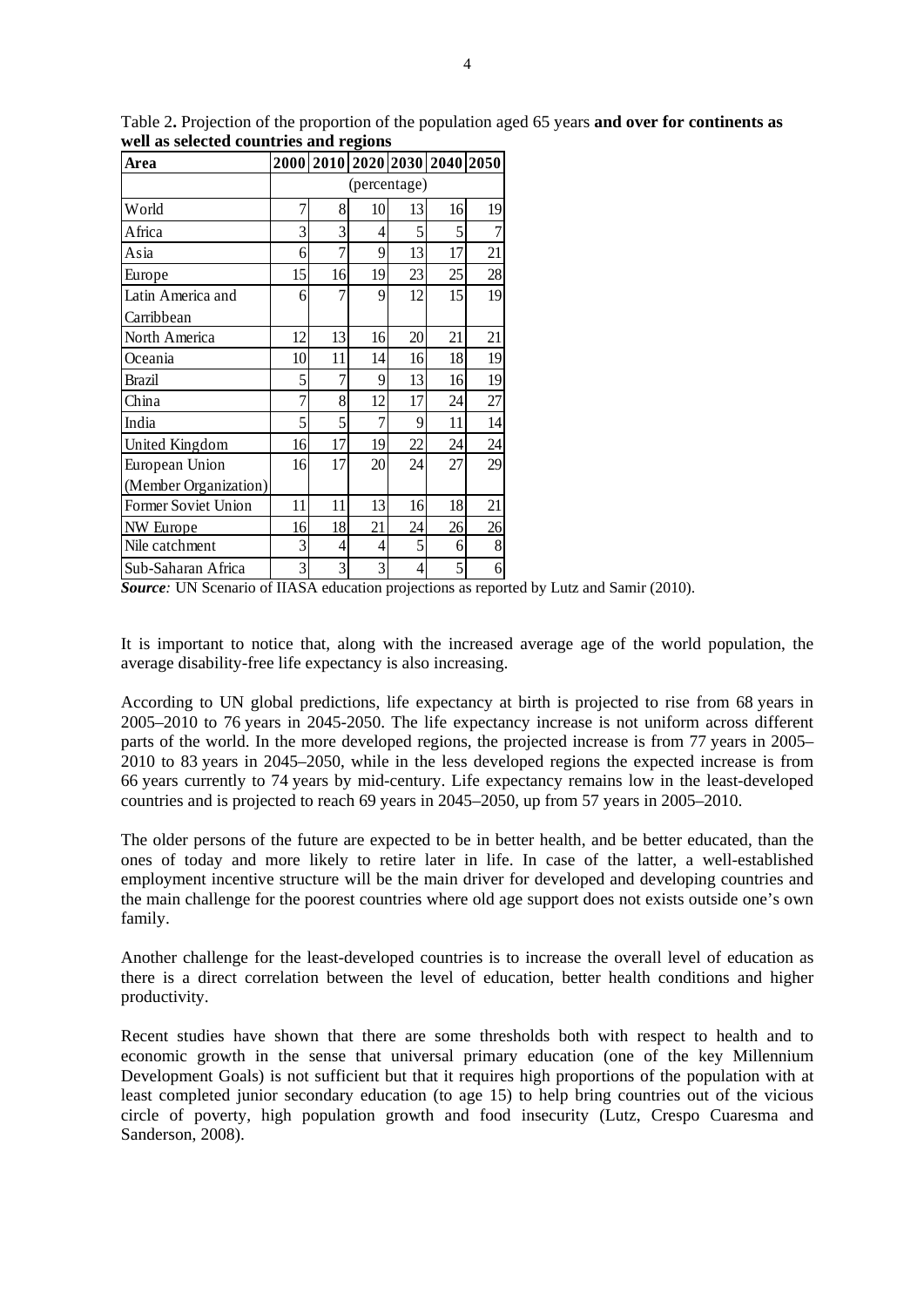5

Table 3 shows the proportion of the population with junior secondary or higher education. The projections are based on the Global Education Trend Scenario (KC *et al*., 2010) and assume that the countries later in the development process follow the trend of the more advanced countries in terms of the change of proportions in different educational attainment categories. As the values in Table 3 suggest, the level of education will increase almost universally and the proportion of men and women with at least secondary education in the society will be almost aligned by 2030. In some countries, the level of female school enrolment will surpass that of males.

The fact that the level of education is rising together with the population, provides a more optimistic projection for the future than a focus on population size alone. Even in Africa, more than 50 percent of boys and girls would have at least secondary education by 2030.

When analysing China and India, which are often mentioned as two great economic powers of the future, it is easy to notice that the human capital will be structurally different in the two countries. The difference is less noticeable when comparing the respective male populations: 87 percent of boys in China and 70 percent of boys in India will have at least secondary education by 2030. However, India will stay behind China with regard to the education of girls. By 2030, 42 percent of the total adult women population will remain uneducated, compared with only 18 percent for China.

Among other transformational changes are the changes in proportions of rural and urban population. According to the Foresight report (2011): "rising numbers of people [will] move from rural areas to cities and will need to be serviced with food, water and energy." Half the world's population now lives in urban environments, a figure projected to rise to 60 percent by 2030 (UNDP, 2007). It is estimated that there will be 26 cities with more than 10 million inhabitants in 2025, up from 19 today. Five of these new "megacities" will be in Asia (UN-HABITAT, 2008). According to the OECD–FAO (2011), urbanization will continue to reshape consumption patterns towards highervalue processed products and convenience foods

Due to urbanization, the cities will grow and some land that is used or can be used for agriculture will be lost. Taking into account that some of the land has already been lost to erosion, desertification, salinization and rising sea levels, urbanization will put more pressure on aquaculture and agriculture. In addition, growing urbanization lengthens the food supply chain and, in countries with poor infrastructure, may lead to an increase in the volume of food waste generated. The poorest countries, where infrastructure for storage and supply is often inadequate, will experience greater losses in post-harvest storage and the food supply chain. Urban people in low-income countries who cannot grow their own food or secure access to "wild food" will also suffer more from temporary spikes in food prices than their counterparts in richer countries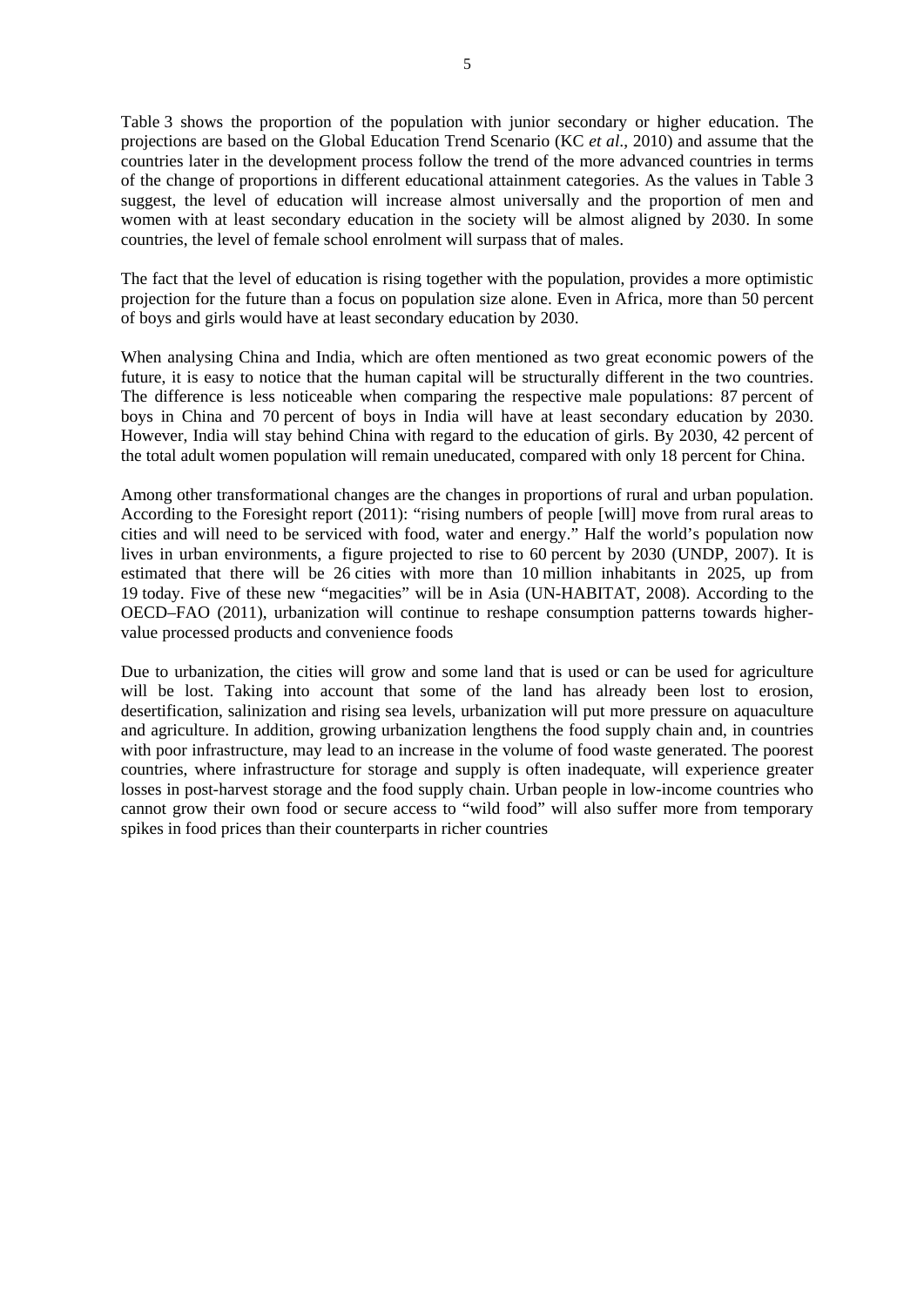| <b>Sex</b> | Area                         |    |    | 2000   2010   2020   2030   2040   2050 |     |     |     |
|------------|------------------------------|----|----|-----------------------------------------|-----|-----|-----|
|            |                              |    |    | (percentage)                            |     |     |     |
| Female     | World                        | 53 | 59 | 65                                      | 71  | 77  | 82  |
|            | Africa                       | 26 | 35 | 43                                      | 52  | 60  | 67  |
|            | Asia                         | 45 | 54 | 62                                      | 69  | 76  | 82  |
|            | Europe                       | 85 | 89 | 92                                      | 94  | 95  | 96  |
|            | Latin America and Carribbean | 53 | 62 | 70                                      | 78  | 84  | 89  |
|            | North America                | 95 | 94 | 94                                      | 94  | 94  | 95  |
|            | Oceania                      | 96 | 99 | 100                                     | 100 | 100 | 100 |
|            | <b>Brazil</b>                | 52 | 62 | 71                                      | 80  | 86  | 91  |
|            | China                        | 56 | 66 | 75                                      | 82  | 89  | 93  |
|            | India                        | 28 | 38 | 48                                      | 58  | 67  | 75  |
|            | <b>United Kingdom</b>        | 73 | 81 | 87                                      | 90  | 92  | 94  |
|            | European Union (Member       | 80 | 85 | 90                                      | 93  | 94  | 95  |
|            | Organization)                |    |    |                                         |     |     |     |
|            | Former Soviet Union          | 96 | 98 | 99                                      | 99  | 99  | 99  |
|            | <b>NW</b> Europe             | 83 | 87 | 91                                      | 93  | 94  | 95  |
|            | Nile catchment               | 25 | 34 | 42                                      | 52  | 60  | 67  |
|            | Sub-Saharan Africa           | 21 | 29 | 38                                      | 47  | 55  | 63  |
| Male       | World                        | 62 | 67 | 72                                      | 76  | 79  | 83  |
|            | Africa                       | 38 | 45 | 52                                      | 58  | 63  | 68  |
|            | Asia                         | 59 | 66 | 72                                      | 76  | 81  | 84  |
|            | Europe                       | 86 | 89 | 92                                      | 93  | 94  | 96  |
|            | Latin America and Carribbean | 52 | 60 | 67                                      | 73  | 79  | 83  |
|            | North America                | 94 | 94 | 94                                      | 94  | 95  | 95  |
|            | Oceania                      | 96 | 98 | 100                                     | 100 | 100 | 100 |
|            | <b>Brazil</b>                | 48 | 56 | 64                                      | 72  | 78  | 83  |
|            | China                        | 71 | 78 | 84                                      | 87  | 91  | 94  |
|            | India                        | 47 | 55 | 63                                      | 70  | 75  | 80  |
|            | <b>United Kingdom</b>        | 73 | 81 | 86                                      | 89  | 91  | 92  |
|            | European Union (Member       | 82 | 86 | 89                                      | 92  | 93  | 94  |
|            | Organization)                |    |    |                                         |     |     |     |
|            | Former Soviet Union          | 96 | 98 | 98                                      | 99  | 99  | 99  |
|            | <b>NW</b> Europe             | 84 | 87 | 90                                      | 93  | 94  | 95  |
|            | Nile catchment               | 37 | 43 | 50                                      | 56  | 61  | 66  |
|            | Sub-Saharan Africa           | 33 | 39 | 47                                      | 54  | 59  | 65  |

**Table 3. Projections of the proportions of the population (above age 15) that have junior secondary or higher education for continents as well as selected countries and regions**

**Source:** UN Scenario of IIASA education projections as reported by Lutz and Samir (2010).

# **2.2 Summary and discussion**

Based on the analysis above, Table 4 summarizes the main changes that are projected to take place in population growth and composition over time. Although population growth will slow, compared with 2010 there will be 1.3 billion more people by 2030 – a 19 percent increase.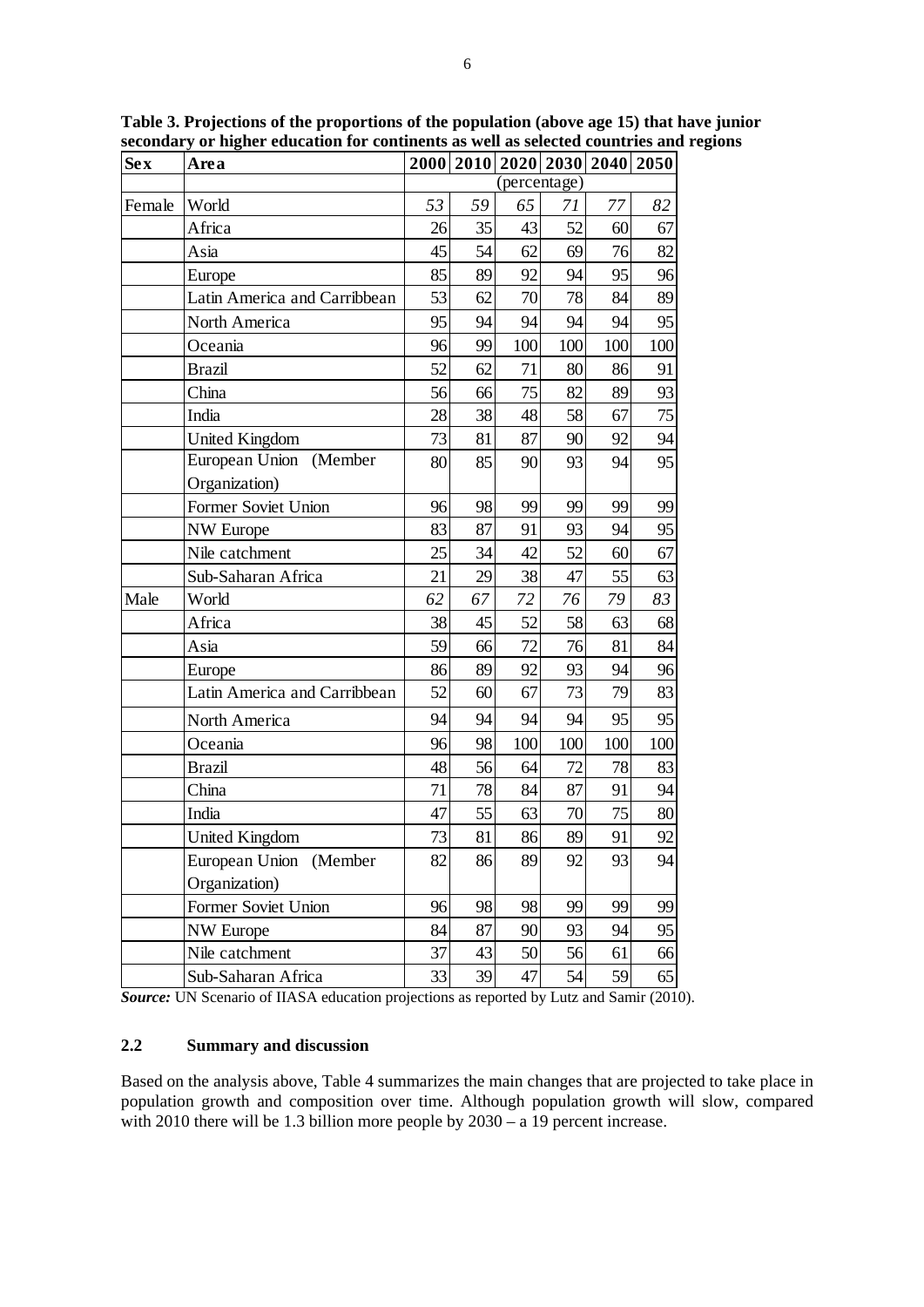| Area                            | Population change 2010-2030                                |  |  |  |  |
|---------------------------------|------------------------------------------------------------|--|--|--|--|
| World                           | Population growth, although slowing, 19.6 percent increase |  |  |  |  |
|                                 | to 2030 to 8.2 billion                                     |  |  |  |  |
| Africa                          | Almost 50 percent increase in population                   |  |  |  |  |
|                                 | The largest increase in sub-Saharan Africa $-92$ percent   |  |  |  |  |
|                                 | Highest population growth rate of any region               |  |  |  |  |
| Europe                          | Minor decline in population                                |  |  |  |  |
|                                 | Ageing population                                          |  |  |  |  |
| Asia                            | Almost 17 percent increase to 2030                         |  |  |  |  |
| Latin America and the Caribbean | Almost 20 percent increase to 2030                         |  |  |  |  |
| North America                   | Almost 16 percent increase to 2030                         |  |  |  |  |
| China                           | Slight increase to 2030                                    |  |  |  |  |
| India                           | India will surpass China in terms of population by 2030    |  |  |  |  |
|                                 | 44 percent increase                                        |  |  |  |  |

**Table 4. Projected population changes 2010–2030** 

Population growth will not be uniform in all parts of the world (section 2.1 and Table 1). The population also will experience demographical shifts that combined with its growth will affect food demand and put pressure on global food supply (Table 5).

| Demographic change             | <b>Impact on food demand</b>                                                                                                                                                                                                                                                                                                                                                                                                     |  |  |  |  |  |
|--------------------------------|----------------------------------------------------------------------------------------------------------------------------------------------------------------------------------------------------------------------------------------------------------------------------------------------------------------------------------------------------------------------------------------------------------------------------------|--|--|--|--|--|
| Ageing population              | Shift in food consumption towards healthier products by the population<br>٠<br>over 65<br>Stable demand for meat protein in developed countries. Increased demand<br>٠<br>in some developing countries<br>Overall increased demand for fish protein<br>٠<br>Decreased consumption of starch-based staple foods<br>$\bullet$                                                                                                      |  |  |  |  |  |
| Increased life expectancy      | Increased average employment period of the population will affect GDP<br>$\bullet$<br>and ability to purchase food                                                                                                                                                                                                                                                                                                               |  |  |  |  |  |
| Improved level of<br>education | Improved productivity in all sectors of the economy including the food<br>٠<br>industry<br>More conscious choice of food consumed (healthy trend)<br>٠<br>Possible reduction in number of children per household in developing<br>٠<br>countries                                                                                                                                                                                 |  |  |  |  |  |
| Increased urbanization         | In 2030, 60 percent of the world's population will live in urban areas<br>٠<br>Loss of land for agriculture<br>$\bullet$<br>Lengthened food supply chain<br>$\bullet$<br>Increased food waste generation in the countries with poor supply chain<br>$\bullet$<br>infrastructure<br>Shift in consumption towards processed and ready-made foods.<br>٠<br>Increased consumption of foods high in fats and sugar due to advertising |  |  |  |  |  |

**Table 5. Demographic changes and impact on food demand** 

In terms of the average age of the population, the African continent has the youngest population structure due to high fertility rate. The number of older persons will reach 5 percent of the total population by 2030, a relatively small proportion when compared with other regions. Reduced fertility rates in Europe will eventually result in significant ageing of the population, as in most countries of the developed world (8 percent of the total world population are above the age of 65 already). Currently, 22 percent of the European population are older than 60, and the proportion is projected to reach 32 percent in 2050. Asia is the continent with most rapidly ageing population and the percentage of older persons will reach the current European level by 2050.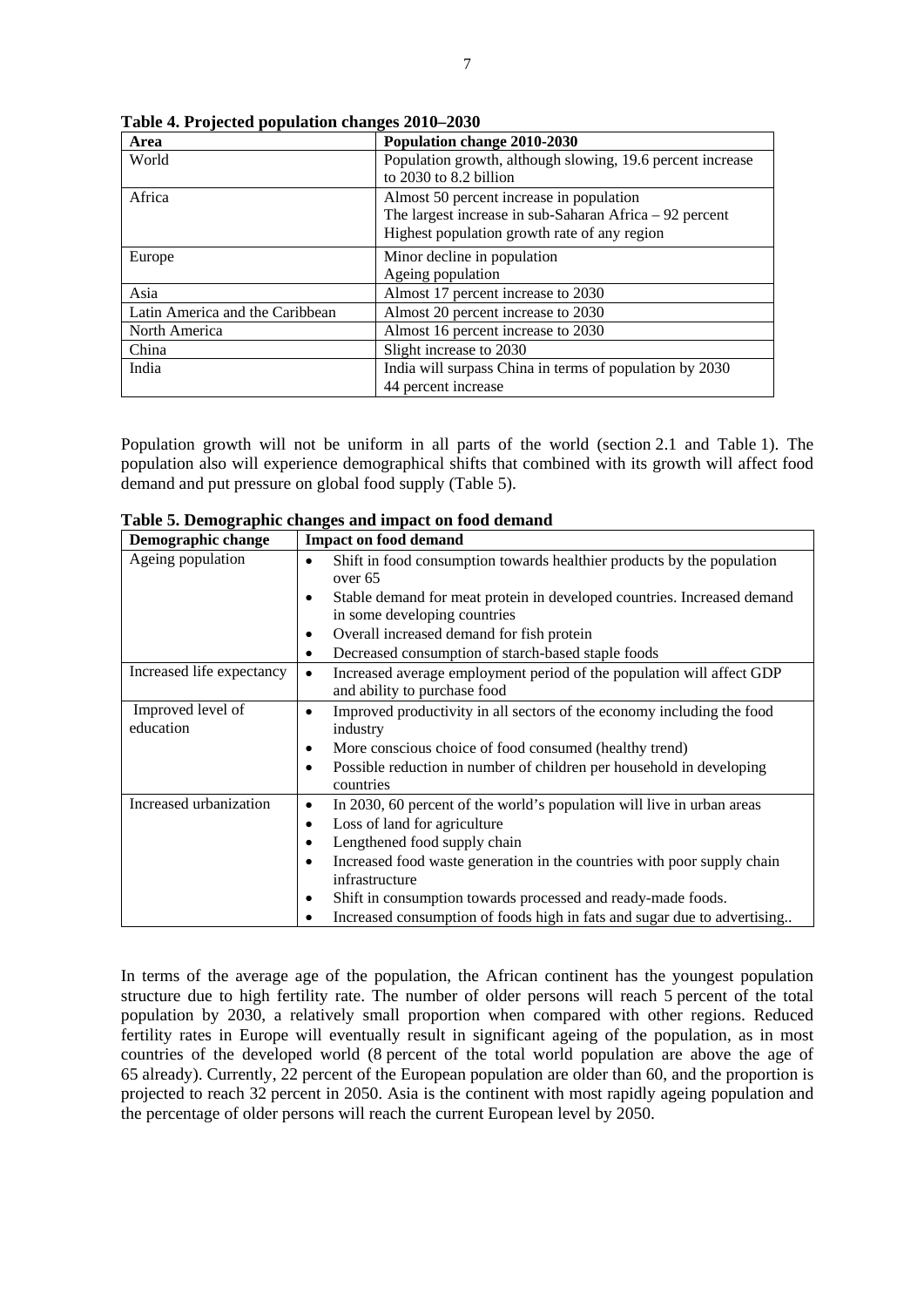The ageing of the population in the world, especially in developed countries, will increase the demand for healthier products and reduce the consumption of starch staple foods. There will be a higher demand for fish protein while meat consumption will level off.

As a consequence of population ageing and a healthier diet, human life expectancy is projected to be higher. This will result in a longer employment period. The increased disposable income will affect the demand for food.

The proportion of educated people will rise worldwide and will affect demand in different ways. First, improved productivity through improved use of resources will influence disposable income. Second, it will have an impact in developing countries over time by increasing the population's awareness of the value, and meaning, of healthy eating – this is already a clearly apparent trend in developed countries. Finally, education will result in fewer children per family in some countries, thereby negatively affecting household demand for food and reducing overall demand.

The increased size of the urban population will have an impact on the demand for food (section 2.1). Urbanization will also influence the diet of the city inhabitants who are shifting their preferences towards more processed and ready-made food. Owing to economies of scale, even relatively poor people in cities will be able to buy processed foods, while the adoption of urban lifestyles and exposure to advertising can lead to increased consumption of foods high in fats and sugars.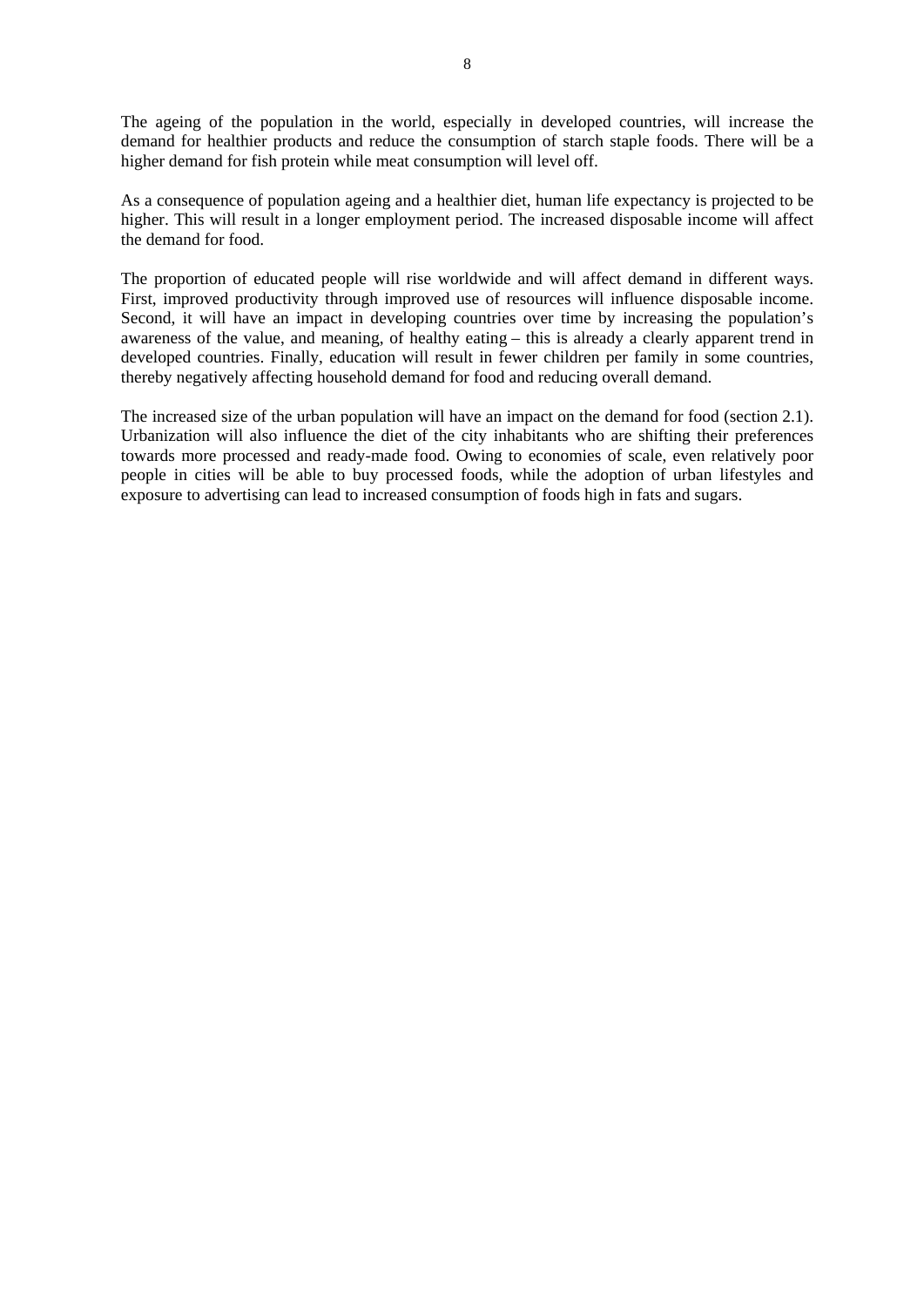# **3. DEVELOPMENT IN GROSS DOMESTIC PRODUCT**

Income is one of the most important determinants of food demand. This chapter analyses future growth in GDP as this variable is considered a good measurement of income. It also looks at population growth (Chapter 2), which combined with the analysis of GDP growth, allows something to be said about the development in GDP per capita and its implications for future food demand. As before, the focus is on the period up to 2030.

# **3.1 Future GDP growth**

Projections of future GDP growth are available from two sources: the Conference Board, $2$  and the International Monetary Fund (IMF). This study looks at both. While the Conference Board gives projections up to 2025, the IMF presents forecasts only until 2018. All growth rates presented are annual unless otherwise specified.

According to the IMF, average yearly GDP growth in the world in 2013–18 will be 4.2 percent (Table 2.1), although it will slow during this period. The decrease is expected to be driven largely by structural transformations in the emerging economies. This is because China, India, Brazil and other emerging economies are maturing from a rapid, investment-intensive growth stage to a more balanced model of growth. The current growth speed will probably reach its structural limits, bringing down global growth despite the recovery from global economic crises expected in advanced economies after 2013.

Major advanced economies (the G7) are expected to grow at an average annual rate of 2.2 percent in this period, with expected growth rates of 3.1 percent and 1.3 percent for the United States of America and Japan, respectively. Major advanced economies excluding the G7 are predicted to grow at 3.3 percent.

Europe is predicted to grow at 1.45 percent per year on average in 2013–18 with growth in the Eurozone being slightly lower (1.17 percent) and growth in Eastern and Central Europe slightly higher (3.23 percent).

In emerging markets and developing economies, GDP growth is forecast to average 5.9 percent, which is high compared with developed countries. The GDP growth rate in developing Asia is projected to be even higher, at an average of 7.54 percent. China's GDP will grow at an average annual rate of 8.38 percent and India's at 6.55 percent.

Average yearly GDP growth in Latin America and the Caribbean is projected to be 3.79 percent, and the Near East and North Africa averaging 4.2 percent.

According to projections, African regions will grow at different rates. The economy of sub-Saharan Africa is expected to experience average annual growth of 5.69 percent, Central Africa 5.47 percent and South Africa 3.19 percent in 2013–18.

<sup>&</sup>lt;sup>2</sup> The Conference Board is a global, independent business membership and research association working in the public interest. Founded in 1916, the Conference Board works within and across four main subject areas: corporate leadership; economies, markets and value creation; high-performing organizations; and human capital. The International Monetary Fund is an organization of 188 countries, working to foster global monetary cooperation, secure financial stability and facilitate economic growth.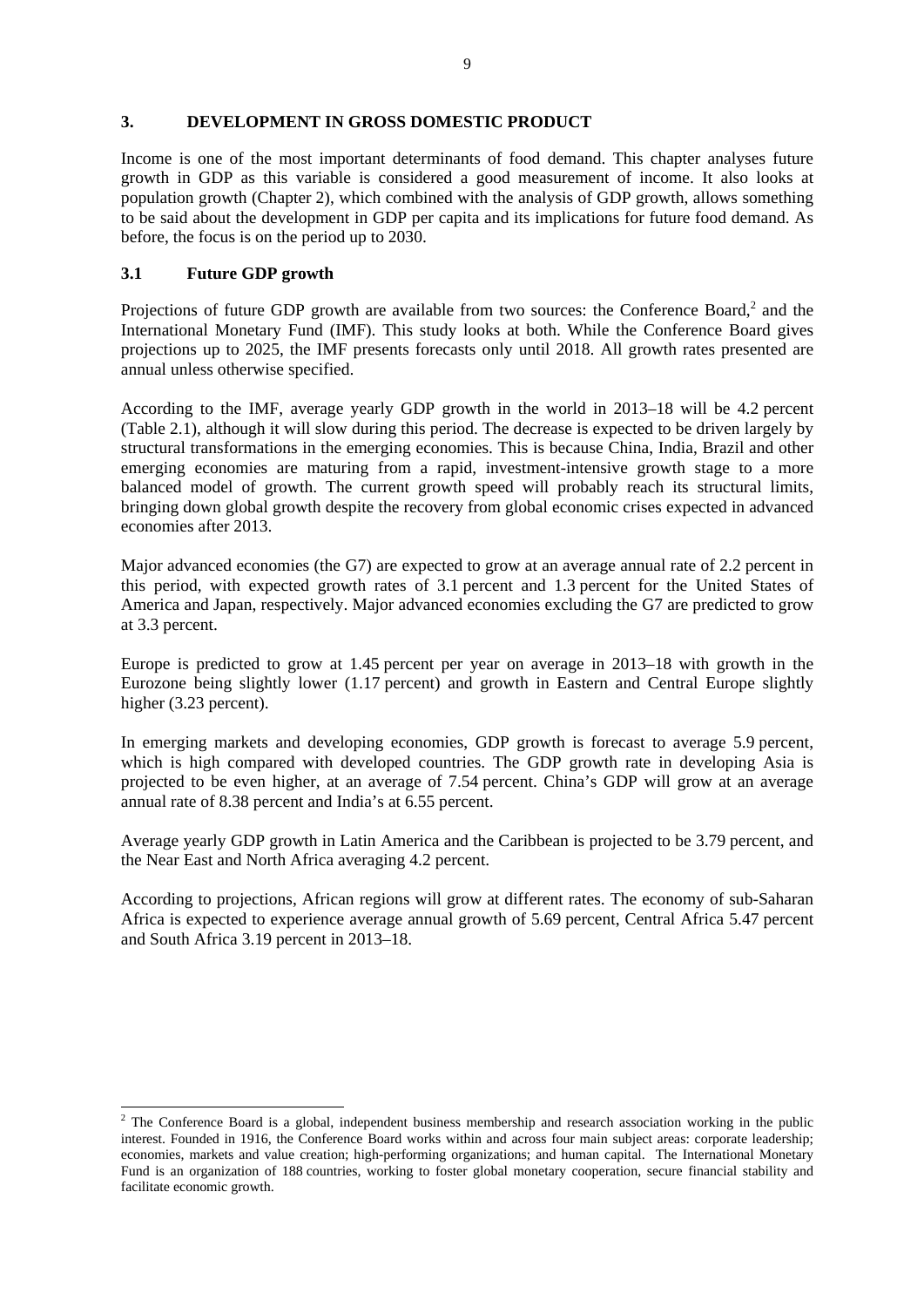| <b>Countries and Country groups</b>                |         |      |      |              |      |      | 2013 2014 2015 2016 2017 2018 Avg. yearly |
|----------------------------------------------------|---------|------|------|--------------|------|------|-------------------------------------------|
|                                                    |         |      |      |              |      |      | growth rate                               |
|                                                    |         |      |      | (percentage) |      |      |                                           |
| Advanced economies                                 | 1.23    | 2.25 | 2.58 | 2.61         | 2.60 | 2.45 | 2.29                                      |
| <b>United States of America</b>                    | 1.85    | 2.95 | 3.56 | 3.44         | 3.34 | 2.92 | 3.01                                      |
| Japan                                              | 1.58    | 1.41 | 1.05 | 1.22         | 1.19 | 1.13 | 1.26                                      |
| Euro area                                          | $-0.34$ | 1.07 | 1.45 | 1.60         | 1.62 | 1.61 | 1.17                                      |
| Major advanced economies (G7)                      | 1.26    | 2.16 | 2.53 | 2.53         | 2.49 | 2.28 | 2.21                                      |
| Other advanced economies (advanced economies       | 2.46    | 3.37 | 3.44 | 3.46         | 3.55 | 3.59 | 3.31                                      |
| excluding G7 and euro area)                        |         |      |      |              |      |      |                                           |
| European Union (Member Organization)               | 0.00    | 1.28 | 1.67 | 1.84         | 1.91 | 1.97 | 1.45                                      |
| Emerging market and developing economies           | 5.31    | 5.72 | 5.98 | 6.08         | 6.12 | 6.15 | 5.89                                      |
| China                                              | 8.04    | 8.24 | 8.51 | 8.53         | 8.50 | 8.46 | 8.38                                      |
| India                                              | 5.68    | 6.23 | 6.63 | 6.86         | 6.92 | 6.97 | 6.55                                      |
| Central and Eastern Europe                         | 2.15    | 2.78 | 3.31 | 3.59         | 3.75 | 3.82 | 3.23                                      |
| Commonwealth of Independent States                 | 3.41    | 4.02 | 4.03 | 3.94         | 3.94 | 3.96 | 3.88                                      |
| Developing Asia                                    | 7.13    | 7.35 | 7.62 | 7.71         | 7.72 | 7.72 | 7.54                                      |
| ASEAN-5                                            | 5.88    | 5.51 | 5.48 | 5.63         | 5.70 | 5.70 | 5.65                                      |
| Latin America and the Caribbean                    | 3.38    | 3.88 | 3.86 | 3.87         | 3.88 | 3.89 | 3.79                                      |
| Near East, North Africa, Afghanistan, and Pakistan | 3.14    | 3.66 | 4.33 | 4.47         | 4.51 | 4.46 | 4.09                                      |
| Near East and North Africa                         | 3.10    | 3.69 | 4.46 | 4.63         | 4.67 | 4.63 | 4.20                                      |
| South Africa                                       | 2.84    | 3.35 | 3.43 | 3.30         | 3.11 | 3.08 | 3.19                                      |
| Central Africa                                     | 4.33    | 6.00 | 5.30 | 5.70         | 5.70 | 5.80 | 5.47                                      |
| Sub-Saharan Africa                                 | 5.57    | 6.10 | 5.86 | 5.67         | 5.48 | 5.45 | 5.69                                      |
| World                                              | 3.31    | 4.04 | 4.37 | 4.46         | 4.51 | 4.49 | 4.20                                      |

**Table 6. GDP growth projection, 2013–2018**

*Note:* Gross domestic product, constant prices, percentage change.

*Source*: International Monetary Fund, World Economic Outlook Database.

The Conference Board Global Economic Outlook 2013 projects GDP growth in different regions according to three scenarios: optimistic, base and pessimistic. The projections are for the periods 2013–18 and 2019–2025 (Table 7).

The world GDP growth in base scenario is forecast to decrease from 3.1 percent in 2013–18 to 2.6 percent in 2019–2025, a decrease of 0.5 of a percentage point. The slowdown in average GDP growth of advanced economies will see an average annual rate of 1.8 percent in 2013–18 fall to 1.6 percent in 2019–2025, according to projections. The United States economy is expected to grow at 2 percent in 2019–2025 in contrast to 2.3 percent in 2013–18. The GDP growth in other advanced economies<sup>3</sup> is expected to fall by 0.8 of a percentage point in 2019–2025 from 2.6 percent in 2013– 18. The economy of Japan will probably continue on a stable growth trajectory of 0.9 percent in 2013–2025, according to the base scenario.

In Europe,<sup>4</sup> GDP growth is projected to increase by 0.1 of a percentage point in 2019–2025 from its current level of 1.2 percent. The growth rate in the Eurozone is estimated to be aligned with Europe as a whole by 2019–2025, reaching 1.3 percent in this period, an increase of 0.2 of a percentage point from 2013–2018. That suggests that European economy will have recovered from global economic crises by this time.

<sup>&</sup>lt;sup>3</sup> The category other advanced economies includes Australia, Canada, China, Hong Kong SAR, Israel, New Zealand, Republic of Korea, Singapore and Taiwan Province of China. 4

<sup>&</sup>lt;sup>4</sup> Here, the term Europe includes 27 members of the European Union (Member Organization) (not Croatia), as well as Iceland, Norway and Switzerland.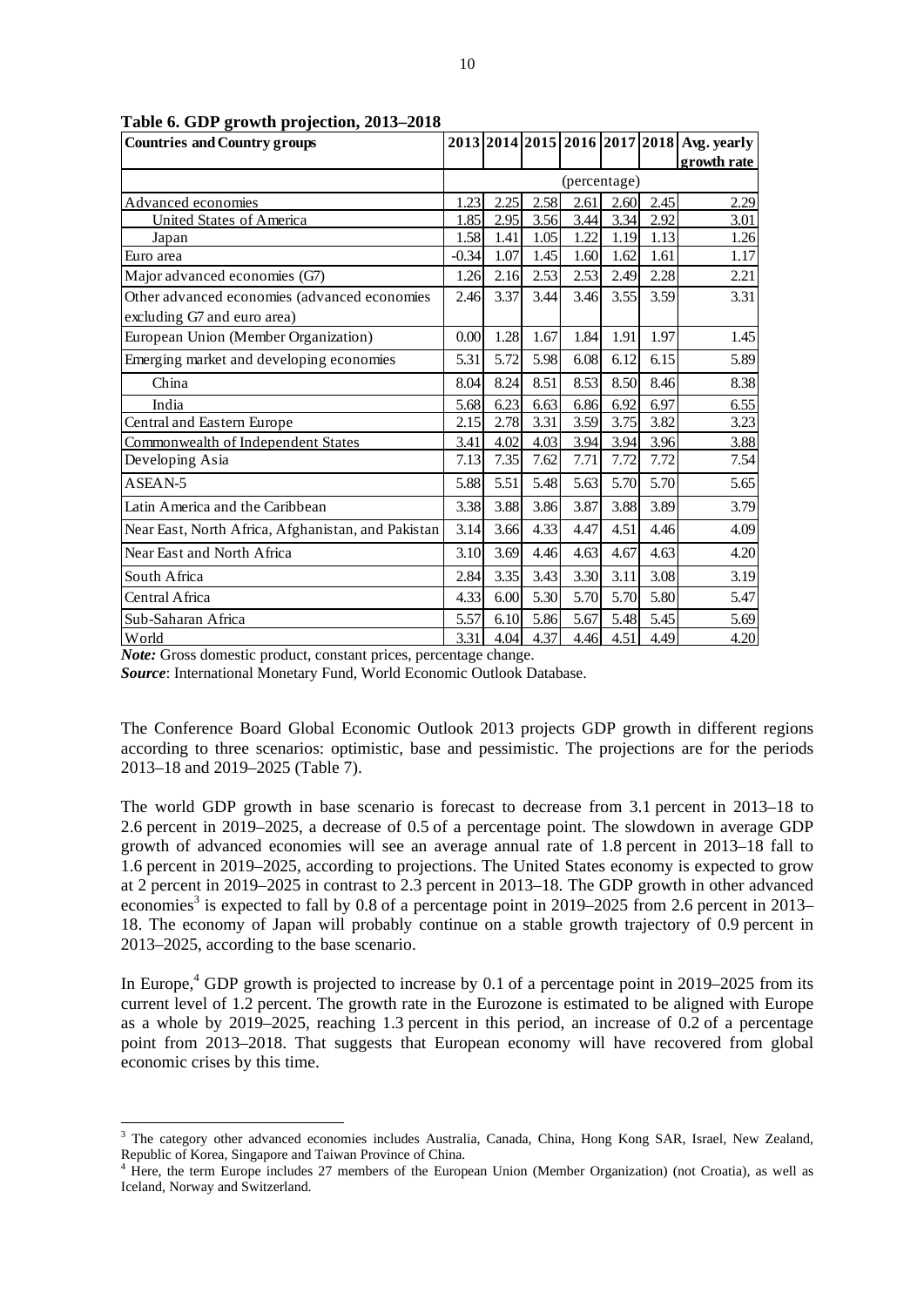The emerging and developing economies are estimated to grow at an average rate of 3.3 percent for 2019–2025, a decrease of 1.1 percentage points from the 2013–18 level, according to the Conference Board base scenario.

|                                   |            | 2013-2018 |     | 2019-2025 | Distribution of |                                                                   |                      |
|-----------------------------------|------------|-----------|-----|-----------|-----------------|-------------------------------------------------------------------|----------------------|
| GDP growth in differend scenarios | Optimistic |           |     |           |                 | <b>Baseline Pessimistic   Optimistic   Baseline   Pessimistic</b> | world output<br>2025 |
| United States of America          | 2.5        | 2.3       | 2.1 | 2.4       | 2.0             | 1.6                                                               | 18.30%               |
| Europe*                           | 1.5        | 1.2       | 0.8 | 1.6       | 1.3             | 0.9                                                               | 17.40%               |
| of which: Euro Area               | 1.4        | 1.1       | 0.8 | 1.6       | 1.3             | 1.0                                                               | 12.00%               |
| Japan                             | 1.3        | 0.9       | 0.5 | 1.2       | 0.9             | 0.7                                                               | 4.80%                |
| Other advanced**                  | 3.5        | 2.6       | 1.7 | 2.5       | 1.8             | 1.2                                                               | 7.30%                |
| Advanced economies                | 2.1        | 1.8       | 1.4 | 2.0       | 1.6             | 1.2                                                               | 47.80%               |
| China                             | 8.0        | 5.8       | 3.7 | 4.9       | 3.7             | 2.5                                                               | 22.70%               |
| India                             | 5.7        | 4.7       | 3.6 | 4.5       | 3.8             | 3.2                                                               | 8.20%                |
| Other developing Asia             | 6.4        | 5.0       | 3.6 | 5.5       | 4.4             | 3.2                                                               | 4.90%                |
| Latin America                     | 3.9        | 3.2       | 2.5 | 3.4       | 2.8             | 2.2                                                               | 7.10%                |
| Near East                         | 2.7        | 2.5       | 2.3 | 2.5       | 2.3             | 2.0                                                               | 2.50%                |
| Africa                            | 5.1        | 4.1       | 3.2 | 5.0       | 4.1             | 3.2                                                               | 2.60%                |
| Russian Federation, Central Asia  | 3.1        | 2.1       | 1.2 | 2.1       | 1.5             | 1.0                                                               | 4.10%                |
| and Southeast Europe              |            |           |     |           |                 |                                                                   |                      |
| Emerging and developing economies | 5.7        | 4.4       | 3.0 | 4.2       | 3.3             | 2.5                                                               | 52.20%               |
| World total                       | 4.0        | 3.1       | 2.2 | 3.3       | 2.6             | 1.9                                                               | 100%                 |

**Table 7. Comparison of base, optimistic and pessimistic scenarios, 2013–2025 (January 2013)**

*Source*: www.conference-board.org/data/globaloutlook.cfm

1

*Note:* <sup>\*</sup> Europe includes 27 members of the European Union (Member Organization) (excluding Croatia) as well as Switzerland and Norway.

\*\* Other advanced economies include Australia, Canada, China, Hong Kong SAR, Cyprus, New Zealand, Norway, Iceland, Israel, Republic of Korea, Singapore, Switzerland, and Taiwan Province of China.

Of the other regions and countries, the lower growth rate in China is the most noticeable. It is projected to lose 2.1 percent in GDP growth by 2019–2025 from the 2013–18 level of 5.8 percent. India is also expected to experience a decrease in GDP growth from 4.7 percent to 3.8 percent per year.

The growth rates are estimated to decrease by 0.6 of a percentage point in the Russian Federation, Central Asia and Southeast Europe<sup>5</sup> and other developing Asia from their current 2.1 percent and 5 percent, respectively.

Growth in Latin America and the Near East is projected to slow by 0.4 percent and 0.5 percent of a percentage point, respectively, over the 2019–2025 period.

The African economy is expected to continue to grow steadily at 4.1 percent in 2013–18. Despite its stable GDP growth, Africa will contribute only 2.6 percent to the total world output.

It is difficult to make direct comparisons between the two sets of GDP projections in some cases owing to differing geographical definitions of world regions. However, both the IMF and the Conference Board predict a slowdown in world GDP growth. The IMF projects positive GDP growth in the majority of regions and countries, although growth is expected to level off or even decline for several countries in 2017–18. The figure for average GDP in the base scenario of the Conference Board in 2013–18 is lower than that in 2019–2025 for all regions.

 $5$  The percentage contributions to global growth are computed as log differences and therefore do not exactly add up to the percentage growth rate for the world economy.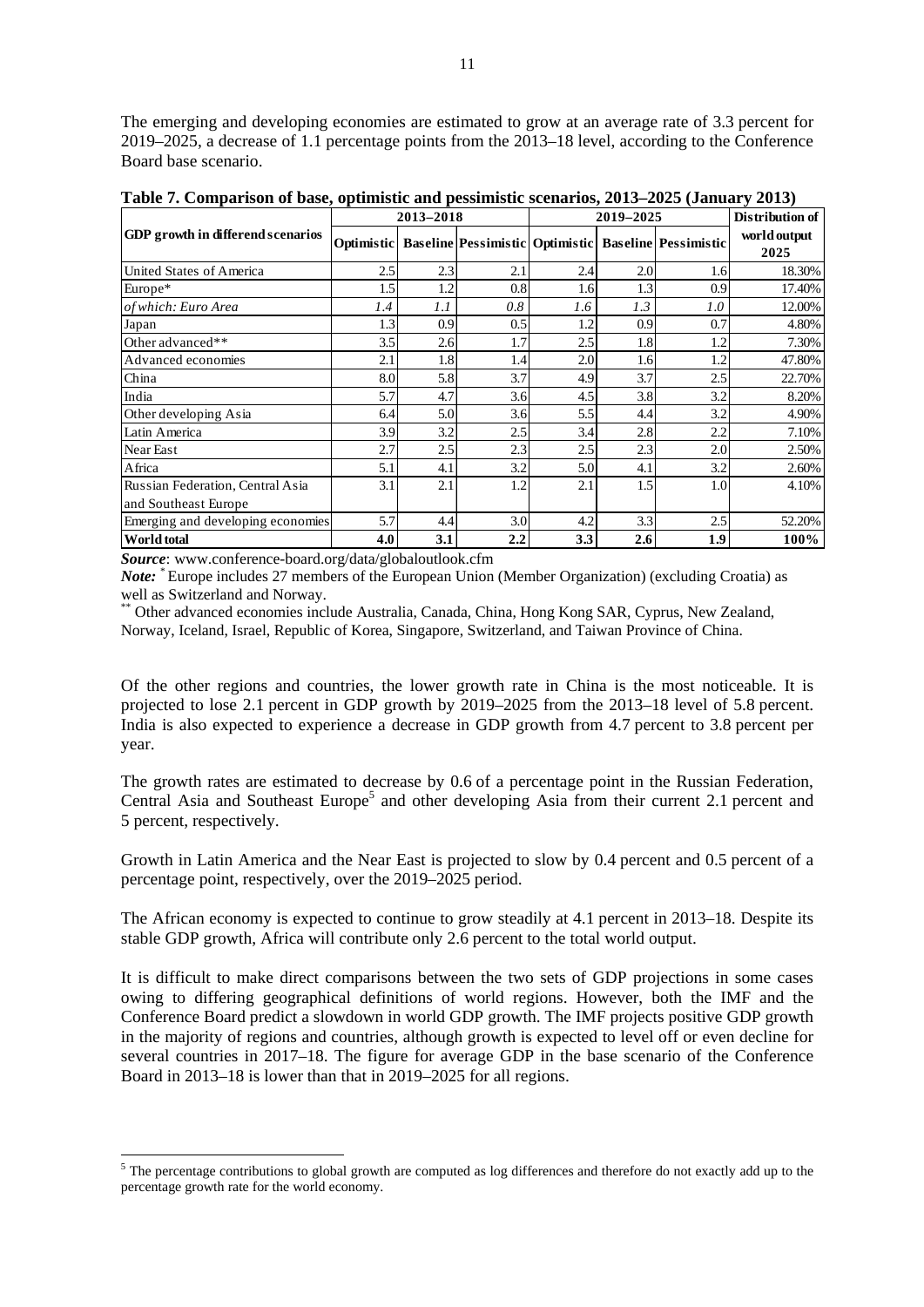The projected figures by IMF are slightly higher than those in the base scenario of the Conference Board and more aligned with its optimistic scenario. However, the numbers vary in some countries. According to the IMF, the average yearly growth in the United States of America is estimated to be 3 percent in 2013–18 while the Conference Board projects 2.3 percent in its base scenario and 2.5 percent in the optimistic scenario. The IMF projections for average yearly GDP growth in India are also higher than those of the Conference Board in both scenarios, 6.55 percent versus 4.7 percent and 5.7 percent in the pessimistic and optimistic scenarios, respectively. The IMF is also more optimistic about GDP growth in developing Asia in this period, projecting 7.54 percent yearly, while the Conference Board suggests 6.4 percent in its optimistic scenario.

# **3.2 GDP per capita**

This section examines IMF projections for GDP per capita up to 2018.

The Conference Board does not provide per capita projections. Their projections are examined in combination with population growth, which enables growth in GDP per capita to be determined, which can then be compared with the IMF forecasts.

Contemporaneously with the decrease in GDP growth rate, world population growth is also slowing. As outlined in Chapter 2, the world's population is predicted to reach a plateau and possibly decline in the second half of the century although the total size of the world population is projected to increase from 6.9 billion in 2010 to 8.2 billion 2030, and probably to more than 9 billion to 2050.

Similarly to GDP growth, population growth varies considerably among regions (see Chapter 2).

Table 8 provides projections of GDP per capita change in selected countries of major regions in 2013–18. The predictions for 2019–2030 are not available for further comparison.

The sample of selected countries in Europe suggests that all countries will experience GDP per capita growth in 2013–18. The GDP per capita growth rate will be stable at 3.6 percent in Germany while in other countries the growth rate will increase in most years. The predicted yearly change in GDP growth rates is especially noticeable in Greece, increasing from 2.8 percent in 2014 to 5.4 percent in 2018. This fact suggests the country is expected to recover from consequences of the global economic crisis.

Among advanced economies, GDP per capita growth in the Republic of Korea is projected to increase from 5.5 percent in 2014 to 5.7 percent in 2018, that is, faster than in the other countries presented. By 2018, the Republic of Korea is estimated to add 32 percent to its GDP per capita compared with 2013. In the United States of America, GDP per capita will probably grow at 4.5 percent annually. China and India are projected to continue on their rapid growth paths in the 2013–18 period with average GDP per capita growth per year of 10 percent and 7.5 percent, respectively. China is expected to have increased its GDP per capita by 62 percent and India by 44 percent in 2018 compared with 2013.

In Latin America, GDP per capita is predicted to grow at different rates in different countries. Brazil and Chile will growth at 5.5 percent and 5.9 percent, respectively, and will increase their GDP per capita by 31 percent and 33 percent, respectively. Argentina's GDP per capita growth rate will probably decrease from 4.3 percent in 2014 to 3.9 percent in 2015, but will later stabilize at 4 percent in 2016–18.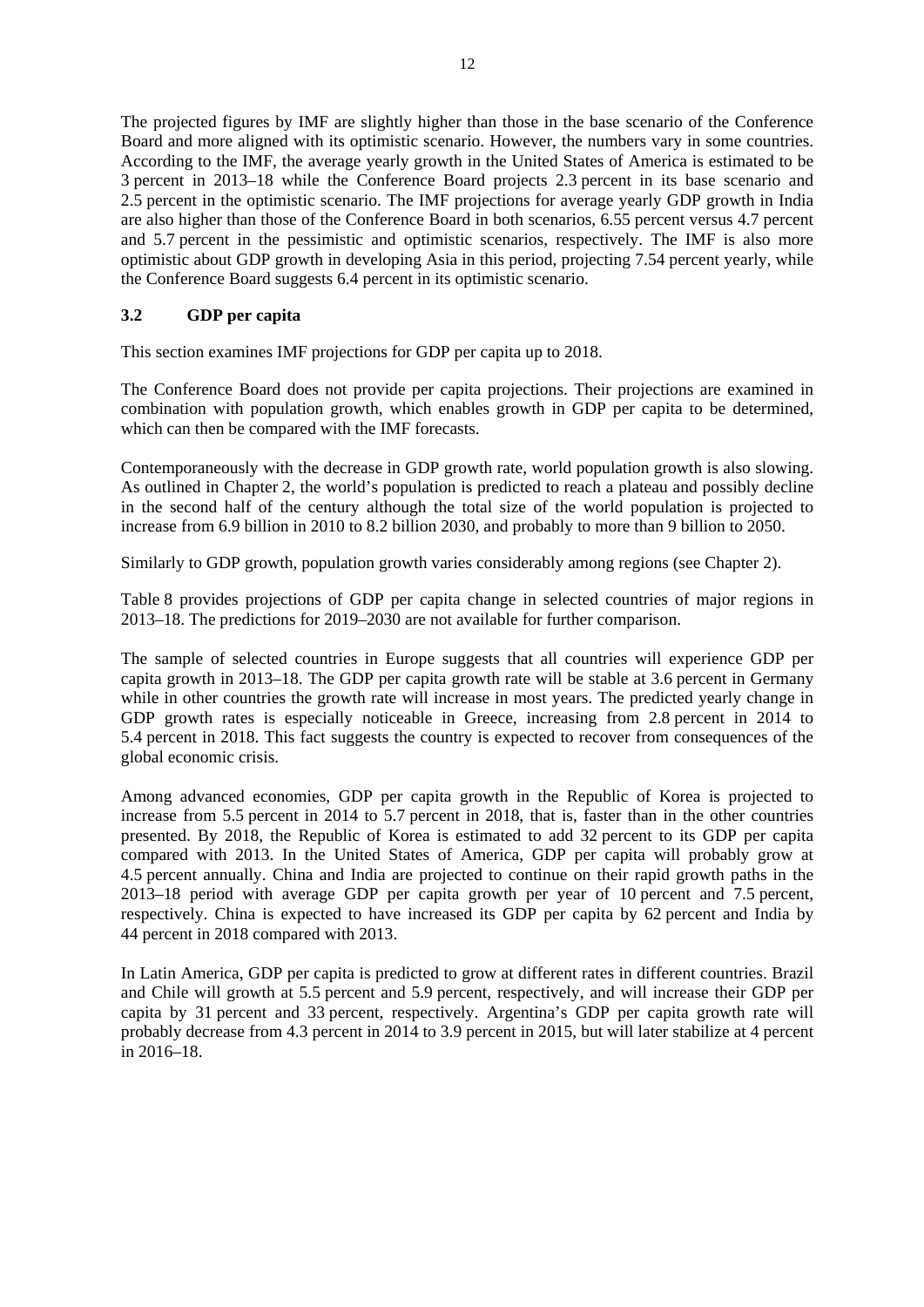|                                       |      | Yearly increase (%) | 2013-2018 |      |      |            |
|---------------------------------------|------|---------------------|-----------|------|------|------------|
| Selected regions                      |      |                     |           |      |      | increase   |
|                                       | 2014 |                     | 2015 2016 | 2017 | 2018 | $(\%)$     |
| <b>European Union (Member</b>         |      |                     |           |      |      |            |
| Organization)                         |      |                     |           |      |      |            |
| Germany                               | 3.7  | 3.6                 | 3.6       | 3.7  | 3.6  | 19         |
| United Kingdom                        | 2.7  | 3.1                 | 3.3       | 3.5  | 3.9  | 18         |
| France                                | 2.4  | 3.0                 | 3.4       | 3.6  | 3.6  | 17         |
| Italy                                 | 2.2  | 3.0                 | 3.3       | 3.4  | 3.2  | 16         |
| Spain                                 | 3.0  | 3.6                 | 3.8       | 3.9  | 4.0  | 20         |
| Greece                                | 2.8  | 5.1                 | 6.0       | 5.8  | 5.6  | 28         |
| Portugal                              | 2.5  | 3.5                 | 3.9       | 4.0  | 4.0  | 19         |
| <b>Advanced economies</b>             |      |                     |           |      |      |            |
| Canada                                | 3.5  | 3.6                 | 3.6       | 3.6  | 3.4  | 19         |
| Japan                                 | 3.7  | 3.4                 | 3.6       | 3.7  | 3.7  | 19         |
| <b>United States of America</b>       | 4.1  | 4.7                 | 4.7       | 4.6  | 4.2  | 24         |
| Republic of Korea                     | 5.5  | 5.6                 | 5.7       | 5.7  | 5.7  | 32         |
| New Zealand                           | 3.1  | 3.0                 | 3.1       | 3.2  | 3.1  | 16         |
| Sweden                                | 3.6  | 3.7                 | 3.9       | 4.0  | 3.9  | 21         |
| Switzerland                           | 3.2  | 3.3                 | 3.4       | 3.5  | 3.5  | 18         |
| Developing Asia                       |      |                     |           |      |      |            |
| China                                 | 9.8  | 10.1                | 10.2      | 10.3 | 10.2 | 62         |
| India                                 | 6.9  | 7.4                 | 7.7       | 7.8  | 7.8  | 44         |
| <b>Latin America</b>                  |      |                     |           |      |      |            |
| Argentina                             | 4.3  | 3.9                 | 4.0       | 4.0  | 4.0  | 22         |
| <b>Brazil</b>                         | 5.3  | 5.4                 | 5.7       | 5.7  | 5.7  | 31         |
| Chile                                 | 5.8  | 5.8                 | 6.0       | 6.0  | 6.0  | 33         |
| Venezuela (Bolivarian Republic of)    | 2.7  | 2.7                 | 3.0       | 3.1  | 3.1  | 15         |
| <b>Near East</b>                      |      |                     |           |      |      |            |
| Egypt                                 | 3.2  | 5.5                 | 6.6       | 6.7  | 6.1  | 31         |
| Saudi Arabia                          | 4.1  | 4.5                 | 4.5       | 4.5  | 4.4  | 24         |
| Africa                                |      |                     |           |      |      |            |
| Algeria                               | 3.9  | 4.1                 | 4.3       | 4.5  | 4.5  | 23         |
| Angola                                | 7.0  | 6.9                 | 7.0       | 7.1  | 6.5  | 40         |
| <b>Botswana</b>                       | 5.0  | 5.2                 | 5.3       | 5.7  | 5.1  | 29         |
| South Africa                          | 4.2  | 4.3                 | 4.2       | 4.1  | 4.0  | 23         |
| Ethiopia                              | 6.0  | 6.3                 | 6.4       | 6.4  | 6.6  | 36         |
| Nigeria                               | 6.2  | 6.3                 | 6.3       | 6.4  | 6.1  | <u>36 </u> |
| Mozambique                            | 8.0  | 8.0                 | 7.9       | 7.9  | 7.9  | 47         |
| <b>Russian Federation and Eastern</b> |      |                     |           |      |      |            |
| Europe                                |      |                     |           |      |      |            |
| <b>Russian Federation</b>             | 6.2  | 6.2                 | 6.2       | 6.2  | 6.2  | 35         |
| Ukraine<br>Romania                    | 5.4  | 6.1                 | 6.2       | 6.3  | 6.2  | 34         |
|                                       | 4.2  | 4.6                 | 5.2       | 5.7  | 5.9  | 28         |

**Table 8. Per capita GDP growth rates for selected countries, 2013–2018**

*Note:* Gross domestic product based on purchasing power parity (PPP) per capita GDP in USD. *Source:* International Monetary Fund, World Economic Outlook Database.

In the Near East, GDP per capita is estimated to grow by from 3.2 percent in 2014 to 6.1 percent in 2018 in Egypt and at a more stable rate in Saudi Arabia (4.4 percent on average).

Per capita GDP in Africa is projected to grow at different rates. Some countries such as Angola, Ethiopia, Mozambique and Nigeria will probably increase their per capita GDP by more than 6 percent annually in 2013–18 and will probably add 40, 36, 47 and 36 percent, respectively, to their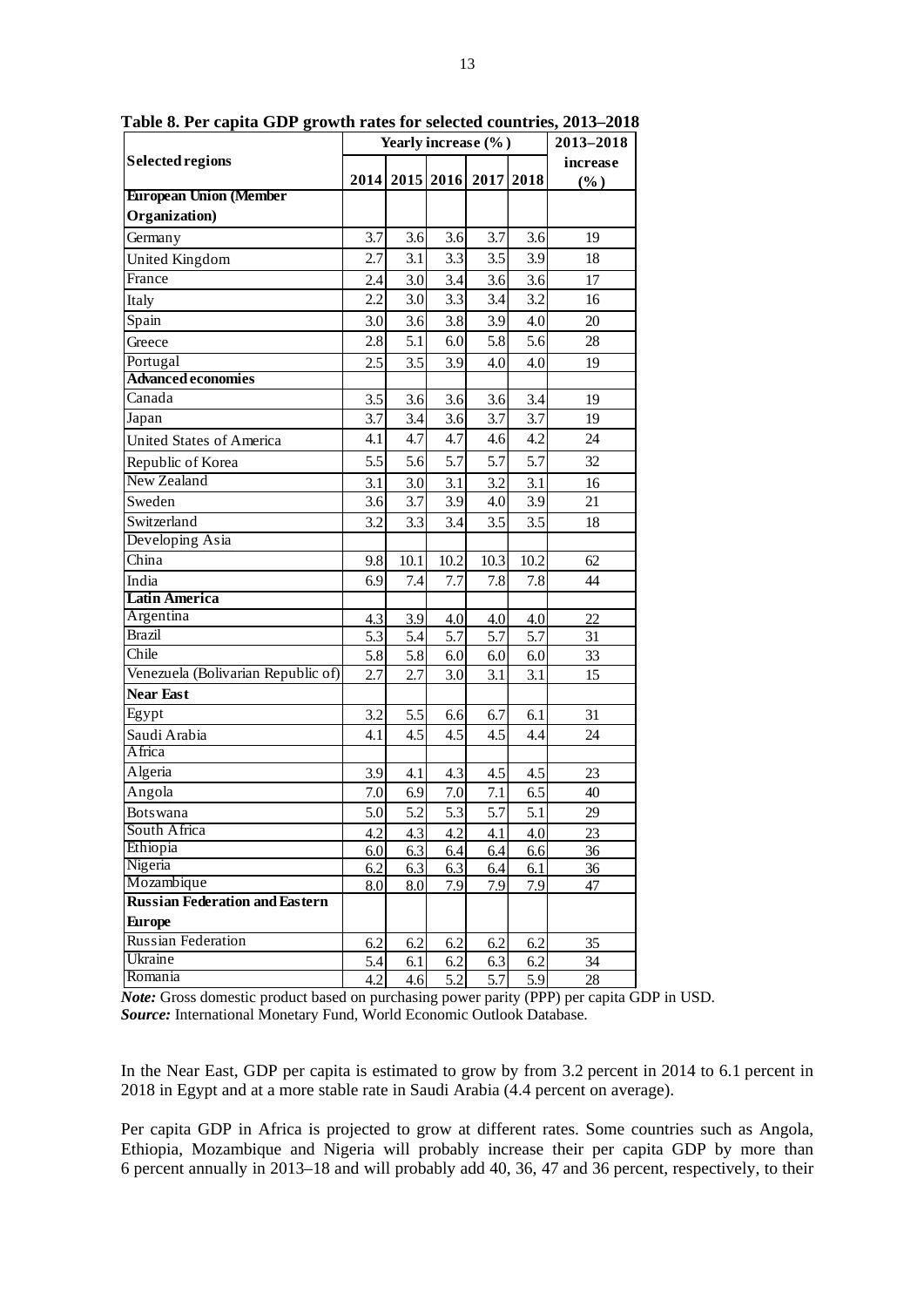GDP per capita by 2018 compared with 2013. However, growth in GDP per capita in Algeria and South Africa is expected to be more modest – an increase of 23 percent in 2018 compared with the current level (2013).

Among Eastern European countries, the Russian Federation is projected to increase its per capita GDP by 6.2 percent annually in 2013–18, adding 35 percent to the current GDP per capita level by 2018. Similarly to the Russian Federation, per capita GDP in Ukraine will increase on average by 6 percent annually in the same period, increasing by 34 percent by 2018 compared with 2013. Romania is predicted to experience consistent but more modest growth in GDP per capita, ranging from 4.2 percent in 2013 to 5.9 percent in 2018.

Owing to population ageing and increased life expectancy, spending on public pensions is likely to increase significantly. According to "The Challenge of Public Pension Reform in Advanced and Emerging Economies" (an IMF working paper): "over the next 20 years, the average present discounted value (PDV) of pension spending increases is 9 percent of 2010 GDP in the advanced economies and 7 percent in the emerging. The cumulative PDV of increases in pension spending over 2010–2050 is 36 percent of 2010 GDP in advanced and 48 percent for emerging economies." Thus, despite the expected widespread increases in GDP per capita, corresponding increases in the personal wealth of individuals are uncertain.

# **3.3 Impact on food demand**

According to the Foresight report (2011), the extent to which increased GDP is correlated with reduced population growth and increased per capita food demand, and the precise nature of how these different trade-offs develop, will have a major effect on gross food demand.

Table 9 summarizes the main changes in food demand that are expected to occur in different regions and selected countries up to 2025.

The change in per capita food consumption driven by the change in income is difficult to estimate. The Foresight report (2011) suggests that the relationship between income and demand is non-linear. According to Engel's law, with a given set of tastes and preferences, as income rises, consumers increase their expenditures on food products (in percentage terms) less than their increases in income.

Table 9 indicates that demand in richer and more mature economies is not expected to increase significantly. According to the OECD–FAO Agricultural Outlook (2012), in higher-income countries where food expenditure represents a small share of income (10–15 percent), per capita food consumption is reaching a plateau. Thus, increased GDP per capita in advanced economies, Europe and richer regions of the Near East and Eastern Europe will affect the composition of consumption rather than cause an overall increase in food consumption. The GDP per capita increase in some emerging economies (developing Asia, Latin America, developing regions of the Near East and Eastern Europe) will result in both food consumption increase and composition change.

It is difficult to predict the exact magnitude of the expected consumption increase in developing regions owing to the differing rates of economic growth seen throughout these regions. An increase in consumption of some particular products will depend not only on income but on the cultural and religious traditions of a particular country – these add a degree of uncertainty to a prediction based purely on income gain.

While the IMF projections go up to 2018 and those of the Conference Board to 2025, the focus of this analysis is the situation up to 2030. It is inherently difficult to make good predictions for such a long period. However, it is fair to assume that, barring unforeseen circumstances, the qualitative nature of the predictions up to 2025 are likely to continue until the end of that decade.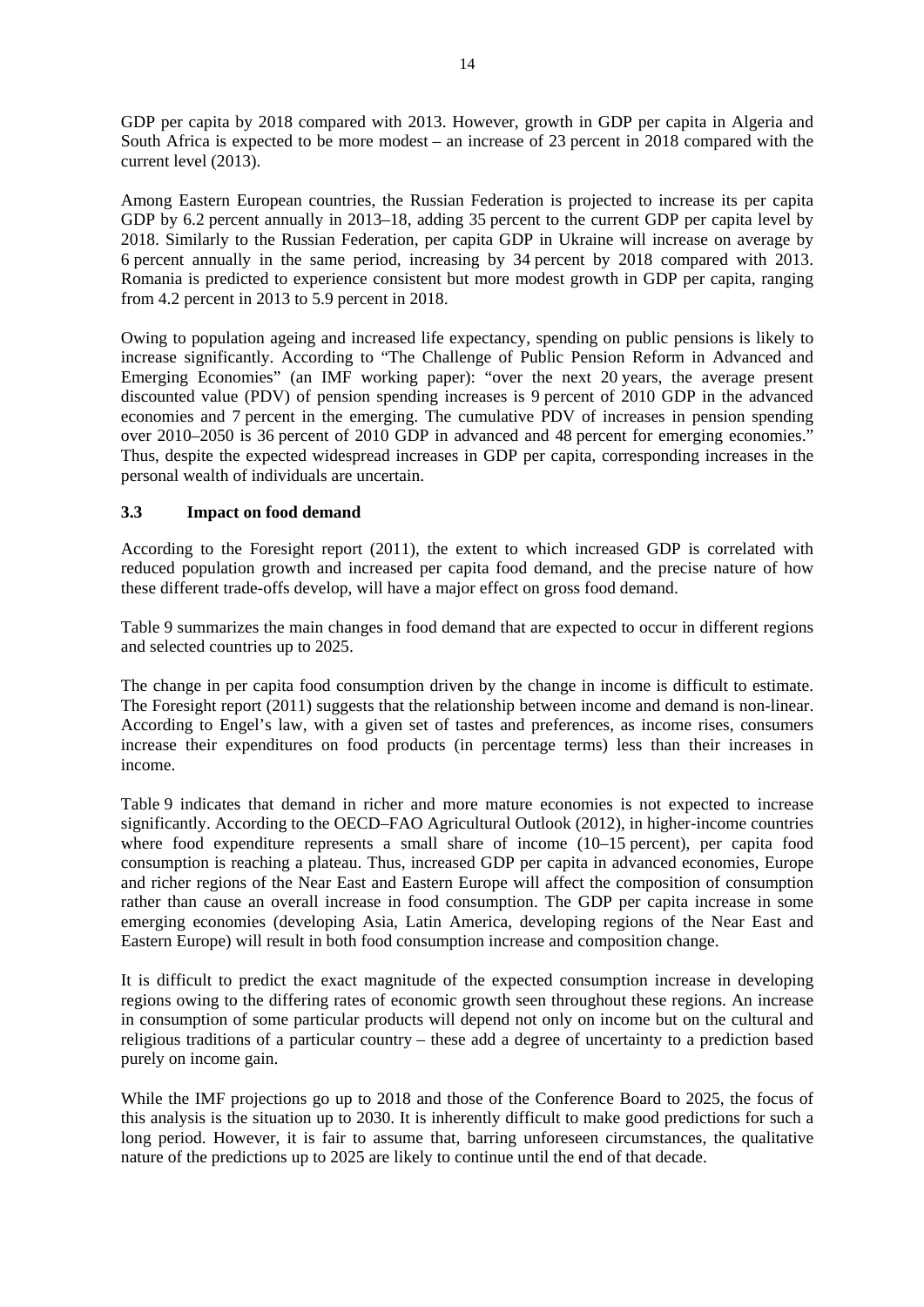| <b>Region</b>                                            | GDP and GDP per capita                                                                                                                                                                                                                                                                                                                                                                                                                                                                                                                                                                                             | <b>Impact on food demand</b>                                                                                                                                                                                                                                                                                                                                                                                                                                                                                            |  |  |  |
|----------------------------------------------------------|--------------------------------------------------------------------------------------------------------------------------------------------------------------------------------------------------------------------------------------------------------------------------------------------------------------------------------------------------------------------------------------------------------------------------------------------------------------------------------------------------------------------------------------------------------------------------------------------------------------------|-------------------------------------------------------------------------------------------------------------------------------------------------------------------------------------------------------------------------------------------------------------------------------------------------------------------------------------------------------------------------------------------------------------------------------------------------------------------------------------------------------------------------|--|--|--|
|                                                          | change                                                                                                                                                                                                                                                                                                                                                                                                                                                                                                                                                                                                             |                                                                                                                                                                                                                                                                                                                                                                                                                                                                                                                         |  |  |  |
| Europe and<br>European Union<br>(Member<br>Organization) | Europe will contribute 17.4 percent to<br>$\bullet$<br>world GDP by 2025.<br>On average, selected countries will<br>$\bullet$<br>add 19 percent to their GDP per capita<br>by 2019.<br>Greece and Spain will have higher<br>$\bullet$<br>yearly change in GDP per capita<br>growth rates than others and will add<br>28 percent and 20 percent,<br>respectively, to their GDP by 2019.                                                                                                                                                                                                                             | Increase in disposable income will not<br>$\bullet$<br>have significant impact on food<br>composition in majority of countries<br>as current income levels already<br>sufficient to meet dietary needs. In<br>countries such as Greece and Spain,<br>increased per capita GDP will bring<br>the consumption of luxury foods up to<br>the average European level.<br>Trends such as ageing of population<br>$\bullet$<br>and health consciousness will<br>probably shift diet composition<br>towards more healthy foods. |  |  |  |
| Advanced<br>economies                                    | Advanced economies will contribute<br>$\bullet$<br>47.8 percent to world output by 2025.<br>The increase in GDP per capita by<br>$\bullet$<br>2019 of selected countries will vary<br>from 16 percent in New Zealand to<br>32 percent in the Republic of Korea.<br>GDP per capita growth rate is highest<br>$\bullet$<br>in the Republic of Korea, although it<br>will stabilize in 2016-18 at<br>5.7 percent annually.                                                                                                                                                                                            | Similarly to Europe, the increase in<br>$\bullet$<br>disposable income will not be<br>accompanied by a significant increase<br>in food consumption.<br>There will probably be a shift in diet<br>$\bullet$<br>composition owing to the healthy<br>eating trend, more conscious food<br>choices of consumers and higher<br>consumption of luxury foods.                                                                                                                                                                  |  |  |  |
| Developing Asia                                          | China's economy will continue to<br>$\bullet$<br>grow from 2013 to 2025 although at<br>decreased pace. China will contribute<br>22.7 percent to world GDP by 2025.<br>China's GDP per capita increase will<br>٠<br>continue to be high at about<br>10 percent on a yearly basis in<br>2014-18 and will add 62 percent to its<br>GDP per capita by 2018.<br>India will contribute 8.2 percent to<br>$\bullet$<br>world GDP by 2025.<br>GDP per capita growth in India will<br>rise steadily from 6.9 percent in 2014<br>to 7.8 percent in 2018, and GDP per<br>capita will have increased by<br>44 percent by 2018. | High income growth will lead to food<br>$\bullet$<br>consumption increase in developing<br>Asia in general and China and India<br>in particular in all product categories.<br>Luxury food products will become an<br>$\bullet$<br>increasingly important component of<br>food expenditure for upper-middle-<br>class families.                                                                                                                                                                                          |  |  |  |
| Latin America                                            | The countries will grow at different<br>$\bullet$<br>speeds and contribute around<br>7.1 percent to world GDP by 2025.<br>Brazil and Chile will continue to<br>$\bullet$<br>develop with high growth rates and<br>add 31 percent and 33 percent,<br>respectively, to their GDP per capita<br>by 2013-18.                                                                                                                                                                                                                                                                                                           | Similarly to developing Asia, there<br>$\bullet$<br>will be a demand increase in all<br>product categories in Latin America.<br>Demand for luxury food products will<br>$\bullet$<br>be important especially in Brazil and<br>Chile owing to significant increase in<br>GDP per capita.                                                                                                                                                                                                                                 |  |  |  |

**Table 9. Projected impact of GDP per capita on food consumption in regions and selected countries, 2013–2025**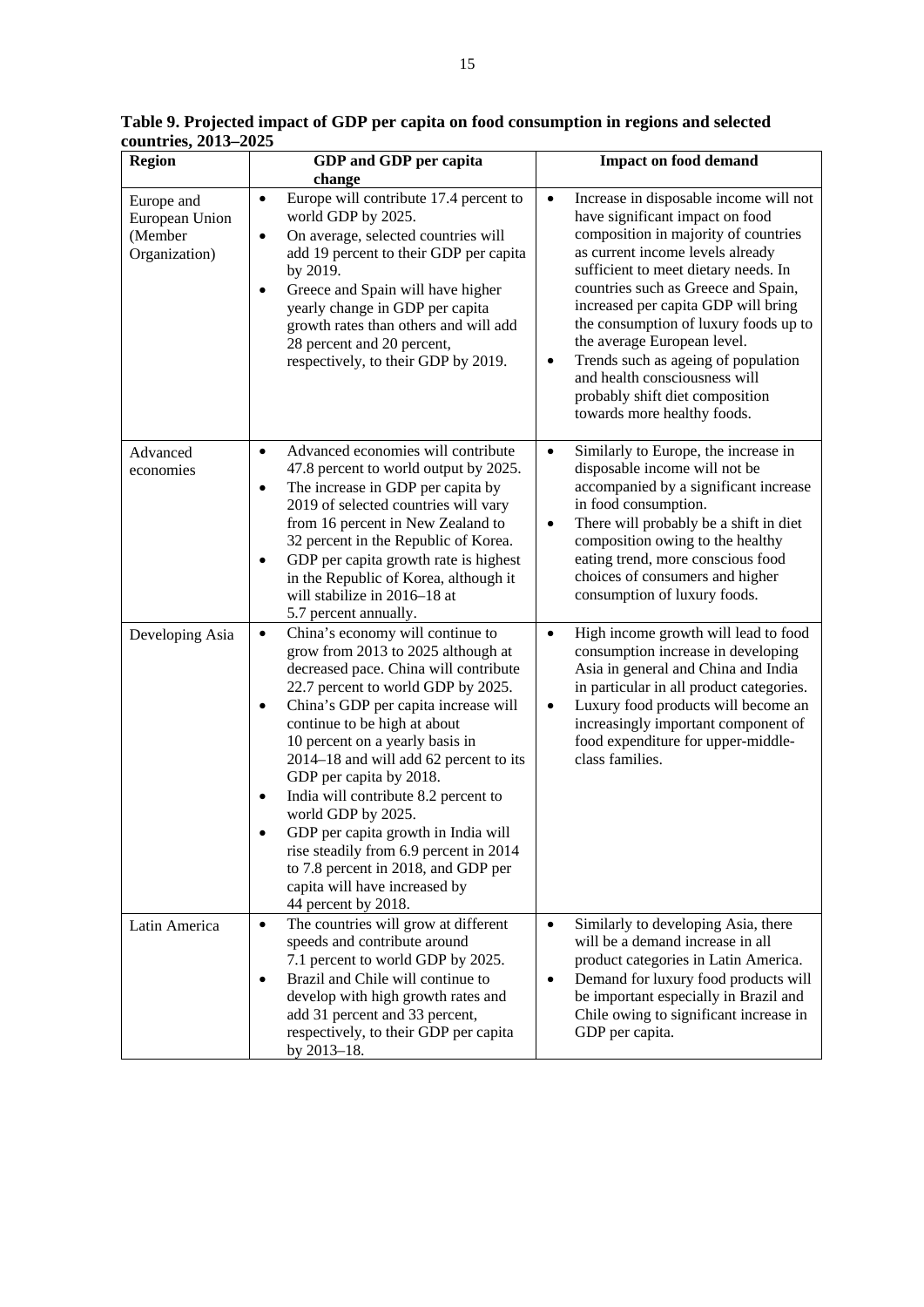| <b>Region</b>                               | GDP and GDP per capita                                                                                                                                                                                                                                                                                                                                                                                                                                                                                                                                                                                             | <b>Impact on food demand</b>                                                                                                                                                                                                                                                                                                                                                                         |  |  |
|---------------------------------------------|--------------------------------------------------------------------------------------------------------------------------------------------------------------------------------------------------------------------------------------------------------------------------------------------------------------------------------------------------------------------------------------------------------------------------------------------------------------------------------------------------------------------------------------------------------------------------------------------------------------------|------------------------------------------------------------------------------------------------------------------------------------------------------------------------------------------------------------------------------------------------------------------------------------------------------------------------------------------------------------------------------------------------------|--|--|
|                                             | change                                                                                                                                                                                                                                                                                                                                                                                                                                                                                                                                                                                                             |                                                                                                                                                                                                                                                                                                                                                                                                      |  |  |
| Near East                                   | The Near East will contribute<br>$\bullet$<br>2.5 percent to world GDP output by<br>2015.<br>GDP per capita growth rate will vary<br>$\bullet$<br>from country to country.<br>Upward trend in GDP per capita<br>$\bullet$<br>growth in Egypt will add 31 percent to<br>its GDP per capita by 2018.                                                                                                                                                                                                                                                                                                                 | Rich Near East countries such as<br>$\bullet$<br>Saudi Arabia will not experience<br>much increase in food consumption<br>although there will probably be shifts<br>in diet composition. Developing<br>countries such as Egypt will<br>experience a food consumption<br>increase in the majority of categories<br>owing to higher income.                                                            |  |  |
| Africa                                      | Despite high GDP growth in certain<br>$\bullet$<br>regions, Africa will contribute only<br>2.6 percent to the World GDP output<br>by 2025.<br>Countries grow at very different rates.<br>٠<br>GDP per capita in Angola, Ethiopia,<br>$\bullet$<br>Mozambique and Nigeria will<br>increase by more than 6 percent<br>annually in 2013-2018 and will add<br>40, 36, 47 and 36 percent,<br>respectively, to their GDP per capita<br>by 2018.                                                                                                                                                                          | Increased disposable income in Africa<br>$\bullet$<br>will cause an increase in<br>consumption.<br>The increase will be especially<br>$\bullet$<br>noticeable in consumption of<br>important nutrients such as proteins.<br>The magnitude of this increase is<br>$\bullet$<br>unclear owing to the differing rates of<br>economic development within the<br>continent.                               |  |  |
| Russian<br>Federation and<br>Eastern Europe | The region will continue its GDP<br>$\bullet$<br>growth at 2.1 percent on average in<br>2014–18 and 1.5 percent in 2019–<br>2025 and will contribute 4.1 percent<br>to world GDP by 2025.<br>GDP per capita growth in the Russian<br>$\bullet$<br>Federation will stabilize at 6.2 percent<br>in 2014–18. GDP per capita will have<br>increased by 35 percent by 2018.<br>The GDP per capita growth rate in<br>$\bullet$<br>Ukraine and Romania will rise<br>steadily and reach about 6.2 percent<br>and 5.9 percent by 2018, adding<br>34 percent and 28 percent to their<br>GDP, respectively, by the same year. | As in Europe, the increase in<br>$\bullet$<br>disposable income will not translate<br>into a significant increase in food<br>consumption in the majority of<br>countries.<br>A shift in consumption towards<br>$\bullet$<br>healthier and more expensive food<br>products is predicted owing to<br>increases in income and the influence<br>of the healthy eating trend from<br>developed countries. |  |  |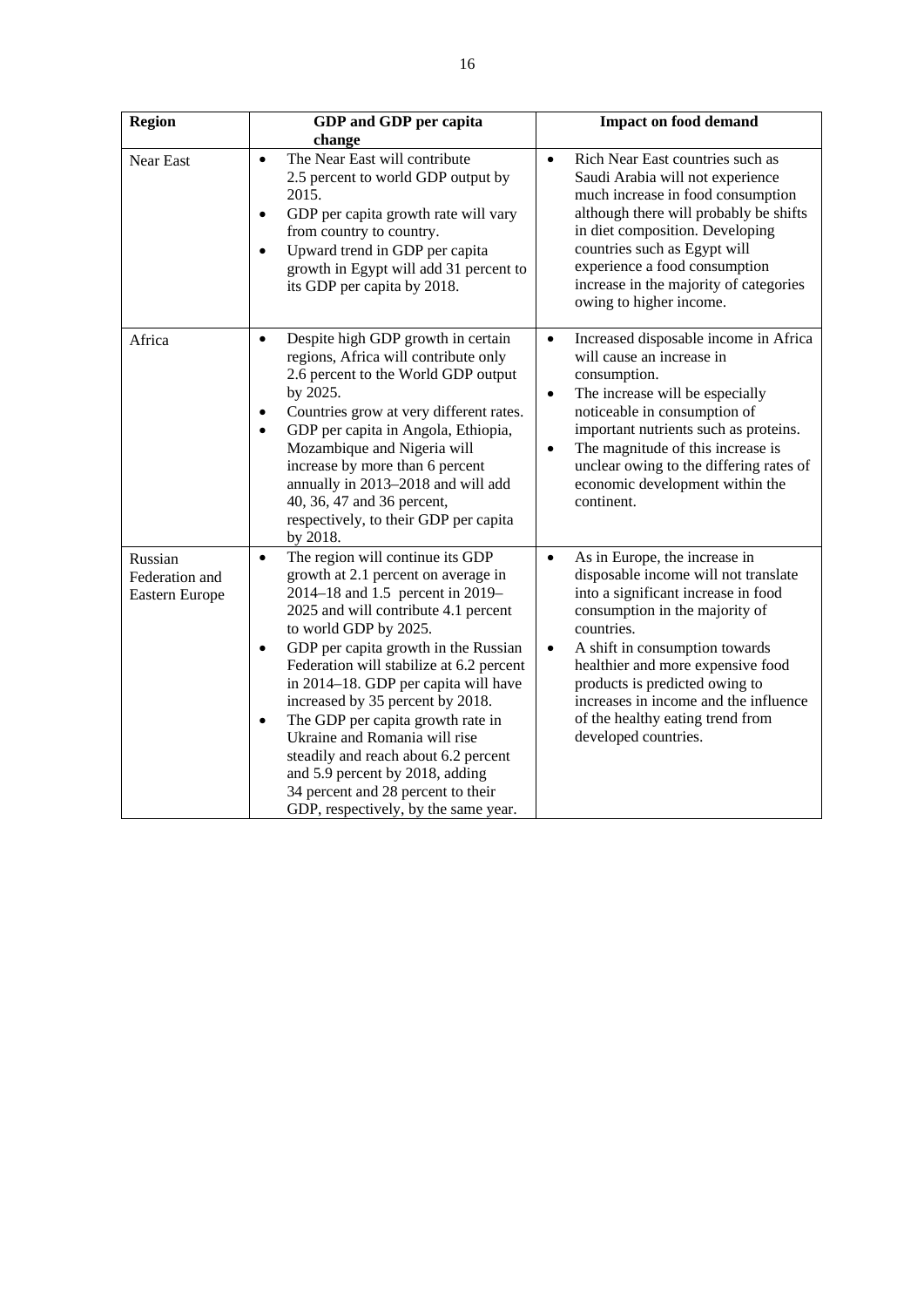### **4. UNDERNOURISHMENT AND HUNGER**

Chapter 6 highlights the fact that in some developed countries obesity and increased risks of broad fatal and non-fatal diseases are important problems while at the same time some developing countries suffer from undernourishment and its consequences. It is important to understand how the needs of people who are undernourished and hungry will be met by 2030. This represents a major challenge to society.

This chapter defines what undernourishment is and provides an overview of the current situation in relation to undernourishment, its development over time and actions aimed at eradicating hunger by governments and international organizations.

# **4.1 Hunger**

This section, including the quotes, is based on the FAO Hunger Portal unless otherwise noted.<sup>6</sup>

FAO defines food insecurity as "a situation that exists when people lack secure access to sufficient amounts of safe and nutritious food for normal growth and development and an active and healthy life."<sup>7</sup> At the same time, "food security exists when all people, at all times, have physical, social and economic access to sufficient, safe and nutritious food which meets their dietary needs and food preferences for an active and healthy life"<sup>8</sup>.

On average, a person needs about 1 800 kcal per day as a minimum energy intake. Millions of people in the world suffer from undernutrition, undernourishment or chronic hunger. Undernutrition generally applies to energy, protein and sometimes to vitamins and mineral deficiencies in a one's diet. Undernourishment or hunger is a condition when a person's daily food consumption is less than his/her minimum energy needs. Undernourishment makes it difficult to perform physical activities such as study and work. It is particularly harmful for women and children. Hungry mothers often give birth to underweight and sick babies. Undernourishment in children prevents them from ever reaching their full physical and cognitive potential, costing lives, livelihoods and economic growth. Constantly hungry mothers and children are vulnerable to diseases and infections due to weakened immune system. Hunger "leads to distress behaviour that undermines development, including the sale of assets, the withdrawal of children from school (particularly girls) and into the labour force, the prompting of outmigration and, at worst, permanent destitution, prostitution and child trafficking. It also contributes to the onset of armed conflict" (Foresight, 2011, p. 24).

Three categories of people are mainly at risk of hunger: the rural poor, the urban poor and victims of catastrophes. The rural poor mostly live in the poor rural areas of developing countries. Many of them do not have sufficient access to electricity and safe drinking-water. "Public health, education and sanitation services are often of low quality. The world's most food-insecure and hungry people are often directly involved in producing food. They cultivate crops on small plots of land. They raise animals. They catch fish. They do what they can to provide food for their families or earn money at the local produce market. Many have no land of their own and work as hired hands to earn enough money to get by. Often the work is seasonal, and the family must move or split up to earn a living. It is hard work and it is difficult to set anything aside in case of an emergency. Even when there is enough food, the threat of hunger is always present."

The urban poor normally do not produce food and lack the means to buy it. More than half the world's population now live in urban environments, a figure projected to rise to 60 percent by 2030 (Chapter 2). With the increased urban population, the percentage of urban poor will also increase. They will need to be provided with food and water. Victims of catastrophes are people affected by

FAO. 2013. Hunger Portal. In: *FAO* [online]. Rome. [Cited 16 June 2013]. www.fao.org/hunger/en/<br><sup>7</sup> FAO. 2013. Classer: In: *FAO* [online]. Rome. [Cited 16 June 2013]. www.fao.org/hunger/en/

FAO. 2013. Glossary. In: *FAO* [online]. Rome. [Cited 16 June 2013]. www.fao.org/economic/esa/seed2d/glossary/en/ 8

FAO. 2013. Food security statistics. In: *FAO* [online]. Rome. [Cited 16 June 2013].

www.fao.org/economic/ess/ess-fs/it/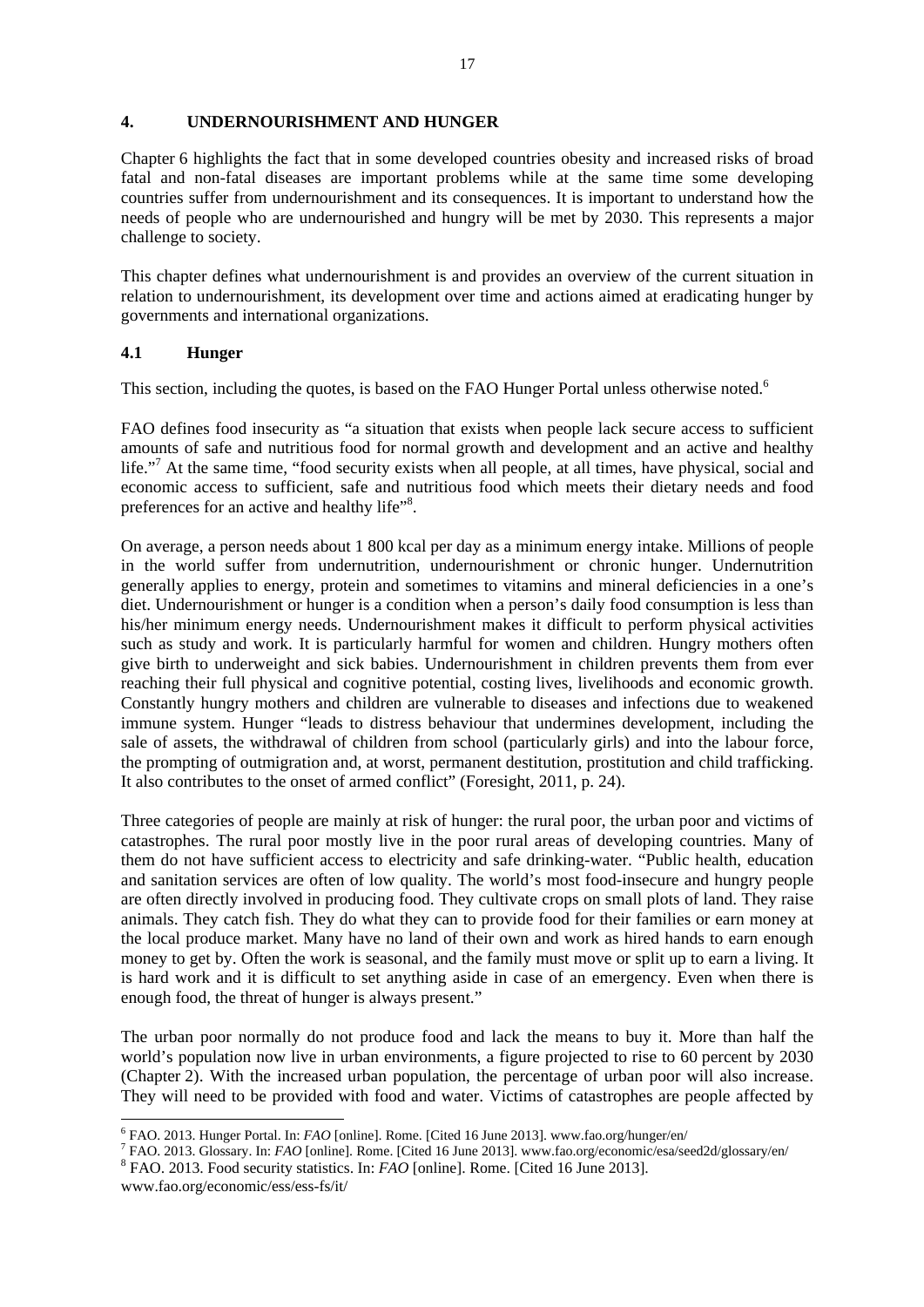natural disasters or armed conflicts. Very often, they are forced to abandon their homes and possessions in dangerous areas. These unfortunate circumstances put them at risk of starvation.

# **4.2 Geography of hunger and its development over time**

The assessment of the number of undernourished or chronically hungry people in the world varies. The Foresight report (2011, p. 24) states that "there are an estimated 925 million people who suffer from hunger and perhaps an additional billion who, while having access to sufficient macronutrients, suffer from the 'hidden hunger' of not having enough vitamins and minerals". FAO presents slightly different statistics. According to the FAO, WFP and IFAD (2013), about 842 million people are estimated to have been undernourished (in terms of energy supply) in the period 2011–13. This represents 12.5 percent of the global population, or one in eight people. The discrepancy in the estimates might be due to different methodologies applied, availability of data analysed and assumptions used to assess the effect of the 2007–08 spike in food prices in developing countries. There is a serious shortfall in the evidence and data available to assess undernourishment. The Foresight report (2011, p. 24) states: "household surveys have demonstrated that, in some countries, FAO data may underestimate the number of people suffering from hunger by as much as a factor of three".

According to the FAO Hunger Portal, the proportion of hungry in the world is decreasing over time. There were one billion undernourished people in the world in 1990–92, 919 million in 1991–2001, 898 million in 2004–06, 867 million in 2007–09 and 868 million in 2010–12 (Table 10). The prevalence of undernourishment, defined as probability that an individual randomly selected from a population is found to be undernourished, in the world is also gradually declining, down from 18.6 percent in 1990–92 to 12.5 percent in 2010–12. However, the period 2007–2010 was characterized by a general and significant slowdown in progress towards lower hunger rates. This was due to the price increases for food in this period.

Table 10 shows the development of undernourishment and its prevalence by region over time. The vast majority of undernourished people live in developing regions (more than 98 percent in 2010– 12). The largest number of undernourished people in 2010–2012 was in Asia (563 million) followed by Africa (239 million). However, relatively speaking Africa, and in particular sub-Saharan Africa, is the most affected.

Southern Asia and Eastern Asia are the most stricken areas of Asia, with counts of 304 million and 167 million people, respectively. The prevalence of undernourishment, although still high in these regions (17.6 percent and 11.5 percent, respectively), is declining. In South-Eastern Asia, hunger reduction accelerated from 3.1 percent per year before 2007 to 4.6 percent thereafter, while the pace in Eastern Asia improved from 0.1 percent to more than 4 percent (FAO, WFP and IFAD, 2013). A smaller number of undernourished people lived in Western Asia (21 million) in 2010–12. However, in contrast to Southern and Eastern Asia, hunger and its prevalence have been progressing in these areas over time. The number of hungry people has almost tripled and the prevalence increased by 3.5 percent since 1990.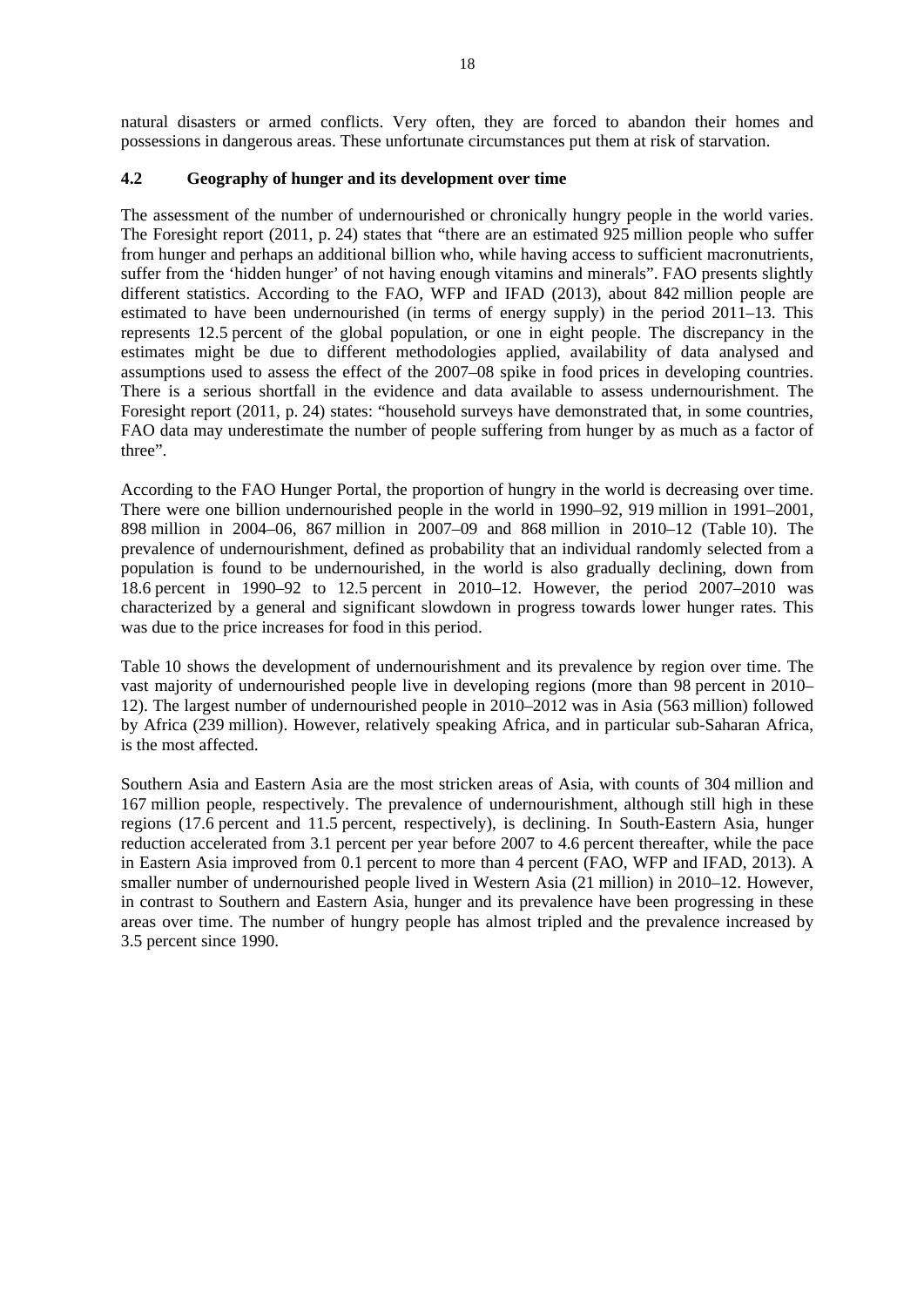|                                        |       | 1990-92 1999-2001 2004-06 2007-09 2010-12* |       |       |       |
|----------------------------------------|-------|--------------------------------------------|-------|-------|-------|
|                                        | 1 000 | 919                                        | 898   | 867   | 868   |
| <b>WORLD</b>                           | 18.6% | 15.0%                                      | 13.8% | 12.9% | 12.5% |
| <b>DEVELOPED REGIONS</b>               | 20    | 18                                         | 13    | 15    | 16    |
|                                        | 1.9%  | 1.6%                                       | 1.2%  | 1.3%  | 1.4%  |
| <b>DEVELOPING REGIONS</b>              | 980   | 901                                        | 885   | 852   | 852   |
|                                        | 23.2% | 18.3%                                      | 16.8% | 15.5% | 14.9% |
| Africa                                 | 175   | 205                                        | 210   | 220   | 239   |
|                                        | 27.3% | 25.3%                                      | 23.1% | 22.6% | 22.9% |
| Northern Africa                        | 5     | 5                                          | 5     | 4     |       |
|                                        | 3.8%  | 3.3%                                       | 3.1%  | 2.7%  | 2.7%  |
| Sub-Saharan Africa                     | 170   | 200                                        | 205   | 216   | 234   |
|                                        | 38.2% | 30.0%                                      | 27.2% | 26.5% | 26.8% |
| Asia                                   | 739   | 643                                        | 620   | 581   | 563   |
|                                        | 23.7% | 17.7%                                      | 16.3% | 14.8% | 19.9% |
|                                        | 8     | 13                                         | 16    | 18    | 21    |
| Western Asia                           | 6.6%  | 8.0%                                       | 8.8%  | 9.4%  | 10.1% |
| Southern Asia                          | 327   | 309                                        | 323   | 311   | 304   |
|                                        | 26.8% | 21.2%                                      | 20.4% | 18.8% | 17.6% |
| Caucasus and Central Asia              | 9     | 11                                         |       |       |       |
|                                        | 12.8% | 15.8%                                      | 9.9%  | 9.2%  | 7.4%  |
|                                        | 261   | 197                                        | 186   | 169   | 167   |
| Eastern Asia                           | 20.8% | 14.4%                                      | 13.2% | 11.8% | 11.5% |
|                                        | 134   | 104                                        | 88    | 76    | 65    |
| South-Eastern Asia                     | 29.6% | 20.0%                                      | 15.8% | 13.2% | 10.9% |
|                                        | 65    | 60                                         | 54    | 50    | 49    |
| <b>Latin America and the Caribbean</b> | 14.6% | 11.6%                                      | 9.7%  | 8.7%  | 8.3%  |
|                                        | 57    | 53                                         | 46    | 43    | 42    |
| Latin America                          | 13.6% | 11.0%                                      | 9.0%  | 8.1%  | 7.7%  |
| Caribbean                              | 9     | $\overline{7}$                             | 7     | 7     |       |
|                                        | 28.5% | 21.4%                                      | 20.9% | 18.6% | 17.8% |
| Oceania                                | 1     | 1                                          | 1     | 1     | 1     |
|                                        | 13.6% | 15.5%                                      | 13.7% | 11.9% | 12.1% |

**Table 10. Undernourishment in developing regions, 1990–92 to 2010–12, number (millions) and prevalence (percentage) of undernourishment** 

\* Projections.

*Source:* FAO, WFP and IFAD (2013).

The prevalence of undernourishment in Southern Asia and Eastern Asia varies slightly from country to country (Table 11).

| Country     | <b>Total</b><br>population<br>(million) | Number of undernourished<br>(million) | <b>Prevalence (percentage)</b> |
|-------------|-----------------------------------------|---------------------------------------|--------------------------------|
| Cambodia    | 14.3                                    |                                       |                                |
| Philippines | 94.9                                    | 16                                    |                                |
| India       | 241.5                                   | 217                                   |                                |
| China       | 378.4                                   | 158                                   |                                |

**Table 11. Undernourishment in selected countries of Southern Asia and Eastern Asia** 

*Source:* FAO Hunger Portal: www.fao.org/hunger/en/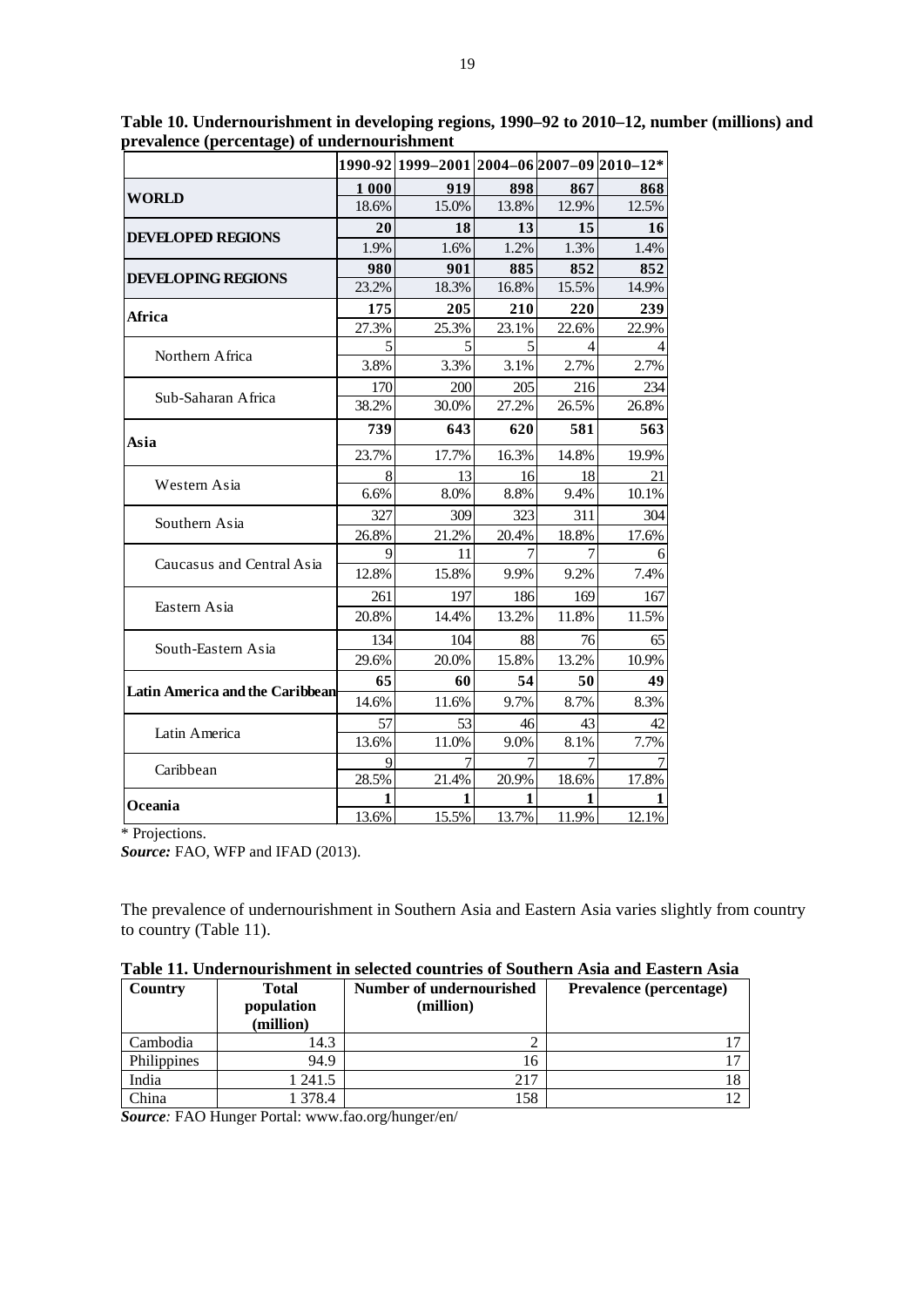As noted, relatively speaking, Africa is the continent with most undernourished people – 13.9 percent of the population is undernourished in Asia and 22.9 percent in Africa (FAO, WFP and IFAD, 2013). Sub-Saharan Africa is the region with the highest proportion of undernourished people. In terms of absolute numbers, undernourishment has been constantly increasing in this region, up from 170 million in 1990–92 to 234 million in 2010–12. The high fertility rate and consequent population increase are among the factors that have contributed to this increase (Chapter 2).

However, progress has been made in the reduction of undernourishment. The prevalence of undernourishment has been gradually slowing, down from 38.2 percent in 1990–92 to 26.5 percent in 2007–09 (with an exception in 2010–12, when it increased to 26.8 percent). However, there are significant variations in prevalence within the countries of the region (Table 3.3).

| Country         | <b>Total</b><br>population<br>(million) | Number of<br>undernourished(million) | <b>Prevalence</b><br>(percentage) |
|-----------------|-----------------------------------------|--------------------------------------|-----------------------------------|
| <b>Botswana</b> |                                         |                                      | 28                                |
| Burundi         | 8.6                                     | 6                                    | 73                                |
| Congo           | 4.1                                     | $\overline{2}$                       | 37                                |
| Sierra Leone    | 6                                       | $\overline{2}$                       | 29                                |
| Ghana           | 25                                      |                                      | $\rm{<}$ 5                        |
| South Africa    | 50.4                                    | NS million                           | 5                                 |
| Nigeria         | 162.5                                   | 14                                   | Q                                 |

**Table 12. Undernourishment in selected countries of sub-Saharan Africa** 

*Source:* FAO Hunger Portal: www.fao.org/hunger/en/

In Burundi, Botswana and Congo, the percentage of undernourished population is 70 percent, 50 percent and 49 percent while the prevalence is 73 percent, 28 percent and 37 percent, respectively. In Ghana, only 0.04 percent of the population is hungry and the prevalence of undernourishment is less than 5 percent. In South Africa, the prevalence of undernourishment is also only 5 percent (Table 12).

# **4.3 The fight against hunger**

1

The United Nations has set two major hunger targets: the World Food Summit (WFS) target and Goal 1 of the Millennium Development Goals (MDGs).<sup>9</sup>

At the 1996 WFS in Rome, world leaders committed to cut hunger in the world by half by not later than 2015. Thus, the target is to reduce the number of hungry people to about 425 million from the current 850 million people by 2015.

The MDGs were set during the 2000 Millennium Summit held at UN headquarters in New York. The MDG 1, eradicate extreme poverty and hunger, is linked to the population and its growth rather than to a particular number. It aims to halve the proportion of the total population being hungry between 1990 and 2015.

Eradicating hunger and food insecurity is challenging. Thus, a broad range of issues and causes of hunger are taken into account in developing the strategy on how to reach these goals. Among them are: economic and agricultural growth; provision of the public goods and services to developing countries access to necessary resources such as water and sanitation; empowerment of girls and women; equal access to education; creation of decent employment; and provision of long-term

<sup>&</sup>lt;sup>9</sup> This section is based on information stated in FAO Hunger Portal unless indicated differently.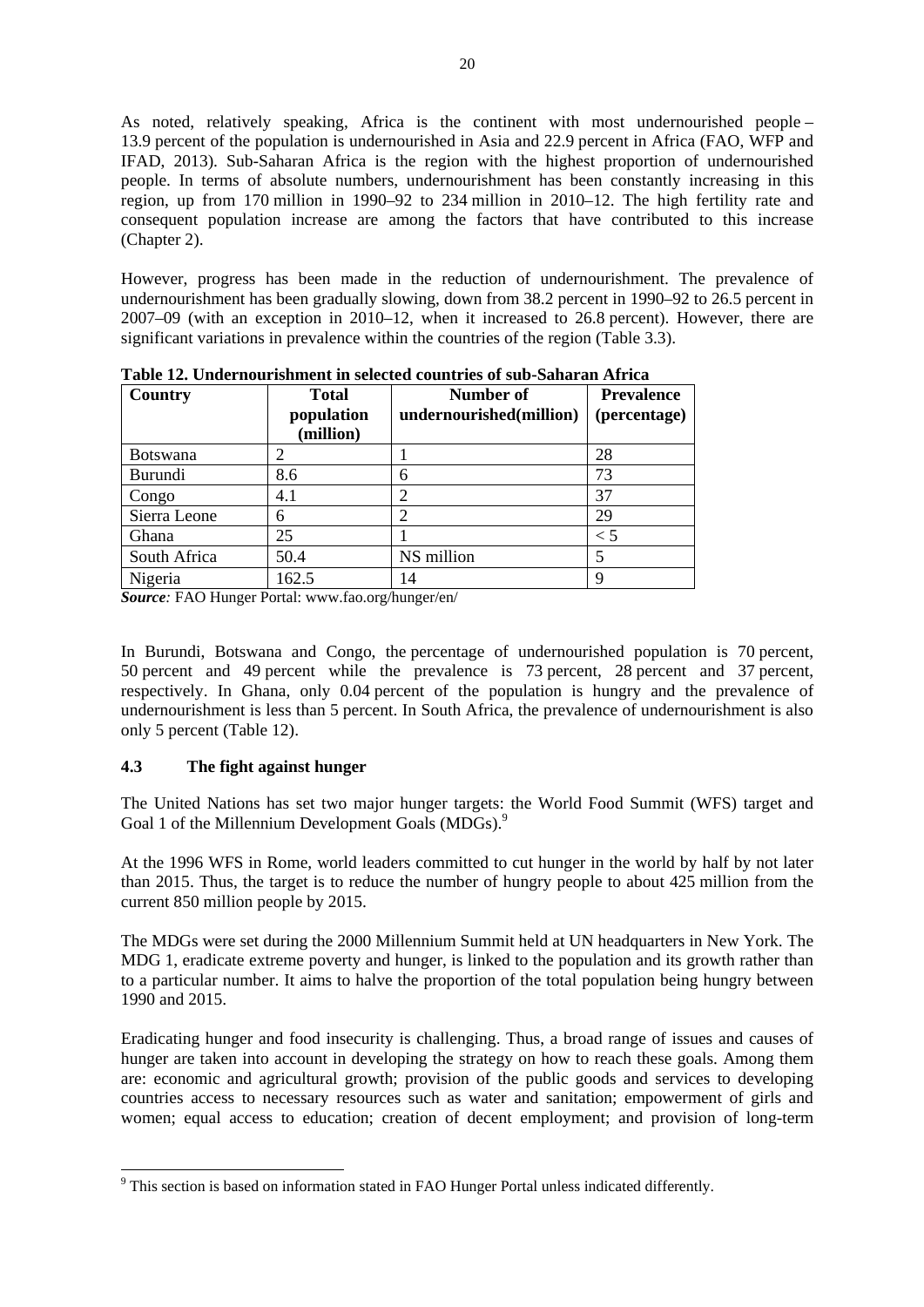finance that includes the creation of a fair and development-friendly trading system and reforms to ensure stability of the global financial system.

There are 130 million fewer hungry people in the world now than 20 years ago and the MDG 1 hunger target is still within reach. The progress that has been made to date was announced by FAO in Rome on  $12$  June  $2013.<sup>10</sup>$ 

Twenty countries satisfied MDG 1 alone: Algeria, Angola, Bangladesh, Benin, Brazil, Cambodia, Cameroon, Chile, Dominican Republic, Fiji, Honduras, Indonesia, Jordan, Malawi, Maldives, Niger, Nigeria, Panama, Togo and Uruguay. The 18 countries achieving both MDG 1 and the more rigid WFS goal are: Armenia, Azerbaijan, Cuba, Djibouti, Georgia, Ghana, Guyana, Kuwait, Kyrgyzstan, Nicaragua, Peru, Saint Vincent and the Grenadines, Samoa, Sao Tome and Principe, Thailand, Turkmenistan, Venezuela (Bolivarian Republic of) and Viet Nam.

As a follow-up on the progress and targets of MDGs 2015, world leaders agreed during the United Nations Conference on Sustainable Development in Rio in 2012 that new goals and targets need to be grounded in respect for universal human rights. Central to this is eradicating extreme poverty from the face of the earth by 2030 (United Nations, 2013).

# **4.4 Role of agricultural growth in reduction of hunger and malnutrition**

This section is mainly based on FAO, WFP and IFAD (2012) unless other references are indicated.

The role of agricultural growth is particularly effective in the reduction of hunger and malnutrition.<sup>11</sup>

Most of the poor and most nutritionally vulnerable depend in large part upon agriculture for their livelihoods. The majority of them are smallholder farmers. Together with their families, they represent two billion people, or one-third of the world's population (FAO, 2009a). In Africa, 85 percent of farms are less than two hectares.

The importance of agriculture in national economics varies significantly between countries and over time. As a general rule, the importance of agriculture declines as GDP per capita increases and the country undergoes a structural transformation. "For the least-developed countries, the share of the total economically active population in agriculture was 66 percent in 2009, more than double the share of agriculture in GDP" (FAO, WFP and IFAD, 2012, p.28). That is why agricultural growth is important for poor countries. Growth in agriculture contributes less to long-term economic growth than the development of other sectors, but it affects a large proportion of the population and helps to eradicate poverty and hunger.

The findings of a recent analysis of cross-country growth experience have shown that growth in agriculture reduces poverty among the poorest of the poor if the income gap is not significant. In low-income countries (excluding sub-Saharan Africa), the increase in GDP due to agricultural growth reduces poverty five times more than does an identical increase in non-agricultural growth. In sub-Saharan Africa, its impact on the reduction of poverty is 11 times greater than that of nonagricultural growth.

The production and productivity of fisheries and aquaculture in developing and poor countries also play an important role. First, a large fraction of poor people are employed in the sector, especially women who are traditionally involved in processing activities. The income from fisheries contributes significantly to improved nutrition.

1

<sup>&</sup>lt;sup>10</sup> FAO. 2013. 38 countries meet anti-hunger targets for 2015. In: FAO [online]. Rome. [Cited 30 December 2013]. www.fao.org/news/story/en/item/177728/icode/?utm\_source=intranet&utm\_medium=intranet-dyk&utm\_campaign=dyk<br><sup>11</sup> Agriculture includes all food-producing sectors, such as crop production, livestock, aquaculture, fisheries and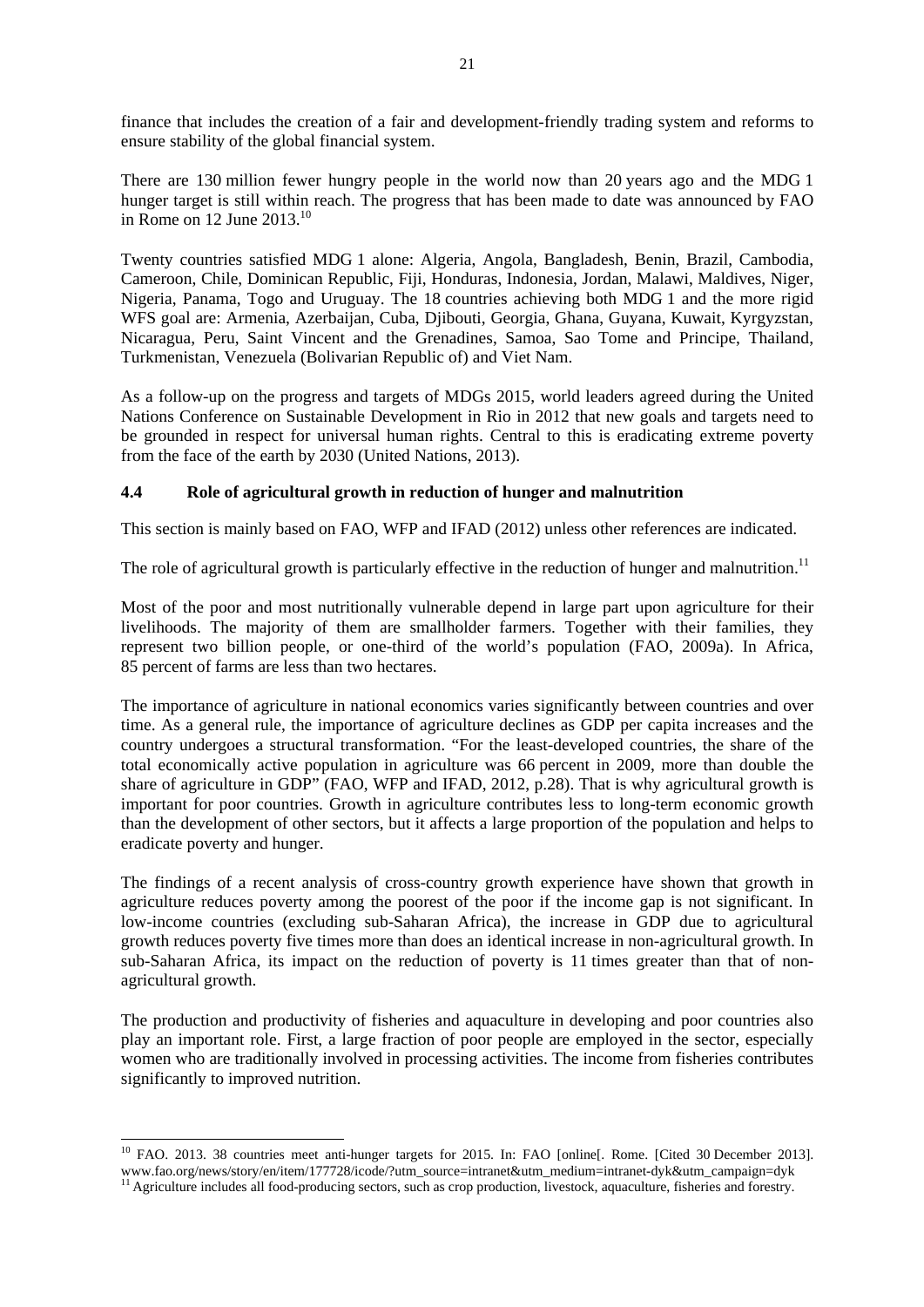Second, fishery resources are an important source of both macronutrients and micronutrients for humans. Although globally fish accounts for about 17 percent of animal protein intake, there is a significant difference in consumption between countries – low-income food-deficient developing countries consume on overage 10.1 kg per capita while industrialized countries consume 28.7 kg per capita.

However, in some poor countries, fish contributes more than 50 percent of animal protein intake. In West African coastal countries, the proportion of dietary protein that comes from fish is very high: 63 percent in Sierra Leone and Ghana, 62 percent in the Gambia and 47 percent in Senegal. Also in Asia and some small island States the contribution is high: 71 percent in Maldives, 59 percent in Cambodia, 57 percent in Bangladesh, 54 percent in Indonesia and 53 percent in Sri Lanka (FAO, 2012).

Foods from the aquatic environment are a unique source of the essential long-chain omega-3 fatty acids, which are important for optimal brain and neurodevelopment in children (docosahexaenoic acid [DHA]) and vascular health (eicosapentaenoic acid [EPA]). Sufficient intake of omega-3 fatty acids is particularly important during pregnancy and the first two years of life. Fish consumption among adults lowers the risk of coronary heart disease mortality by up to 36 percent owing to a combination of the effects of EPA and DHA.

As mentioned above, labour force participation rates are usually highest in the poorest countries. In sub-Saharan Africa, more than 60 percent of the entire workforce are involved in agriculture.<sup>12</sup> More people are employed out of necessity rather than by choice, as only a fraction of the working-age population can afford not to work. In these countries, low unemployment figures in conjunction with high labour participation rates result in the situation where the majority are engaged in vulnerable employment and many work in poverty. Therefore, generation of decent employment is essential in order to achieve agricultural growth and food security.

The International Labour Organization defines decent work as that which "involves opportunities for work that is productive and delivers a fair income, security in the workplace and social protection for families, better prospects for personal development and social integration, freedom for people to express their concerns, organize and participate in the decisions that affect their lives and equality of opportunity and treatment for all women and men" (FAO, WFP and IFAD, 2012, p. 29).

Despite the importance of agriculture in eradicating poverty and hunger, farmers continue to face many complex challenges such as lack of rural infrastructure and education, access to credit, lack of enabling legal and policy frameworks for agricultural development and a gender gap. "Rural labour markets are highly informal, with a prevalence of casual work arrangements and information asymmetries, as well as gender and age-based inequalities. Rural working conditions are often poor, access to social protection is limited, and labour legislation is often not enforced; rural workers are the least organized and least protected by legislative frameworks" (FAO, WFP and IFAD, 2012, p. 29).

Thus, support of government and policy-makers is crucial for growth of the agriculture sector and its productivity. The policies should be directed not only at increasing agricultural production but also at better employment.

# **4.5 Summary and discussions**

 $\overline{a}$ 

Chronic hunger weakens people's immune systems, makes them vulnerable to disease and infections, and prevents them from engaging in normal physical activity such as study and work. It is particularly harmful for mothers and babies, increasing the mortality of both.

<sup>12</sup> *Source:* KILM (ILO) Metalink: P1.RES.WBK.WDI.LAB.EATx, p. 78.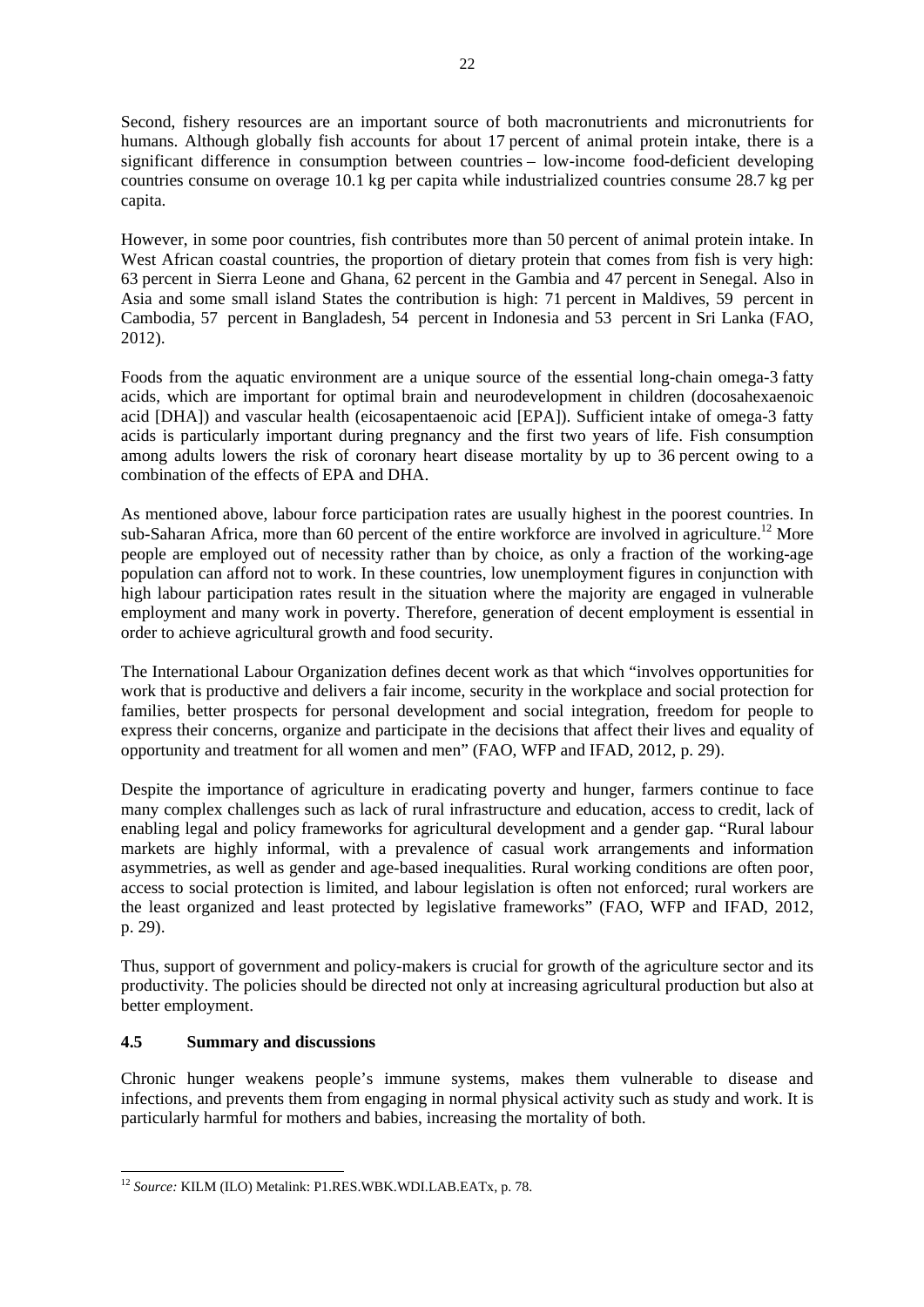The categories of people who suffer from hunger the most are the rural poor, the urban poor and victims of catastrophes.

There are different estimates of the number of undernourished in the world (section 4.2). According to the most recent estimates of FAO, the fraction of hungry people in the world as well as hunger prevalence is declining over time. However, progress towards hunger reduction has slowed since 2007.

The vast majority of undernourished people live in developing regions (section 4.2 and Table 10).

The prevalence of undernourishment in Asia and Africa is declining. However, the number of undernourished has continued to grow in the last two decades due to increasing population, especially in sub-Saharan Africa (section 4.2).

The United Nations has repeatedly expressed its desire to eradicate hunger, and committed to halving the number of hungry at the WFS in 1996 and through MDG 1 (section 4.3). There are also strong indications that in a Post-2015 Development Agenda, Members will commit to eradicating hunger. According to UN statistics, progress has been achieved in many countries and the MDG1 and WFS target are still within reach by 2015.

Increased productivity and better employment in agriculture are essential in eradicating hunger. This is because most of the poor in developing countries are employed in the agriculture sector and directly involved in food production.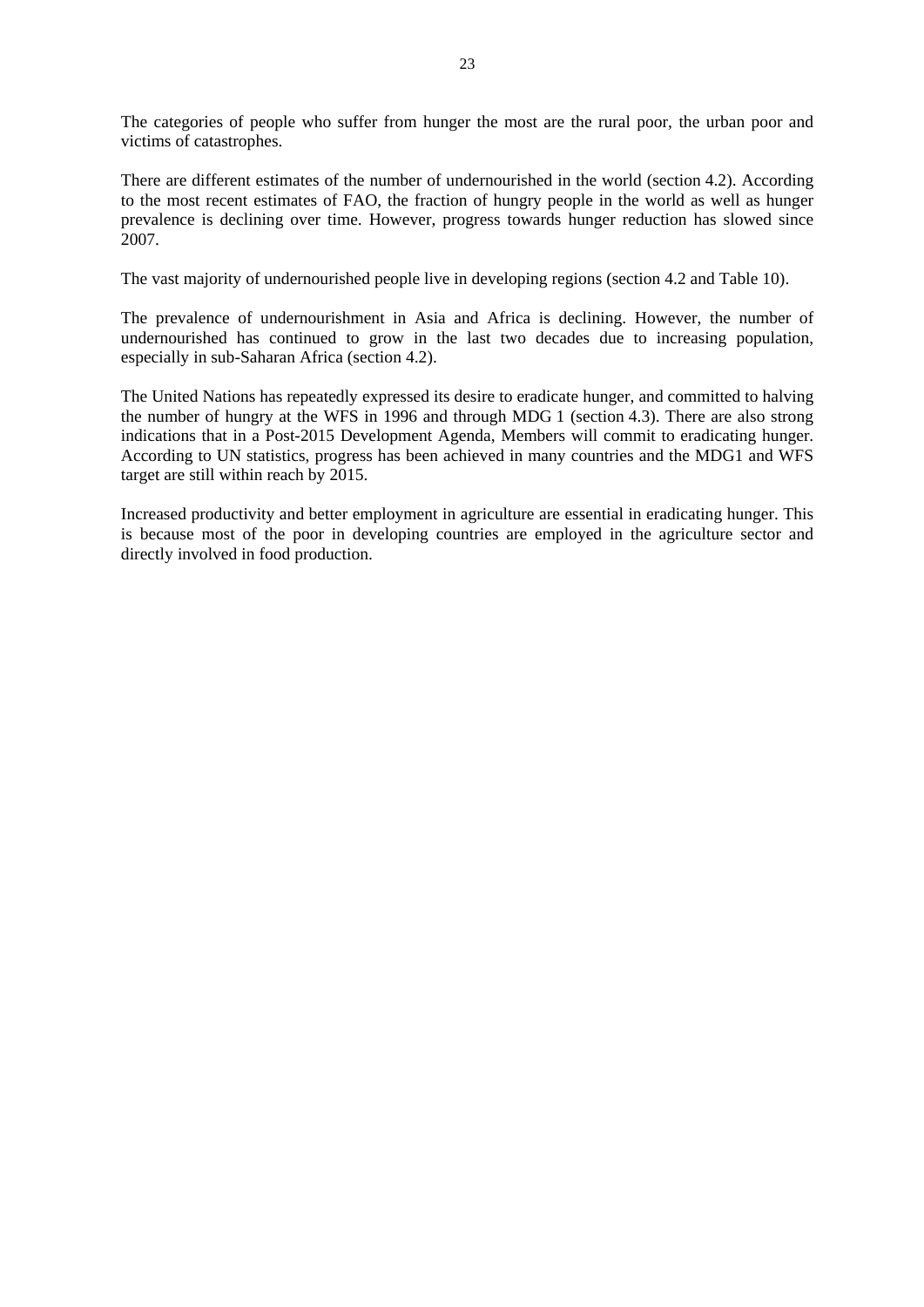### **5. IMPACT OF CHANGES IN PRICE AND INCOME ON FOOD DEMAND**

The previous chapters analysed shifts in demand up to 2030 caused by population growth, increases in income and in an undernourishment perspective; the next chapter considers the impact of changes in consumer trends and preferences. Changes in demand as well as shifts in supply will affect the prices of food products. An understanding of food demand and the ability to predict potential shifts in demand for food products is essential in an analysis of future food markets. The purpose of this chapter is to investigate what information the food demand literature can provide in this respect, in particular what can be expected in terms of changes in demand caused by changes in prices and income.

According to the OECD–FAO: "On the demand side, growing populations and the rising incomes in the larger emerging economies such as China and India will sustain strong demand for commodities. Rising income will also drive a shift in diets from staple foods to more value-added and higher protein products, especially for consumers in the emerging economies who will increasingly demand meat and dairy products in their consumption choices" (OECD–FAO, 2011, p. 24).

The most common approach in this literature is demand analysis, where demand equations are estimated either individually or in a system of equations. These studies of the demand structure focus on the price sensitivity of demand, on the degree of substitution between potentially competing products and on income/expenditure effects.

This chapter reviews some demand studies with respect to food products, focusing on how this information can be used to predict changes in future demand. To present results from many different studies creates a number of problems that one should be aware of when comparing the results. In addition to the different markets and products studied, a number of different methods have also been used. As the methods used affect the interpretation of the results, it is also important to be aware of the potential differences. Moreover, measuring data at different market levels, e.g. import or retail, has important implications for the interpretation of the results. These issues are not covered in this chapter, but the interested reader is referred to Asche, Bjørndal and Gordon (2005, 2007), who also provide a good overview over relevant methodologies.

Some implications of economic theory for the magnitudes of the elasticities are worth noting. If the price elasticity of demand is between zero and –1, demand is considered inelastic as a price change has little impact on quantity demanded. If, on the other hand, the price elasticity of demand is less than –1 (greater than 1, in absolute value), demand is said to be elastic.

A price elasticity of demand of –1 is a focal point. A good with constant budget share and no substitutes will have a price elasticity of demand of  $-1$ , so that a 1 percent increase in the price will lead to a 1 percent reduction in the quantity demanded and vice versa. The value of a market in terms of total revenue is at its highest when the price elasticity is –1. If the supplied quantity increases above the level that gives a price elasticity of demand of  $-1$ , the value of the market will fall. Finally, the more elastic the demand for the good, the greater substitution possibilities there will be and therefore the keener the competition.

According to what is called Timmer's proposition (Timmer, 1989), own-price elasticities of demand are larger in absolute value for low-income countries than for high-income countries. As this study includes many different countries, it will be interesting to investigate this property.

In general, it is expected that households differing in their characteristics (such as size, age composition, educational and income levels) will also have a different expenditure pattern (Deaton and Meullbauer, 1980). In this sense, Engel (1821–1896) empirically studied the relation between expenditure and income, resulting in what has become known as Engel's law. Engel's law implies that the proportion of food expenditures by a household decreases as the income level increases. This means that the poorer the household, the higher the share of total expenditure spent on food (Deaton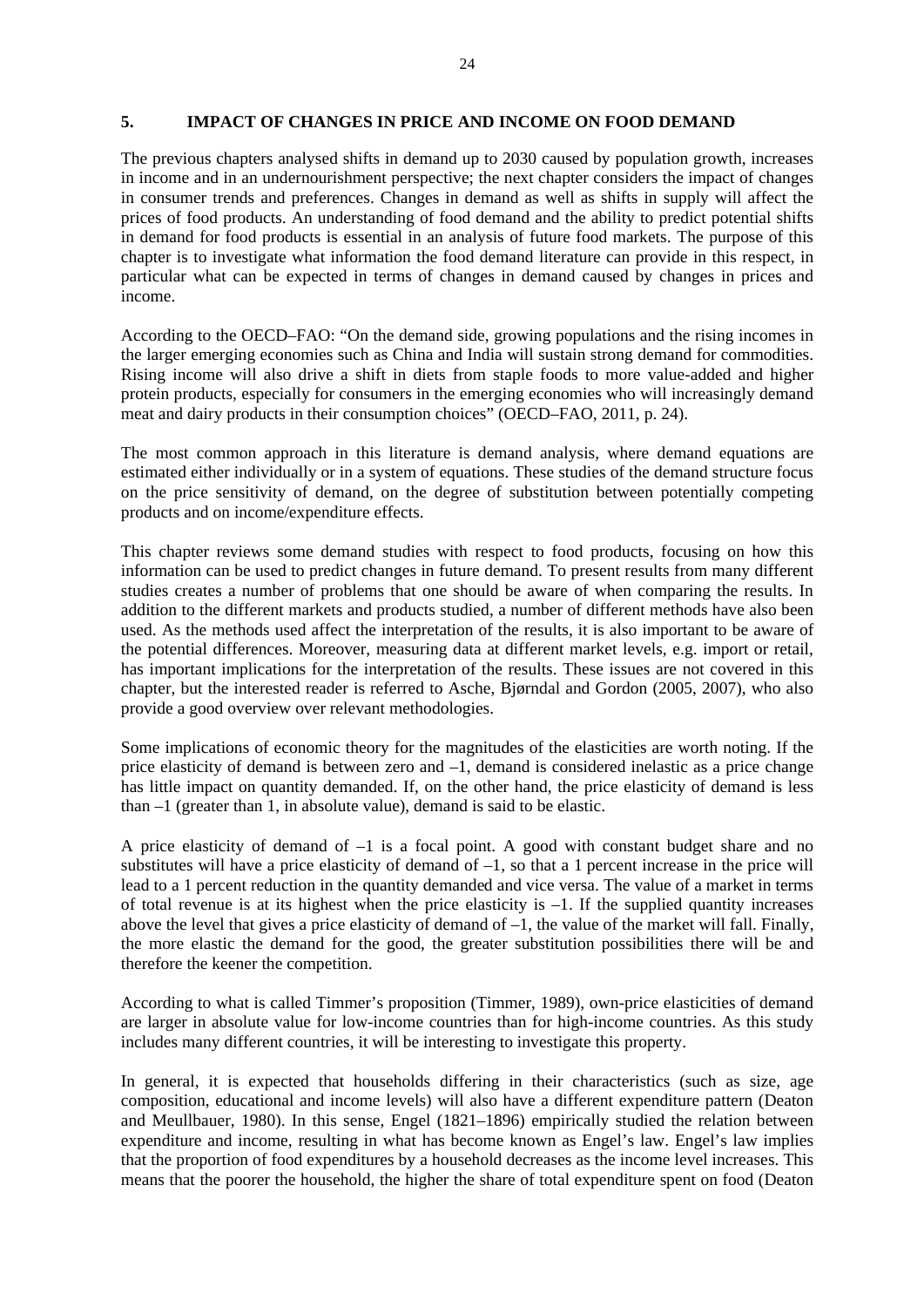and Muellbauer, 1980). Studies such as Huothakker (1957) and Khoja and Pirzada (2009), empirically comparing food consumption by income level for many countries, have corroborated Engel's law. These insights and results are particularly relevant for this study, which encompasses different countries with very different income levels.

When it comes to income elasticities, a good with a value between zero and one is often referred to as a "normal" good, while a good with an elasticity greater than one is called a "luxury" good.

## **5.1 Empirical demand studies for food products**

A comprehensive review of demand studies for food conducted by Andreyeva, Lond and Brownell (2010) demonstrates how price changes affect demand for various types of food. In total, 160 United States studies on the price elasticity of demand for 13 food and beverage categories were reviewed in order to determine mean price elasticities by food category and assess variations in estimates by study design. This included 51 studies for beef and 49 studies for pork while the number of studies for other categories varied between 13 and 26 (Table 13). The studies in question were published between 1938 and 2007; however, only 38 studies were published before 1970.

Table 13 presents mean price elasticity estimates for the 13 food and beverage groups considered, along with their 95 percent confidence intervals and range of observed elasticities. Absolute values of the elasticity are reported. The table also specifies the number of estimates for each category.

| <b>Food and beverage</b> | Absolute value of     |               |                  |
|--------------------------|-----------------------|---------------|------------------|
| category                 | mean price elasticity | Range         | No. of estimates |
|                          | estimates (95% CI)    |               |                  |
| Food away from home      | 0.81(0.56, 1.07)      | $0.23 - 1.76$ | 13               |
| Soft drinks              | 0.79(0.33, 1.24)      | $0.13 - 3.18$ | 14               |
| Juice                    | 0.76(0.55, 0.98)      | $0.33 - 1.77$ | 14               |
| Beef                     | 0.75(0.67, 0.83)      | $0.29 - 1.42$ | 51               |
| Pork                     | 0.72(0.66, 0.78)      | $0.17 - 1.23$ | 49               |
| Fruit                    | 0.70(0.41, 0.98)      | $0.16 - 3.02$ | 20               |
| Poultry                  | 0.68(0.44, 0.92)      | $0.16 - 2.72$ | 23               |
| Dairy                    | 0.65(0.46, 0.84)      | $0.19 - 1.16$ | 13               |
| Cereals                  | 0.60(0.43, 0.77)      | $0.07 - 1.67$ | 24               |
| Milk                     | 0.59(0.40, 0.79)      | $0.02 - 1.68$ | 26               |
| Vegetables               | 0.58(0.44, 0.71)      | $0.21 - 1.11$ | 20               |
| Fish                     | 0.50(0.30, 0.69)      | $0.05 - 1.41$ | 18               |
| Fats/oils                | 0.48(0.29, 0.66)      | $0.14 - 1.00$ | 13               |
| Cheese                   | 0.44(0.25, 0.63)      | $0.01 - 1.95$ | 20               |
| Sweets/sugars            | 0.34(0.14, 0.53)      | $0.05 - 1.00$ | 13               |
| Eggs                     | 0.27(0.08, 0.45)      | $0.06 - 1.28$ | 14               |

**Table 13. United States price elasticity estimates, by food and beverage category, from 1938–2007** 

*Source:* Andreyeva, Lond and Brownell (2010).

The study supports the notion that demand response to food prices is inelastic. All mean price elasticities for the 13 food categories presented are less than 1.0 and range from 0.27 to 0.76. Moreover, the upper limit of the 95 percent confidence limit is in all cases less than one. The estimates are most inelastic for categories such as eggs, cheese, fats and oils, and fish. The most elastic categories are fruit, pork, beef and juice, with vegetables, milk, cereals, dairy and poultry in between. Food away from home, essentially restaurant meals, has the highest own-price elasticity.

Nevertheless, there are point estimates indicating elastic demand for all food categories. There can be many reasons for this. Food categories are broad and are likely to include some products that may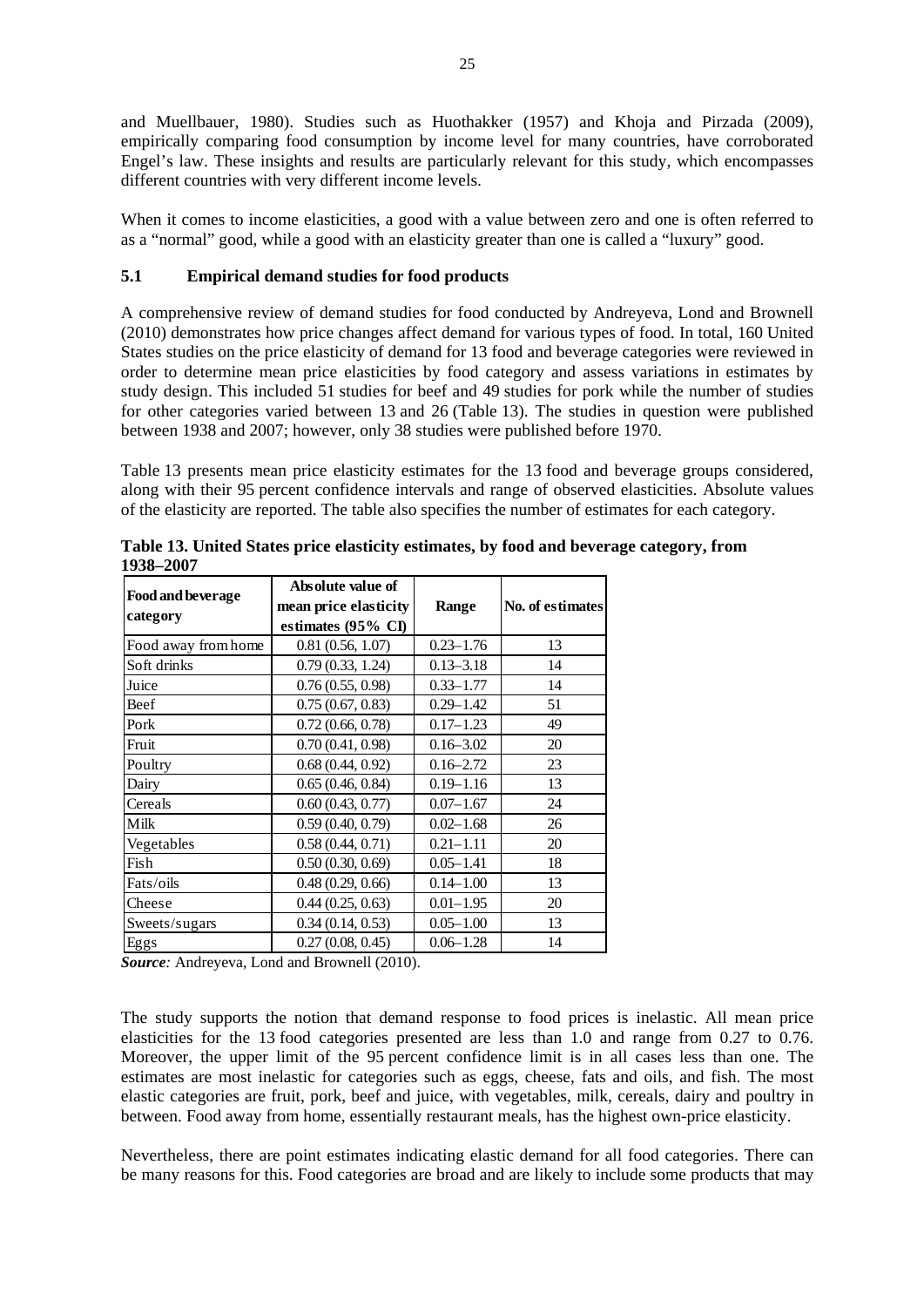be fairly elastic. Also, as pointed out, the studies cover a period going back to 1938, and elasticities are likely to change over the lifecycle of products. Muhammad *et al.* (2013) present results from a two-stage demand system using  $2005$  International Comparison Programme<sup>13</sup> data. In the study, demand is analysed for 144 countries. The study provides own-price and income elasticities for 9 broad consumption categories and 8 food subcategories.

The 144 countries covered are divided into low-, middle- and high-income countries. Low-income countries represent those with real per capita incomes less than 15 percent of the United States level, middle-income those with incomes of between 15 and 45 percent of the United States level, while high-income countries have incomes equal to or greater than 45 percent of the Unites States level.

The average budget shares for the aggregate consumption categories and each of the three country groups are presented in Table 14, along with the conditional budget shares for eight food subcategories.<sup>14</sup>

In terms of the broad aggregates, food, beverages and tobacco has a budget share of 0.485 in lowincome countries but only 0.204 in high-income countries.

As for the conditional budget shares, it is noticeable that for high-income countries, they are very low for cereals, meats, fish, dairy, oils and fats, and fruits and vegetables; these budget shares are higher for low-income countries, in some cases considerably higher, relatively speaking. For food others, i.e. meals away from home, and beverages and tobacco, high-income countries have the highest shares.

| Country       | Food.          | Clothing $&$ Housing |       | Housing    | <b>Medical</b> | Transport &   | <b>Recreation Education Other</b> |           |       |
|---------------|----------------|----------------------|-------|------------|----------------|---------------|-----------------------------------|-----------|-------|
| group         | beverages      | footwear             |       | furnishing | & health       | communication |                                   |           |       |
|               | & tobacco      |                      |       |            |                |               |                                   |           |       |
| Low income    | 0.485          | 0.061                | 0.135 | 0.052      | 0.045          | 0.102         | 0.031                             | 0.034     | 0.054 |
| Middle income | 0.311          | 0.055                | 0.183 | 0.056      | 0.059          | 0.155         | 0.061                             | 0.033     | 0.087 |
| High income   | 0.204          | 0.051                | 0.187 | 0.060      | 0.089          | 0.149         | 0.095                             | 0.031     | 0.134 |
|               | <b>Cereals</b> | <b>Meats</b>         | Fish  | Dairy      | Oils & fats    | Fruits &      | <b>Food others Beverages</b>      |           |       |
|               |                |                      |       |            |                | vegetables    |                                   | & tobacco |       |
| Low income    | 0.233          | 0.134                | 0.063 | 0.078      | 0.049          | 0.181         | 0.146                             | 0.116     |       |
| Middle income | 0.124          | 0.172                | 0.035 | 0.099      | 0.030          | 0.145         | 0.208                             | 0.187     |       |
| High income   | 0.086          | 0.118                | 0.041 | 0.066      | 0.014          | 0.098         | 0.369                             | 0.208     |       |

**Table 14. Budget shares for broad aggregates and conditional budget shares for food categories** 

*Source:* Muhammad *et al.* (2013).

1

Stepwise demand analysis assumes that consumers spend their income in stages. The first stage (step) involves estimating aggregate demand across nine broad consumption categories: food, clothing, housing, house furnishings, medical care, transportation, recreation and other. Then, in the second stage, a demand system is estimated across eight food subcategories: cereals, meats, fish, dairy products, oils and fats, fruits and vegetables, beverages and tobacco, and other food products

Average income elasticities<sup>15</sup> for aggregate consumption categories for low-, middle- and high-income countries are presented in Table 15. The elasticities conform to Engel's law for all

<sup>&</sup>lt;sup>13</sup> Expenditure and price data were obtained from the International Comparison Project (ICP), which is maintained by the ICP Development Data Group of the World Bank.

<sup>&</sup>lt;sup>14</sup> Conditional budget shares for the eight food categories mean they are conditional on the budget for food, beverages and tobacco.

<sup>&</sup>lt;sup>15</sup> Technically, these are expenditure elasticities.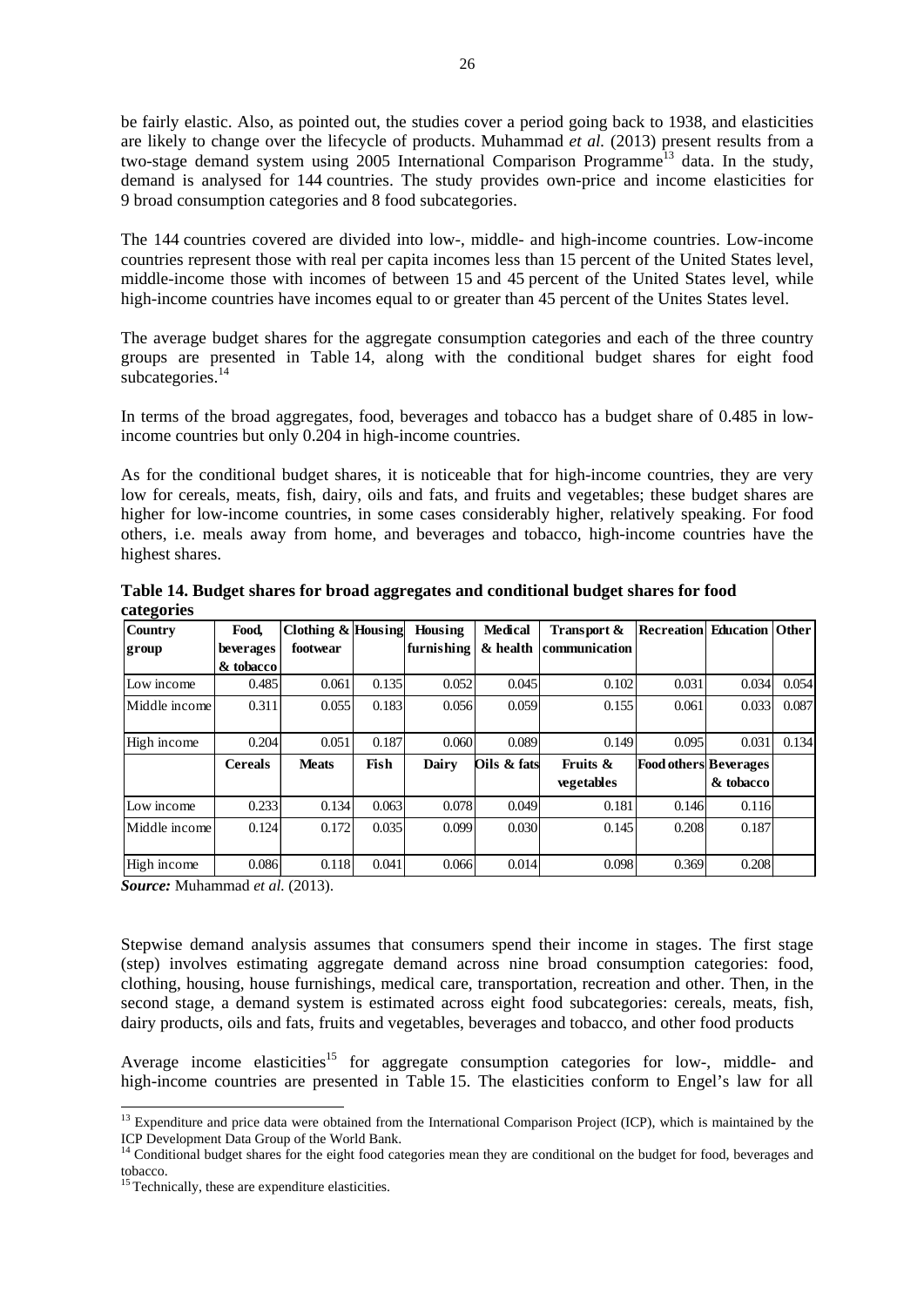consumption categories, i.e. income elasticity is lower for high-income countries than middleincome countries, which in turn is lower than for low-income countries.

**Table 15. Income elasticities for aggregate consumption categories: averages for low, middle and high-income countries, 2005** 

|               | Food,     | Clothing Housing |       | <b>House</b> | <b>Medical</b> | Transport &   | Recrecreation Education Other |       |       |
|---------------|-----------|------------------|-------|--------------|----------------|---------------|-------------------------------|-------|-------|
| Country group | beverages | &                |       | furnishing   | &              | communication |                               |       |       |
|               | & tobacco | footwear         |       |              | health         |               |                               |       |       |
| Low income    | 0.778     | 0.967            | 1.074 | 1.054        | 1.851          | 1.211         | 2.901                         | 0.93  | 1.795 |
| Middle income | 0.655     | 0.965            | 1.066 | 1.05         | 1.306          | 1.153         | 1.401                         | 0.92  | 1.309 |
| High income   | 0.495     | 0.964            | 1.062 | 1.047        | 1.236          | 1.133         | 1.288                         | 0.914 | 1.238 |

*Source:* Muhammad *et al.* (2013).

The income elasticity of demand for food, beverages and tobacco varies greatly among countries and is highest among low-income countries. Indeed, the elasticity is 57 percent higher for low-income countries than for high-income countries.

The unconditional expenditure elasticity measures the percentage change in demand from a percentage change in overall income (or total spending). Table 16 gives the values for the different food subcategories as averages for the three groups of countries.

**Table 16. Unconditional expenditure elasticities of demand for food subcategories: averages for low-, middle- and high-income countries** 

| Country group | Per capita |       |                                   |                            | Cereals   Meats   Fish   Dairy   Oils & fats   Fruits &   Food   Beverages |       |       |                                     |
|---------------|------------|-------|-----------------------------------|----------------------------|----------------------------------------------------------------------------|-------|-------|-------------------------------------|
|               | food       |       |                                   |                            |                                                                            |       |       | vegetables   other $\alpha$ tobacco |
| Low income    | 0.13       | 0.514 | $0.771 \mid 0.65 \mid 0.798 \mid$ |                            | 0.531                                                                      | 0.615 | 1.42  | 1.325                               |
| Middle income | 0.439      | 0.253 |                                   | $0.649$   $0.52$   $0.671$ | 0.297                                                                      | 0.462 | 0.882 | 0.839                               |
| High income   | 0.781      | 0.019 | 0.49                              | $0.38 \mid 0.506 \mid$     | 0.097                                                                      | 0.319 | 0.636 | 0.613                               |

*Note:* Per capita food is an index of total food spending per person (normalized to United States food expenditures per person).

*Source:* Muhammad *et al.* (2013, Appendix Table 5).

1

When comparing elasticities across country groups, they conform to Engel's law. For high-income countries, the demand for cereals and oils and fats is virtually unaffected by changes in price. The other elasticities vary between 0.379 and 0.636. The two highest are for beverages and tobacco (0.613) and food other (0.636), which includes meals away from home. As such, the results make intuitive sense.

Low-income countries show much larger elasticities, varying between 0.514 and 1.42. An increase in income will lead to fairly substantial increases in demand for all food categories under consideration. Food other and beverages and tobacco are "luxury" products.

Elasticities for middle-income countries are between those for low- and high-income countries. The same pattern can be observed in terms of which elasticities are low and high. Unconditional ownprice elasticities<sup>16</sup> for the different food categories are presented in Table 4.5.

The unconditional own-price elasticities for the food subcategories in question vary with affluence: consumers in low-income countries are more responsive to price changes than consumers in high-

<sup>&</sup>lt;sup>16</sup> Technically, these are Frisch own-price elasticities. The unconditional own-price elasticities represent elasticities estimated at a point when the marginal utility of income is held constant. See Muhammad *et al.* (2013) for further details as well as estimates of alternative elasticities.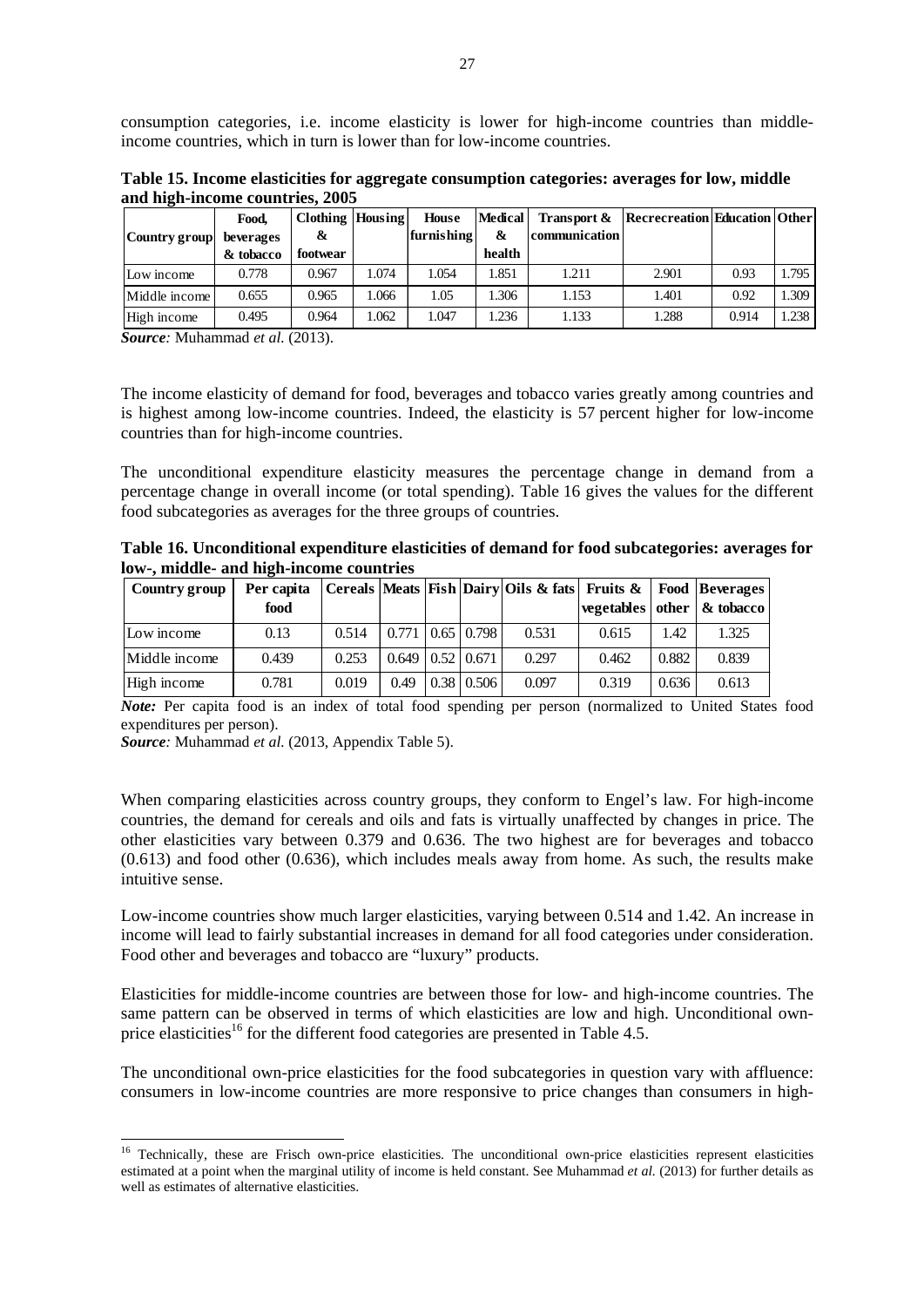income countries. Thus, they conform to Timmer's proposition: own-price elasticities of demand are larger in absolute value for low-income countries than for high-income countries.

**Table 17. Unconditional own-price elasticities of demand for food subcategories: averages for low-, middle- and high-income countries** 

| Country group | Per capita   Cereals   $N^*$<br>food |          | <b>Meats</b> | Fish     | Dairy    | <b>Oils</b><br>& fats | <b>Fruits</b><br>&<br><b>vegetables</b> | Food<br>other | <b>Beverages</b><br>& tobacco |
|---------------|--------------------------------------|----------|--------------|----------|----------|-----------------------|-----------------------------------------|---------------|-------------------------------|
| Low income    | 0.13                                 | $-0.377$ | $-0.566$     | $-0.48$  | $-0.585$ | $-0.39$               | $-0.451$                                | $-1.042$      | $-0.972$                      |
| Middle income | 0.439                                | $-0.186$ | $-0.476$     | $-0.382$ | $-0.492$ | $-0.218$              | $-0.339$                                | $-0.647$      | $-0.615$                      |
| High income   | 0.781                                | $-0.036$ | $-0.359$     | $-0.278$ | $-0.37$  | $-0.076$              | $-0.234$                                | $-0.467$      | $-0.45$                       |

*Note:* Per capita food is an index of total food spending per person (normalized to United States food expenditures per person).

*Source:* Muhammad *et al.* (2013, appendix Table 6).

For high-income countries, the demand for cereals and oils and fats is particularly inelastic: changes in price will have virtually no impact on demand, so that quantity consumed is more or less constant. Demand for other food categories is also inelastic, with the absolute value of the elasticity varying between 0.234 and 0.467.

For low-income countries, the results are very different. Food other and beverages and tobacco have elasticities close to –1, so that quantity demanded varies more or less proportionately with price. Demand for other food subcategories is inelastic, particularly so for cereals and oils and fats, with elasticities of –0.377 and –0.390, respectively.

Information is also available for many countries. Results for selected countries are given in Table 18. Essentially, these figures reinforce what is presented above.

In Muhammad *et al.* (2013), various food aggregates including fish are essentially considered homogenous products. Andreyeva, Lond and Brownell (2010) review also disaggregated studies, and Asche, Bjørndal and Gordon (2005, 2007) review demand for different types of fish products. Dey *et al.* (2008) investigate demand for various types of fish by households with varying incomes in nine different Asian countries. Own-price elasticities are found to vary substantially for different fish types, demonstrating the heterogeneity of fish demand in the region. Moreover, the own-price elasticity of demand was observed to be lower among households with higher incomes. All country income elasticities, on average, were found to be elastic, which implies that Asian consumers generally consider fish a luxury good. As for income, in general, high-income groups exhibited lower income elasticities than low-income households.

Singh, Dey and Surathal (2012) found similar results in the United States of America. Own-price, cross-price and expenditure (income) elasticities were found to vary considerably across species, which indicates the importance of studying consumer demand at the disaggregate level.

In a study of fish demand in inland areas of Bangladesh, Dey, Alam and Paraguas (2011) find that almost all estimated fish type and income class specific income elasticities of demand are positive. Thus, fish demand will increase with population growth and increases in per capita incomes. Moreover, income elasticities tend to be higher among poorer households than among more affluent consumers. Thus, a major share of shifts in the demand for fish is expected to come from poorer households with increasing income. The authors also find that, while demand for low-valued fish is inelastic, demand for high-valued products is elastic. This indicates that there will be shifts in the composition of demand over time.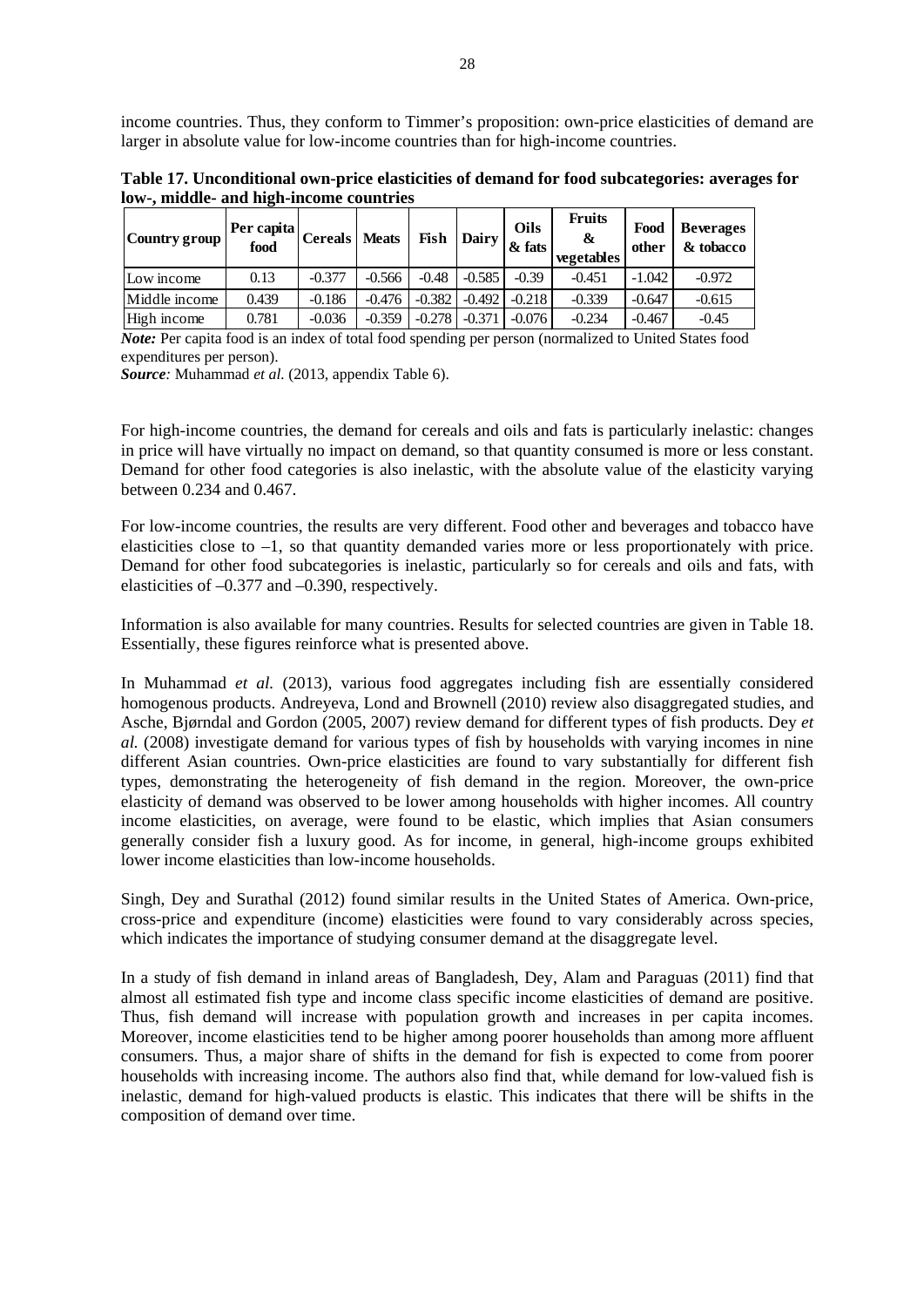| <b>Country</b>                  | Own-price elasticity for fish | <b>Expenditure</b>  |
|---------------------------------|-------------------------------|---------------------|
|                                 |                               | elasticity for fish |
| <b>European Union</b>           |                               |                     |
| (Member Organization)           |                               |                     |
| United Kingdom                  | $-0.258$                      | 0.351               |
| France                          | $-0.273$                      | 0.372               |
| Spain                           | $-0.281$                      | 0.384               |
| Portugal                        | $-0.316$                      | 0.431               |
| Hungary                         | $-0.352$                      | 0.480               |
| Advanced economies              |                               |                     |
| Canada                          | $-0.271$                      | 0.369               |
| Japan                           | $-0.279$                      | 0.380               |
| <b>United States of America</b> | $-0.191$                      | 0.260               |
| Republic of Korea               | $-0.351$                      | 0.479               |
| New Zealand                     | 0.299                         | 0.407               |
| <b>Developing Asia</b>          |                               |                     |
| China                           | $-0.480$                      | 0.654               |
| India                           | $-0.484$                      | 0.660               |
| Bangladesh                      | $-0.490$                      | 0.667               |
| Latin America                   |                               |                     |
| <b>Brazil</b>                   | $-0.419$                      | 0.571               |
| Chile                           | $-0.402$                      | 0.548               |
| <b>Near East</b>                |                               |                     |
| Egypt                           | $-0.434$                      | 0.592               |
| Saudi Arabia                    | $-0.401$                      | 0.546               |
| Africa                          |                               |                     |
| Angola                          | $-0.512$                      | 0.698               |
| South Africa                    | $-0.415$                      | 0.566               |
| Ethiopia                        | $-0.523$                      | 0.713               |
| Nigeria                         | $-0.489$                      | 0.667               |
| Mozambique                      | $-0.516$                      | 0.703               |
| <b>Russian Federation and</b>   |                               |                     |
| <b>Eastern Europe</b>           |                               |                     |
| Russian Federation              | $-0.390$                      | 0.532               |
| Ukraine                         | $-0.418$                      | 0.570               |
| Kazakhstan                      | $-0.403$                      | 0.550               |

**Table 18. Own-price and expenditure elasticity for fish, selected countries** 

*Source:* Muhammad *et al.* (2013, appendix Table 6 for own-price elasticities, Table 5 for expenditure elasticities).

#### **5.2 Summary and discussion**

According to Muhammad *et al.* (2013), the income elasticity of demand for food, beverages and tobacco varies greatly among countries (Table 15), ranging between 0.778 as an average for lowincome countries to 0.495 as is the average for high-income countries. These results imply that for low-income countries increases in income will be accompanied by almost proportional increases in expenditure on food. This is confirmed when looking at food subcategories, with elasticities ranging from 0.514 to 1.42. For high-income countries, elasticities are much lower, and for food groups such as cereals and oils and fats increases in income will have virtually no impact on demand.

Developing and emerging economics are expected to show substantial economic growth over the coming decades (Chapter 3). This means that food demand in these countries will increase substantially.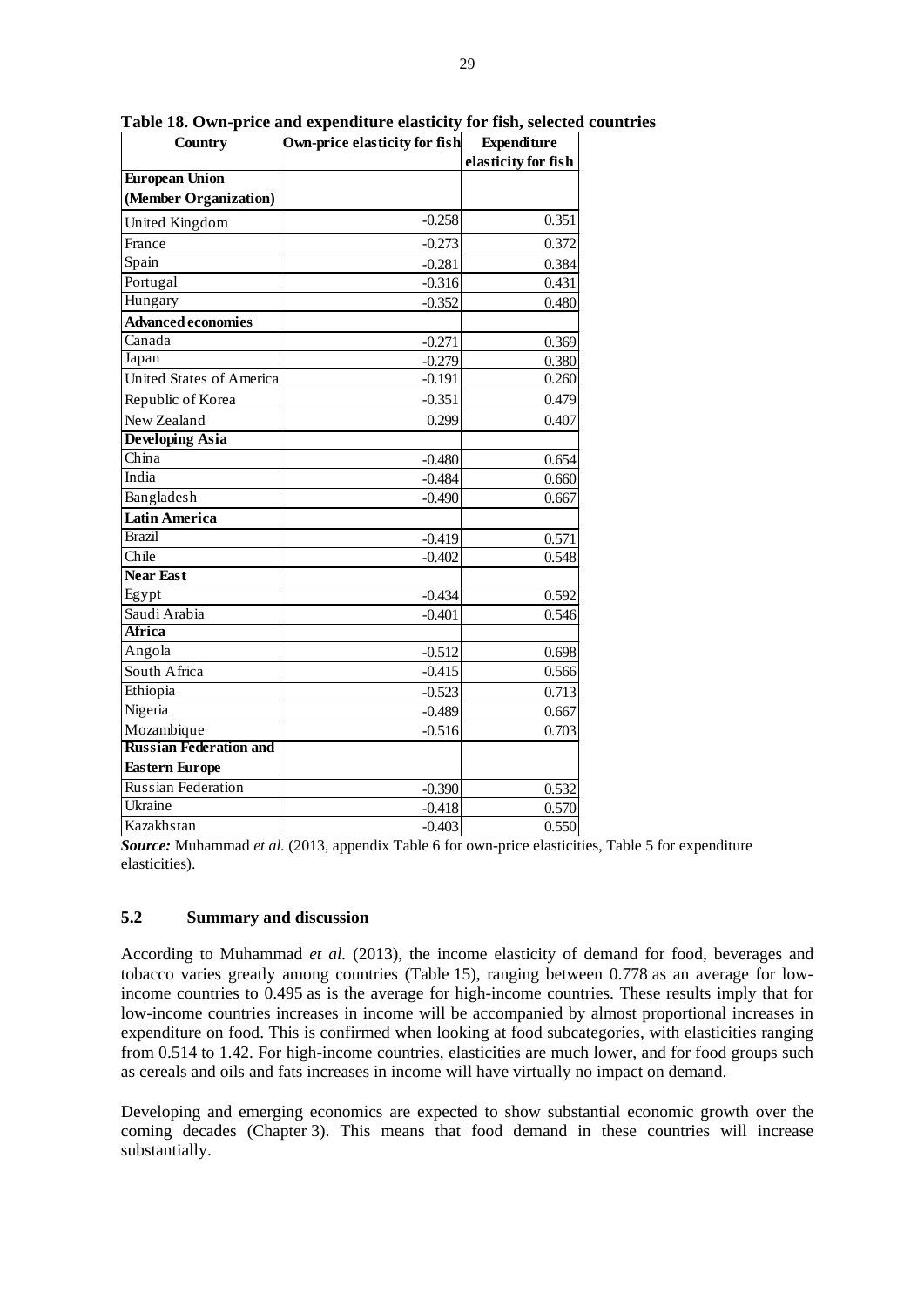However, food prices are expected to increase. As food demand in low-income countries is more elastic than in high-income countries, this means that there will be a decline in demand owing to the price effect, and most so in low-income countries. This will to some degree counteract the income effect.

Income distribution is another important variable. Countries such as India and China have substantial middle classes as well as large numbers of very affluent consumers, but at the same time the proportion of low-income earners is large. Thus, even inside developing and emerging economies, the patterns in terms of increased food consumption will be very different.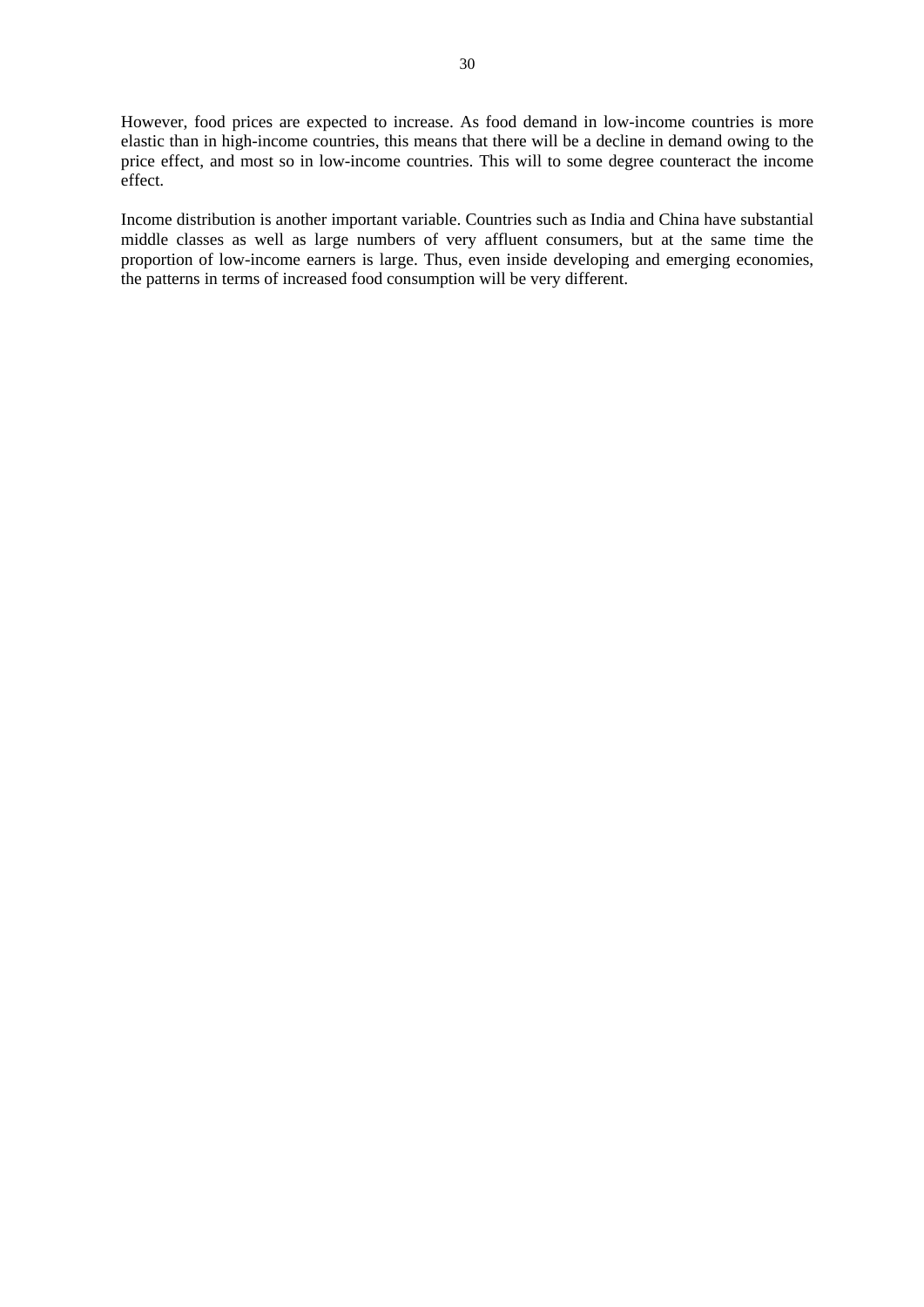#### **6. CONSUMER TRENDS AND PREFERENCES IN THE DEMAND FOR FOOD**

#### **6.1 Background**

This chapter analyses the major tastes and preferences of consumers in food consumption, as well as expected changes in these over time, and the impact that consumers have in establishing these trends. It identifies five important consumer trends and purchase drivers: food safety and health benefits; corporate social responsibility; production systems and innovations; sustainability; and food origin. For each of these trends, it then considers the actions that are consequently being implemented by governments, NGOs and the private sector. The final section of this chapter summarizes the findings and discusses their implications for future food demand.

Consumers play a powerful role in how retailers and companies market their products and interact with one another. It is evident that consumers generally care about what they eat, how their food is produced and the impact that food production and consumption have on the environment and society. Consumers' concerns about the methods of food production and the conditions under which foods are grown have increased in the developed world in the last two decades. This increase in concerns was primarily motivated by the "mad cow" disease crisis in Europe (Hoffman, 2000; Loureiro and McCluskey, 2000; Davidson, Schröeder and Bower, 2003). The result has been an increased demand for information about the origin of food and harvest methods used in food production. Some segments of concerned consumers are using this kind of information as an indicator of product attributes such as technical quality, food safety, environmental and social sustainability.

The way retailers react to these demands for information by consumers will vary significantly across cultures, countries, chains and products. Different factors affect the consumer's decisions to act responsibly (Nayga, 1999; Thogersen, 2000), including the role of social agents, governmental or not, in consumers' information and education (Roheim, 2008), as well as certain conditions and capabilities in both media and consumers (Sapp, 2003).

According to the Foresight report (2011), the change in values and ethical stances of consumers will have a major influence on consumption. As a result, food security and food system governance will be affected. "Examples include issues of national interest and food sovereignty, the acceptability of modern technology (for example genetic modification, nanotechnology, cloning of livestock, synthetic biology), the importance accorded to particular regulated and highly specified production methods such as organic and related management systems, the value placed on animal welfare, the relative importance of environmental sustainability and biodiversity protection, and issues of equity and fair trade" (Foresight, 2011, p. 16).

Retailers may accept and adopt new trends in food consumption if they perceive them as a way to improve sales and customer satisfaction. However, consumers and retailers differ in the way they select and process information and make decisions about product attributes because they have different attitudes, different buying policies and different goals.

The perception of value depends on the degree to which customers believe that the product will contribute to fulfilling their goals. Creating value for consumers is a very important source of competitive advantage for a retailer. However, retailers have strong beliefs about those aspects of their business demonstrated by past experience as being important for obtaining the goals and profits they are looking for (Skytte and Bove, 2004). From a retailer's point of view, most food products are substitutes to one another in attracting consumers. Undifferentiated generic foods can be easily replaced by a multiplicity of providers. Among a group of substitute goods, the more popular products are those with the higher probability to be put on sale and promoted by retailers (Hosken and Reiffen, 2004).

The economic criterion of maximizing profits will prevail in retailers' decision-making. This can be a barrier for developing the market for new food products demanded by consumers that may not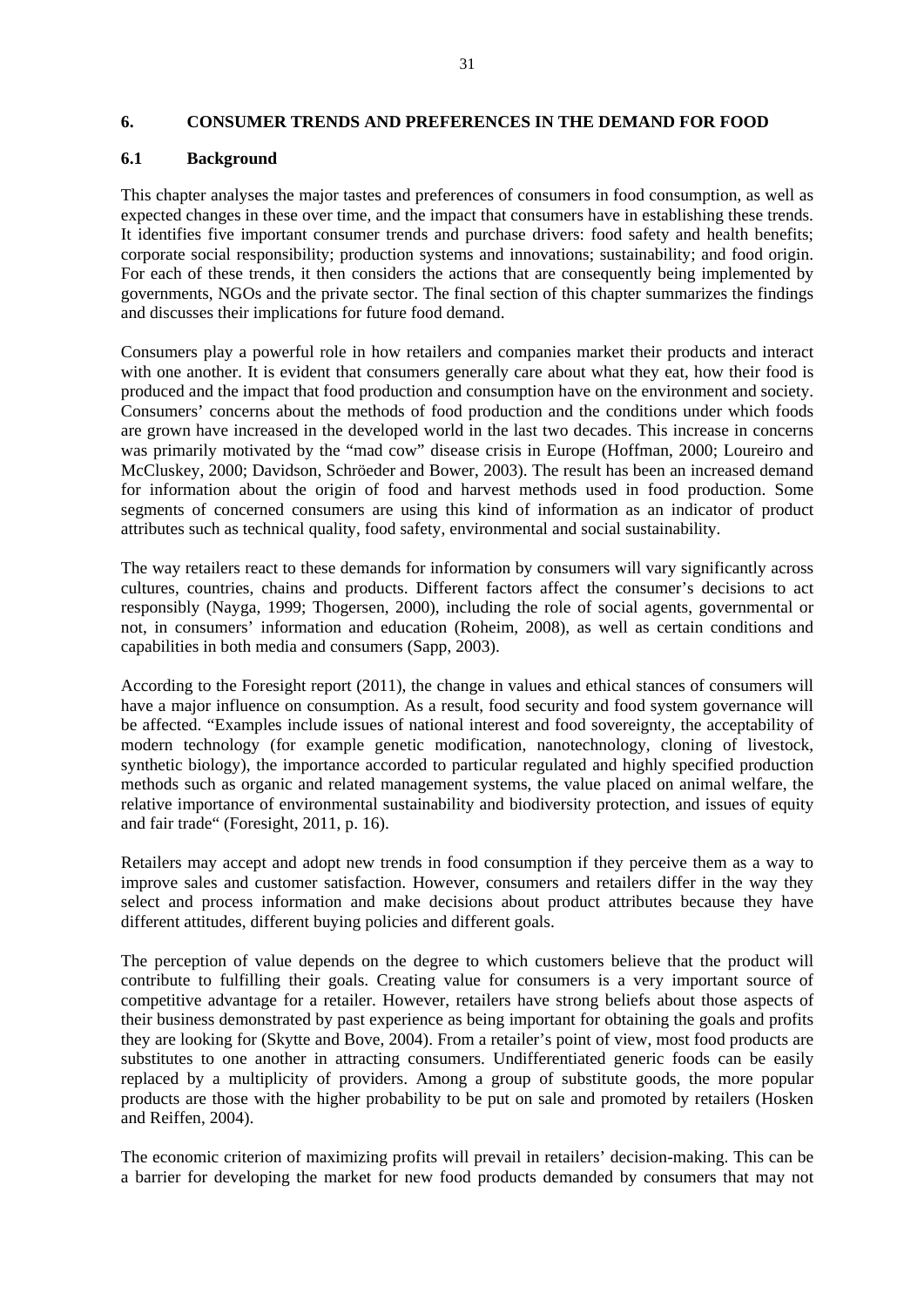offer retailers the margins require. However, at the same time that the agrifood system becomes globalized and the retail chains increase their market power, the responsibility for securing food safety and quality standards has been moving from public to private institutions. The rise in private retailer standards and labelling (Codron, Giraud-Héraud and Soler, 2005) has precipitated the rise of third-party certifiers. This trend reflects the growing power of supermarkets in their aim to regulate the global agrifood system, but at the same time the trend in private retailer standards offers opportunities to create and promote responsible practices across producers and consumers (Hatanaka, Bain and Busch, 2005).

#### **6.2 Safety and health benefits**

1

Deloitte (2012) suggests that healthy eating is a critically important consumer driver, a trend that will have considerable influence over company strategies in coming years. Population increases and ageing as well as rising GDP (as discussed in Chapters 2 and 3) support the assumption that this trend will continue to gain importance until 2030. The trend is reinforced by the fact that the consumer of the future will have a better level of education worldwide (Chapter 2) and better knowledge about health and healthy eating.

The benefits derived from a healthy diet include enhanced health. It can therefore be expected that information on potential health benefits increases the demand for a specific food and consumers' willingness to pay (Marette, Roosen and Blanchemanche, 2008). However, the effects on buying behaviour from expected health benefits are not uniform across individuals. Consumers' ability to process information and understand health benefits will affect the adoption and consumption of these healthy foods. Consumers' perceptions about food risks and benefits arise from social interaction, and are strongly dependent upon the trust in the public and private institutions involved (Sapp, 2003). Individuals have different levels of qualifications, cognitive skills to process information, and personal experiences with the product, which may affect the perception of potential risks or health benefits. Some attributes such as taste may dominate the decision to consume a product, but aspects such as cost or safety may be more important in deciding how much to consume (Lin and Milon, 1993). Similarly, the effect on buying behaviour may be affected by the level of consumers' involvement in personal health care, and related to other habits. Consumers that are concerned with nutrition and health are more likely to use nutritional labels than those less concerned (Nayga, 1999, 2000). On the other hand, consumers find it difficult to respect dietary guidelines. They may be receptive and able to process the information related to a healthy diet, but many of them will be unable or unwilling to comply with the diet (Hamilton *et al*., 2000; Leipämaa-Leskinen, 2007).

Consumer buying behaviour guided by food health benefits is not uniform across countries and individuals. Euromonitor International (2012) finds that respondents globally rank good health as the most important determinant of happiness and that consumers both in emerging and developed markets show interest in dieting. The results of the Euromonitor global youth survey suggest that in the 15 leading youth markets<sup>17</sup> one-third of 16–24-year-olds claim to be trying to lose weight, and healthy food was found to be popular worldwide, with 56 percent of global youth buying healthy products. Although the survey result might reflect only intention toward healthy eating on some occasions, it proves that many consumers recognize its importance.

The main driver of this trend is the concern about global rises in proportions of overweight and obese consumers. Obesity increases the broad range of elevated risks of fatal and non-fatal diseases in developed countries, and there is a concern that a similar trend will be seen in developing countries if food consumption increases as a result of anticipated improvements in GDP (Chapter 3). According to the World Health Organization, in 2008, more than 1.4 billion adults (aged 20 years and older) were overweight.<sup>18</sup> Greece, the United States of America, Italy, Mexico, New Zealand, Chile and the

<sup>&</sup>lt;sup>17</sup> Leading youth markets feature China, India, Indonesia, Malaysia, the Philippines, the Russian Federation, South Africa, Turkey, Brazil, Colombia, Mexico, Germany, Japan, the United Kingdom of Great Britain and Northern Ireland, and the United States of America.

<sup>&</sup>lt;sup>18</sup> The information is taken from:www.who.int/mediacentre/factsheets/fs311/en/Downloaded on 27 May 2013.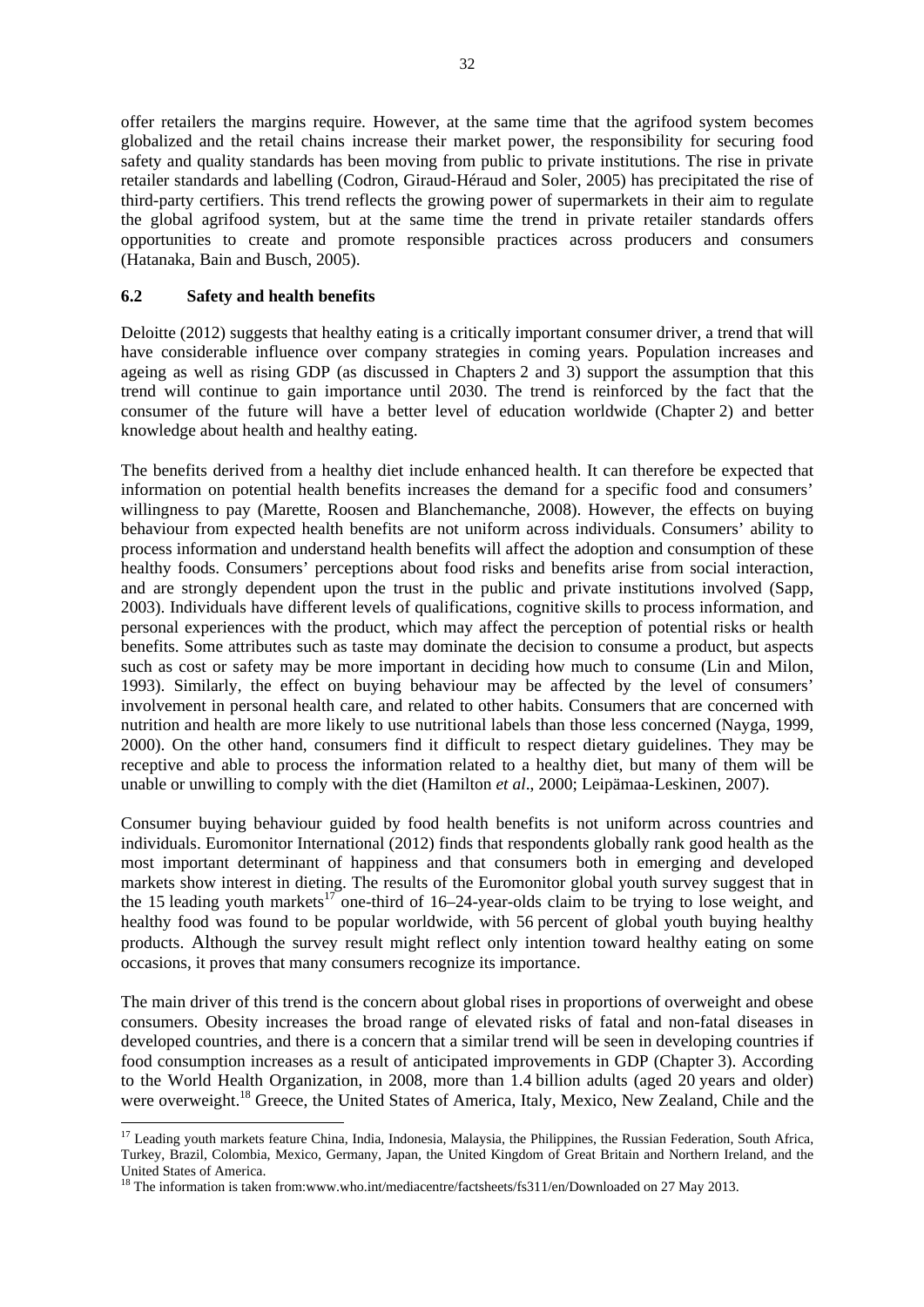United Kingdom of Great Britain and Northern Ireland have the highest rates of obese children aged 5–17 years where the percentage of obese boys and girls is more than 25 percent of the whole population. Countries with the highest obesity rates among adults are the Unites States of America, Mexico, New Zealand, Chile and Australia where 33.8, 30, 26.5, 25.1 and 24.6 percent, respectively, are obese (OECD, 2012). In most of these countries, meat consumption is high. Even countries such as China and India that were not concerned by obesity in the past are now battling epidemics of diabetes and obesity.

Along with improvements in GDP per capita, urbanization contributes to increased concerns about obesity. Changing work habits of urban people demand convenience in food consumption. According to Deloitte (2012), consumers today demand convenience and are willing to pay more for it as they would rather buy time than prepare food. Thus, the amount of processed foods in consumption increases. However, according to de Morais and de Almeida (2010), processed, functional and convenience foods are still less familiar to older persons in Europe. This is supported by their survey conducted among a group of older persons in Portugal, which states: "for the Portuguese elderly, good taste was strictly related to the fresh and unprepared products, which is in fact the opposite of the convenience food concept". However, adoption of urban lifestyles provides more exposure to advertising (Chapter 2), which increases awareness about both the benefits and disadvantages of convenience food to both young and older consumers.

As a response to the global problems of people being overweight or obese, many policy-makers, health professionals and health bodies advocate greater state intervention in the habits and lifestyles of citizens. Foresight (2011) suggests that "campaigns to change individual behaviour involving public education, advertising, targeted programmes in schools and workplaces, and the provision of better labelling enable the public to make more informed decisions".

Among the countries that have taken such measures are Hungary, Brazil, India and the United States of America. Andreyeva, Lond and Brownell (2010) state that one way to address the issue of obesity is to change the relative prices of selected foods through carefully designed tax or subsidy policies. According to Euromonitor International (2011), Hungary has imposed higher taxes on products rich in salt, sugar and carbohydrates, and in Bangalore (India) authorities are discouraging parents from giving processed foods to their children. Brazil's public health authorities "are arguing for aggressive official measures, ranging from healthier school meals and the aggressive promotion of breastfeeding to taxes and tougher warnings on unhealthy food products" (Euromonitor International, 2011). The authorities in the United States of America try to reduce fast-food consumption through zoning, counter-advertising, taxing unhealthy food, calorie labelling, warning labels and other nutritional information. Corporate Accountability International has published a report (Gagnon, Freudenberg and Corporate Accountability International, 2012) encouraging United States citizens to take an active part in reducing the number of fast-food restaurants in their community and suggesting a number of policies that might help to do so, depending on the situation and the demands of the specific zone.

Closely related to health concerns are food safety concerns. Epidemic crises such as "mad cow" disease have triggered greater calls for increased transparency, meaning the ability to trace the food bought by consumes. Transparency represents an important aspect of quality and safety assurance by allowing the tracing of products, ingredients, suppliers, retailers, processing operations or storage procedures throughout the food production chain. This is especially relevant when failures occur. As the food chain has lengthened from local production, processing and consumption to more global commercial opportunities, the need to transfer information related to production and public health and the complexity of these transfer vehicles has expanded (McKean, 2001). With the increase in complexity, consumers want to know the origin (species, place, condition of rearing or catch), the transformations and the distribution of their food products (Pascal and Mahé, 2001). Thus, the Hazard Analysis and Critical Control Points **(**HACCP) standards have been applied to international trade as a response to consumer demand.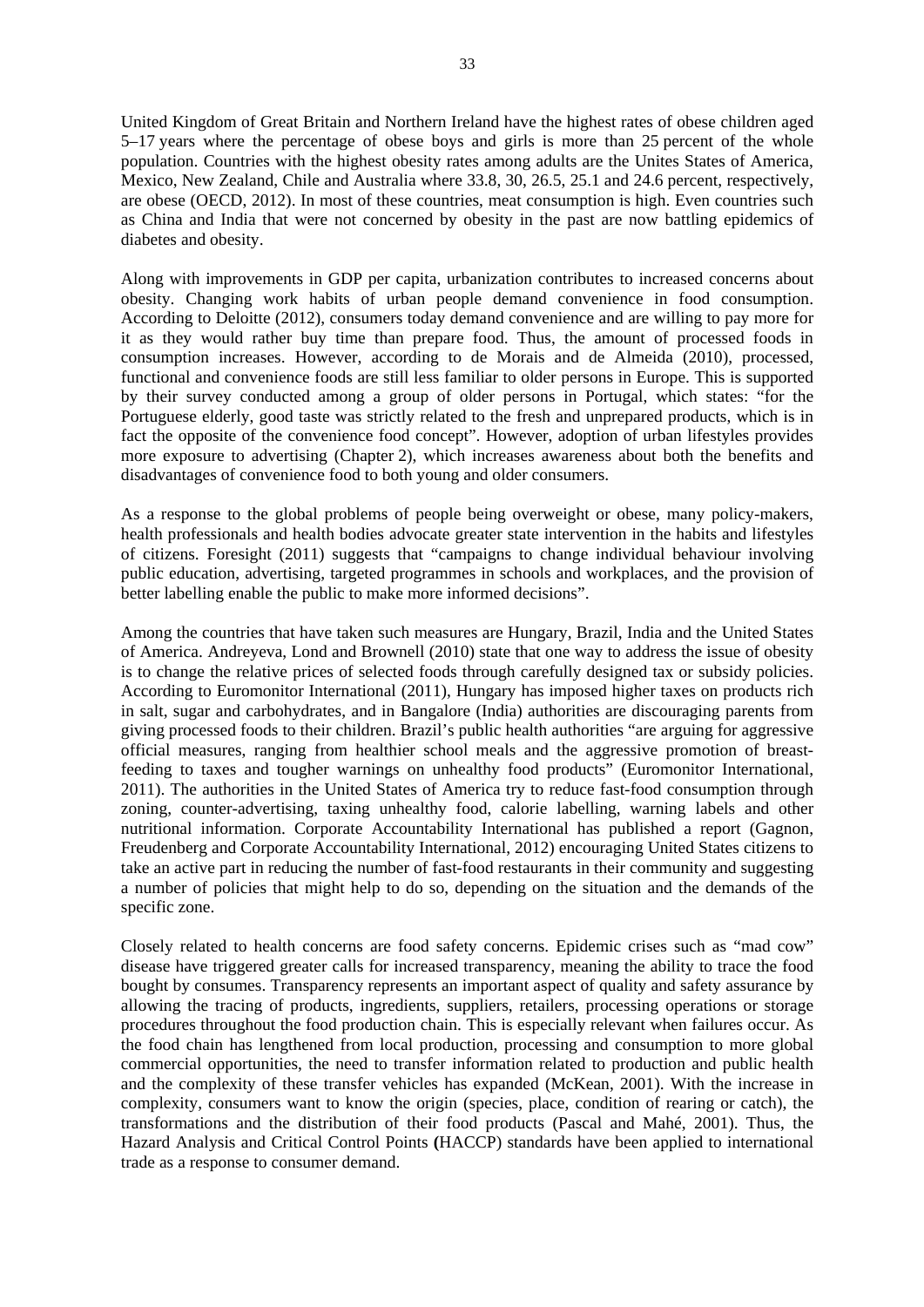HACCP International is a food science organization specializing in the HACCP food safety methodology and its application within the food and related non-food industries. It develops standards for preserving the basic environmental conditions of food: cleaning and disinfection, maintenance, personnel hygiene and training, pest control, plant and equipment, premises and structure, services (compressed air, ice, steam, ventilation, water, etc.), storage, distribution and transport, waste management, and zoning (physical separation of activities to prevent potential food contamination). $^{19}$ 

The HACCP standards are an example of legislation supporting safety of production and trade as developed countries have made them a prerequisite for exports and imports. Initially introduced as a voluntary requirement, HACCP systems are becoming mandatory for all imported food or for certain food sectors in many countries today.

Many food processing companies already have effective internal traceability systems as part of their HACCP-based quality assurance systems (Frederiksen and Gram, 2003). However, in many cases, traceability is lost before and after the company deals with the raw materials and the final products. Consequently, several e-business companies produce software allowing the integration of financial and production data in one programme package, and most of these have traceability capability components implemented (e.g. i2 Technologies Inc., Dallas, the United States of America; SAP AG, Walldorf, Germany). The UN/EDIFACT (Electronic Data Interchange for Administration, Commerce and Transport) standard is currently the most widely used standard for transferring data between steps in the chain.

A good example<sup>20</sup> of food digital tracking is the Chinese organic farm Yi Mu Tian. Mindful of Chinese consumers' concerns over food safety, the high-tech farm, which uses computers for temperature regulation, lighting and watering, operates a traceability code system that allows consumers to track any food item back to the field in which it was grown. Customers can also track the growth of vegetables by camera. As of October 2012, the farm had fulfilled home delivery orders to more than 60 000 families in Shanghai.

Another example of food traceability is the Japanese restaurant Kimitachi that opened a franchise in Curitiba, Brazil, in September 2012 after a successful pilot in Florianópolis. Customers ordering takeout can follow their food preparation via a video system installed in the restaurant's kitchen. Kimitachi created the system to "humanize sushi delivery" and give consumers more transparency with regard to dish preparation.

In addition to HACCP quality assurance standards, legislation and standards have been issued in order to control sanitary standards of food. Established by FAO and the World Health Organization in 1963, the Codex Alimentarius Commission develops harmonized international food standards, guidelines and codes of practice to protect the health of consumers and to ensure fair practices in the food trade.

## **6.3 Corporate social responsibility**

-

Another trend that is gaining importance globally is corporate social responsibility (CSR). According to Deloitte (2012), CSR is increasingly important for consumers as they consider sustainability, ethical sourcing, and food miles, among other factors. Consumers may support companies that provide "socially responsible" products and be willing to pay more.

<sup>&</sup>lt;sup>19</sup> This information was taken from the website of HACCP International (http://haccp-international.com/). [Cited 5 June 2013].

<sup>&</sup>lt;sup>20</sup> This and the following example are taken from trendwatching.com

<sup>(</sup>www.trendwatching.com/trends/10trends2013/?fullfrontal). [Cited 5 June 2013].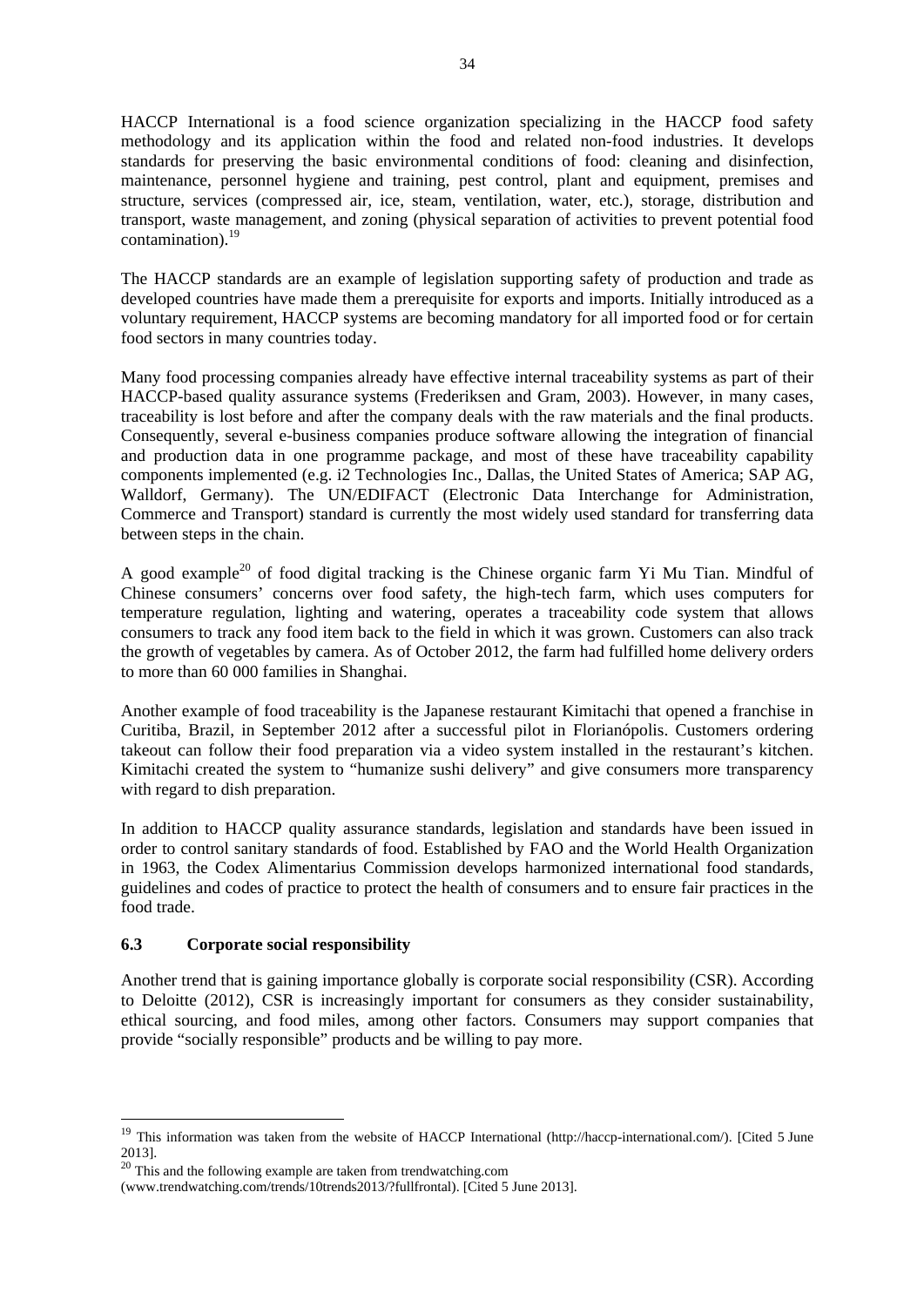Increasing concerns about healthy eating and social responsibility have been manifested in another trend – transparency. Despite the development of efficient traceability systems all over the world, it is still difficult for interested consumers to find adequate and reliable information regarding where food is grown and its impact on the planet. However, according to Hoffman (2012): "never before has it been easier to find data and information about food. It is now possible to locate your closest farmer's market, to learn about the sustainability of your favourite brand, and to uncover the environmental and social score of products compared with similar items. You can subscribe to countless food publications, blogs and recipe sites." Consumers are learning about food more and more via the World Wide Web and share the information with one another. Transparency helps consumers make better decisions regarding their food consumption. According to Lippincott Mercer (2006): "consumer brands have critical roles to play as educators, leaders, facilitators, contributors and marketers. Individual consumers may have different sustainability agendas from the companies that serve them.

A new partnership is needed between corporate social responsibility and marketing communities to reconcile a company's own responsibility initiatives with its consumers' aspirations" for a sustainable supply chain. "The informed consumer can effect change in the food system by choosing to purchase items that promote sustainability, equitability or other desirable goals. Clear labelling and information is essential for this to happen" (Foresight, 2011, p. 36). As a result, transparency is no longer a consumer-driven trend, but a retailer's CSR policy.

Consciousness of CSR is often driven by the media, NGOs and shareholders. The transparency that today's better informed consumers demand goes beyond the values stated in a company's code of ethics. Consumers are interested not only in what the company has planned to achieve in the direction of social responsibility, but also what has not been achieved in reality.

According to Edelman (2012), the percentage of global consumers who trust businesses to do what is right fell from 56 percent in 2011 to 53 percent in 2012. Cone Communications (2012) states that 69 percent of United States consumers said they are more likely to buy from a brand that talks publicly about its CSR results, versus the 31 percent who would purchase from a brand that talks about its CSR mission and purpose. As a response to the trend, many companies are motivated to actively communicate to the consumer that they carry out their business responsibly, providing full information about the product and its movement through the value chain. As an example, in September 2012, McDonald's began publishing calorie information on all its restaurant menus and drive-through windows in the United States of America, while the company also started promoting its "Favourites Under 400 Calories" menu, which includes lighter dishes.<sup>21</sup>

## **6.4 Production systems and innovation**

1

Traditional procedures of food production and processing, sometimes related to local cultures, are linked with positive associations in the assessments made by consumers about the expected quality of food products. This idea is sometimes included in the "designation of origin" schemes in the countries of the European Union (Member Organization) (Bertozzi, 1995; Fotopoulos and Krystallis, 2003). It has been demonstrated that a traditional appearance of food can be identified by consumers as a sign of superior quality in contrast to standardized commercial foods (Kupiec and Revell, 2001). In a similar way, some consumers tend to distrust innovation and the use of new technologies in food production (Yeung and Morris, 2006; Yeung and Yee, 2003), considering their outcomes as less authentic, of lower quality, and even hazardous (Sapp, 2003). When making food choice decisions, technology appears to be a potential source of risk for concerned consumers. Uncertainty about the possible consequences derived from consuming foods having used innovative food harvest methods can adversely affect consumers' willingness to purchase (Loureiro and Hine, 2004). Unfavourable beliefs and attitudes towards these new foods may impede adoption and diffusion, negatively

<sup>&</sup>lt;sup>21</sup> This, and the following two examples, are taken from trendwatching.com (www.trendwatching.com/trends/flawsome/ and www.trendwatching.com/trends/10trends2013/). [Cited 28 May 2013].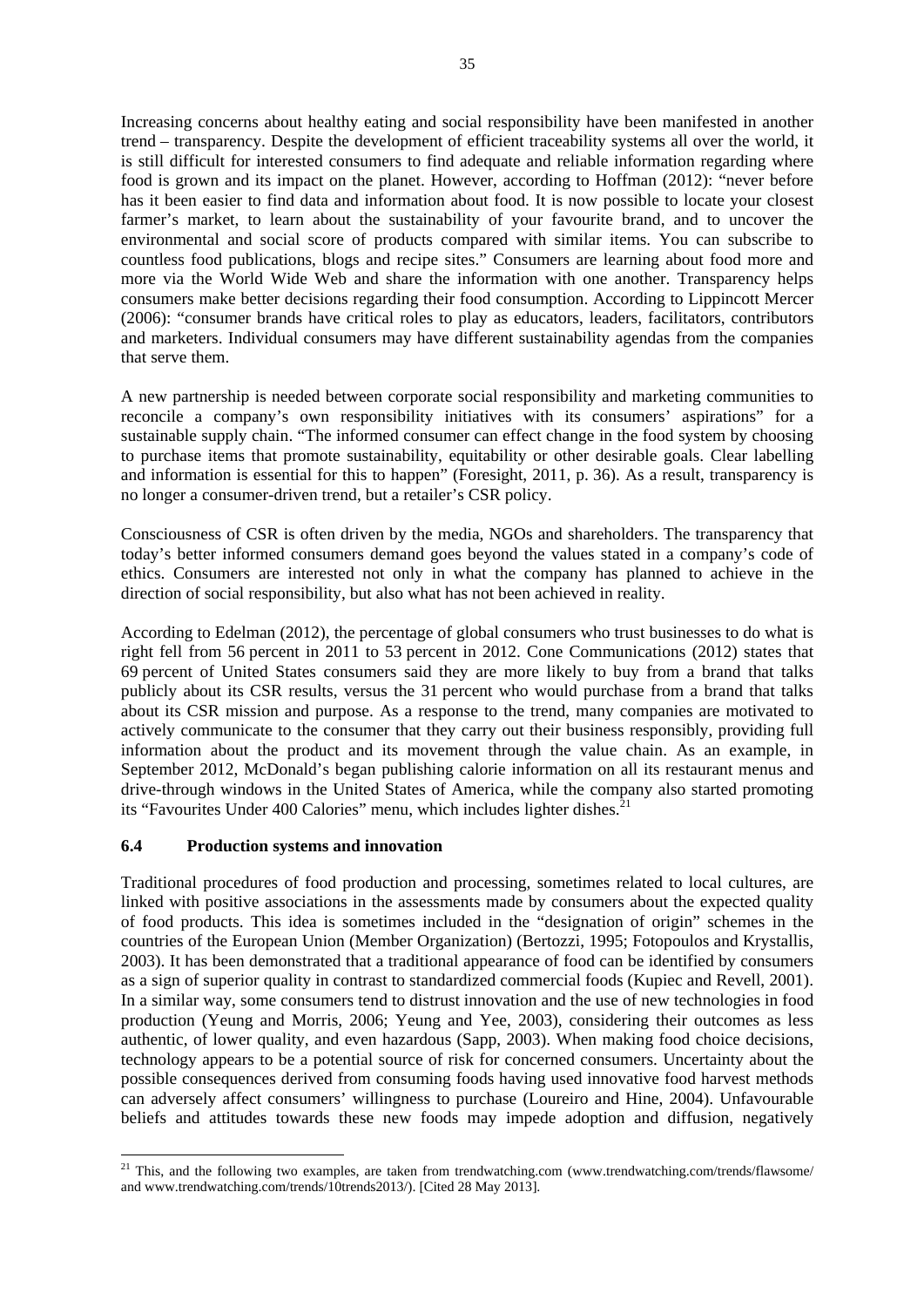affecting product perceptions and appraisal. Mistrust of innovation may also prevent the adoption of convenience foods in the most traditional societies (Choo, Chung and Pysarchik, 2004).

This is the case of aquaculture and other new developments in food production, including genetically modified organisms. In some countries with significant rates of seafood consumption, farmed species are also suffering from low consumer appraisal and a low expected quality. Aquaculture is a relatively new source of food supply that is not as appreciated as traditional wild fisheries in high-seafood-consumption communities (EG DG MARE, 2008; Fernandez-Polanco *et al*., 2013). This is the case in southern European countries, where seafood is culturally related to the traditional diet. As a result of this preference for wild species, farmed products result in negative perceptions and a less competitive position in terms of preferences and prices.

Conversely, organic food has been made very popular by trends in healthy eating. Organic food certification is a reflection of consumers' concerns about both health and the environment. The term "organic" refers to the way agricultural products are grown and processed. Specific requirements must be met and maintained in order for products to be labelled as "organic" (Council Regulation [EC] No. 834/2007). Organic crops must be grown in safe soil, have no modifications, and must remain separate from conventional products. Farmers are not allowed to use synthetic pesticides, bioengineered genes (genetically modified organisms), petroleum-based fertilizers, or sewage sludge-based fertilizers. Organically raised animals are not given antibiotics, growth hormones, or fed animal by-products. In addition, the animals are given more space to move around and access to the outdoors, both of which help to keep them healthy. The more crowded the living environment is, the more likely the animal is to fall sick. In order to raise animals organically, clear communication with farmers is important. Germany and the European Commission work together in the direction of animal welfare. They have identified the principles of welfare quality, which are good housing, good feeding, good health and especially appropriate behaviour.

On its Organic Agriculture web page, FAO states: "An organic label indicates that a product has been certified against specific organic standards. The label carries the name of the certification body and the standards with which it complies (e.g. EU 2092/91)."<sup>22</sup> The label of a given certification body informs the consumer about the type of standards complied with during production and processing as well as on the type of recognition granted to the certification body. The same FAO web page states: "Many certification bodies operate worldwide, most of which are private and originate in developed countries. ..To the informed consumer, this label can function as a guide."<sup>23</sup>

In July 2010, the European Union (Member Organization) introduced a mandatory logo for organic food to strengthen the organic sector by making the identification of organic products easier for consumers. The European Commission (2013) states: "The placement of the EU logo is mandatory from 1 July 2010 for pre-packaged food. It remains voluntary for imported products after this date. From 1 July 2010, where the Community logo is used, an indication of the place where the agricultural raw materials were farmed should accompany it. It should be indicated that the raw materials originate from 'EU Agriculture', 'non-EU Agriculture' or 'EU/non-EU Agriculture'. If all raw materials have been farmed in only one country, the name of this specific country, in or outside the EU, can be indicated instead. If operators wish to sell their products in another EU Member State than their own, they may place an additional national or private logo that will be recognised by the consumers of this particular country."

However, according to Deloitte (2012), while consumers want healthy food: "they often don't know what healthy means and are easily confused. For example, organic means "not enhanced," while functional foods usually signify "enhanced"."

1

<sup>&</sup>lt;sup>22</sup> [Cited 6 June 2013]. www.fao.org/organicag/oa-faq/oa-faq3/en/  $^{23}$  Ibid.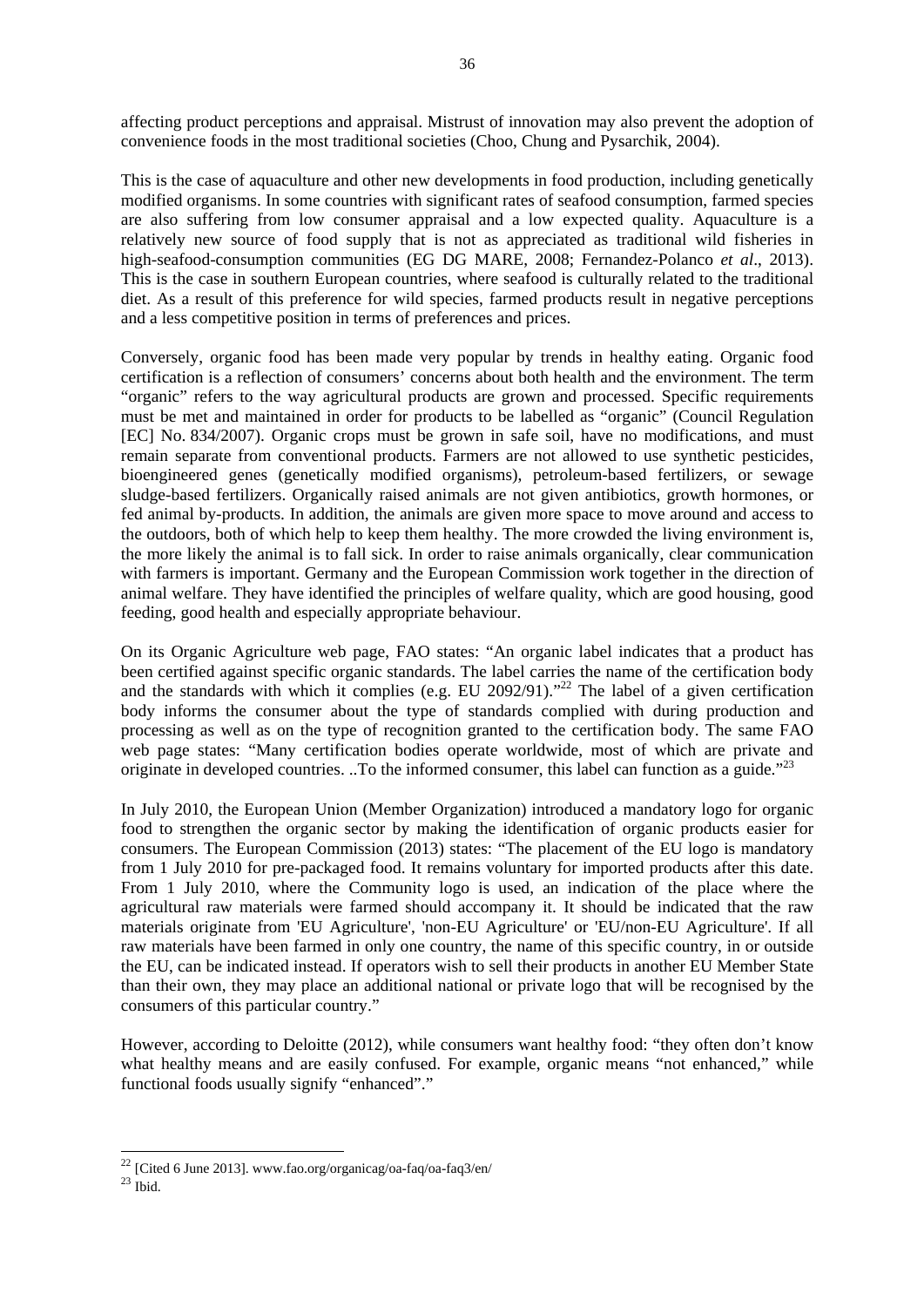The global organic food market grew by 9.8 percent in 2011 to reach a value of USD67.2 billion. North America and South America account for 50.3 percent of the global organic food market by value with large amounts of output in South America exported to North America. In 2016, the global organic food market is forecast to have a value of USD102.5 billion, an increase of 52.6 percent with respect to 2011 (MarketLine, 2012). Taking into account the above, the standardization of labelling and increased consumer awareness about it are very relevant. Janssen and Hamm (2012), in analysing the consumer perception of the mandatory logo for organic food in the European Union (Member Organization), found that while the introduction of the logo was generally welcomed in all countries, consumers were concerned about the trustworthiness of the inspection system. It is suggested that communication campaigns informing consumers about what the new logo stands for and how the inspection is done should be conducted to address these concerns. This could involve topical publications and activities arranged by different social groups.

The development of the organic market also has its own brakes. Despite its growing popularity, premium prices are still a problem for increasing demand in developed countries (Magnuson *et al*., 2001), and limit the potentiality of markets in less-developed countries, which become suppliers of organic food for foreign richer market. Spain is, within the European Union (Member Organization), a good example of this gap between producer countries and destination markets. Spanish organic agriculture may benefit from enlarging the local market. However, despite increasing concerns about health and environment across the population, consumers' and retailers' attitudes towards organic food do not favour demand expansion. Although small segments are willing to accept premium prices for the expected benefits of an organic diet, these premiums are not large enough to compensate the cost differential between organic and conventional agriculture (Sanjuan, 2003).

While the organic food concept and labelling met with ready approval from consumers, acceptance of genetically modified crops and nanotechnology is low. Genetic engineering is a science that involves deliberate modification and transformation of certain genetic materials of plants or animals to create new variations of products. Genetically modified foods first appeared on food markets in the 1960s.

As suggested in Chen's (2008) research about consumer attitudes and purchase intentions towards genetically modified foods, many foods consumed today are either genetically modified whole foods or foods containing ingredients brought about by gene modification technology. Nanotechnology is a technology dealing with nanoparticles and allowing materials to achieve new qualities in this dimension. Although this technology enables interesting innovations in the food domain such as by adding additional benefits (e.g. better solubility of vitamins, longer shelf-life, cancer prophylaxis), the possible negative consequences of this technology for humans and the environment are unknown.

Despite the perceived benefits of these technologies, consumers are rather sceptical when they see "genetically modified" in the labels. As reported in many studies and publications (e.g. Bredahl, 2001; Grunert *et al*., 2001; , consumer attitudes in Europe towards genetically modified foods appear to be strongly negative. United States consumers historically remained neutral toward genetically modified foods until recently when research studies suggest their slight disapproval of such foods (Gaskell *et al*., 1999, pp. 384–387). Batrinou, Spiliotis and Sakellaris (2008) demonstrated in an emphatic way a degree of phobia concerning genetically modified food and the importance of carefully worded labelling among younger consumers. Siegrist, Stampfli and Kastenholz (2009, p. 660) summarize the results of a survey detailing consumers' decision-making process with regard to nanotechnology products in this way: "Results suggest that consumers attribute a negative utility to nanotechnology foods, even though the products had a clear benefit for the consumers. Results suggest that consumers are interested in products with additional health effects only when the effect is due to natural additives".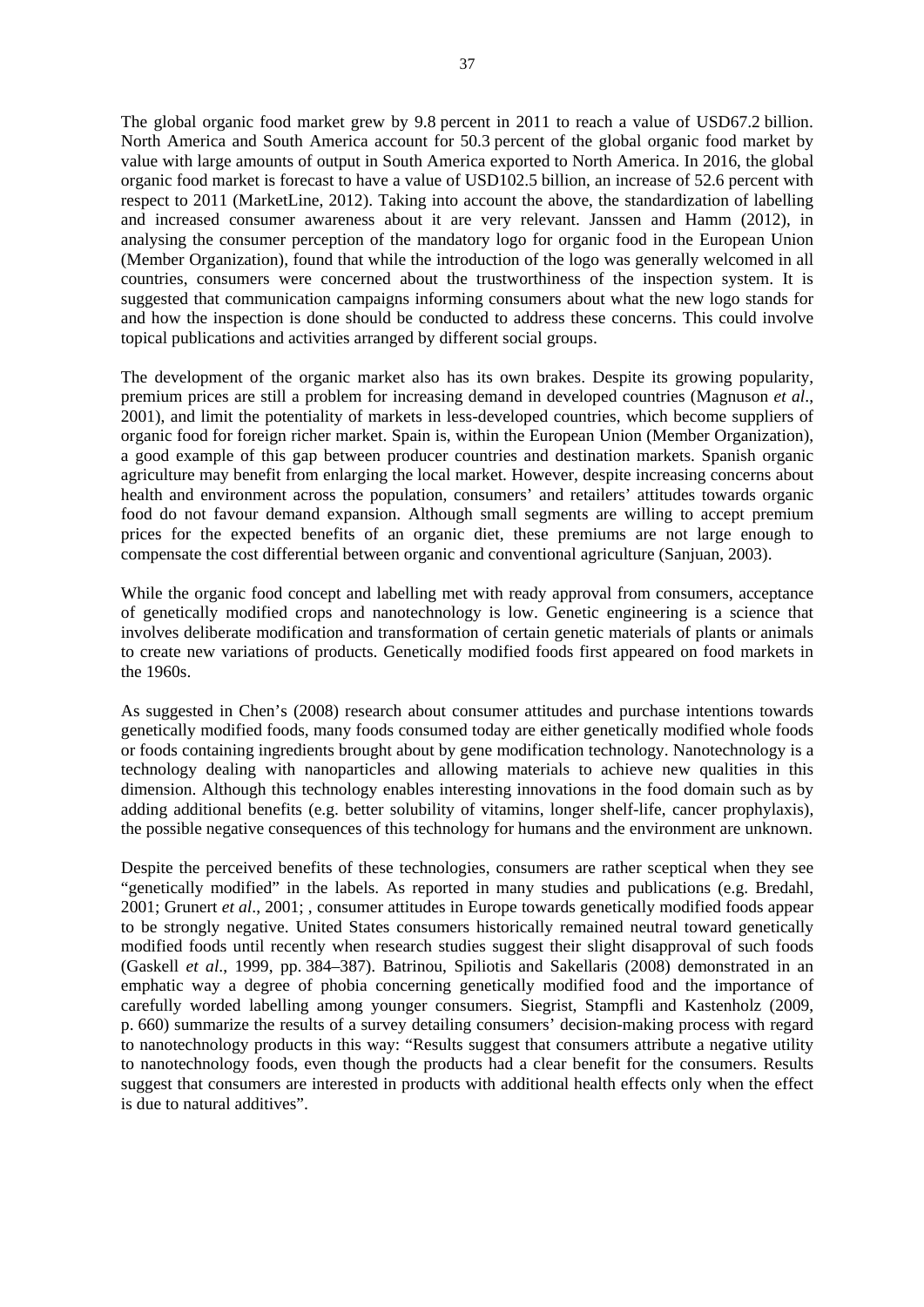#### **6.5 Sustainability**

Sustainable consumption and production in food and agriculture is another consumer-driven trend. The availability of natural capital such as fish stocks and land is limited by nature. Thus, the informed consumer cares about integrated implementation of sustainable patterns of food consumption and production, respecting the carrying capacities of natural ecosystems. Consumer choice plays a leading role in orienting production, as consumers select certain types of products according to place of origin, production processes, or producer.

Kurien (2005, p. 58) provides an example of how consumers can influence sustainable production in the fishing industry: "Fish-exporting developing nations need to reassert their commitment to immediate resource rejuvenation and long-term conservation and management. Consumers in developed countries play an important role in this context. It is they, finally, who will decide the contours of luxury consumption. Harvesting of small Nile Perch in Kenya is based on the export demand for fillets obtained from immature fish with a body weight below one kilogram. There is a vibrant, illegal market in the United States for immature lobsters from Brazil. As long as such demands persist, it actually pays developing country fishers to fish unsustainably."

FAO (2012) reveals the latest statistics about fish stock depletion: almost 30 percent of fish stocks are overexploited – a slight decrease from the previous two years – and about 57 percent are fully exploited (i.e. at or very close to their maximum sustainable production (Chapter 8). Overexploitation not only causes negative ecological consequences, it also reduces fish production, which leads to negative social and economic consequences.

Poor natural resource use in aquaculture influences fish stock depletion and threatens biodiversity. According to FAO (2007), mangroves, which are commonly found along sheltered coastlines in the tropics and subtropics, declined from 18.8 million ha in 1980 to 15.2 million ha in 2005. FAO (2007, p. ix) asserts: "Human pressure on coastal ecosystems and the competition for land for aquaculture, agriculture, infrastructure and tourism are often high and are major causes of the decrease in [mangrove] area reported."

The sustainability of fisheries, assured to consumers through ecolabels, reflects the seafood sector's increasing willingness to be environmentally friendly. From a retailer's point of view, ecolabelled products increase transparency in aspects going beyond food safety and quality standards. The goal of ecolabels is to create market incentives for the implementation of sustainable processes in the food industry. Research has provided evidence pointing to a positive effect from the use of ecolabels on seafood demand and consumers' willingness to pay. Within the same species, certified fish may be preferred to non-certified, provided the premiums do not exceed a limit of tolerance (Wessells, Johnston and Donath, 1999). Environmental labels are more useful than quality claims in obtaining premium prices for seafood products and for particular species (Jaffry *et al*., 2004). However, it has been found that consumers are not willing to shift from their preferred species to other lower priced ones because of the presence of environmental labels (Johnston and Roheim, 2006). The effects of ecolabels differ among species and certifying agencies (Wessells, Johnston and Donath, 1999; Jaffry *et al*., 2004), and across countries (Johnston *et al*., 2001). The former is related to the intensity of public concerns, governmental and non-governmental actions and presence in media dealing with environmental issues (Roheim, 2008).

The number of consumers persuaded to purchase these environmentally labelled products, and their willingness to pay a premium for them, become key factors in the success of these kinds of strategies (Roheim, 2008). One cannot expect consumers to be attracted by the presence of ecolabels alone in a set of buying options; they need to be convinced to act environmentally friendly. As with healthy behaviour, it is a process that begins with consumers' concerns, which do not necessarily result in a willingness to behave sustainably without the concurrency of other psychological factors (Abdul-Muhmin, 2007). Consumers will not pay attention to ecolabels unless they are environmentally concerned and convinced to act for environmental protection through their buying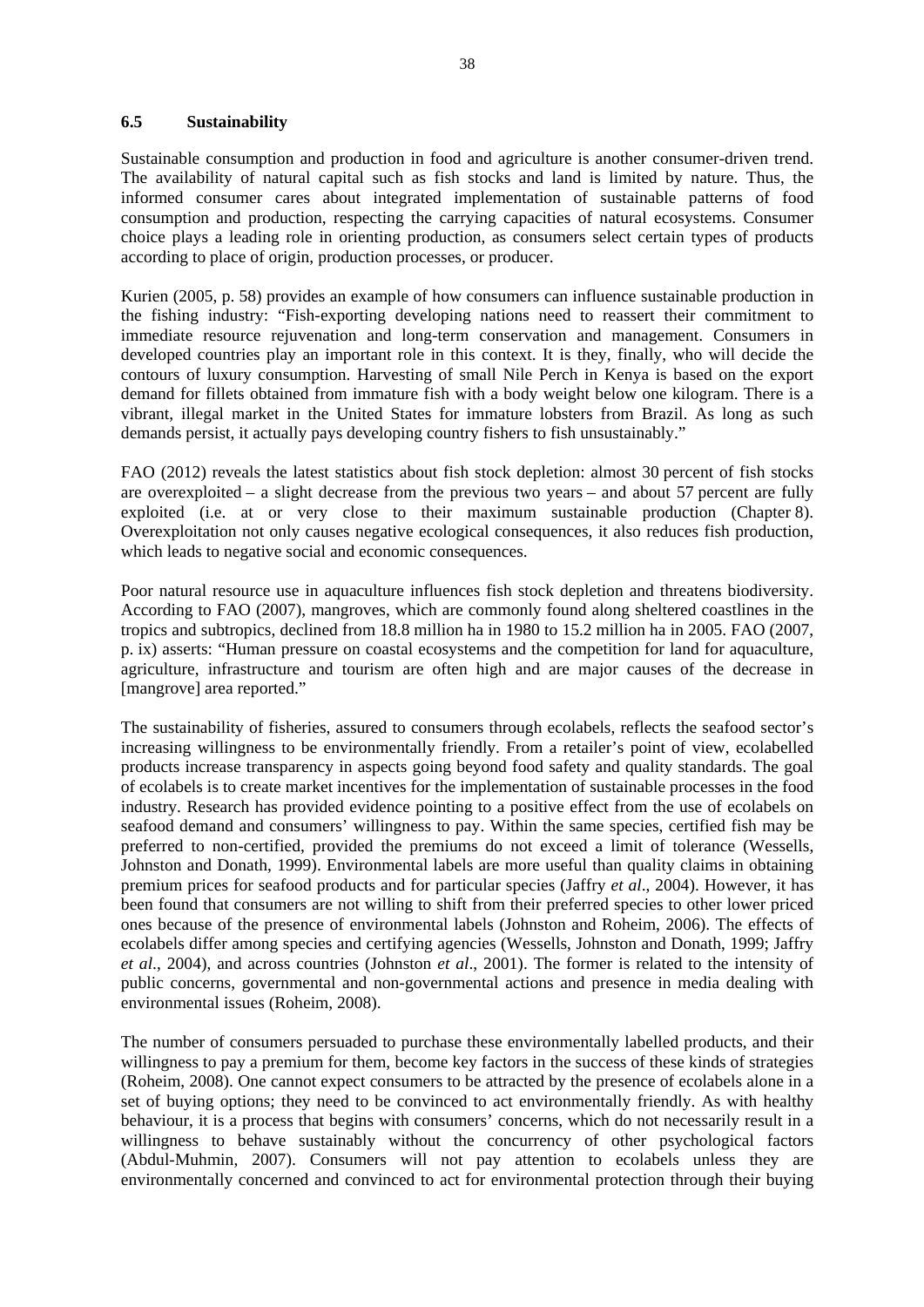decisions. Consumers have to perceive that buying those products is an effective means to achieve this goal, and they need to recognize that the information in the label is useful for this purpose (Thogersen, 2000). Confusion on the meaning of the term sustainability and on the wide number of different options is one factor that may affect the conclusion of the process. In addition, the availability of these labels in stores is the main requirement for the success of ecolabelled products, and this decision lies in retailers' hands.

The proliferation of ecolabels in fish consumption in the last decade or so has led to calls for some international guidance in the area. As a response, FAO (2009b) published *Guidelines for the Ecolabelling of Fish and Fishery Products from Marine Capture Fisheries*. The guidelines set out principles, minimum requirements and procedural aspects that any ecolabelling scheme should encompass, and they provide a benchmark against which various schemes can be compared. Washington (2008, p. 2) states that "by purchasing fish and seafood products certified to a respected ecolabelling scheme [consumers] can reassure themselves that their consumption is not having an adverse effect on fish stocks or the marine environment, and assuming no price premium, they can 'do the right thing' at no additional cost." At the same time, information on potential health benefits was shown to increase demand for specific seafood species and consumers' willingness to pay (Marette, Roosen and Blanchemanche, 2008).

The world's leading certification programme for wild capture fisheries is the Marine Stewardship Council (MSC). The organization has developed standards for sustainable fishing and seafood traceability and follows certifications set out by FAO and the ISEAL Alliance (the global membership association for sustainability standards). The MSC programme is not mandatory, but certain retail chains in countries such as Germany and the United Kingdom of Great Britain and Northern Ireland have a preference for MSC-certified sea products. In other countries, it is voluntary and any fishery can try to become certified if it passes the rigid standards of the MSC. However, MSC certification is expensive, which puts small-scale fisheries at a disadvantage. In addition, the preference for MSC in some countries of the European Union (Member Organization) creates market access problems for developing countries. In 2013, 188 fisheries were certified to the MSC standard, while another 106 were in the formal process of being assessed but were not yet certified. The total landings of MSC-certified fish are 6.5 million tonnes, amounting to 7 percent of the global seafood supply (O. Oloruntuyi, Marine Stewardship Council, private communication). Regression results of hedonic analysis of MSC-certified frozen processed Alaska pollock products in the London metropolitan area using scanner data show a statistically significant price premium of 14.2 percent (Roheim, Asche and Santos, 2011).

The benefits of carrying the MSC logo have recently been brought into question by certain producers and governmental institutions, Alaskan salmon processors being the best-known case. A group of salmon processors from Alaska withdrew from the MSC in 2011 and kept selling their products under the coverage of the local and governmental certification programme alone (Alaska Sea Food Marketing Institute). This withdrawal appears to have had no significant consequences on their sales, even in markets with a strong presence of MSC-certified products such as Germany. Among other well-known government certification programmes are Krav (Sweden), Iceland Responsible Fisheries and Ø-mark (Denmark).

Consumers also have concerns about how food production affects climate change. Lippincott Mercer (2006) states that "28 percent of consumers in the UK, and 19 percent in the U.S., are 'strongly concerned' about climate change. This group shows a latent demand for products, services and brands that would allow people to reflect their climate-change concern in their spending". "Global climate change has been largely driven by the activities of the industrialised countries. Yet its most severe consequences will be and, indeed, are already being felt by the developing countries. Moreover, it is the poor of those countries who, in part because of the poverty, are most vulnerable. If left unchecked, climate change will increase hunger and cause further deterioration of the environmental resources on which sustainable agriculture depends." (Conway, 2012, p. 286).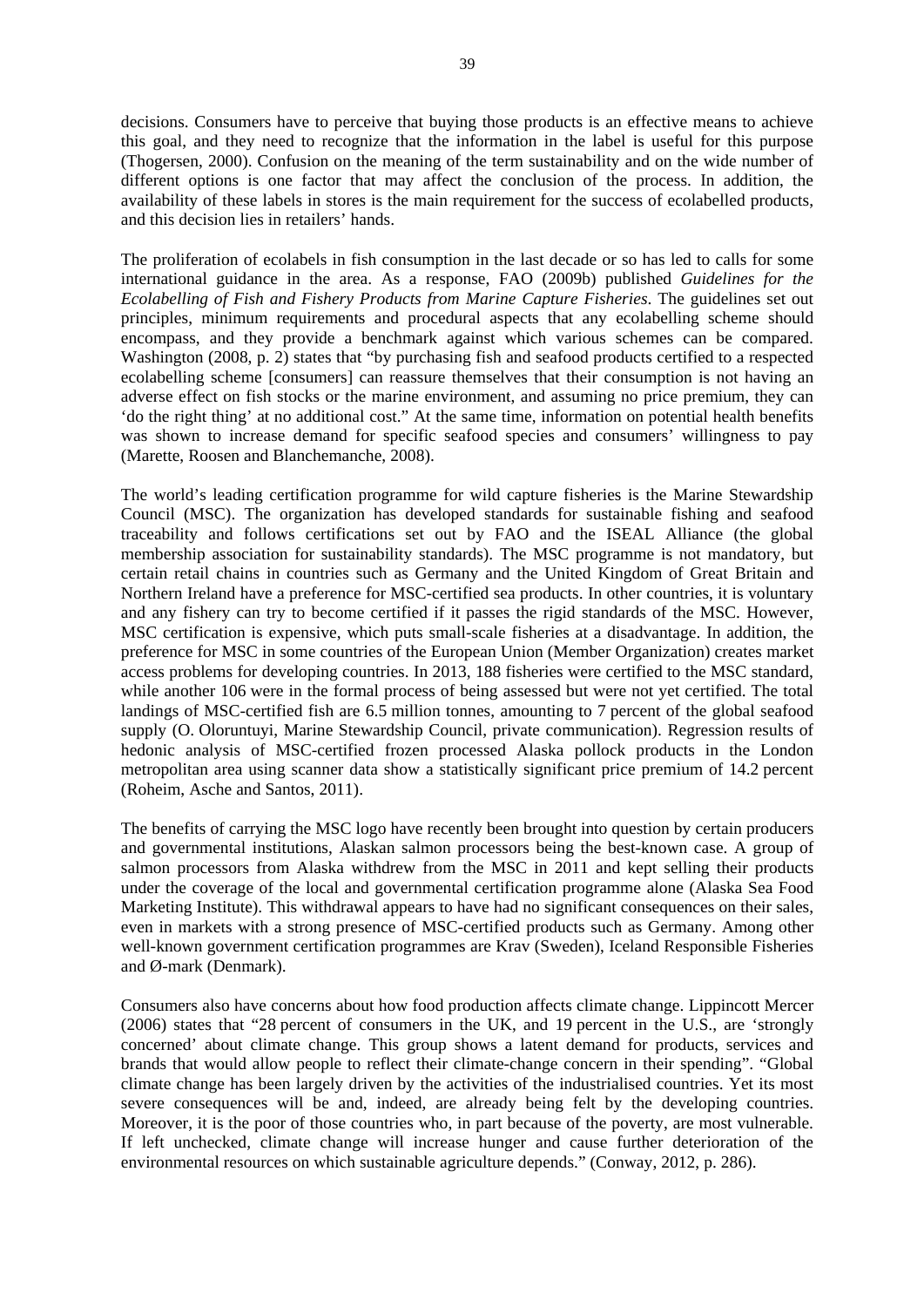In Europe, the concept of buying local products is heavily promoted. The food miles concept originated in the United Kingdom of Great Britain and Northern Ireland in the early 1990s and has been supported by a range of environmental, community and farmer groups. It has become very popular among consumers and stakeholders in assessing the sustainability of production and the impact on climate change. Food miles represent the distance that food travels from its production until it reaches the consumer. Long-haul trucking and flying require large amounts of fossil fuel, the combustion of which releases carbon dioxide and other pollutants into the atmosphere. Extended supply chains due to big flows of imported products have significantly increased the distance in recent decades. According to the Worldwatch Institute (2013): "in the United States, food now travels between 1 500 and 2 500 miles from farm to table, as much as 25 percent farther than two decades ago." In the same vein, reflecting "the consumer's" concern about the carbon intensity of transportation, two major retailers (Tesco, and Marks and Spencer) in the United Kingdom of Great Britain and Northern Ireland now place plane stickers on fresh produce that has been air freighted from abroad (Hogan and Thorpe, 2009).

Forestry sustainability is another environmental concern among consumers. Forests are the lung of the planet. They absorb and recycle carbon dioxide, helping to reduce global greenhouse gas emissions and stabilize the climate. The loss of forests has major climate, biodiversity and socioeconomic impacts. Deforestation accounts for an estimated 10 percent of global greenhouse gas emissions and 60 percent of Brazil's emissions, its largest source (Mata no Peito, 2013). In addition, the Amazon is the most biodiversity-rich rainforest in the world and is home to one in ten known plant and animal species. According to the BBC (2011): "last December, a government report said deforestation in the Brazilian Amazon had fallen to its lowest rate for 22 years. However, the latest data shows a 27 percent jump in deforestation from August 2010 to April 2011."

As Brazil is the largest importer of soybeans in the world, some environmentalists argue that rising demand from both developed and developing countries motivates farmers to clear more and more of their rainforest land.

Many aspects of sustainable production rely on government and policy makers. Therefore, the onus of a major transformation of the market to ensure sustainable production and consumption rests in the hands of different agents. Consumers, especially those in wealthy developed countries, can influence production conditions. However, the ability to effectively affect or influence the way food is produced, especially in developing countries, will be limited by the size of the segments, their purchasing power, and their dependence on imports for supplying these concerned and involved consumers. Actions focused on consumer education may be effective, but this is a complex process. The role of relevant government agencies, certifiers and NGOs in this process consists in providing information, clarifying concepts and options and promoting environmentally responsible behaviour among consumers, which may support the producers' increasing costs of becoming sustainable by increasing market returns (Roheim, 2008).

## **6.6 Country and region of origin**

As mentioned above, a country or region of origin is an important determinant of consumers' food preferences. Some regions have special environmental conditions or processing traditions that make their products especially appreciated and celebrated in national and overseas markets. The protection of geographical indications was extended to foodstuffs and other agricultural products in 1992 (European Council, 1992). One example of this differentiated strategy is the programme of protected denomination of origin (PDO) of the European Union (Member Organization), which is currently governed by Council Regulation (EC) No 510/2006 on the protection of geographical indications and designations of origin for agricultural products and foodstuffs (European Council, 2006). According to the programme, products from certain geographical areas are identified with a collective brand related to certain land, climate or process advantages particular to that region. Feta cheese has been a protected designation of origin product in the European Union (Member Organization) since 2002. According to the PDO, only those cheeses produced in a traditional way in some areas of Greece,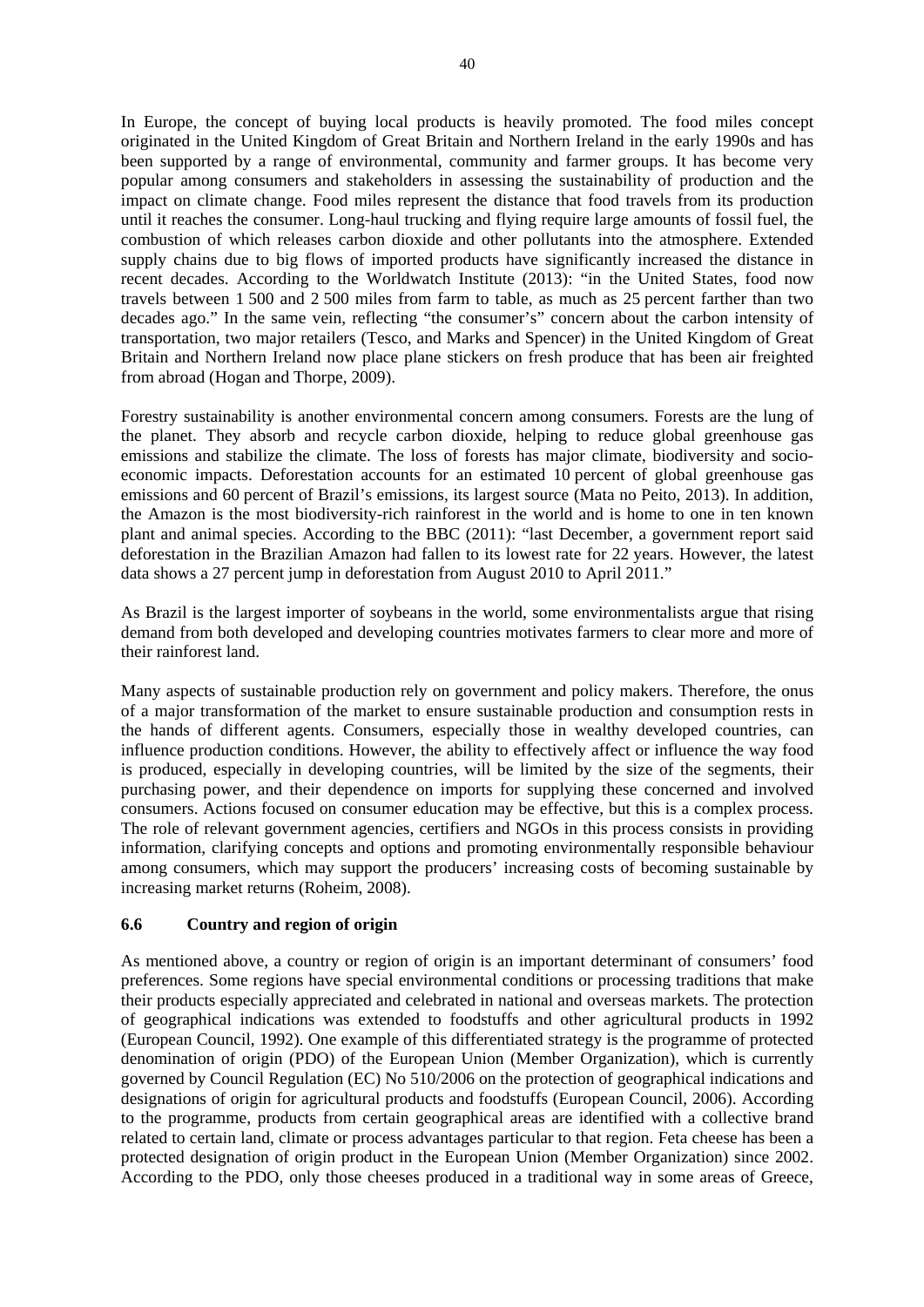and made from sheep's milk, or from a mixture of sheep and goat's milk (up to 30 percent) of the same area, may bear the name "feta". Among more recent PDO protected products is Aceite de Navarra, an olive oil registered by Spain in September 2009. Despite the globalization of some ethnic or regional cuisines, there are some foods and preparation methods that tend to be associated with certain geographic areas. Other important variables that may affect consumers' preferences, such as attitudes and traditions, may be related to geography (Larson, 1998). Country or region of origin is used by consumers as an external clue in making quality assessments of food products (Hoffman, 2000; Scarpa, Philippidis and Spalatro, 2005; Kim, 2008).

A second aspect of origin is reflected in consumers' predisposition to prefer local or domestic food over food imported from other regions or countries. This consumer attitude, also called "ethnocentrism" (Shimp and Sharma, 1987; Sharma, Shimp and Shin, 1995), represents the consumer's beliefs about the appropriateness of purchasing products made in foreign countries. Highly ethnocentric consumers may be systematically refusing to purchase imported products. Consumer ethnocentrism may be a significant predictor of consumers' assessments of domestically made foods, and its effects seem to be stronger in food choices than those of demographic variables (Orth and Firbasová, 2003) or even health and sustainability claims (Fernandez Polanco *et al*., 2013).

The effects of claims based on the region or country of origin may vary across products and regions (Scarpa, Philippidis and Spalatro, 2005). When testing the interest in local farm-raised species, familiarity with aquaculture and frequent seafood consumption were found to be determinant factors of preferences and the willingness to pay (Quagraine, Hart and Brown, 2008). Experience with the product, both on the side of consumption and production, may be affecting the strength of the influence of country or region of origin claims.

## **6.7 Summary and discussions**

Following the analysis above, Table 19 summarizes some of the main trends that will influence food demand through to 2030.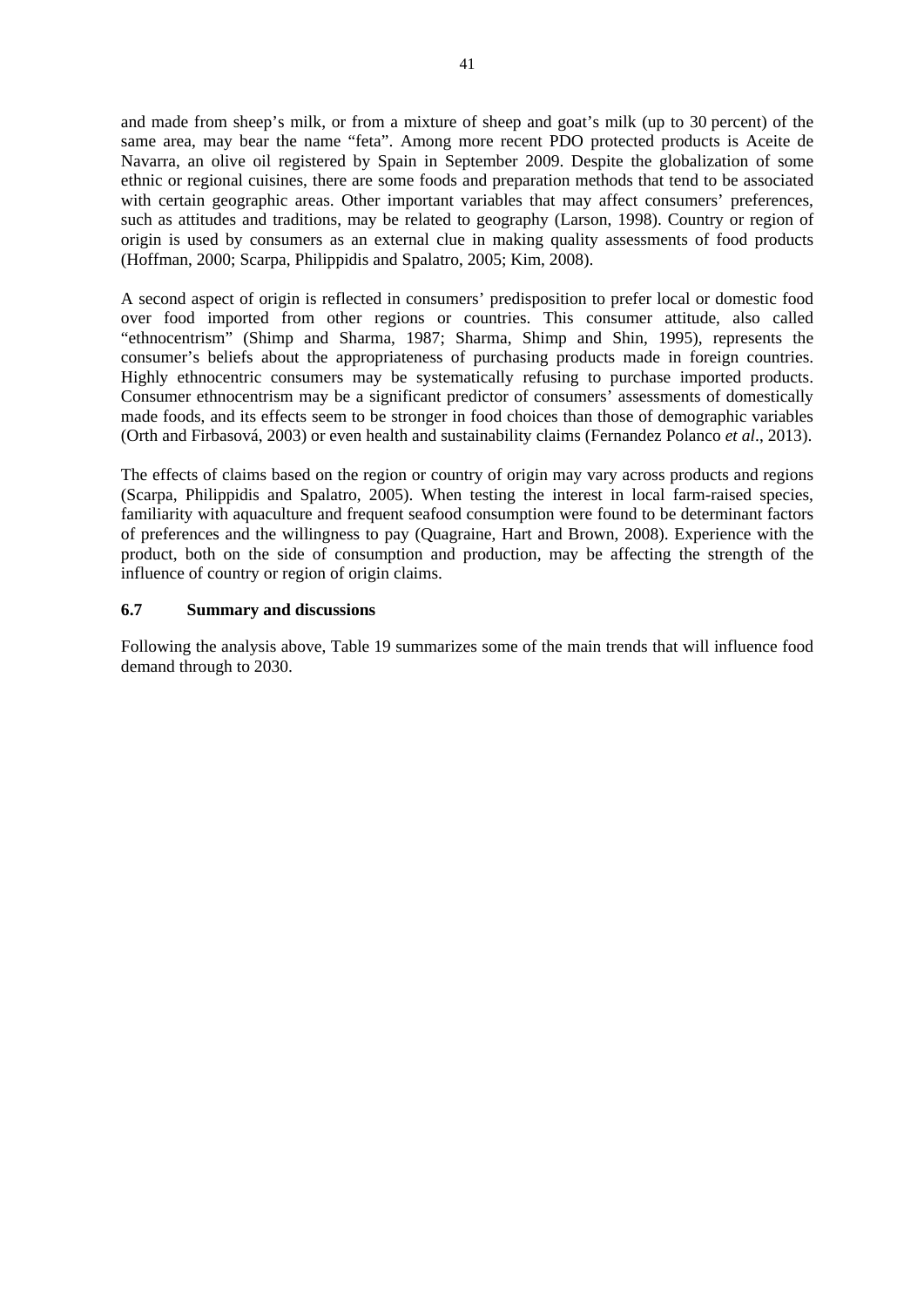| <b>Trends</b>                      | <b>Actions</b>                                                                                                                                                                                                                                                                                                                                                                                                                                                                                                                                                                            | <b>Impact on food demand</b>                                                                                                                                                                                                                                                                                   |
|------------------------------------|-------------------------------------------------------------------------------------------------------------------------------------------------------------------------------------------------------------------------------------------------------------------------------------------------------------------------------------------------------------------------------------------------------------------------------------------------------------------------------------------------------------------------------------------------------------------------------------------|----------------------------------------------------------------------------------------------------------------------------------------------------------------------------------------------------------------------------------------------------------------------------------------------------------------|
| Food safety and<br>health benefits | State intervention in the diets and lifestyles of<br>$\bullet$<br>citizens in order to control obesity.<br>Campaigns to change individual behaviour<br>$\bullet$<br>involving public education, advertising,<br>targeted programmes in school and<br>workplaces.<br>Established systems for food traceability.<br>$\bullet$                                                                                                                                                                                                                                                               | Increased demand for food that<br>$\bullet$<br>is ecolabelled and certified by<br>the authorized body.<br>Increasing popularity of organic<br>$\bullet$<br>food.<br>Decreased consumption of fast<br>$\bullet$<br>food.                                                                                        |
| Product systems<br>and innovations | Change of food production processes.<br>$\bullet$<br>Revert towards traditional production<br>$\bullet$<br>processes in cases such as organic foods.<br>Application of genetic modification and<br>$\bullet$<br>nanotechnology to production of new foods.                                                                                                                                                                                                                                                                                                                                | Further adaptation to new foods,<br>$\bullet$<br>although slow in cases where<br>genetic modification,<br>nanotechnology, aquaculture<br>and convenience apply.<br>Growth in relevant certification<br>$\bullet$<br>and ecolabelling.                                                                          |
| Corporate social<br>responsibility | Increased awareness about social issues in<br>$\bullet$<br>food production by media, NGOs, consumer<br>brands and other stakeholders.<br>Full information about the product and its<br>$\bullet$<br>movement through the value chain provided<br>by producers.<br>Increased availability of information about<br>$\bullet$<br>product flaws, production mistakes, failures<br>and unreached social responsibility goals<br>provided by producers.<br>A tendency to shift business practices toward<br>$\bullet$<br>social responsibility by producers and other<br>stakeholders involved. | Increased preference of<br>$\bullet$<br>consumers to buy "socially<br>responsible" products<br>More informed consumer choice<br>$\bullet$<br>about food products.<br>Increased demand for products<br>$\bullet$<br>from reliable brands/producers.<br>Affinity with "honest"<br>$\bullet$<br>brands/producers. |
| Sustainability                     | Established legislation towards sustainable<br>$\bullet$<br>and safe food production.<br>Ecolabels.<br>$\bullet$                                                                                                                                                                                                                                                                                                                                                                                                                                                                          | Increase production and demand<br>$\bullet$<br>for products that are produced<br>sustainably and certified.                                                                                                                                                                                                    |
| Country and<br>region of origin    | Promotional actions towards local food by<br>$\bullet$<br>social agents (governments and NGOs).                                                                                                                                                                                                                                                                                                                                                                                                                                                                                           | Choice of local foods over<br>$\bullet$<br>exported by consumers if<br>products prices are competitive.                                                                                                                                                                                                        |

**Table 19. Consumer trends up to 2030** 

## **Food safety and health benefits**

Healthy eating will be a dominant trend in food consumption in the coming decades. Driven by concerns about a global rise in the proportion of overweight and obese consumers and obesity-related diseases, governments will play an important role in promoting healthy eating habits to the public through campaigns, advertisements, targeted programmes in schools and workplaces. As a consequence, demand for food that is certified by an authorized body, labelled with safety assurances, whether public or private, or organic labelled, will increase, and the consumption of fast and fatty food will decline. The adoption and consumption of healthy foods will not be universal among countries and individuals owing to differing abilities to process information and understand health benefits and consumer involvement in personal health care.

Consumers' concerns about health are closely related to food safety concerns. Consumers will demand more information about food products and the possibility to trace their movements through the value chain.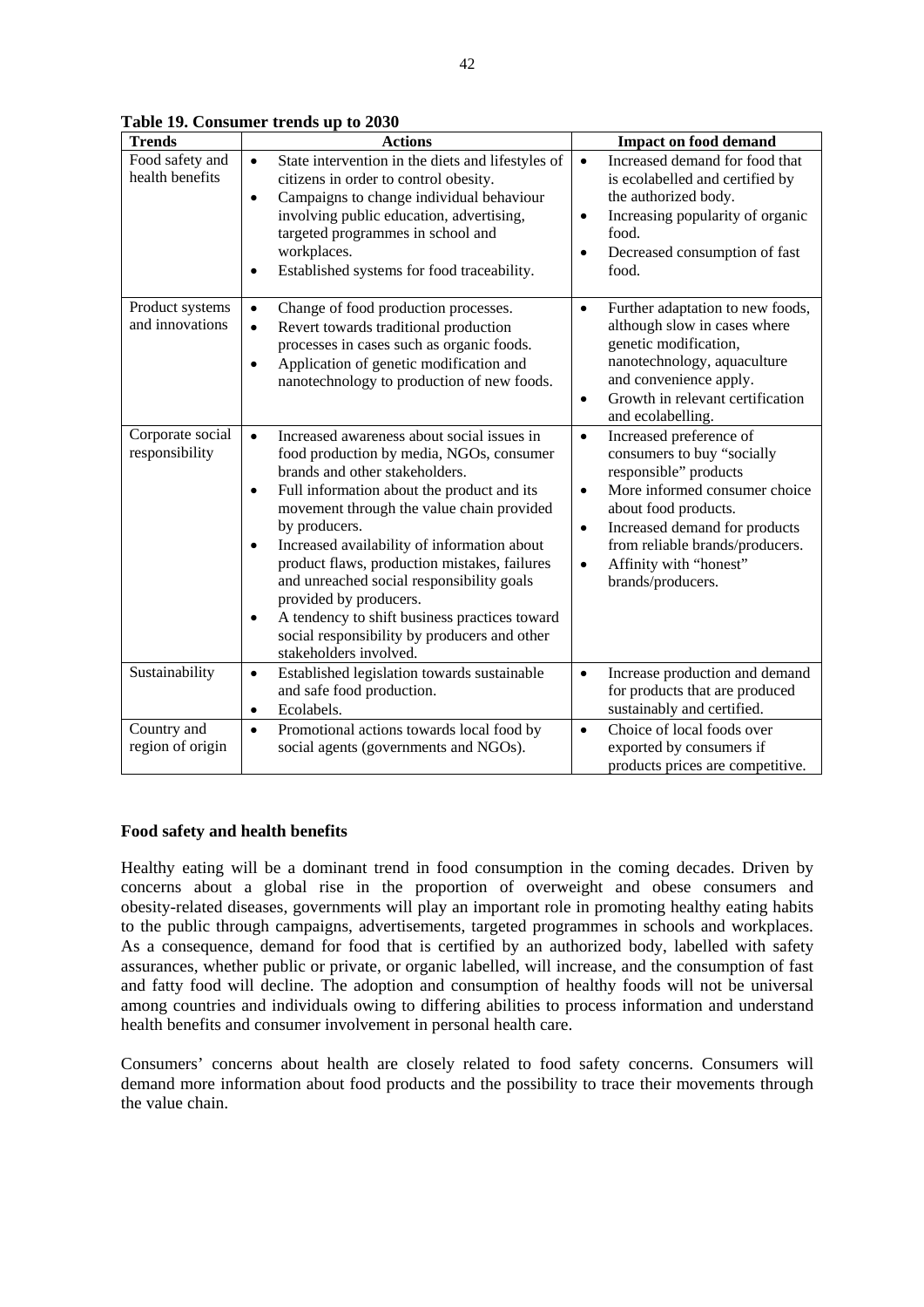#### **Corporate social responsibility**

Corporate social responsibility is a rising trend among consumers and retailers. Consumers will demand more transparency from producers about food products, and will pay more attention to production sustainability, food ethical sourcing, and food miles, among other factors. An abundance of publicly available information related to the food industry, product flaws, production mistakes, failures and unreached social responsibility goals will motivate producers to fully disclose information about their products. The reliability and honesty of the producer will increasingly influence consumers' choice towards food. Corporations will progressively change their practices by making them more socially responsible as a response to media, NGOs and consumer demands.

#### **Production systems and innovations**

Food production and processing procedures will be affected by consumers. In some cases, such as the cultivation of organic foods, production systems will revert towards more traditional ones. In other cases, developments in nanotechnology and genetic modification will stimulate the production of new foods. The acceptance of genetically modified products and nanotechnology will continue to be low owing to the negative perception by consumers about modified foods. These developments in the food industry will further facilitate the growth in relevant ecolabelling and certification schemes among producers.

#### **Sustainability**

Consumers' interest in the sustainable production of foods will continue to be an increasing trend, especially in wealthy developed countries. Fish stock and forest depletion as well as the effect of production on climate are among some areas of consumers' concerns to be mentioned. Legislation will reinforce the trend towards sustainable production. The popularity of sustainable and "socially responsible" products will increase as a result.

## **Country and region of origin**

The concept of buying local products is heavily promoted among consumers, in Europe in particular. Attitudes, traditions, and special production methods distinguishing the food in national and international markets are the elements that will influence the choice for local foods over imported products among consumers.

## **Discussion**

The extent to which these new trends will in fact affect food demand in the future is conditioned by the level of involvement in promotion of retailers as well as the size and the economic value of the segments of concerned consumers. Unless the segments of those concerned consumers reach a minimum profitable size for producers and retailers, the main drivers in global food consumption will remain price, health and safety and technical quality. Given that the majority of the issues mainly concern consumers in developed countries, expected future changes in international food flows will have some influence in this respect. An interesting question is whether all these consumers' concerns that seem to have some impact in the demand for food in South–North trade will have any impact in South–South flows and the production of food to address local demand.

The rise in consumer concerns strongly depends on the promotional efforts undertaken by stakeholders, mainly governments and NGOs, but also media, groups of influence and others. These stakeholders do not always act in the same way, or share the same interests and goals, often resulting in increased confusion rather than increased concerns. Price sensitivity is a major constraint in the market development of these food trends. Even concerned consumers are limited in their budget when they make food choices and this will affect the acceptability of premium prices. The fall in households' purchasing power in many Western countries owing to the policies adopted to overcome the financial crisis will also have an impact on the demand for premium foods and may become an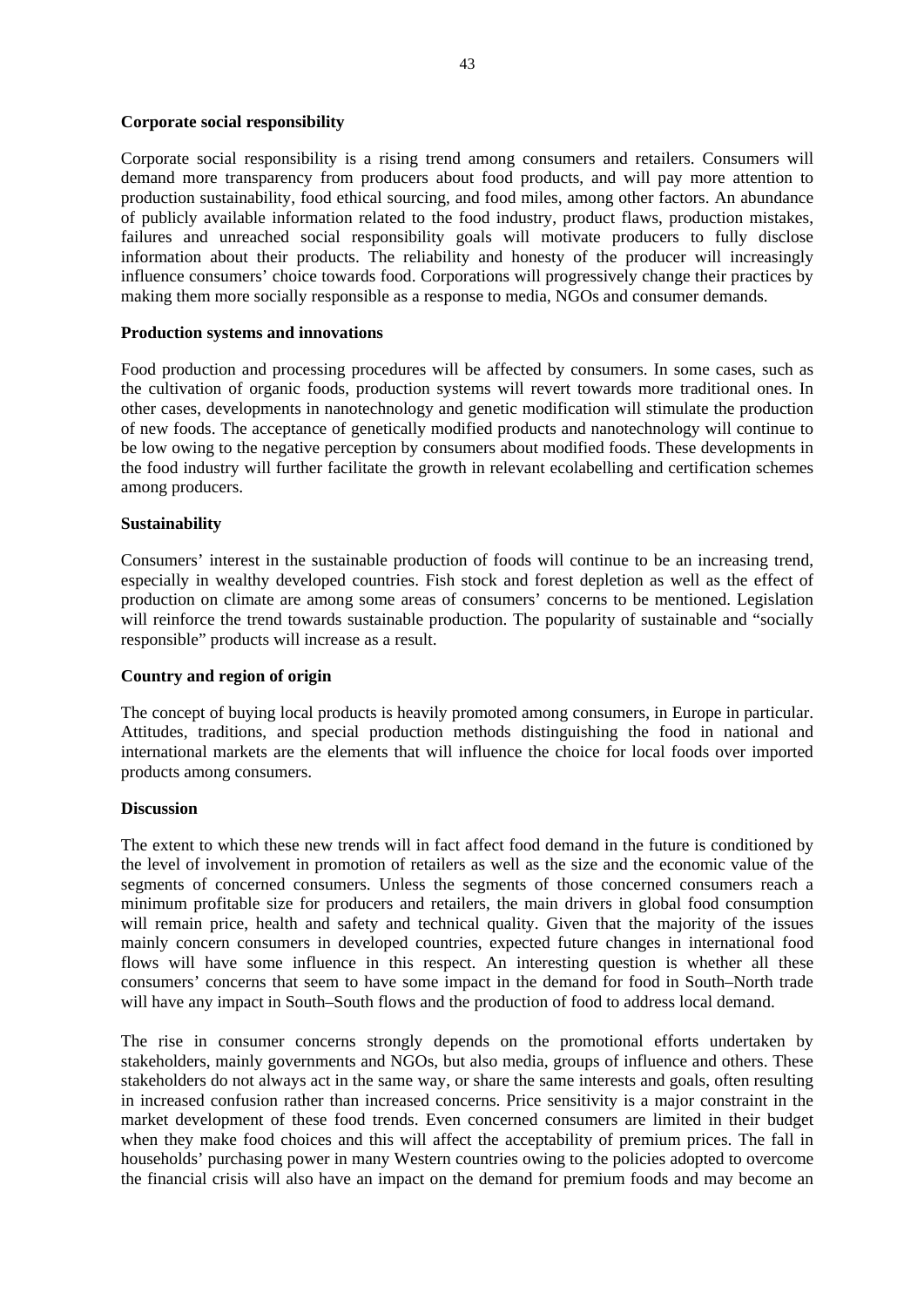obstacle for market development. Finally, even in countries with similar levels of income, cultural issues may result in differences in terms of concerns and consumption.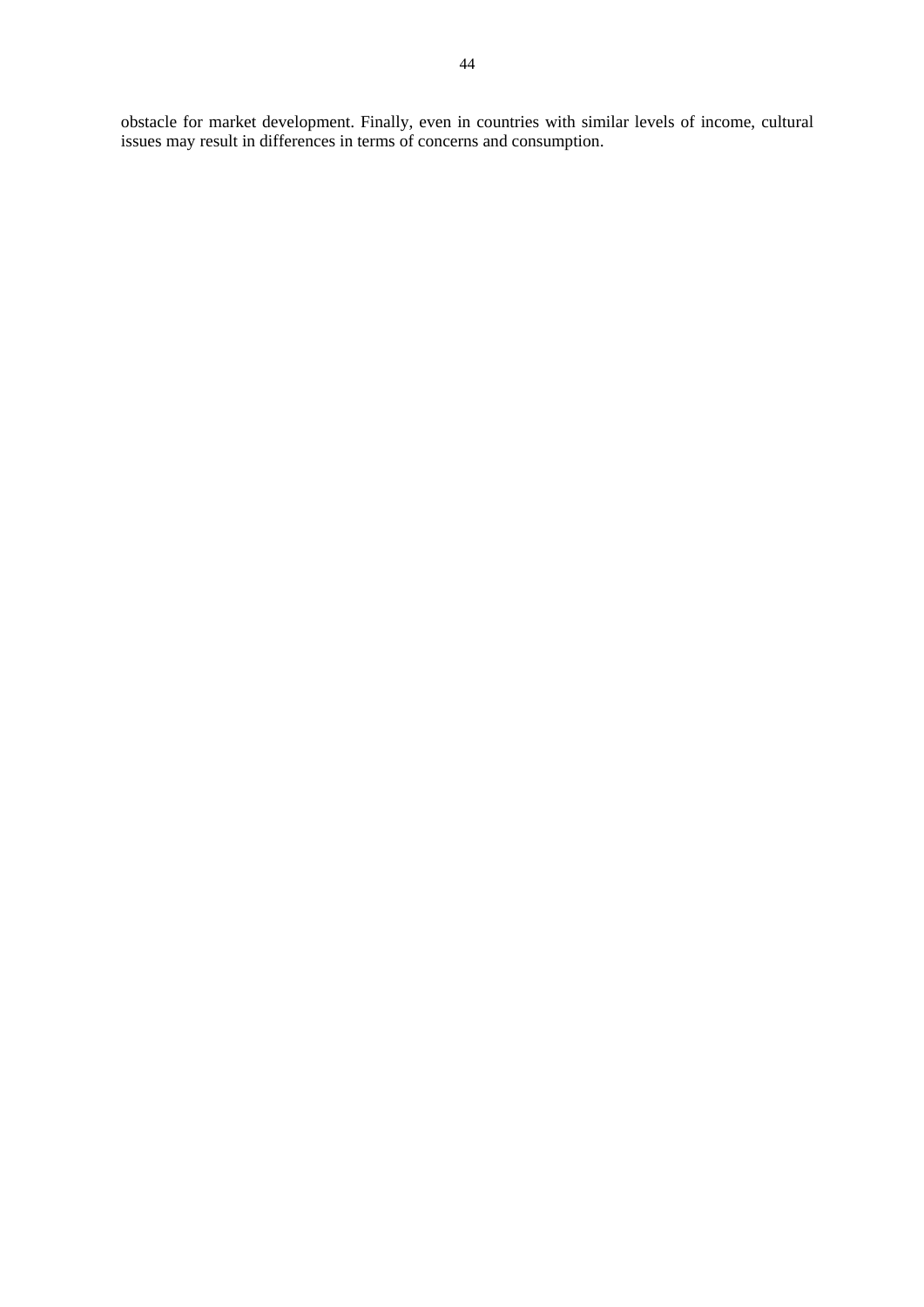# **7. SUMMARY – DEMAND SIDE**

This chapter summarizes the main findings from the different aspects of the demand side analysis as presented in Chapters 2–6. The future demand for food is considered through factors such as population growth, demographic trends, income growth and shifting consumer preferences and how food will be produced. The future prevalence of undernourishment is also discussed. As this presentation is based on previous chapters, the reader is referred to these chapters for more detailed discussion and references.

Population growth is projected to slow by 2030. Nonetheless, in 2030 there will be 1.3 billion more people on Earth compared with 2010 – a 19 percent increase. However, population growth will not be uniform in all parts of the world. Africa will experience a 50 percent increase between 2010 and 2030, with most of this in sub-Saharan Africa, owing to the high fertility rate. The population of Europe will show a minor decline. Asia, on the other hand, will add 17 percent to its current level and will comprise 60 percent of the world population in 2030. China will experience only a slight increase of less than 2 percent by 2030 to 1.374 billion inhabitants and will be overtaken by India, which will expand by 44 percent to 1.379 billion inhabitants by 2030. Growth rates in the Americas will be less than in recent years, yet the population of North America will still grow by 16 percent and that of Latin America and the Caribbean by 20 percent.

Different regions will also experience demographic shifts, which combined with population growth, will have an impact on food demand. In terms of the average age of the population, Africa has the youngest population structure owing to a high fertility rate and lower life expectancy. The number of older persons, defined as people 65 years and above, will reach only 5 percent of the total population by 2030. Reduced fertility in Europe and Asia will continue to cause significant ageing of the population – the proportion of older persons in the total population in 2030 is estimated at 23 percent in Europe and 13 percent in Asia – and a similar trend will be observed in most countries of the developed world.

Population ageing around the world, and especially in developed countries, is likely to increase the demand for healthier products and reduce the consumption of starchy staple foods. This will mean a higher demand for fish protein, while meat consumption will level off. Healthier eating habits will probably cause human life expectancy to be higher, which in turn will prolong the employment period. The proportion of educated people will rise over time, thus work productivity and disposable income will increase. At the same time, the expansion of urban land will result in a loss of land for agriculture and aquaculture.

The extent to which increased GDP is correlated with reduced population growth and increased per capita demand will have a major effect on gross demand for food. The predicted demand in richer and more mature economies will not be significantly higher. Especially in higher income countries where food expenditure represents a small share of income (10–15 percent), per capita food consumption is reaching a plateau. Instead, increased GDP per capita in these advanced economies, such as in Europe and richer regions of the Near East and Eastern Europe, will affect the composition of consumption, that is, what people are actually eating, rather than cause an overall increase in food consumption. With more disposable income, people can choose to be more particular about what they eat and choose healthier protein sources, such as fish.

The GDP per capita increase in some emerging economies (such as developing countries in Asia, Latin America, as well as developing regions in the Near East and Eastern Europe) will result in both an increase in food consumption and a composition change. However, it is difficult to predict by how much consumption will increase in developing regions owing to the diverse speeds of their economic growth. In addition, the increase in consumption of some products will also depend on cultural and religious traditions of particular countries. Africa is expected to experience an increase in consumption that will be especially noticeable with respect to more important nutrients such as proteins. However, the increase in income and consumption in some Asian and African countries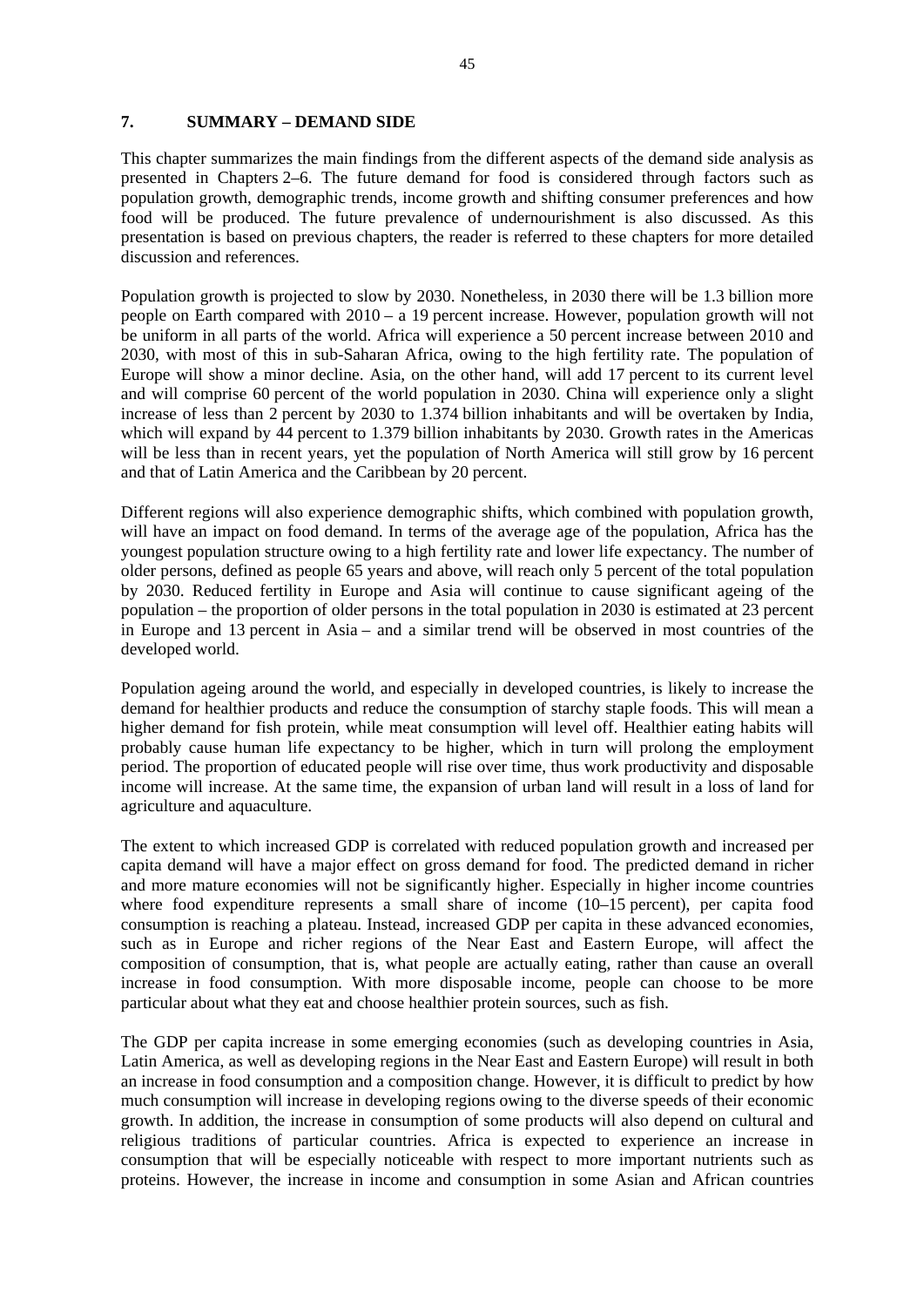will continue to prove insufficient for food security and nutrition, and large portions of the population are expected to remain malnourished and food insecure. It will therefore prove an important challenge for the United Nations and its Members to commit to eradicating hunger by 2030 in the context of a Post-2015 Development Agenda.

According to Engel's law, the proportion of food expenditures by a household decreases as the income level increases. However, this income elasticity of demand for food varies greatly among countries. For low-income countries, increases in income will be accompanied by almost proportional increases in expenditure on food, whereas for high-income countries, where elasticities are much lower, and for food groups such as cereals and oils and fats, increases in income will have virtually no impact on demand.

However, it is vital to note that food prices are expected to increase. As food demand in low-income countries is more elastic than in high-income countries, this means that there will be a decline in demand, especially in developing countries, owing to the price effect. This will to some degree counteract the income effect. It is also important to keep in mind that income distribution is an important variable. Countries such as India and China have a substantial middle class as well as large numbers of very affluent consumers. At the same time, their proportion of low-income households remains significant. Thus, even inside developing and emerging economies, the patterns in terms of increased food consumption will be very different.

There are different estimates of the number of undernourished in the world today – varying from 842 million people to 925 million people. According to FAO's latest statistics, 842 million people are undernourished (12 percent of the world population). Most undernourished people live in developing regions, especially in Asia and Africa, where 13.9 percent and 22.9 percent of the total population, respectively, are undernourished. Among Asian regions, Southern Asia and Eastern Asia are the most affected areas. Sub-Saharan Africa is the most afflicted region of Africa. The prevalence of undernourishment is declining over time in both regions. However, in Africa, especially in its sub-Saharan part, the number of undernourished has continued to grow in the last two decades owing to increasing population.

Consumers' preferences for food products will continue to change. The main trends that will influence future food demand are: food safety and health benefits, social concerns, production systems and innovations, sustainability and food origin.

In addition to the increasing health consciousness of many consumers, the trend in healthy eating is often driven by government and societal concerns about the global rise in the proportion of overweight and obese people as well as the increase in obesity-related diseases. Governments can play an important role in promoting healthy eating habits to the public through campaigns, advertisements and targeted programmes in schools and workplaces as well as through preventive health care and making healthy food accessible and affordable, especially for low-income populations. As a consequence, demand for food that is certified by an authorized body or is ecolabelled or organic is expected to increase, while the consumption of fast food may decline in the Western world. If consumers become more health conscious themselves, they will demand more information about the products they consume and will want to be able to trace their movements through the value chain.

Demands for greater CSR and sustainable practices are a growing trend among consumers. Consumers will demand more transparency from producers and retailers about food products, in terms of their origin as well as their farming/fishing practices. Consumers will pay more attention to resource sustainability, seeking out products farmed or caught in a way that has lower impacts on the environment. They will be more concerned about ethical issues, such as fair wages and livelihood practices, and food miles, among other factors. The reliability and reputation of the producer, brand, ecolabel or ecoguide will increasingly influence consumers' choices of food. In response to these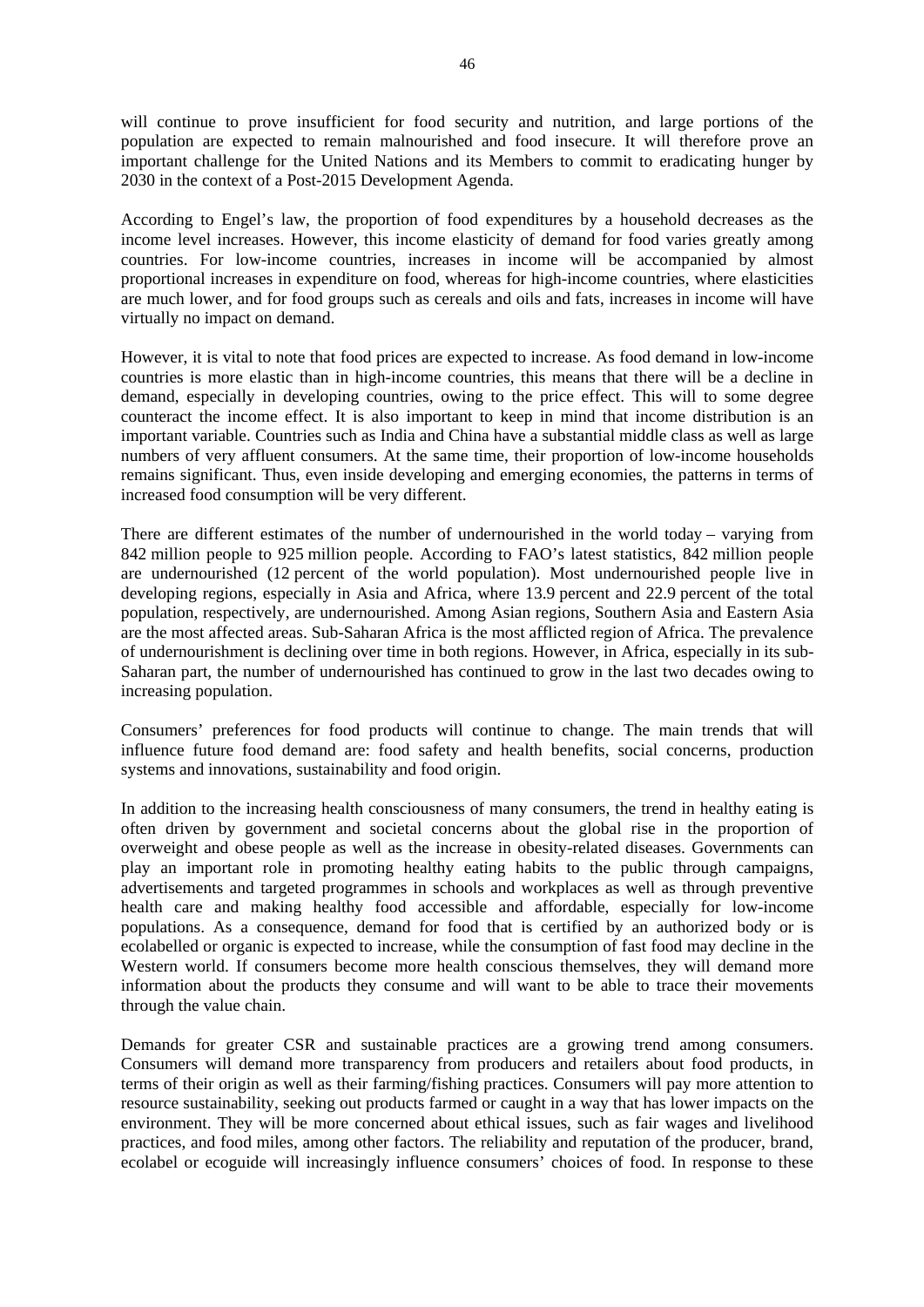consumer demands as well as to "name and shame" practices in the media and NGO sector, corporations may progressively change their practices to make them more socially responsible.

Consumers' interest in the sustainable production of foods will continue to be an increasing trend, especially in wealthy developed countries. Multiple legislations related to sustainable production and food safety will reinforce the trend. The popularity of sustainable and "socially responsible" products will increase as a result.

Attitudes, traditions and special production methods distinguishing foods in national and international markets are elements that will influence the choice for local foods over imported products among consumers on occasions when product prices are competitive.

With consumers' buying practices shifting, this will in turn influence how food is produced and processed. In some instances, such as the cultivation of organic foods, production systems will revert towards using less synthetic inputs (e.g. reduced use of pesticides). As organic foods become big business, organic methods will continue to expand beyond their traditional, small-scale ambit. The definition of organic will remain driven by government standards for certification, with some countries having more stringent standards than others. In other cases, developments in nanotechnology and genetic modification will stimulate the production of new foods and growing methods. These developments in the food industry will further facilitate the growth in relevant ecolabelling and certification schemes among producers.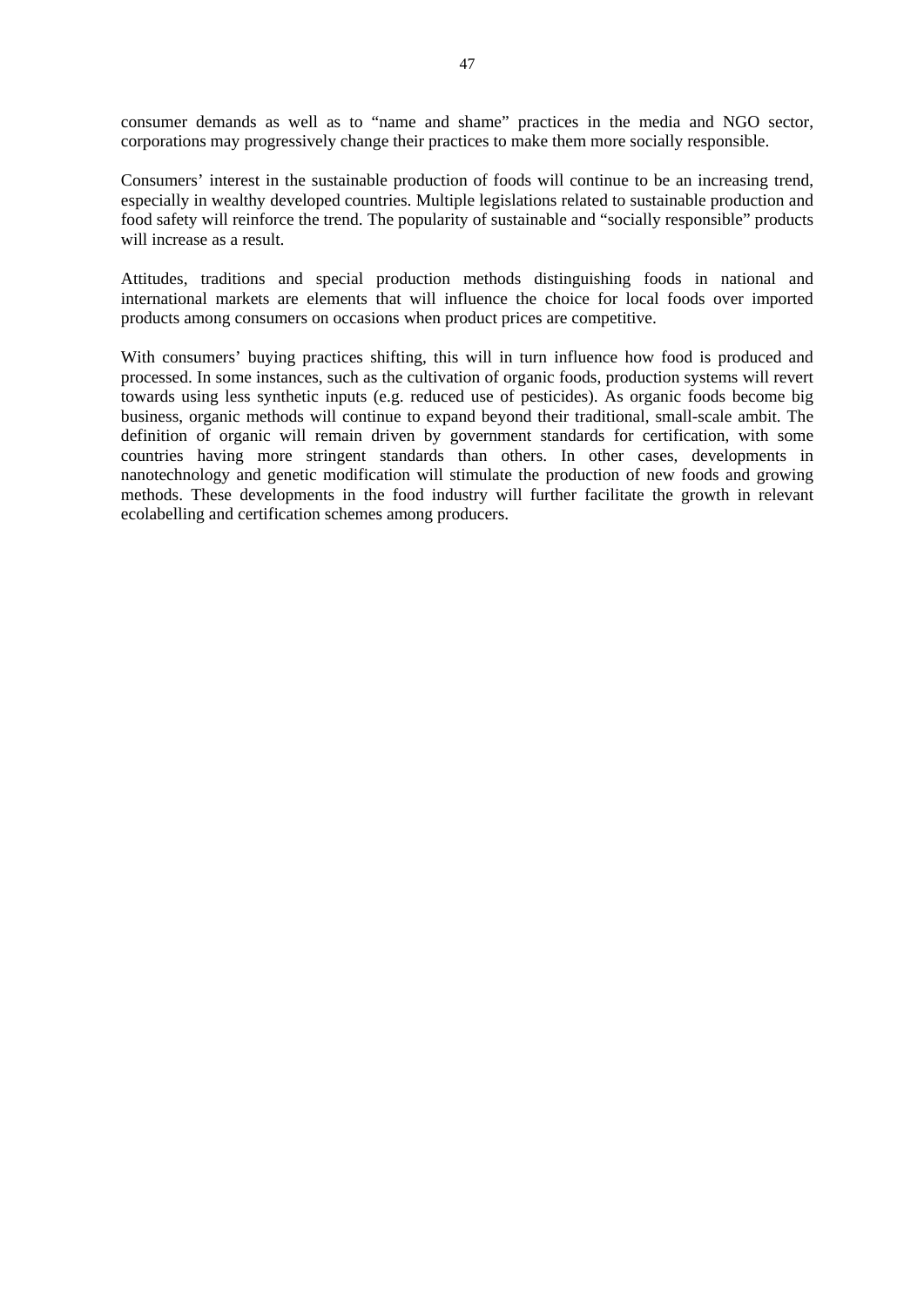## **8. FISHERIES AND AQUACULTURE PRODUCTION**

As highlighted in Chapter 4, fisheries and aquaculture production and productivity have an important role to play in meeting the demand for food in the world and reducing hunger and poverty in the poorest regions. This chapter describes the evolution of the sector over time and discusses the potential for increased production in fisheries and aquaculture in the future.

# **8.1 World production of fish from 1950 to the present**

Figure 1 shows world fish production of aquaculture and capture fisheries from 1950 to 2012. World fish production has grown dramatically since 1950. Total catches (capture fisheries and aquaculture) were only 20 million tonnes in 1950. In 2010, capture fisheries and aquaculture produced 148 million tonnes of fish valued at USD217.5 billion. Production increased to 156.2 million tonnes in 2011 and 156.7 million tonnes in 2012 (preliminary figures), of which 131 million and 134.6 million tonnes were used for direct human consumption.

Catches from capture fisheries were 18.7 million tonnes in 1950. There were significant increases on a yearly basis over the following decades until the mid-1980s when the catches levelled off at about 85–95 million tonnes per annum. In 2012, capture fisheries accounted for 90.2 million tonnes or 58 percent of the total world fish production.

The contribution of aquaculture or fish farming to total production was negligible in 1950. Even in 1970, aquaculture production (excluding aquatic plants) was only about 2.5 million tonnes, or about 4 percent of total seafood production. Production took off in the 1980s, when aquaculture achieved the high growth rates that the sector continues to sustain today. By 2012, aquaculture production had increased to 66.5 million tonnes, or about 43 percent of total seafood supply.

Thus, even with stable landings of wild fish, the supply of seafood has been steadily increasing. Moreover, the supply of seafood has been growing not only in absolute quantity, but also more rapidly than the global population. Per capita fish consumption increased from 9.9 kg (live weight equivalent) in 1960 to 18.6 kg in 2010, 18.8 kg in 2011 and 19.1 kg in 2012. Taking into account the population growth over this period (Chapter 2), this increase is remarkable. The importance of aquaculture, not only as a source for seafood but also for food in general, is also set to continue to increase (Smith *et al.* 2010).



**Figure 1. World fish production per year, capture and aquaculture, 1950–2012** 

*Source:* FAOSTAT.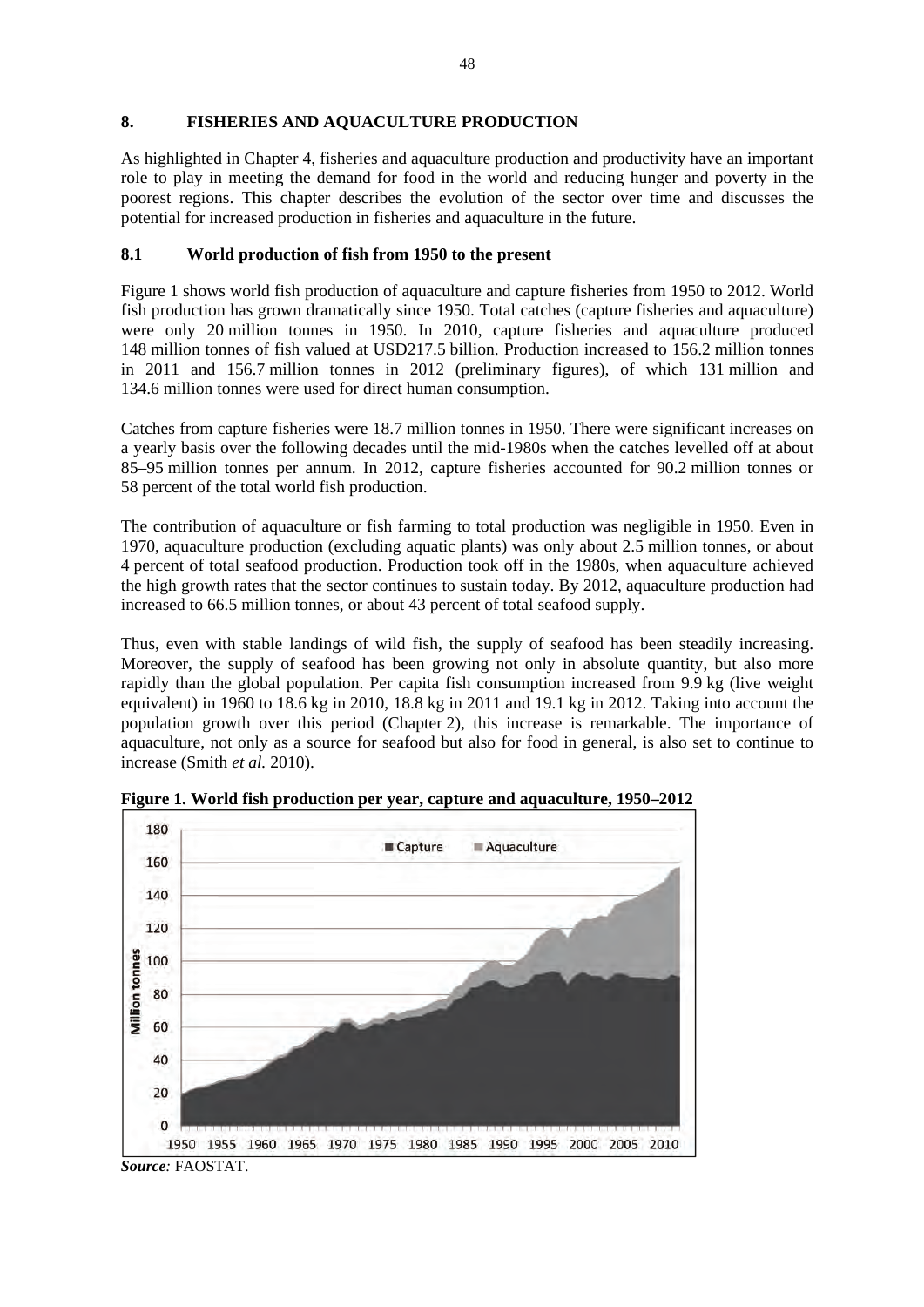Per capita consumption in developing regions and low-income countries is still lower than in developed countries. Of the 126 million tonnes available for human consumption in 2009, only 7 percent was consumed in Africa, representing 9.1 kg per capita. However, the gap in consumption is slowly narrowing (FAO, 2012).

As for employment in the sector, in 2012, small-scale fisheries employed 90 percent of the 54.8 million people involved in fisheries globally (capture fisheries and aquaculture) and accounted for half of world fish production (FAO, 2012).

# **8.2 Capture fisheries**

As marine capture fisheries account for almost 90 percent of world capture fisheries production, with the remainder coming from inland waters, this section concentrates on marine capture fisheries.

As mentioned above, production from capture fisheries reached a plateau in the mid-1980s. This is simply because many fishery resources have been depleted. FAO statistics show that in the first half of the 1950s, no more that 5 percent of the world marine capture fishery resources were overexploited or overfished. By the mid-1970s, this number had already risen to 10 percent. The latest FAO statistics suggest that 30 percent of the world capture fishery resources are overexploited and 57 percent are fully exploited (Figure 2). In other words, almost 90 percent of fishery resources are either overexploited or fully exploited (FAO, 2012). Moreover, there is a concern that fully exploited resources may become overexploited in the near future.



**Figure 2. Stock status of marine fishery resources, 1980–2010** 

*Source:* FAO Statistics and Information Branch.

Table 20 presents capture production for the top ten species groups. Most of the stocks in these groups, which account for 30 percent of world marine capture fisheries production, are fully exploited and do not have the potential to increase production, or are overexploited. In the case of the former, increases in production may be possible if fisheries managers develop effective rebuilding plans.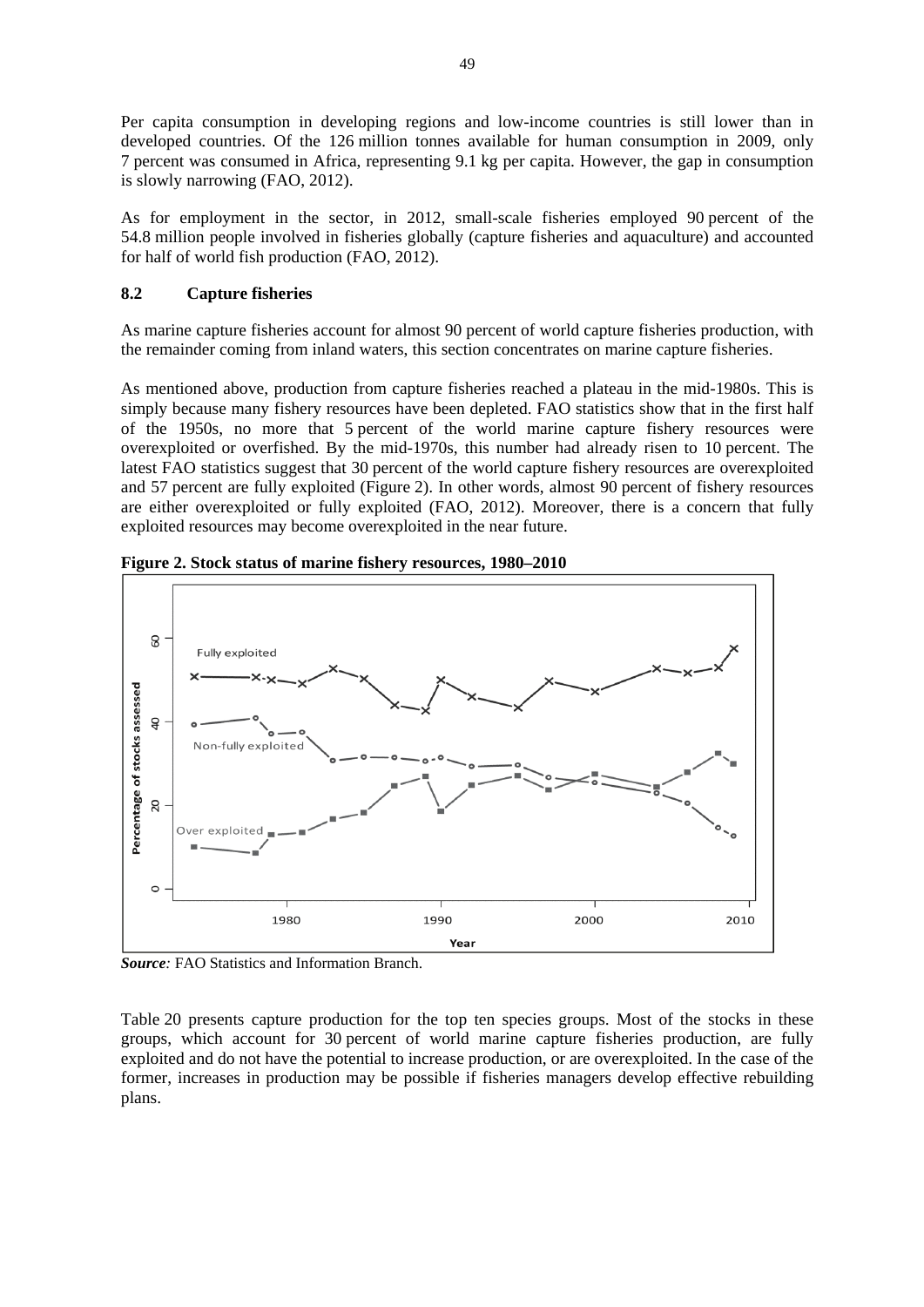| <b>Species</b>                     | ືປ ອె<br>2005 | 2006                                              | 2007      | 2008                                    | 2009      | 2010        |
|------------------------------------|---------------|---------------------------------------------------|-----------|-----------------------------------------|-----------|-------------|
| Herrings, sardines, anchovies      |               | 22 219557 19 077167 19 933146 20 256090 19 938507 |           |                                         |           | 17 09 68 17 |
| Carps, barbels and other cyprinids | 775 147       | 756 657                                           | 811 025   | 902 889                                 | 911 130   | 7426888     |
| Cods, hakes, haddocks              | 8 971 4 20    |                                                   |           | 8 986 730 8 352 379 7 689 964 6 949 409 |           | 6 620 373   |
| Tunas, bonitos, billfishes         | 6426898       | 6 472 101                                         |           | 6 618 929 6 544 594 6 634 797           |           | 3 129 250   |
| Shrimps, prawns                    | 3 205 737     |                                                   |           | 3 269 605 3 262 436 3 132 546 3 166 970 |           | 1 424 867   |
| Crab, sea-spiders                  | 1 235 077     | 304 357                                           | 1 306 841 | 1 330 522                               | 1 341 696 | 1 371 685   |
| Salmons, trouts, smelts            | 1 032 505     | 930 818                                           | 1 101 158 | 828 210                                 | 1 207 562 | 979 590     |
| Flounders, halibuts, soles         | 900 497       | 875 355                                           | 916 106   | 945 937                                 | 924 564   | 955 350     |
| Tilapias and other cichlids        | 738 894       | 717837                                            | 743 351   | 764765                                  | 764 593   | 801 542     |
| Sharks, rays, chimaeras            | 738 894       | 717837                                            | 743 351   | 764765                                  | 764 593   | 738 924     |

**Table 20. Top ten capture species by groups (tonnes)** 

*Source:* FAO Statistics and Information Branch.

Although the production of global capture fisheries remains stable (about 90 million tonnes), there have been changes in catches by region, country, fishing areas and species. According to FAO (2012), from 2004 to 2010, the landings of marine species excluding anchoveta ranged from 72.1 million to 73.3 million tonnes. This indicates stability in terms of aggregate catches.

Anchoveta is the most harvested species in the world but with significant variations over time – from 10.7 million tonnes in 2004 to 4.2 million tonnes in 2010.

Chilean jack mackerel catches have declined in the national exclusive economic zones and on the high seas. Catches have been declining gradually since they peaked at 5 million tonnes in the 1990s and steeply since 2000 when they fell to 2 million tonnes. For this species, 2010 saw the lowest level of catches since 1976 (0.7 million tonnes). As a consequence, Chilean jack mackerel disappeared from the list of the top ten caught species worldwide.

The whole group of gadiform species (cods, hakes, haddocks) has followed a downward trend, from 8.9 million tonnes caught in 2005 to 6.6 million tonnes in 2010. Capture production of tuna and shrimps experienced a substantial drop in 2010.

The top 12 fish producers are listed in Table 21. In 2011, China still ranked as the largest producer with 15.8 million tonnes. Peru, where total catches vary considerably over time owing to variability in the anchoveta stock, follows China in most years. Peru was surpassed by Indonesia and the United States in 2010 owing to reduced anchoveta catches, but it regained second place in 2011 with a catch of more than 8.2 million tonnes. Major Asian fishing countries (China, Indonesia, Viet Nam and Myanmar) recorded significant increases in catches. Norway and some other countries also saw growth in catches after a small decrease in previous years. The increase in catches in the Russian Federation of one million tonnes from 2006 to 2011 is particularly remarkable. The increase is partially due to the government's decision to remove excessive formalities for the documentation of landing operations. Catch projections by the Russian Federation suggest a further 40 percent increase to 6 million tonnes by 2020.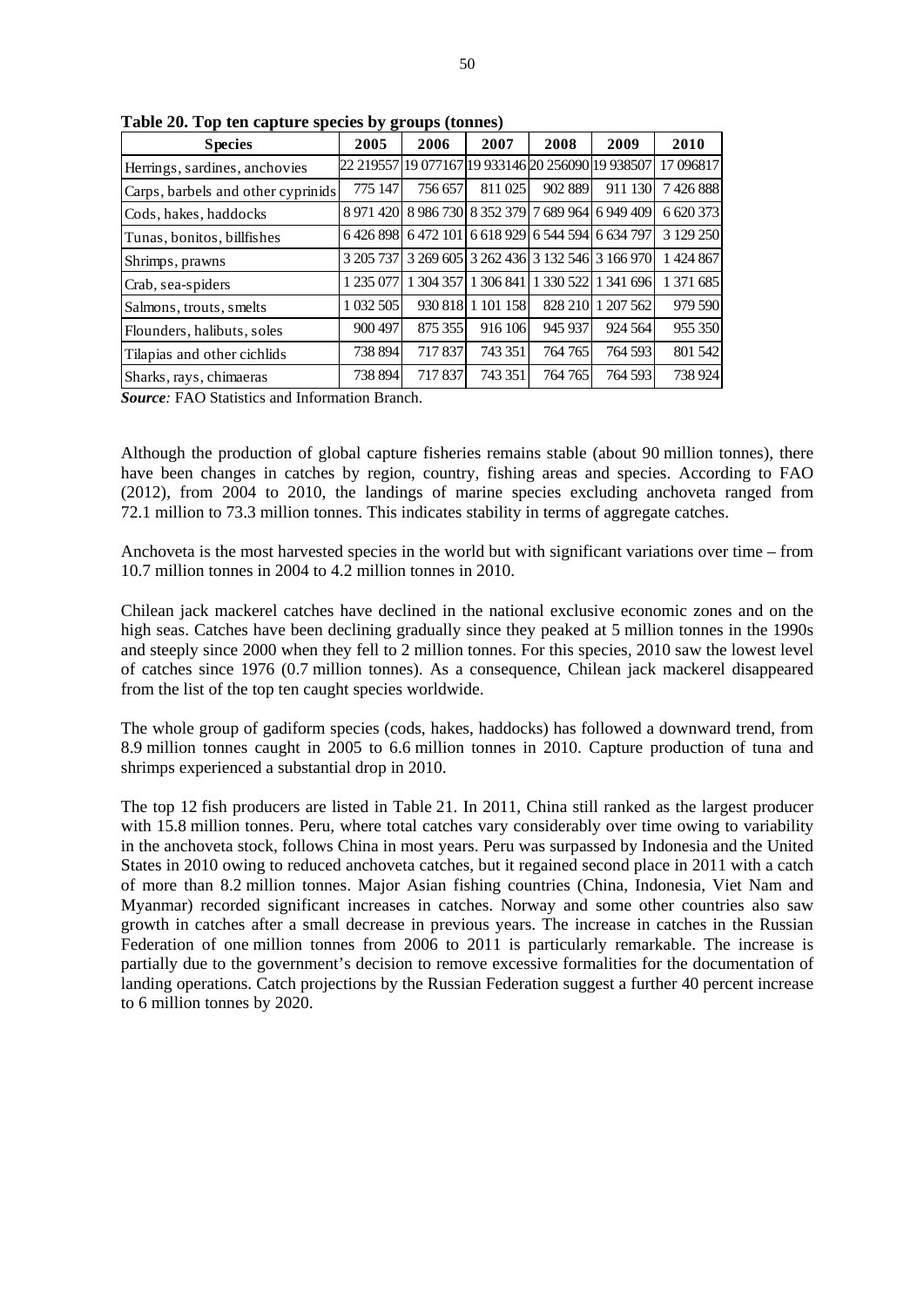| <b>Country</b>       | 2002          | 2003          | 2004                                                              | 2005          | 2006          | 2007          | 2008          | 2009         | 2010                             | 2011          |
|----------------------|---------------|---------------|-------------------------------------------------------------------|---------------|---------------|---------------|---------------|--------------|----------------------------------|---------------|
| China                | 14 173 776    | 14 347 274    | 14 4 64 8 03                                                      | 14 588 940    | 14 631 018    | 14 659 036    | 14 791 163    | 14 919 596   | 15 417 011                       | 15 772 054    |
| Peru                 | 8765189       | 6 0 8 6 0 5 8 | 9 604 527                                                         | 9 388 488     | 7 017 502     | 7 210 545     | 7 392 096     | 6914452      | 4 621 091                        | 8 248 482     |
| Indonesia            | 4 322 764     | 4 627 149     | 4 643 893                                                         | 4 695 977     | 4 800 621     | 5 0 5 0 3 4 0 | 5 002 333     | 5 099 355    | 5 380 196                        | 5 707 684     |
| <b>United States</b> | 4 9 37 30 5   | 4938956       | 4 9 5 9 8 2 6                                                     | 4 892 967     | 4 852 284     | 4767596       | 4 349 853     | 4 222 052    | 4425961                          | 5 153 452     |
| of America           |               |               |                                                                   |               |               |               |               |              |                                  |               |
| India                | 3736603       | 3712149       | 3 391 009                                                         | 3 691 362     | 3 844 837     | 3 859 293     | 4 099 227     | 4 0 53 241   | 4 689 316                        | 4 301 534     |
| Russian              | 3 2 3 2 3 5 1 | 3 281 510     | 2 941 595                                                         | 3 197 686     | 3 284 306     | 3 4 5 4 2 1 8 | 3 3 8 3 7 2 4 | 3 826 129    | 4 0 6 9 6 2 4                    | 4 2 5 4 8 6 4 |
| Federation           |               |               |                                                                   |               |               |               |               |              |                                  |               |
| Japan                | 4 373 840     | 4 680 360     | 4 330 029                                                         | 4 3 1 2 1 1 3 | 4 3 1 8 1 3 6 | 4 277 682     | 4 3 23 5 90   | 3 847 017    | 4 0 69 1 35                      | 3761176       |
| Myanmar              | 1 284 340     | 1 343 860     | 1586600                                                           | 1732 250      | 2 006 790     | 2 2 3 5 5 8 0 | 2493750       | 2 766 940    | 3 063 210                        | 3 3 3 9 9 7 9 |
| Chile                | 4 271 417     | 3 612 075     | 4 9 2 6 8 1 0                                                     | 4 3 28 3 16   | 4 160 741     | 3 819 303     | 3 5 5 4 8 0 8 | 3 453 786    | 2679742                          | 3 063 449     |
| Viet Nam             | 1802598       | 1 856 105     | 1879488                                                           | 1929900       | 1 970 600     | 2 020 400     | 2 0 87 500    | 2 2 4 3 10 0 | 2 4 1 4 4 0 0                    | 2 502 500     |
| Philippines          | 2029914       | 2 165 876     | 2 2 1 1 3 0 1                                                     | 2 2 69 7 21   | 2 3 1 9 0 3 1 | 2499680       | 2 5 61 2 37   | 2 602 454    | 2 611 762                        | 2 3 6 3 2 2 1 |
| Norway               | 2 740 475     | 2 548 803     | 2 5 24 3 77                                                       | 2 392 594     | 2 2 5 6 4 0 5 | 2 380 425     | 2 4 3 1 3 7 1 | 2 5 24 4 37  | 2680187                          | 2 2 8 1 4 2 9 |
| <b>Total</b>         | 91 044 355    |               | 88 284 269 92 739 644 92 478 416 90 216 440 90 744 781 90 073 491 |               |               |               |               |              | 90 018 660 88 970 124 93 494 340 |               |

**Table 21. Top 12 producers (capture only) of fish and fishery products 2002–2011 (tonnes)** 

*Source:* FAO Statistics and Information Branch.

Chile and Japan registered decreased catches in 2009–2011. Outside of the list of top 12 producers, other countries such as the Republic of Korea and Thailand in Asia, Argentina, Canada and Mexico in the Americas, Iceland in Europe and New Zealand in Oceania also decreased their catches in 2011. The major marine producers in Africa (Morocco, South Africa and Senegal) maintained their position.

# **8.3 Usage24**

In 2010, 40.5 percent (60.2 million tonnes) of world fish production was marketed in live, fresh or chilled forms; 45.9 percent (68.1 million tonnes) was processed in frozen, cured or otherwise prepared forms for direct human consumption; and 13.6 percent was destined to non-food uses (Figure 3).





*Source:* FAO (2012).

-

The proportion of fish directly used for human consumption has been steadily increasing, up from about 68 percent in the 1980s to 73 percent in the 1990s and to more than 86 percent (128.3 million tonnes) in 2010.

 $24$  This part is based on FAO (2012) unless otherwise indicated.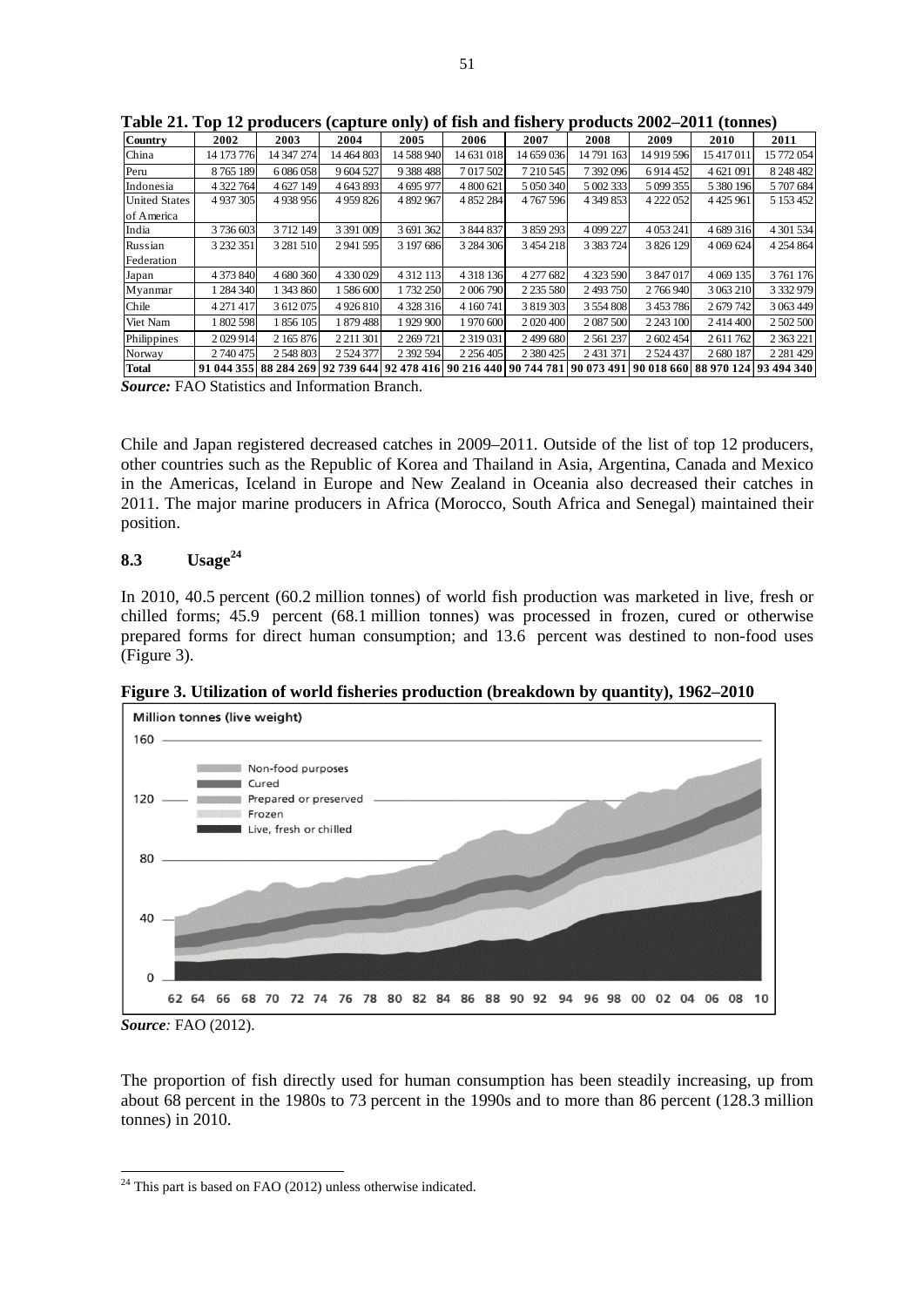In 2010, of the fish used for direct human consumption, the most important product forms were live, fresh or chilled fish (46.9 percent). Frozen fish represented 29.3 percent and prepared or preserved fish 14 percent. The most popular method of processing is freezing, which accounts for 55.2 percent of total processed fish for human consumption.

In 2010, 20.2 million tonnes were processed for non-food purposes. Of this total, 15 million tonnes (75 percent) were utilized for fishmeal and fish oil, 5.1 million tonnes as fish for ornamental purposes, for culture (fingerlings, fry, etc.), for bait, for pharmaceutical uses and for direct feeding in aquaculture, livestock and for fur animals.

Utilization varies widely among regions and countries. As Figure 4 suggests, the main utilization type in developed countries in 2010 was frozen fish, while developing countries mainly utilized live, fresh or chilled fish. In Africa, but also significantly in Asia (especially China), a large amount of production is commercialized in live or fresh forms. The increased consumption of live, fresh and chilled food is mainly due to improved technologies to preserve and transport fish (designed or modified tanks and containers, trucks and other transportation vehicles equipped with aeration or oxygenation facilities). These technologies allow fish to be kept alive during transportation, holding and display. The lower commercialization of live, fresh and chilled fish in markets such as the European Union (Member Organization) is explained by strict regulations, *inter alia*, concerning animal welfare during transportation. In many developing countries, fish commercialization is based on tradition rather than formally regulated.



**Figure 4. Utilization of world fisheries production (breakdown by quantity), 2010** 

Table 22 describes the production of fishmeal and fish oil in the period from 1980 to 2022. Fishmeal production increased from 4.77 million tonnes in 1980 to a peak of 7.48 million tonnes in 1994. It then decreased steadily to about 6 million tonnes in 2012. Likewise, global fish-oil production rose gradually from 1.22 million tonnes in 1980 to 1.50 million tonnes in 1994, and thereafter steadily decreased to 1.01 million tonnes in 2012.

**Table 22. Fishmeal and fish oil production in product weight (million tonnes), 1980–2012 Production 1980 1990 1992 1994 1996 1998 2000 2002 2004 2006 2008 2010 2012**

| 12006120081201012012 1299 1299211994 12996 12998 20001200212004 2006120081201012012 |      |      |      |                                                             |  |  |  |  |
|-------------------------------------------------------------------------------------|------|------|------|-------------------------------------------------------------|--|--|--|--|
| Fishmeal                                                                            | 4.77 |      |      | 6.36 6.25 7.48 6.94 5.39 6.97 6.24 6.55 5.47 6.25 5.55 5.99 |  |  |  |  |
| Fish oil                                                                            |      | 1.41 | 1.07 | 1.5 1.38 0.86 1.33 0.86 1.07 0.97 1.11 0.89 1.01            |  |  |  |  |

*Source:* FAO statistics.

*Source:* FAO (2012).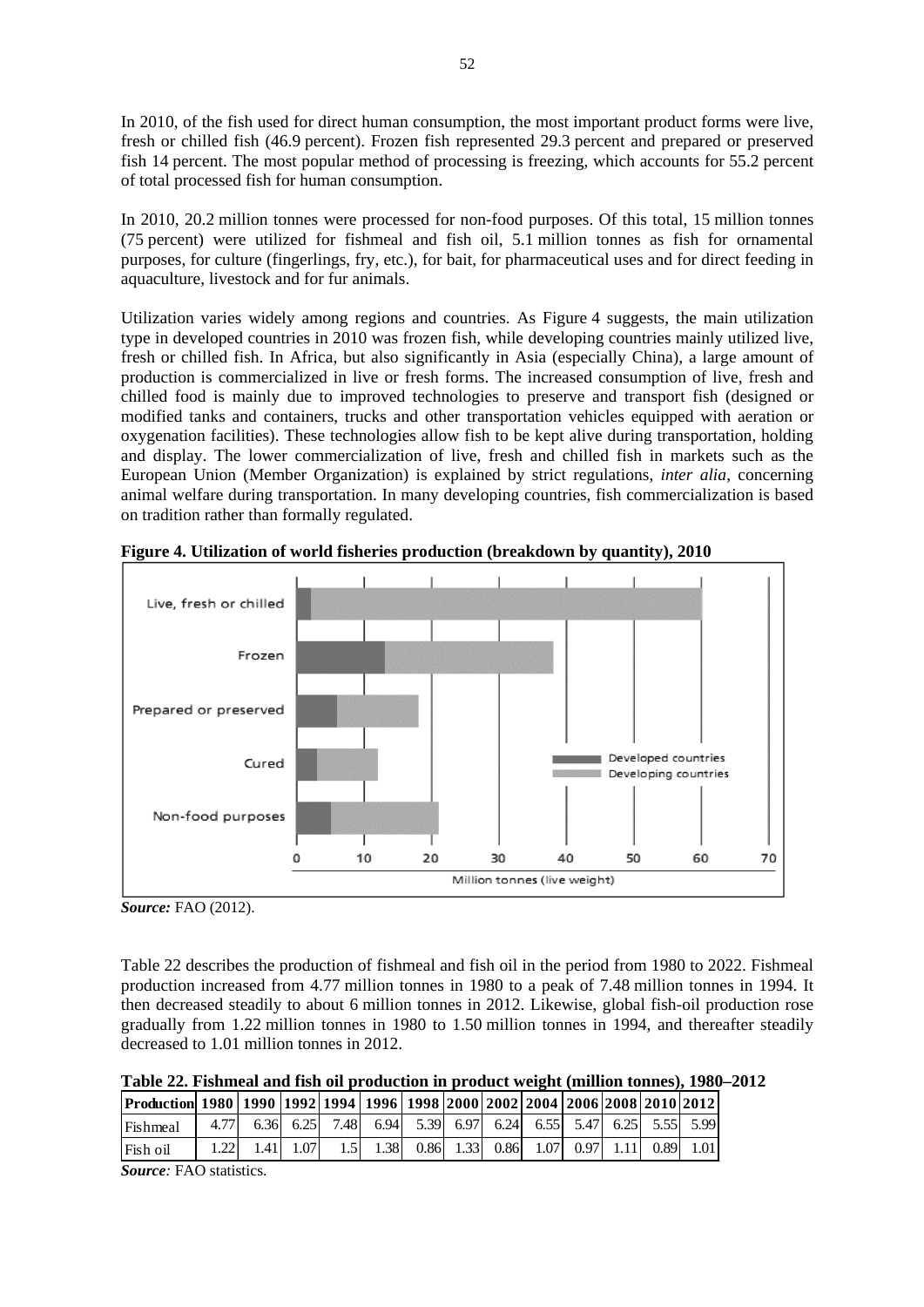According to a historical overview of fishmeal and fish oil production from 1964 to 2010 provided by the International Fishmeal and Fish Oil Organisation and cited in Shepherd and Jackson (2013), production peaked in 1995 and then followed a downward trend with fluctuations thereafter. The occurrence of El Niño events contributed to a reduction in volumes especially in 1973, 1998, 2003 and 2010.

Several factors have contributed to the decline in fishmeal production. Fishmeal and fish oil are produced from many different species. However, small pelagic species, anchoveta in particular, are the main raw material for production. As noted above, in 2010 the El Niño phenomenon caused a significant drop in the catches of anchoveta, which in turn reduced the production of fishmeal and fish oil. Many countries, including all the major producing countries, applied stricter control measures of wild fishery resources (Mittaine, 2012). In particular, management control measures for the anchoveta fishery in Peru and a reduction in fleet capacity caused by the introduction of individual vessel quota systems contributed to the production decline (Aranda, 2009). Increased processing for direct human consumption of fish formerly used for fishmeal was an additional factor behind the downward trend in production.

Another source of raw material for the production of fishmeal is the processed waste from fish species used for human consumption. According to recent estimates, about 36 percent of world fishmeal production was obtained from offal in 2010. The more efficient utilization of fish byproducts including waste was made possible by improved processing technologies and a focus on safe and hygienic methods of processing in many countries.

The increase in global aquaculture production has led to a concern that increased demand for feed from a growing aquaculture sector will increase fishing pressure on wild stocks and consequently threaten the sustainability of the associated capture fisheries. This is also known as the "fishmeal trap".

Increased aquaculture production has the potential to influence wild fish stocks via increased demand for feed. This generally happens when the management system for the species in question is weak. Fishmeal has been a part of the much larger protein meal market, and, in particular, fishmeal is a close substitute for soybean meal. With this market structure, it is the total supply of and demand for protein meals, of which fishmeal makes up only a small part, that determines prices for fishmeal. Moreover, the growth in aquaculture production has not been influenced much by fishmeal prices, and one seems to be able to (at least partly) substitute away from fishmeal as a feed ingredient when prices are high. One is then led to the conclusion that increased demand for fishmeal from aquaculture cannot have any significant impact on fishmeal prices in the long run, and accordingly does not lead to increased fishing pressure.

It is a fact that demand for fishmeal by the aquaculture sector has grown from virtually nothing to more than half of total production in only 20 years. If this demand for fishmeal continues to grow, it is possible that this structure may change. However, this does not have to be the case. Moreover, productivity growth leading to lower production costs has been a major factor in the growth of aquaculture production for many species. If the market structure changes so that fishmeal is demanded because of its unique characteristics, production costs will also increase and, therefore, limit the demand for feed from aquaculture. Hence, even with a structural change in the fishmeal market, the increase in demand from aquaculture and feed prices is likely to be limited. However, this change in production costs may well influence which species are to be large-volume species in aquaculture.

As per Tacon and Metian (2008), fishmeal is not an essential feed for aquaculture, but it provides the most complete feed in a convenient, cost-effective product form. Fishmeal as a global commodity shows fluctuations in price reflecting changes in supply and demand, especially supply effects due to El Niño events. This is why cheaper alternatives to fishmeal, mostly using vegetable protein and animal by-products, have been developed where technically and economically feasible. As soybean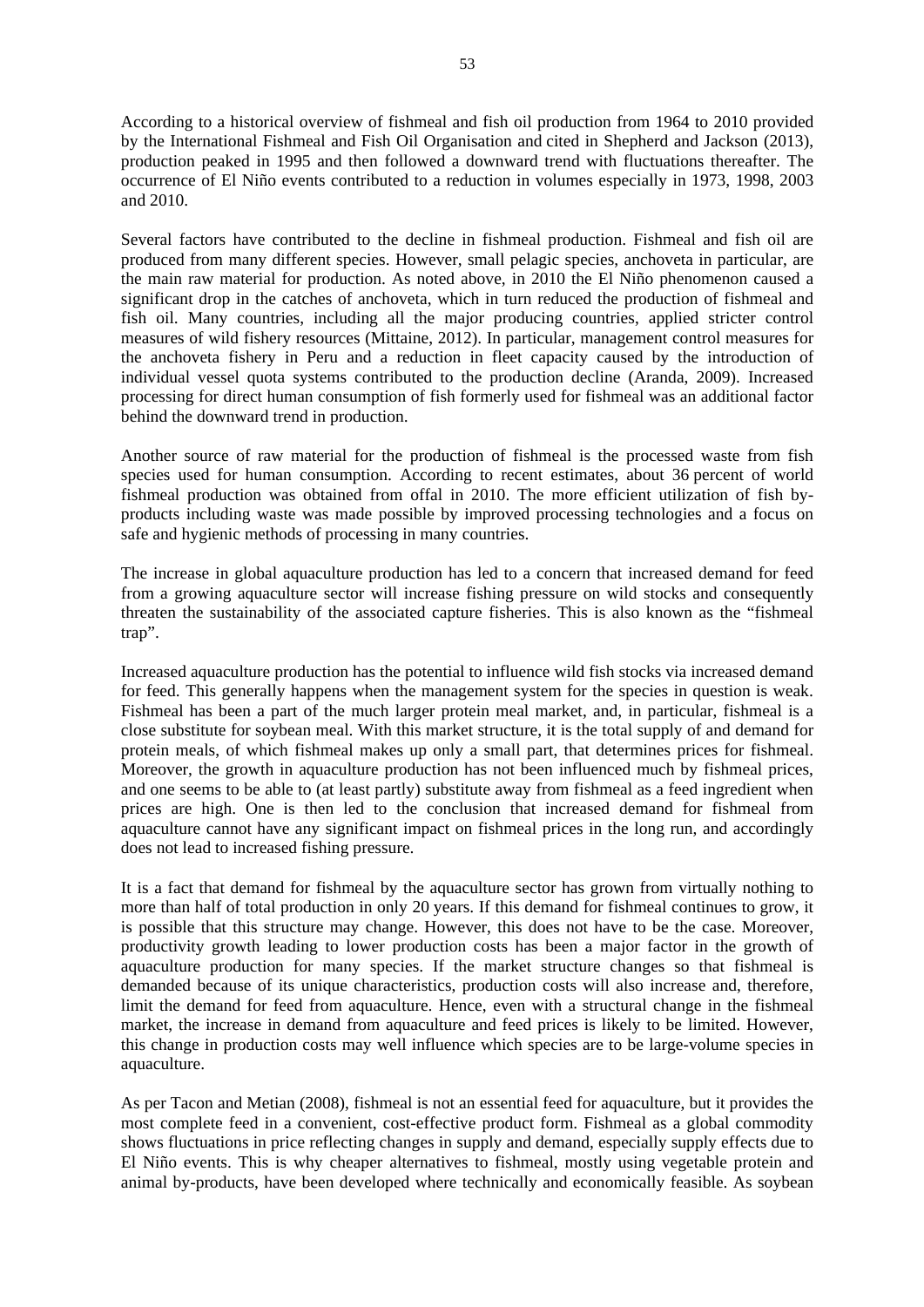is the most common vegetable protein for fishmeal production, the fishmeal to soybean meal price ratio is very often used to determine the price trend of these interrelated commodities. Despite the effect of El Niño events, there was an upward trend in the relative value of fishmeal in the period from 1993 to 2012 owing to a diminishing supply of marine feed ingredients and the increasing market price of wild fishery inputs (Shepherd and Jackson, 2013, p. 17).

The use of marine ingredients for aquaculture feed is criticized by some commentators who claim that increased aquaculture production is based on the depletion of capture fishery resources. Although there is no agreement among specialists on this issue, the areas of potential concern are recognized. "It is concluded that future growth of fed aquaculture will be associated with proportionately greater use of land animal and plant proteins, oils and carbohydrates sources, and with a continuing decline in dependence on marine ingredients" (Shepherd, 2013).

# **8.4 Aquaculture**

Aquaculture can be defined as the human cultivation of organisms in water (Asche and Bjørndal, 2011). The production process in aquaculture is determined by biological, technological, economic and environmental factors. The production process can be closed in the sense that it does not depend on wild stocks to provide fingerlings or fry.

A number of criteria can be used to classify an aquaculture system. From an economic point of view, the most significant criterion is intensity. The most interesting feature in this regard is the degree of control over the production process.

In intensive aquaculture, the production system is closed. Fish are reared in confined areas and the farmer controls production factors such as farm size, stocking and feeding of fish. Traditional aquaculture varies between semi-intensive and extensive. The small ponds used in Chinese aquaculture were traditionally operated on an extensive basis, as the farmer did little to control growth and biomass. While this system is still common, many farms have become semi-intensive as farmers actively feed their fish to enhance production and undertake other productivity enhancing measures such as maintaining higher densities.

Table 23 describes world aquaculture production by main group of species in the period from 1970 to 2011. Finfish is the largest group of species in terms of production, followed by that of molluscs, whose production increased from 1970 to 2011 (with the exception of the period from 2000 to 2005, when production remained flat at 9.8 million tonnes). The production of crustaceans started growing in 1995. The contribution of other species to aquaculture production has been less important and stood at less than 1 million tonnes in 1970–2011.

|                                                                               | (million tonnes), $19/0-2011$ |     |                  |                  |                  |      |      |      |      |      |  |  |  |  |
|-------------------------------------------------------------------------------|-------------------------------|-----|------------------|------------------|------------------|------|------|------|------|------|--|--|--|--|
| Groups of species  1970  1975  1980  1985  1990  1995  2000  2005  2010  2011 |                               |     |                  |                  |                  |      |      |      |      |      |  |  |  |  |
| Fin fish                                                                      | .5 <sup>1</sup>               | 2.1 | 2.8              | 5.2              | 8.7              | 15.0 | 20.8 | 28.0 | 38.3 | 41.6 |  |  |  |  |
| Molluscs                                                                      |                               |     | 1.8I             | 2.5              | 3.6              | 8.2  | 9.8  | 9.8  | 14.2 | 14.4 |  |  |  |  |
| Crustaceans                                                                   | 0.0 <sub>l</sub>              | 0.0 | 0.1              | 0.3              | 0.8              |      |      |      | 5.7  | 5.9  |  |  |  |  |
| <b>Others</b>                                                                 | 0.0 <sub>l</sub>              | 0.0 | 0.0 <sub>l</sub> | 0.0 <sub>l</sub> | 0.0 <sub>l</sub> | 0.1  | 0.1  | 0.21 | 0.8  | 0.8  |  |  |  |  |
| <b>Total</b>                                                                  | 2.6                           | 3.6 | 4.7              |                  |                  | 24.4 | 32.4 | 44.3 | 59   | 62.7 |  |  |  |  |

**Table 23. World aquaculture production of food fish by main groups of species (million tonnes), 1970–2011** 

*Source:* www.fao.org/fishery/aquaculture/en

Table 24 shows the ten main species in world aquaculture production in the period 2002–2010. In 2010, grass carp and silver carp were at the top of the list. Production of silver carp had been the highest in the world until 2007, when it was overtaken by grass carp. Production of catla grew substantially throughout the period (almost a sixfold increase), which moved catla fish from fifth position in the list in 2002 to third in 2010. Similarly, white leg shrimp recorded almost a fivefold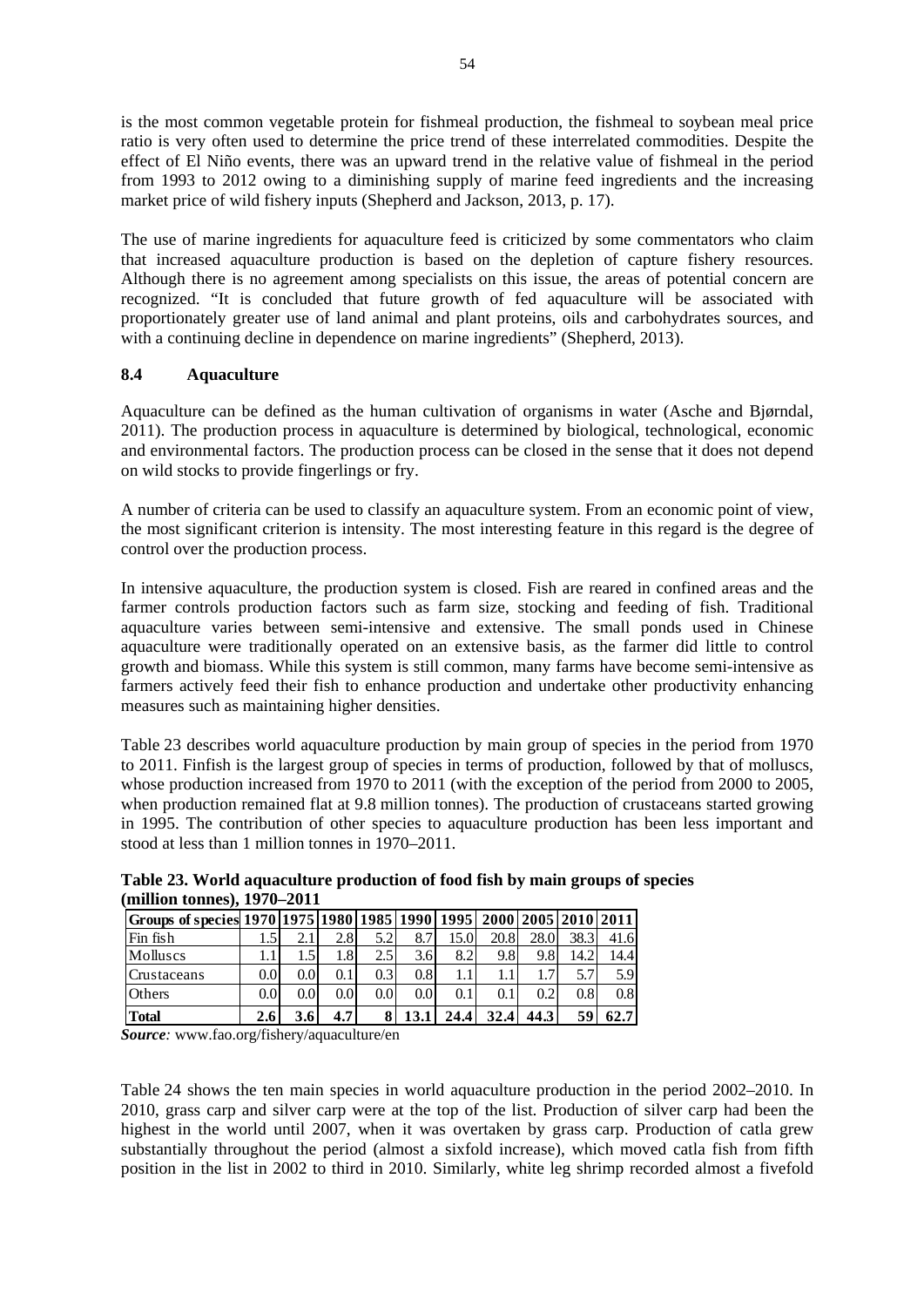increase in production in the period to up tenth to sixth. Other important species are Japanese carpet shell, common carp, bighead carp, Nile tilapia, crucian carp and Atlantic salmon.

|                       |           |               |               | uu uucuren e  |           |             |               |                                                                                                    |               |
|-----------------------|-----------|---------------|---------------|---------------|-----------|-------------|---------------|----------------------------------------------------------------------------------------------------|---------------|
| <b>Species</b>        | 2002      | 2003          | 2004          | 2005          | 2006      | 2007        | 2008          | 2009                                                                                               | 2010          |
| Grass carp            | 3 136 669 | 3 273 999     | 3 249 099     | 3 396 586     | 3 494 918 | 3 640 609   | 3797768       | 4 184 257                                                                                          | 4 3 3 7 1 1 4 |
| Silver carp           | 3 392 263 | 3 3 8 7 1 8 3 | 3 559 336     | 3 689 434     | 3 850 877 | 3609399     | 3793125       | 4 101 588                                                                                          | 4 116 835     |
| Catla                 | 564 891   | 585 087       | 1 187 139     | 1 3 1 7 4 7 2 | 1 394 507 | 2 133 929   | 2 3 7 5 2 3 1 | 2 439 521                                                                                          | 3 869 984     |
| Japanese carpet shell | 2074651   | 2 2 8 7 7 8 7 | 2511186       | 2590759       | 2719941   | 3 045 708   | 3 110 037     | 3 249 213                                                                                          | 3 604 247     |
| Common carp           | 2 813 632 | 2956211       | 2 559 681     | 2 6 6 1 1 6   | 2795 681  | 2 817 194   | 3 043 289     | 3 2 2 8 1 6 9                                                                                      | 3 444 203     |
| Whiteleg shrimp       | 475 363   | 988 392       | 1 3 1 3 7 4 5 | 1 667 973     | 2 121 142 | 2 3 48 5 49 | 2 3 1 4 4 6 0 | 2 4 29 1 26                                                                                        | 2720929       |
| Bighead carp          | l 494 721 | 1 671 091     | 1 821 534     | 1912 188      | 2 073 473 | 2 165 341   | 2 3 2 0 5 2 8 | 2466930                                                                                            | 2 5 8 5 9 6 2 |
| Nile tilapia          | 1 115 584 | 1 271 877     | 1458260       | 1 659 055     | 1890696   | 1862878     | 2061816       | 2 240 589                                                                                          | 2 538 052     |
| Crucian carp          | 1472258   | 1 550 200     | 1683858       | 1 800 708     | 1 809 470 | 1938938     | 1957033       | 2056849                                                                                            | 2 2 1 7 7 9 9 |
| Atlantic salmon       | 1 086 134 | 1 147 682     | 1 261 926     | 1 267 297     | 1 318 720 | 1 378 874   | 1451262       | 1 440 085                                                                                          | 1425968       |
| Roho labeo            | 668 987   | 796 645       | 1 382 118     | 1435861       | 1 635 873 | 1 007 175   | 1 191 075     | 1 262 312                                                                                          | 1 167 315     |
| Milkfish              | 527 977   | 552043        | 573 735       | 594 787       | 585 383   | 667 515     | 676 236       | 717 734                                                                                            | 808 559       |
| <b>World total</b>    |           |               |               |               |           |             |               | 36 785 687 38 915 093 41 907 649 44 295 996 47 290 220 49 937 426 52 946 447 55 714 357 59 872 600 |               |

**Table 24. Ten main species in world aquaculture production (tonnes), 2002–2010** 

*Source:* FAO Statistics and Information Branch**.** 

As far as modern industrialized aquaculture is concerned, salmon and shrimp are the leading species. These are also high-value species, so that the value share is considerably higher than the quantity share. Farmed salmon and shrimp are now sold all over the world.

Table 25 lists the top 20 aquaculture producers in 2010 and 2011. China is by far the biggest aquaculture producer with a production of 38.6 million tonnes in 2011, 65 percent of the world output. China is followed by India, Viet Nam, Indonesia, Bangladesh, Norway and Thailand. Other important producers are Egypt, Chile, Myanmar, the Philippines, Brazil, Japan, the Republic of Korea, the United States of America, Taiwan Province of China, Ecuador, Malaysia, Spain and Iran (Islamic Republic of). When looking at production growth in 2010–2011, all the main produces registered an increase except the United States of America, Taiwan Province of China, Norway and Brazil, whose production decreased by 20, 19, 13 and 11 percent, respectively. However, these facts say little about future production as short-run variability may not be a good indicator of long-term trends.

Productivity growth and technological progress have been important factors underlying production growth in aquaculture. The prices of many farmed products have declined over time. Thus, for production to be profitable, production costs have had to be substantially reduced. The main factor in reducing production costs has been productivity growth through improved technologies and better production practices.

Reduced production costs are primarily due to two factors. First, fish farmers have become more efficient, as they produce a larger quantity with the same amount of inputs. This is normally referred to as productivity growth. Second, improved input factors make the production process less costly. This is evident from the lower quantities of inputs used per unit of output and the lower prices for inputs. Changes in the quality of inputs or their prices can also change the mix of input factors.

Feed is the most vital input factor in the production process, and improvement in feed quality is one of the most important reasons for productivity growth.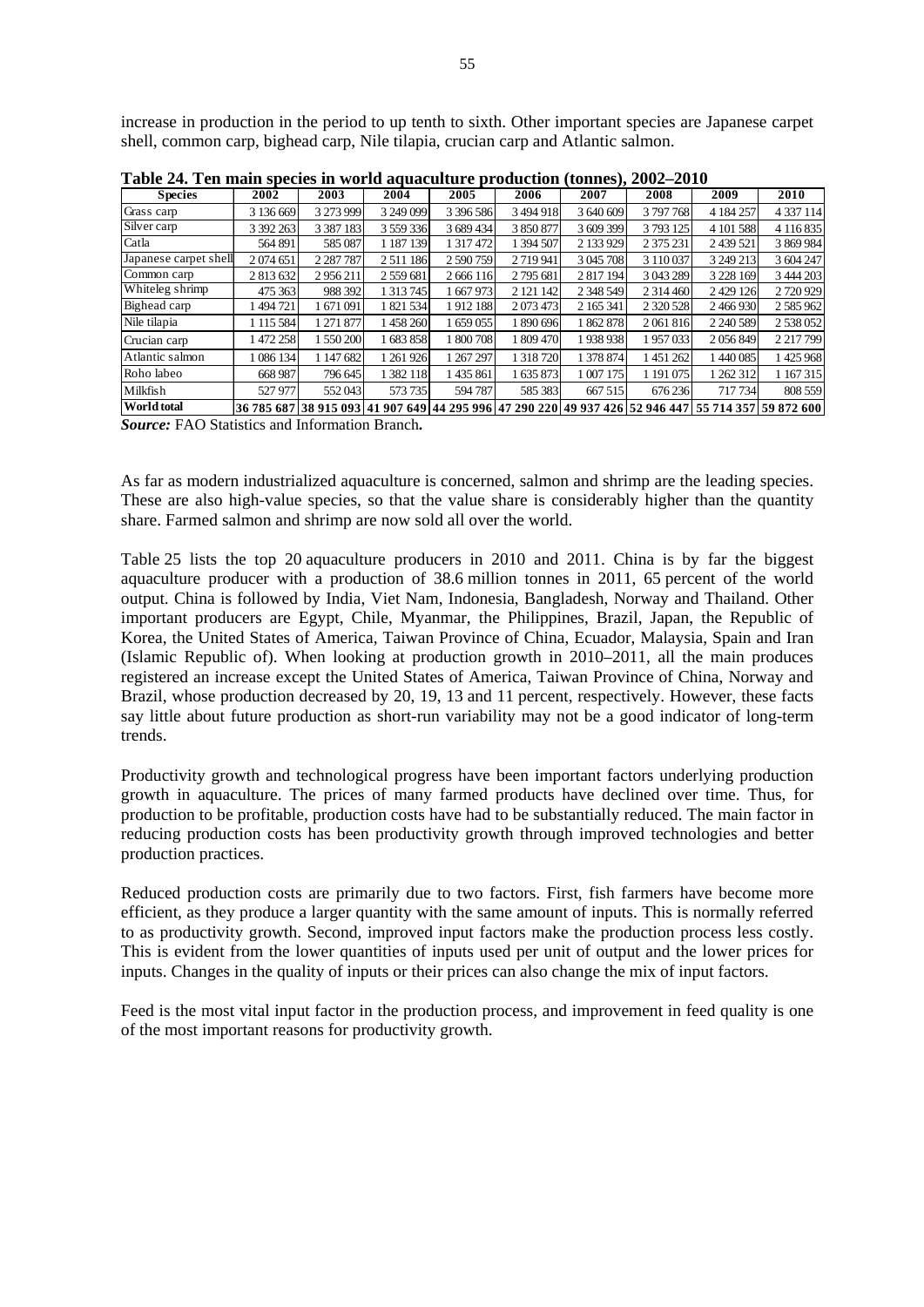|                           | <b>Country</b>             | 2010       | 2011                  |
|---------------------------|----------------------------|------------|-----------------------|
| $\mathbf{1}$              | China                      | 36 734 215 | 38 621 269            |
| $\overline{c}$            | India                      | 3785779    | 4 573 465             |
| $\overline{3}$            | Viet Nam                   | 2 671 800  | 2 845 600             |
| 4                         | Indonesia                  | 2 304 828  | 2718421               |
| 5                         | Bangladesh                 | 1 308 515  | 1 523 759             |
| $\overline{6}$            | Norway                     | 1 286 122  | 1 138 797             |
| 7                         | Thailand                   | 1 008 010  | 1 008 049             |
| $\overline{8}$            | Egypt                      | 919 585    | 986 820               |
| 9                         | Chile                      | 850 697    | 954 845               |
| 10                        | Myanmar                    | 744 695    | 816 820               |
| 11                        | Philippines                | 718 284    | 767 287               |
| 12                        | <b>Brazil</b>              | 701 062    | 629 309               |
| 13                        | Japan                      | 496 699    | 556761                |
| 14                        | Republic of Korea          | 479 399    | 507 052               |
| 15                        | United States of America   | 475 561    | 396 841               |
| 16                        | Taiwan, Province of China  | 373 151    | 314 363               |
| $\overline{17}$           | Ecuador                    | 310 338    | 308 900               |
| 18                        | Malaysia                   | 271919     | 287 076               |
| 19                        | Spain                      | 252 351    | 271961                |
| 20                        | Iran (Islamic Republic of) | 224 400    | 247 262               |
| Total of top 20 producers |                            |            | 55 917 410 59 474 657 |
| Others                    |                            | 3 104 775  | 3 2 2 5 6 4 4         |
| World total               |                            |            | 59 022 185 62 700 300 |

**Table 25. Top 20 aquaculture producers (tonnes), 2010 and 2011** 

*Source:* www.fao.org/fishery/aquaculture/en

In nature, fish are affected by disease, and they are likewise affected in captivity. Moreover, the high densities of fish in captivity substantially increase the risk of diseases spreading. To facilitate industrial production, it must be possible to control diseases.

Systematic breeding, simply described, is choosing the best parents to produce offspring with the most desirable traits. The aim of systematic breeding is to use breeding animals with the best genes as parents of the next generation and at the same time to avoid inbreeding.

Commonly, technological progress can be divided into two parts, depending on how advanced the producers in question are. State-of-the-art producers will exploit the best technology, and can only improve productivity if technology itself improves. However, at any point in time, there will be a number of firms that do not employ state-of-the-art technology. These producers can improve productivity, even if technology is not improving, by catching up with best practices.

Any production process that interacts with the natural environment has the potential to damage the environment around the production site. The environmental issues that arose in intensive salmon and shrimp farming in the 1980s and 1990s must be considered in relation to the introduction of a new technology that uses the environment as an input. The larger is the production at any site and the more intensive is the process, the larger is the potential for environmental damage. However, having a greater degree of control over the production process in intensive aquaculture also makes it easier to address these issues.

There are two main motivations for the industry to address environmental effects: (i) the effects reduce productivity and therefore profits; and/or (ii) government regulations force the industry to do so. There is some form of environmental regulation in virtually all countries where aquaculture has some prominence, limiting what the industry can and cannot do.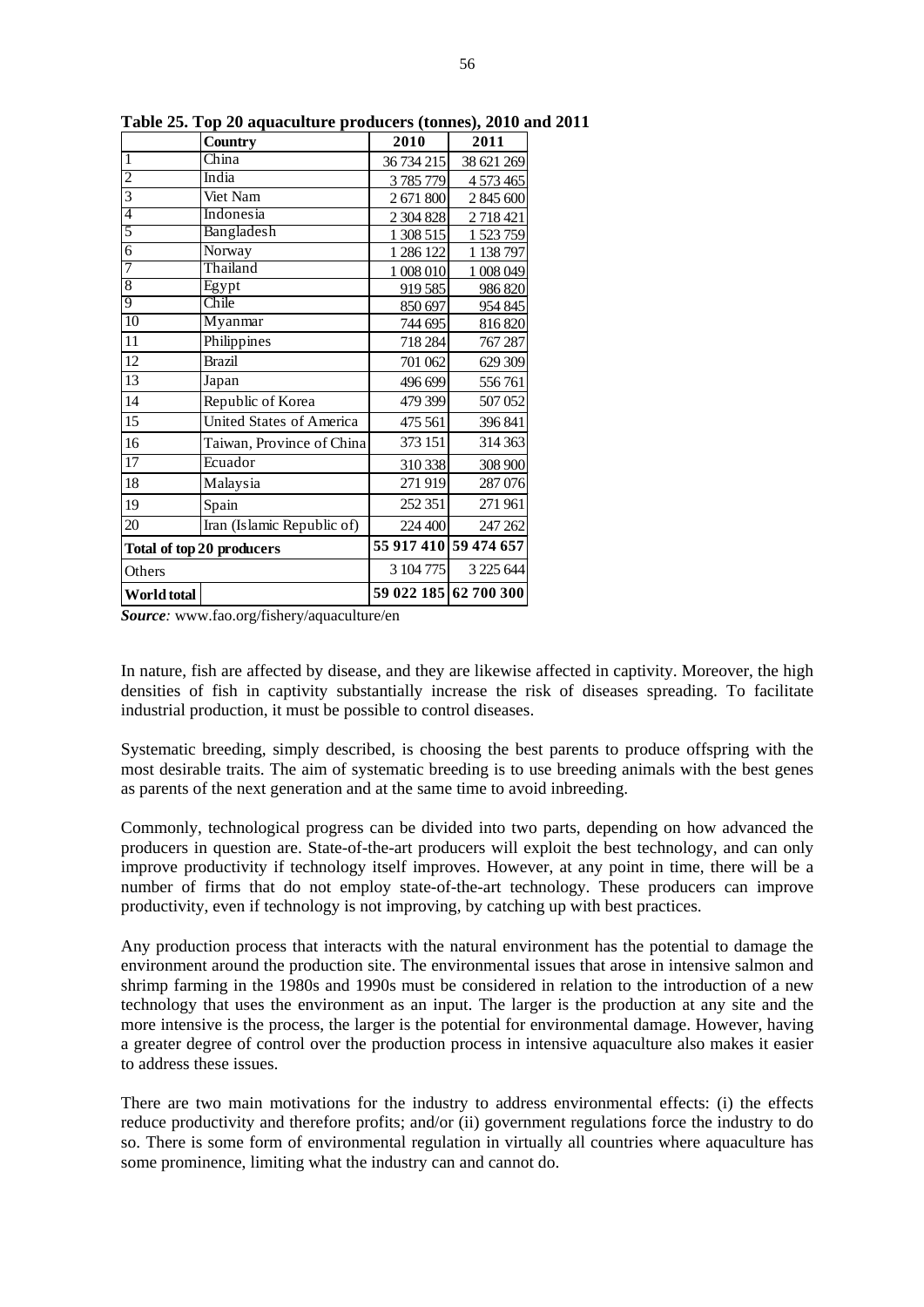#### **8.5 Global fish exports and imports**

The export value of fish – capture and farmed – has increased rapidly in recent decades, up from almost USD8 billion in 1976 to USD98 billion in 2009 (nominal values, Figure 5). The figure reached USD109 billion in 2010 and, according to FAO preliminary estimates, in 2011, trade volumes and values reached the highest level ever reported at USD127 billion, an increase of 28 percent compared with 2009, despite the turbulent economic situation and currency fluctuations.

The increase in fishery trade was motivated by strong demand from developed countries. It is important to note that developing countries represent more than 50 percent of fish exports.



**Figure 5. Export value of world fish trade, developing and developed countries, 1976–2012**

The fisheries and aquaculture sector has demonstrated openness to integration in international trade in the last three decades. Sustained demand, trade liberalization policies, the globalization of food systems and technological advancements in the food value chain have resulted in an increased proportion of production being exported (up from 25 percent in 1976 to 38 percent in 2010, which corresponds to 57 million tonnes).

Fish trade involves a wide range of products and participants. Among the most highly traded fish commodities are shrimps, salmon, tuna and groundfish. High-value species are largely directed towards more prosperous markets while low-value species such as small pelagics are generally exported to low-income markets.

Table 26 shows the top ten exporters and importers of fishery products in 2000 and 2010 as well as annual percentage growth rates for each country. In 2010, total fish exports amounted to USD108.6 billion.

As mentioned above, developing countries play an important role in world fish food exports. China, Thailand and Viet Nam are the leading exporters of fish products among developing countries. China's exports have expanded considerably since the 1990s, and represented 12 percent of total world fish exports in 2010, with a value of USD13.3 billion. The projected share of China in world fish trade in 2011 is USD17.7 billion – a 33 percent increase compared with 2010. Developing countries are the main exporters of non-food fish products (74 percent in 2011).

*Source:* FAO statistics (2011).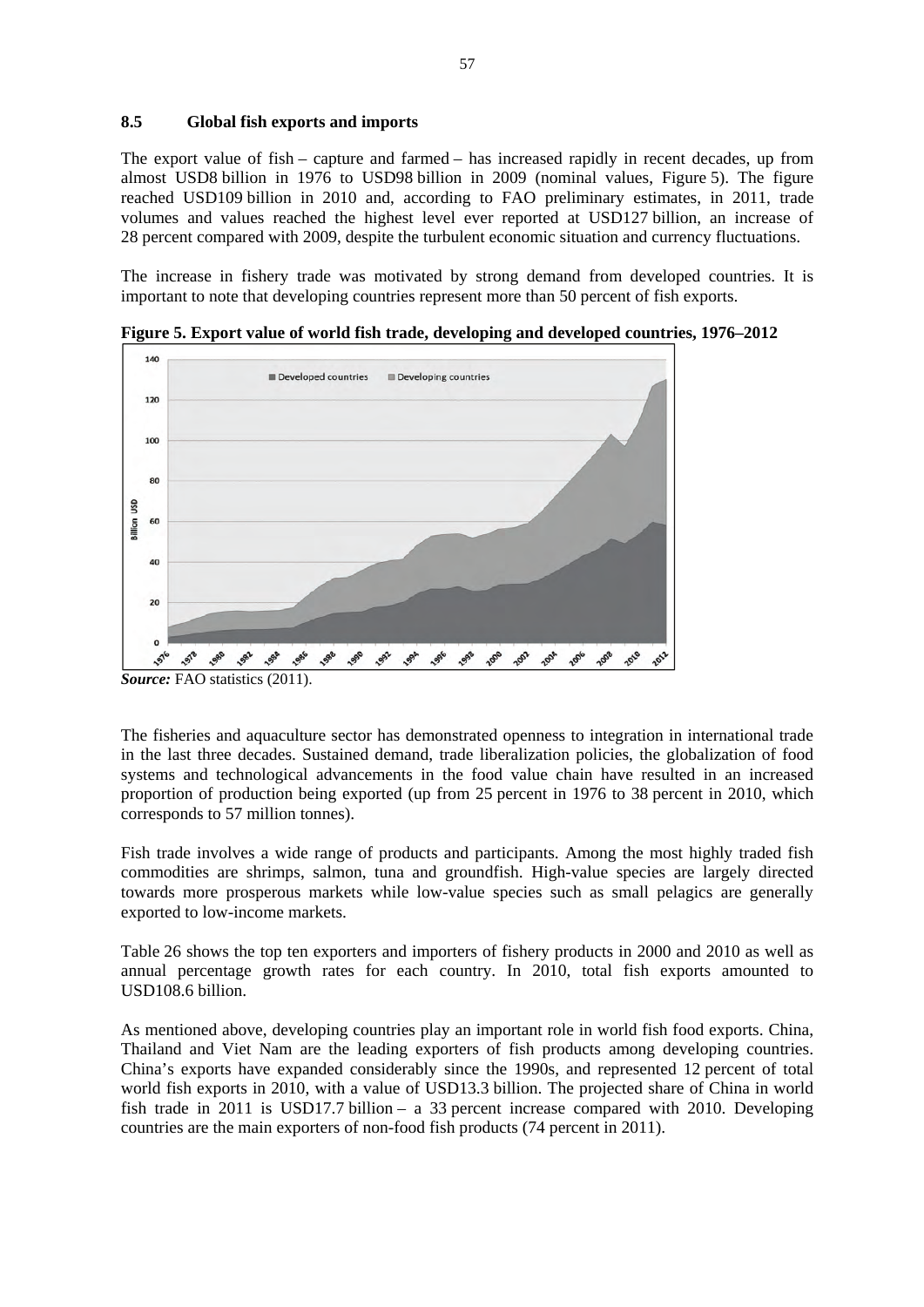Among developed countries, Norway, the United States of America, Denmark, Canada, the Netherlands and Spain are the leading fish exporters.

|                                 | 2000           | 2010     | <b>APR</b>              |
|---------------------------------|----------------|----------|-------------------------|
|                                 | (USD millions) |          | (Percentage)            |
| <b>Exporters</b>                |                |          |                         |
| China                           | 3 603          | 13 268   | 14                      |
| Norway                          | 3533           | 8817     | 10                      |
| Thailand                        | 4 3 6 7        | 7 1 28   | 5                       |
| Viet Nam                        | 1481           | 5 109    | 13                      |
| <b>United States of America</b> | 3055           | 4 6 61   | $\overline{4}$          |
| Denmark                         | 2756           | 4 1 4 7  | 4                       |
| Canada                          | 2818           | 3843     | $\overline{\mathbf{3}}$ |
| Netherlands                     | 1 3 4 4        | 3558     | 10                      |
| Spain                           | 1597           | 3 3 9 6  | 8                       |
| Chile                           | 1794           | 3 3 9 4  | $\overline{7}$          |
| Top ten subtotal                | 26 349         | 57321    | $\overline{\delta}$     |
| Rest of the world total         | 29 401         | 51 242   | 6                       |
| <b>World Total</b>              | 55750          | 108 562  | 7                       |
| <b>Importers</b>                |                |          |                         |
| <b>United States of America</b> | 10451          | 15 4 9 6 | 4                       |
| Japan                           | 15 5 13        | 14973    |                         |
| Spain                           | 3 3 5 2        | 6637     | $\overline{7}$          |
| China                           | 1796           | 6 1 6 2  | 13                      |
| France                          | 2984           | 5983     | 7                       |
| Italy                           | 2535           | 5449     | $\overline{8}$          |
| Germany                         | 2 2 6 2        | 5 0 37   | 8                       |
| United Kingdom                  | 2 1 8 4        | 3702     | $\overline{5}$          |
| Sweden                          | 709            | 3 3 1 6  | 17                      |
| Republic of Korea               | 1 3 8 5        | 3 1 9 3  | 9                       |
| Top ten subtotal                | 26349          | 69 949   | 10                      |
| Rest of the world total         | 33 740         | 41837    | $\overline{c}$          |
| <b>World Total</b>              | 60 089         | 111786   | 6                       |

**Table 26. Average percentage growth rates for top ten exporters and importers of fishery products in 2000 and 2010** 

Seafood imports also reached a record high in 2011 at USD127.6 billion. Preliminary estimations for 2012 point to a further increase in trade value to USD128.2 billion.

The increasing trend in seafood consumption, as well as a growing population, lifted United States imports to USD15.5 billion in 2010 and a further 13 percent higher to an estimated USD17.5 billion in 2011. In 2010, China was the fourth-largest importer in the world with one of the largest increases in the period under consideration. China increased its fish food and fish products imports mostly by outsourcing. China imports raw materials from major regions for further processing and export.

Japan's imports of fish and fish products grew by 13 percent in 2010 and 16 percent in 2011 according to preliminary estimations, reaching USD17.4 billion. The European Union (Member Organization) is by far the largest single market for imported fish and fishery products. Among individual countries, Spain, France, Italy, Germany and the United Kingdom of Great Britain and Northern Ireland are large importers.

*Note:* APR refers to the average annual percentage growth rate for 2000–2010.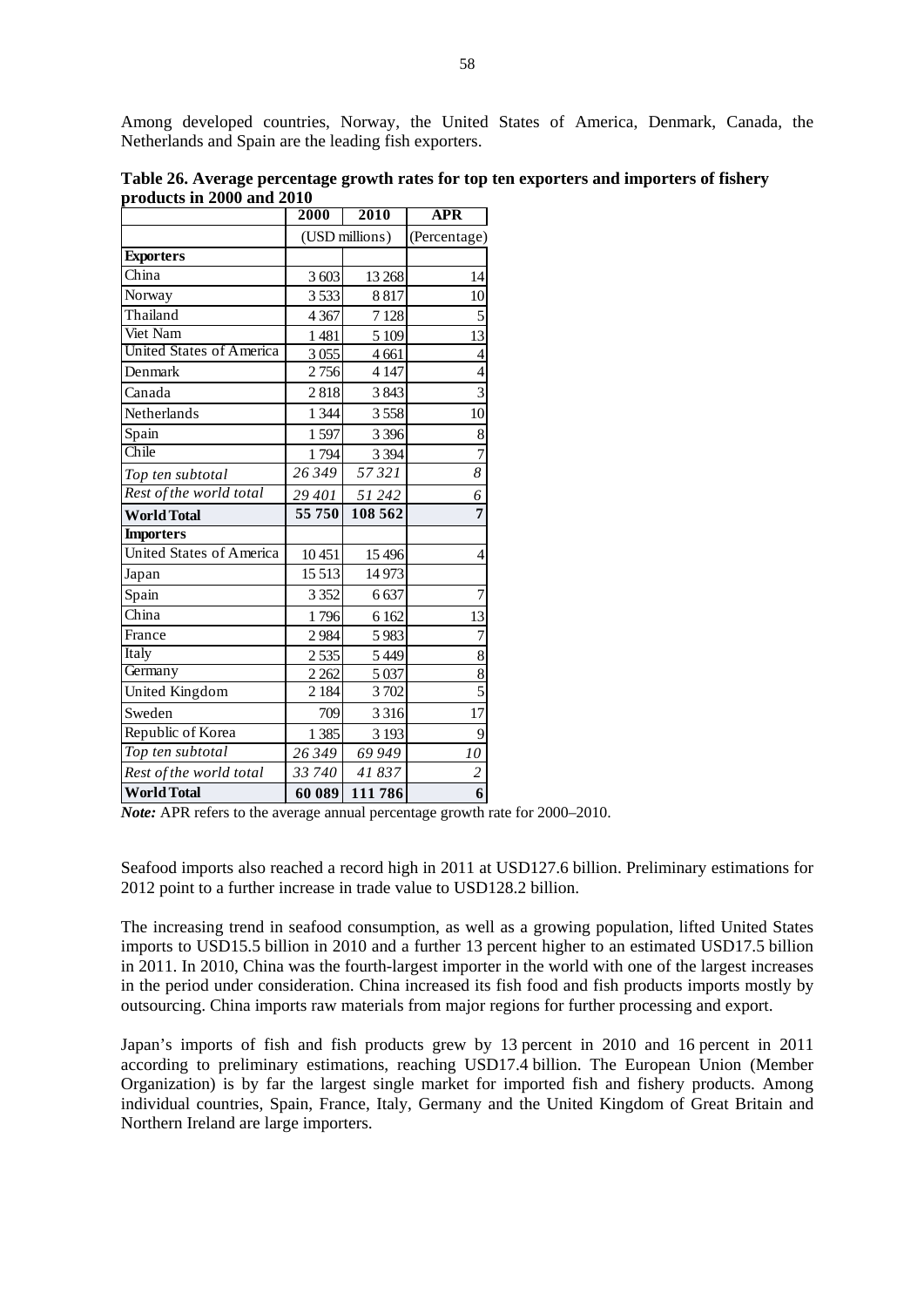#### **8.6 The potential for increased production**

According to OECD–FAO (2013), world fisheries and aquaculture production is expected to reach 181 million tonnes by 2022, which is 18 percent higher than the average level for 2010–12 (see also Chapter 12). The main driver of this growth will be aquaculture production. Climate change has the potential to influence both capture fisheries and aquaculture.

## **Climate change**

Global climate change policy has been mostly driven by the activities of the industrialized countries, but the most severe consequences are being felt by developing countries as most of them are located in regions already subject to climate extremes (Conway, 2012, p. 286)

Predicting the long-term consequences of climate change is difficult. Cheung *et al.* (2009) concluded that climate change might lead to a large-scale redistribution of global catch potential, with an average increase of 30–70 percent in high-latitude regions and a drop of up to 40 percent in the tropics. In addition, in the last few years the maximum catch potential has been declining considerably in the southward margins of semi-enclosed seas (a gulf, basin or sea surrounded by two or more coastal States) while increasing in the poleward tips of continental shelf margins.

Climate change and climate variability impact have already increased uncertainty in the supply of fish from capture fisheries and aquaculture. The priorities and focus of countries with respect to mitigating climate effects, as well as increasing their resilience to these effects, vary according to the number of issues that might affect them. An assessment of risks faced by, and the vulnerability of, an individual region's fisheries and aquaculture resources is necessary in order to establish proper management techniques. Local programmes for climate change adaptation need to be fully integrated within the United Nations Framework Convention on Climate Change.

#### **Capture fisheries**

In the same OECD–FAO report, capture fisheries production is forecast to grow by 5 percent, from about 91 million tonnes to about 95 million tonnes by 2022. The increase is attributed to stock recovery resulting from improved resource management. Among other factors contributing to growth are more efficient uses of fishery production through reduced discards, waste and losses, increased production in countries still not subject to production quotas, increased efficiency of small-scale fisheries, improved fishing technologies, and decreases in illegal, unreported and unregulated (IUU) fishing.

A key element of sustainable production is waste minimization, taking into account the mandatory landing and usage of bycatch. As reported by Kelleher (2005, p. 6), in the 1992–2001 period, the yearly average discards are estimated to be 7.3 million tonnes, which is lower than previous estimates of 27 million and 20 million tonnes. Bycatch reduction is largely a result of the use of more-selective fishing gear, the introduction of bycatch and discard regulations, improved enforcement of regulatory measures, increased retention of bycatch for human or animal food results from better processing technologies and expanding market opportunities for lower-value catch.

Increased efficiency of the value chain in small-scale fisheries will lead to higher production volumes in the future. With the globalization of the fisheries sector, the ability to adhere to market access requirements becomes a crucial task. Small-scale producers, especially in countries with low domestic consumption rates, need to focus on markets and marketing. This will not only benefit producers and production, but it could also help the country achieve improved food security and nutrition. More information about value chains of small-scale fisheries is given in Chapter 10.

Fishing technologies have an impact on fish production and fishing sustainability (FAO, 2012). Most fishing gear in use today, especially in developing countries, was developed when fisheries resources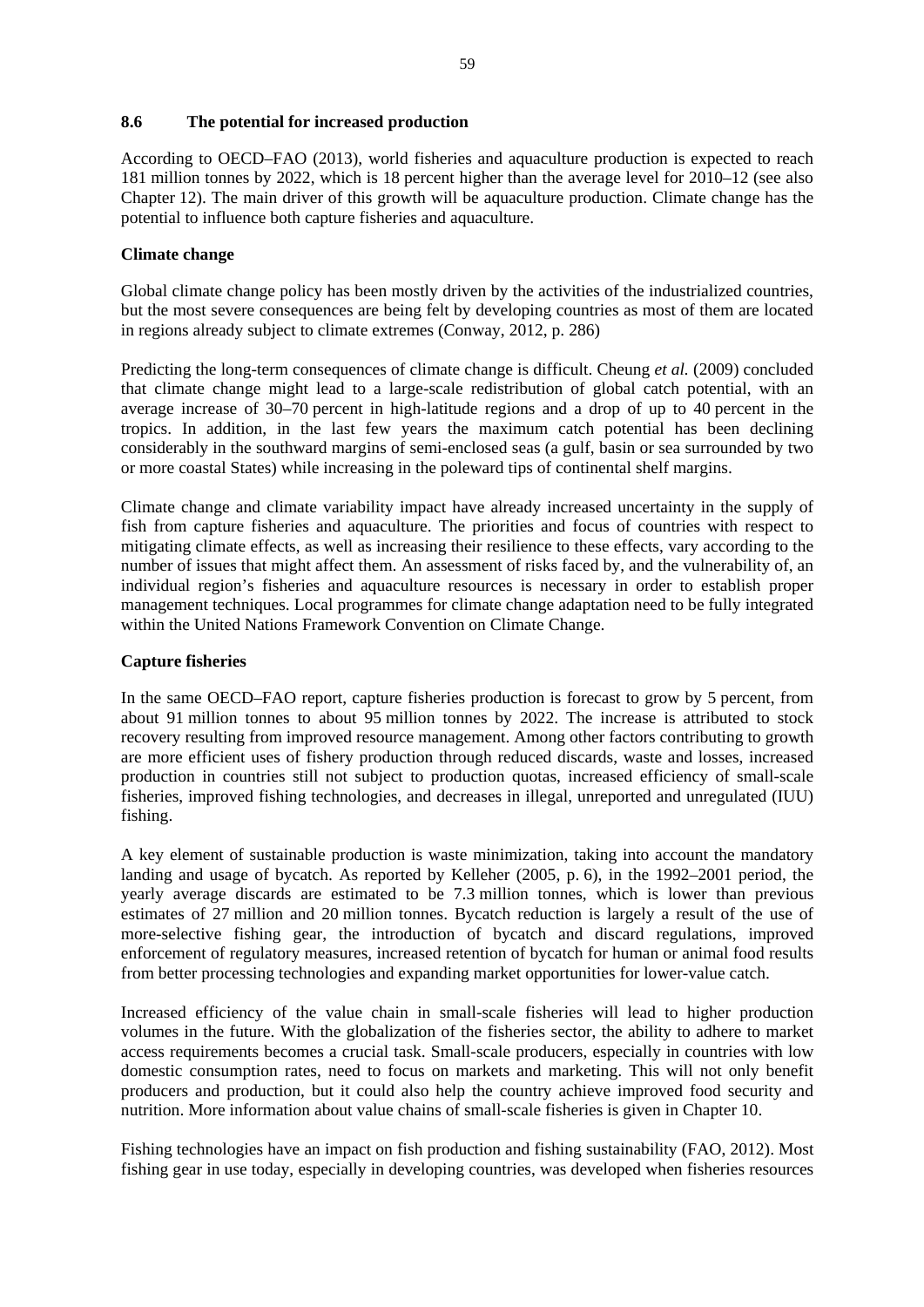were abundant, energy costs were much lower and less attention was paid to the negative impact of fishing on the ecosystem. Taking into account the scarcity of resources today, low-impact fuel-efficient fishing is highly relevant for production. The impact of fishing gear on the ecosystem largely depends on physical characteristics, the mechanics of its operation, where, when and how the gear is used and the extent of its use. The undeniable fact is that when gear is poorly selected it leads to an incidental catch of fish and juveniles and the accidental mortality of non-target species and seabirds.

Addressing fisheries overcapacity and IUU fishing through more effective governance is also important for a growth in production. While it is difficult to estimate precisely the total IUU catch, IUU fishing accounts for the major proportion of catches for some species.

#### **Aquaculture**

Products from aquaculture will account for a growing share of international trade while continuing to play a key role in food security, with significant production also destined for domestic consumption. Aquaculture is expected to expand in all continents in terms of new areas and species, as well as through the intensification of production and diversification of the product range to better meet consumer needs. The global distribution of aquaculture production is likely to continue to remain imbalanced, with China dominating world production (see Chapter 12).

In aquaculture in particular, the degree to which technological advances and better management practices directed towards sustainable production are incorporated into business practices will determine future growth. Taking into account the projected increases in fishmeal and fish oil prices, improvements in feed efficiency and greater use of substitutes are essential.

As noted above, according to OECD-FAO (2013), world aquaculture production is expected to increase by 35 percent to 85 million tonnes by 2022. This corresponds to an average annual growth rate of 2.54 percent, which is considerably less than the 5.9 percent achieved in the decade up to 2012. According to the report, the lower growth rate will mainly be caused by water scarcity, less optimal production location availability and high input costs (fishmeal, fish oil and other feeds). Despite the slower growth rate, aquaculture will remain one of the fastest-growing food producing sectors.

This assumption is somewhat pessimistic. Although the annual growth rate is likely to be reduced, a reduction of more than a half in the next decade does not appear to be very realistic. First, although there may be less optimal production location availability, there is scope for increased production at existing locations and some scope for production in new locations. Second, as for fishmeal, history shows there is great scope for productivity improvements in the use of fish feed as well as substitution of other types of meal. The research currently being undertaken in this area will allow for continued expansion. In addition, numerous farmed species are herbivorous and thus not affected by developments in the market for fishmeal. Third, and importantly, when it comes to technology, there is enormous scope for catching up. This is particularly true for developing countries, which represent the bulk of aquaculture production.

For all these reasons, it may be expected that aquaculture production will continue to grow at a fairly rapid rate also in the coming decades. Chapter 12 analyses various scenarios to this effect.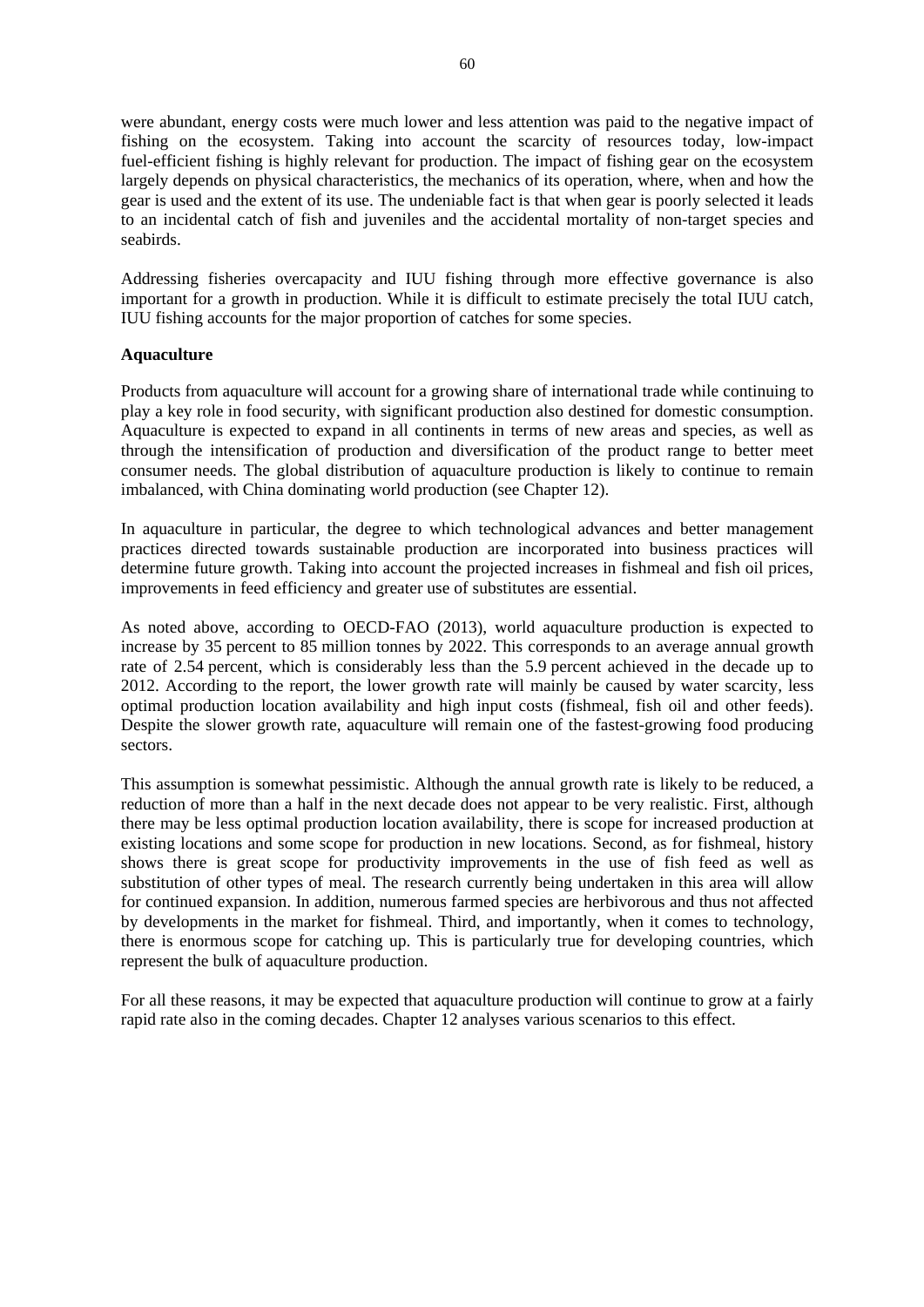### **9. AGRICULTURE**

There is evidence that agricultural growth has a high poverty reduction pay-off (Chapter 4). Agricultural growth has an especially important role to play in reducing and preventing undernourishment through a number of channels. Its impact extends from increased household ability to purchase and produce more nutritious food to economy-wide effects, such as lowering food prices and increasing government revenues to fund health, infrastructure, and nutrition intervention programmes (Fan, S. & Brzeska, J. 2012).

Although the global population growth rate is projected to decline to just over 1 percent per annum in the next decade (Chapter 2), population growth will still place additional demands on the global food system. Additional production will also be necessary to provide feedstocks for expanding biofuel production, which has become an important source of additional demand. The global scope for production area expansion is limited and geographically concentrated in a few regions. In these circumstances, most of the additional agricultural production will need to come from increased productivity, as has been the case in the past.

At the same time, there is a growing need to improve the sustainable use of available land, water, marine ecosystems, forests and biodiversity. It is estimated that some 24 percent of all agricultural land is highly degraded, with growing water scarcity a fact for many countries (OECD–FAO, 2013, p. 43).

This chapter illustrates the development of agriculture in recent decades and then analyses the potential for increased production from agriculture in the future.

## **9.1 Historical production**

Average world yield growth for crops and especially for cereals has been slowing for at least the past two decades, in part due to reduced investment in crop research and development and dissemination of improved varieties.

Figure 6 shows annual production of wheat, rice, maize and other cereals from 1961 to 2007, where "other cereals" include barley, millet, sorghum and others.

The production of wheat experienced an upward trend, increasing almost threefold from 222 million tonnes in 1961 to a peak of 613 million tonnes in 1997. It subsequently levelled off with an annual production of about 600 million tonnes, although it fluctuated significantly from year to year.

The production of maize increased from 205 million tonnes in 1961 to 655 million tonnes in 2007. The production of rice increased from 212 million tonnes to 787 million tonnes in the same period. Similarly to wheat, there were been significant fluctuations from year to year.

"Other cereals" production increased from 234 million tonnes in 1961 up to 1979, when it peaked at 359 million tonnes and levelled off up to 1991. Subsequently, the trend was negative, with 293 million tonnes recorded in 2007.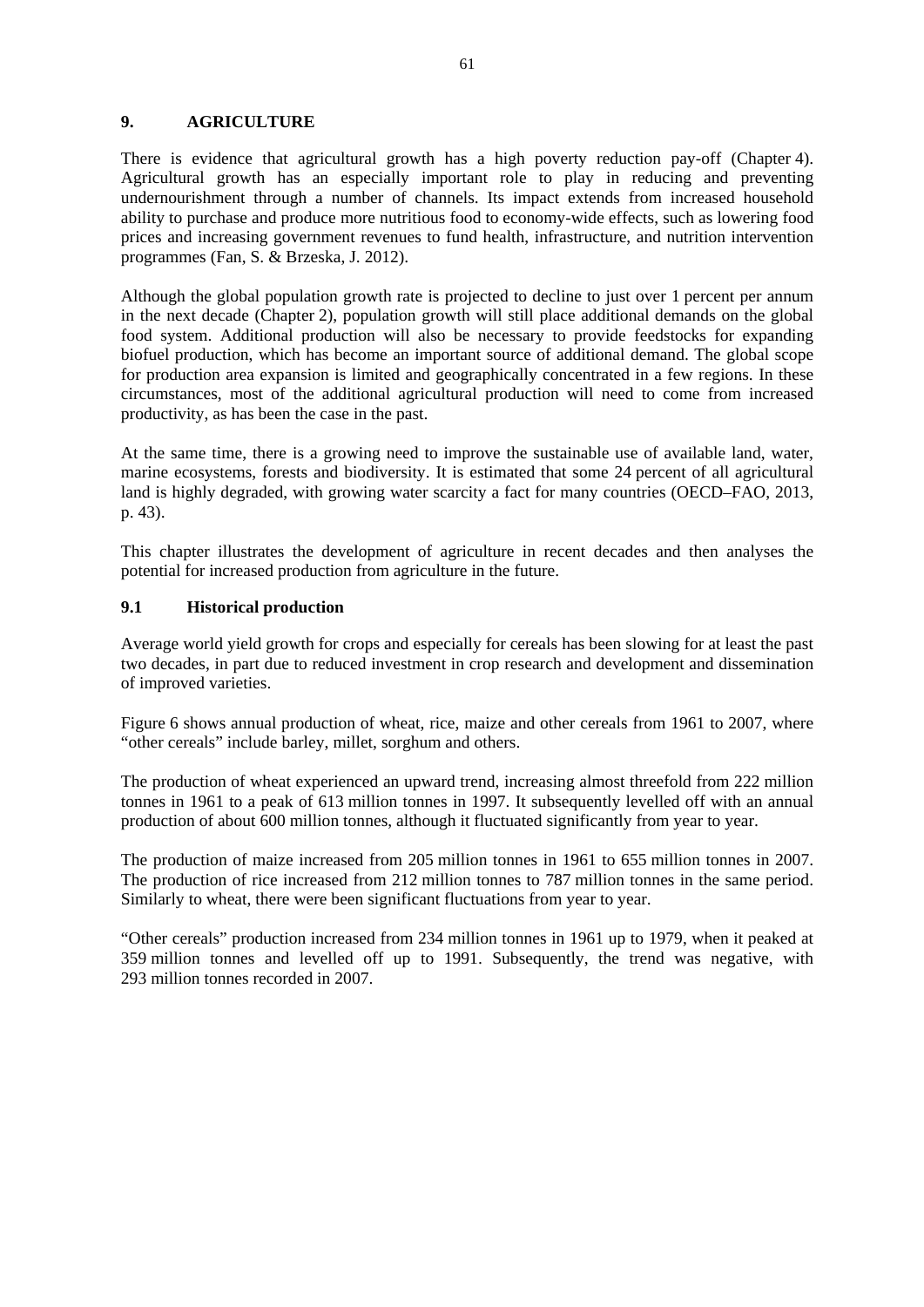

**Figure 6. Cereal production, 1960–2007** 

*Source:* FAOSTAT for wheat, rice paddy and maize. "Other cereals" compiled by the authors from FAOSTAT.

Some of the developments described above can be explained by the expansion of harvest areas over time. Figure 7 describes harvested areas for wheat, maize, rice paddy and other cereals from 1961 to 2007.

The harvested area of rice paddy expanded from 114.4 million hectares in 1961 to 155.5 million hectares in 2007. Similarly, the harvest area of maize increased from 105.5 million hectares to 158.5 million hectares in the period. The harvest area dedicated to wheat rose from 204 million hectares in 1961 up to 1982, when it reached a peak of 238 million hectares before declining gradually to 214 million hectares by 2007. The harvest area of "other cereals" declined from 223 million hectares in 1961 to 166 million hectares in 2007, a 26 percent drop.

When comparing these statistics with production figures in Figure 6, it is obvious that production per hectare has increased for all varieties. In other words, there have been productivity improvements.



**Figure 7. Cereals: harvested area, 1960–2007** 

*Source:* FAOSTAT for wheat, rice paddy and maize. "Other cereals" compiled by the authors from FAOSTAT.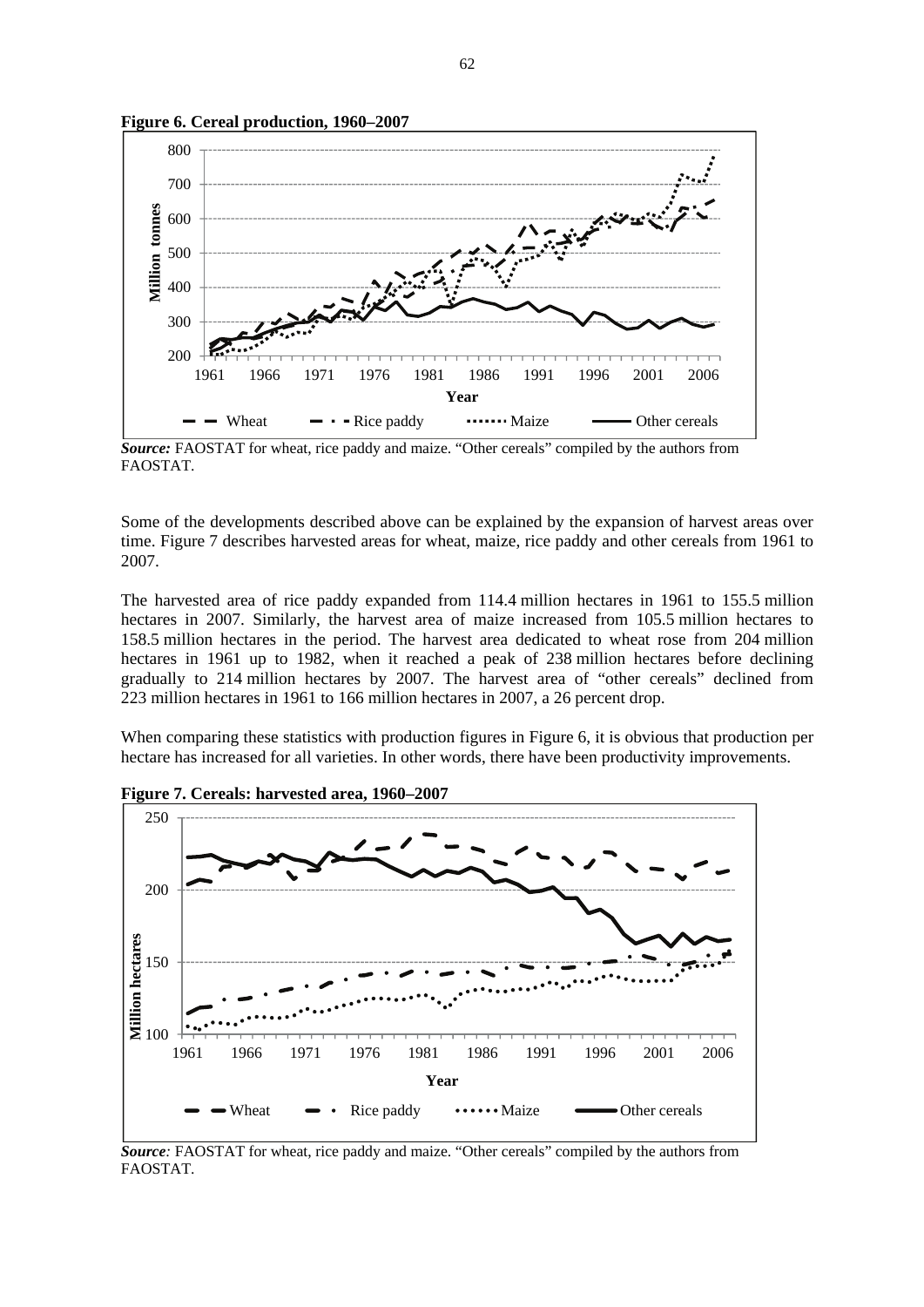Figure 8 shows cereal production per hectare of wheat, rice paddy, maize and "other cereals" for the period 1961–2007.

Per hectare maize production increased by 156 percent from 1 943 kg/ha in 1961 to 4 972 kg/ha in 2007. Similarly, per hectare wheat production increased by 160 percent from 1 090 kg/ha in 1961 to 2 859 kg/ha in 2007. Per hectare rice production grew by 126 percent from 1 860 kg/ha to 4 213 kg/ha in the period. The increase was relatively less for "other cereals", but it still grew by 68 percent from 1 050 kg/ha in 1961 to 1 768 kg/ha in 2007.



**Figure 8. Cereal production per hectare, 1960–2007** 

*Source:* FAOSTAT for wheat, rice paddy and maize. "Other" cereals compiled by the authors from FAOSTAT.

Figure 9 describes the production of meat (beef, mutton, pork and poultry) from 1961 to 2007. The total world production of meat increased greatly in this period, among other things in response to a general increase in the world population and income growth.

The rate of growth for the different commodities varied notably throughout the period. Before 1979, growth rates for cattle and buffalo meat were aligned with that of pork. However, starting from 1979, the growth rate slowed, so that by 2007 production was 130 percent greater than in 1961, when it stood at 28.7 million tonnes. The production of pork continued its rapid growth after 1979 and increased fourfold from 24.7 million tonnes in 1961 to 99.5 million tonnes in 2007.

Poultry production increased almost tenfold from 8.9 million to 87.8 million tonnes in 2007, and after 1997 it overtook cattle and buffaloes in terms of production.

The production of mutton and goat meat increased by 117 percent from 60 million tonnes in 1961 to 130 million tonnes in 2007.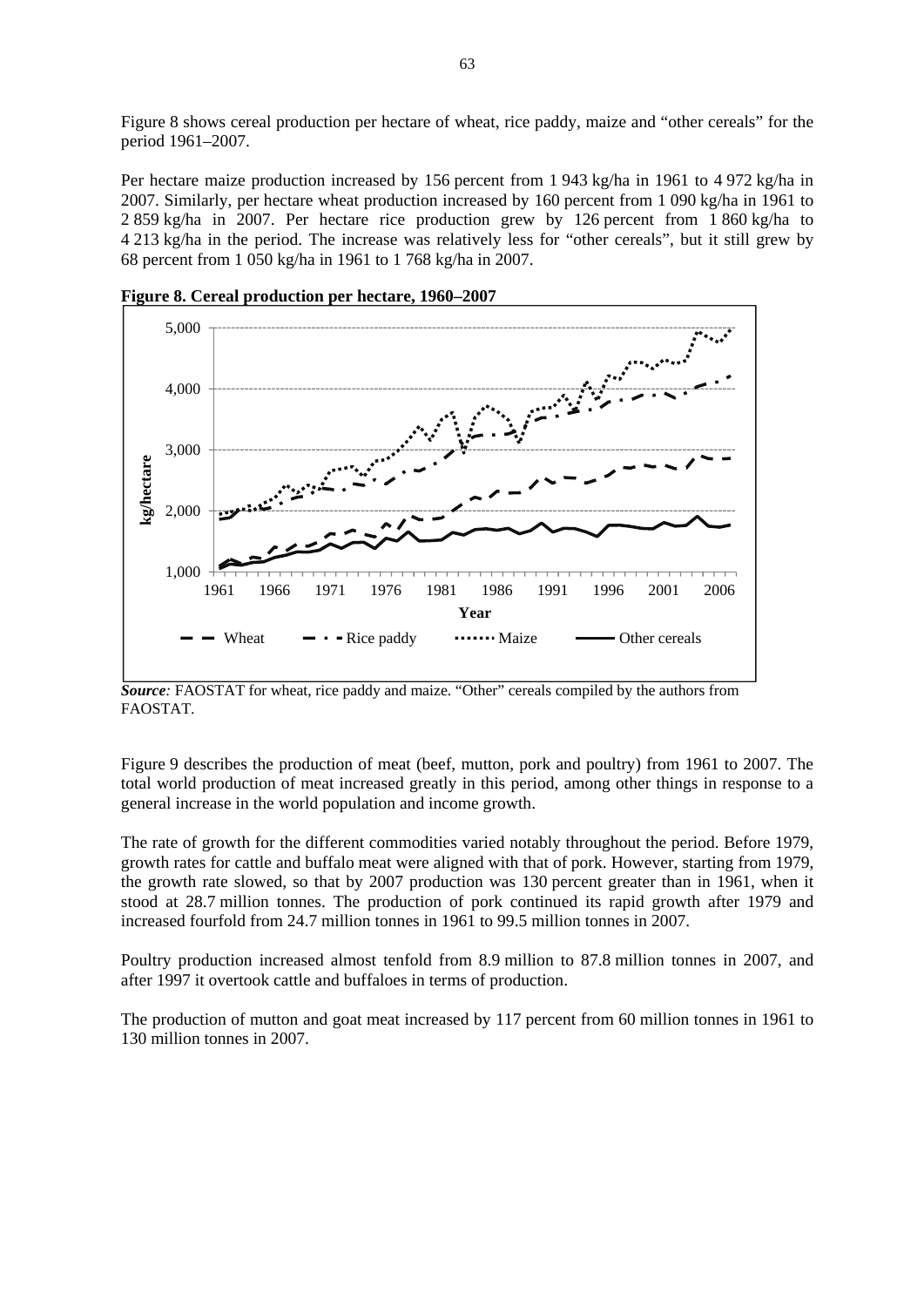

**Figure 9. Meat production per hectare, 1960–2007**

*Source:* FAOSTAT.

#### **9.2 Production projections**

The latest FAO statistics put the value of world agricultural production of food crops in 2011 at USD2 318 billion. According to OECD–FAO (2013) projections up until 2022, the growth in agricultural production is expected to slow owing to slower productivity and area growth, at least in the medium term.

Owing to resource constraints, both developed countries and large emerging economies are projected to see lower yield and production growth for most crops in the coming decade.

In order to encourage production, many developing countries and emerging economies try to increase the area of land allocated to agriculture and improve productivity by using advanced farming practices aligned with those of advanced economies.

Wheat and coarse grains yields are estimated to increase by about 12 percent on average between the base period 2010–12 and 2022. In terms of area expansion, coarse grains are projected to exhibit faster growth than wheat or rice as a result of increased demand. The increase will be driven mainly by rising demand for feed and especially for industrial use, biofuels in particular, while direct use for human consumption will be stable at 68 percent of the total. Cereal harvests are also expected to be higher, but the stock-to-use ratio will remain below historical averages over the baseline period, with rice being an exception. This projection highlights the vulnerability of the cereal market to external shocks such as droughts.

As projected, production in the meat and dairy sectors will also follow a downward trend in production, although it will be less notable than that for some crops.

Meat production is projected to increase, although at a slower pace. The predicted growth rate is 1.6 percent per annum, which is 0.7 percent per annum lower than in the previous decade. The lower supply growth is the result of a combination of factors that are expected to push production costs higher: increased energy and feed costs, increasing pressure from competing land uses (pasture vs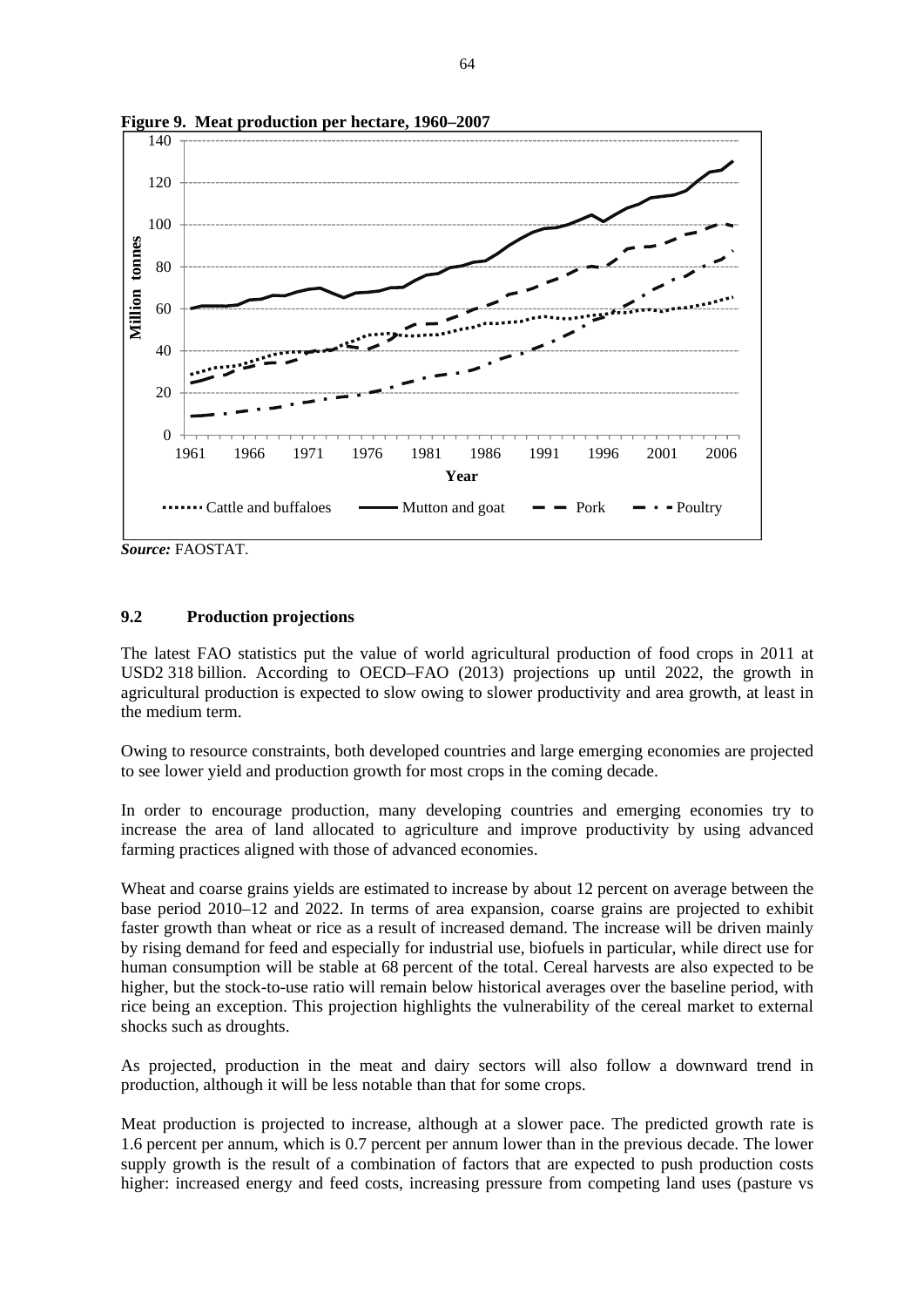crops) and growing water constraints. Developing countries are projected to account for 80 percent of the additional output by the end of the period.

Compared with the past decade, the average annual growth rate of global production for dairy products up to 2022 is estimated to decrease from 1.8 percent to 1.3 percent. The slowdown in growth reflects increasing shortages of water and suitable land in developing countries.

Experts predict that the production of palm oil will rise, reaching 34 percent of the total vegetable oil production. Similarly to the production of meat, output expansion will slow in comparison with the previous decade owing to decreasing land supply in Malaysia and Indonesia – major producing countries.

The production of oilseeds, by-products of protein meals and vegetable oils is expected to expand by 26 percent by 2022, continuing to utilize land at the expense of other crops. The growth in vegetable oil production for direct human consumption is projected to be driven by demand from developing countries. However, the direct human consumption of vegetable oil in developing countries is predicted to still not have reached that of developed countries by 2022. As mentioned above, increased demand for vegetable oils in developed countries will be due to increased use of vegetable oils for biodiesel as a result of the Renewable Energy Directive.

The supply and use of ethanol will increase significantly, especially in the United States of America and the European Union (Member Organization). Driven by related regulations (Renewable Fuel Standard 2 and the Renewable Energy Directive), ethanol production is projected to increase by 70 percent by 2022 compared with 2010–-12, reaching a growth rate of 4 percent per annum and production of 168 billion litres. Biodiesel production is projected to grow at 4.5 percent per annum, slightly lower than in the previous decade, reaching 41 billion litres in 2022. By that time, biofuel production will potentially consume 28 percent of total world production of sugar cane, 15 percent of vegetable oils and 12 percent of coarse grains (OECD–FAO, 2013, p. 21).

Sugar yields in the period 2012–2022 are expected to be lower than in the previous decade. Most of the production (88 percent) is predicted to come from sugar cane with little contribution from sugar beets that will mainly come from projected production increases in the European Union (Member Organization) and the Russian Federation. Brazil, the European Union (Member Organization), the United States of America, Australia, Thailand and China will remain the main sugar-cane producers in 2012–2022.

The world production and consumption of cotton is expected to grow but at slightly below its longterm average rate. Increased demand by India's textile industry will account for about 70 percent of the expected increase in consumption from the base period. The growth rate slowdown is the result of increased competition from artificial fibres. Higher yields of cotton are expected in sub-Saharan Africa, mainly owing to investment in new advanced technologies.

### **9.3 Trade**

Analysts expect that emerging economies and developing countries will drive the growth in agricultural trade.

Table 27 lists the world's top 12 exporters of agricultural commodities. Developed country exporters such as the European Union (Member Organization), the United States of America, Canada, Australia and New Zealand still play an important role in world exports. The European Union (Member Organization) and the United States of America continue to be the leading exporters in terms of value, with export values in 2010 of USD197.2 billion and USD71.6 billion respectively.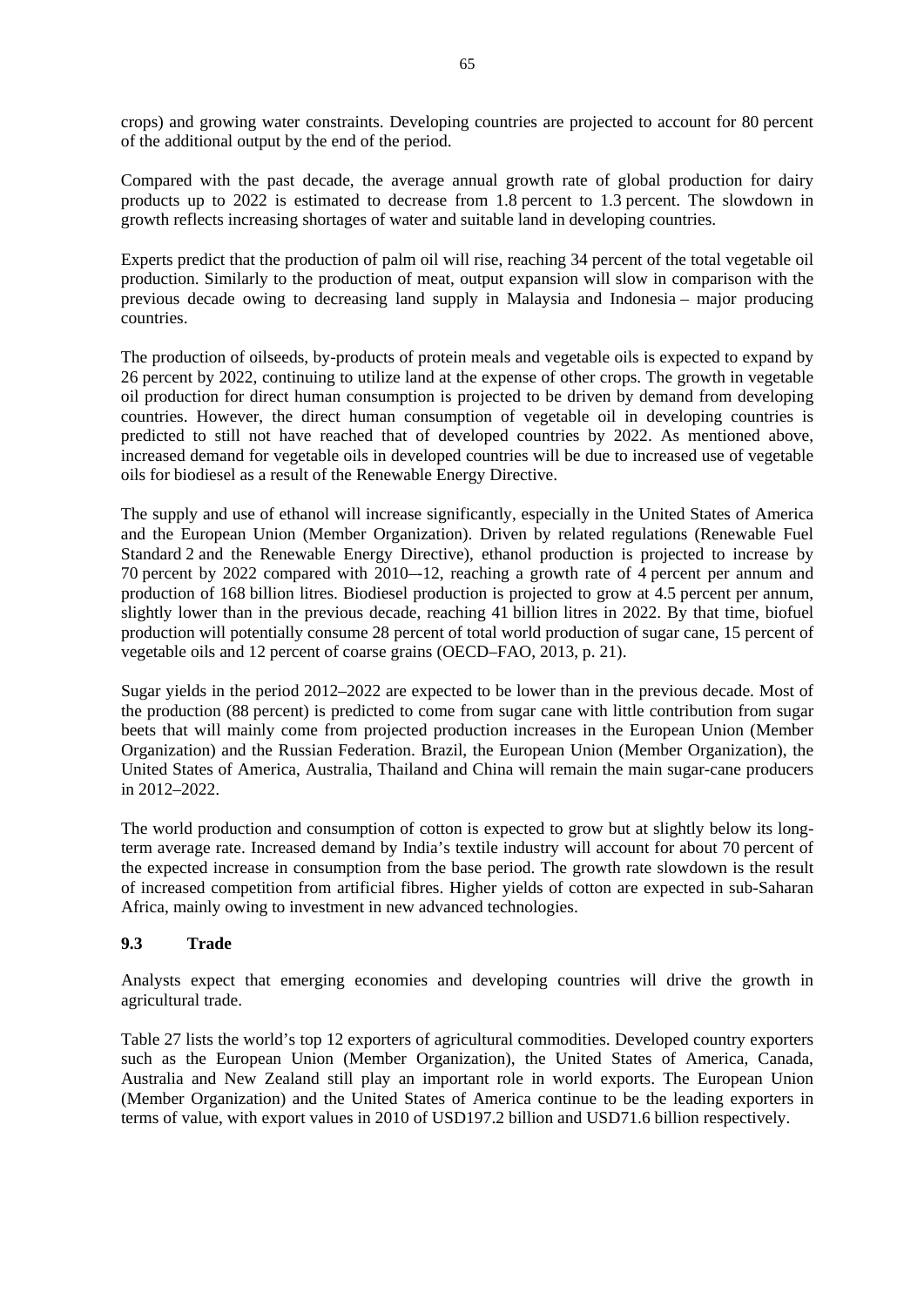| <b>Exporters</b>                | 2009  | 2010 | <b>Main products</b>                                       |
|---------------------------------|-------|------|------------------------------------------------------------|
| European Union                  | 198.1 |      | 197.2 Wine, cheese, alcoholic and non-alcoholic            |
| (Member Organization)           |       |      | beverages, chocolate and other foods containing            |
|                                 |       |      | cocoa, pastry, wheat, cigarettes and pork                  |
| <b>United States of America</b> | 67.8  |      | 71.6 Soybeans, maize, wheat, cotton, pork, beef, veal and  |
|                                 |       |      | chicken meat                                               |
| <b>Brazil</b>                   | 29.2  |      | 32.7 Soybeans, sugar, green coffee beans, meat, chicken,   |
|                                 |       |      | beef, veal, tobacco and maize                              |
| China (excluding China,         | 20.2  |      | 25.3 Garlic, preserved, dehydrated and frozen vegetables   |
| Hong Kong SAR &                 |       |      | and fruits, tea and tomato paste                           |
| China, Macao SAR)               |       |      |                                                            |
| Canada                          | 20.2  |      | 21.8 Wheat, rapeseed and rapeseed oil, pork and            |
|                                 |       |      | soybeans                                                   |
| Australia                       | 17.1  |      | 19.5 Wheat, meat, beef, veal, mutton, cotton, wool, wine   |
|                                 |       |      | and barley                                                 |
| Argentina                       | 20.6  |      | 18.5 Soybeans and soybean oil, maize, wheat, sunflower     |
|                                 |       |      | oil, beef, veal and wine                                   |
| Malaysia                        | 12.4  |      | 15.9 Palm oil, fatty acids, cocoa powder and green coffee  |
|                                 |       |      | beans                                                      |
| Indonesia                       | 9.8   |      | 13.3 Palm oil, natural rubber, fatty acids, coconut oil,   |
|                                 |       |      | cocoa beans, green coffee beans and cigarettes             |
| Thailand                        | 11.0  |      | 12.8 Natural rubber, sugar and pet food                    |
| New Zealand                     | 9.2   |      | 11.2 Milk products, mutton, beef and veal meat, kiwi fruit |
|                                 |       |      | and wine                                                   |
| India                           | 8.8   |      | 9.7 Cotton, soybeans, maize, tea, oil of castor beans and  |
|                                 |       |      | green coffee beans                                         |

**Table 27. Top 12 exporters of agricultural products, USD billions** 

*Source:* FAOSTAT.

However, the export growth rates of many developing countries are higher than those of developed countries. Brazil and China grew by 11.9 percent and 25 percent, respectively, in 2010 while the United States of America grew by 5.6 percent and the European Union (Member Organization) experienced a slight decline.

On the import side, developed countries and regions such as the European Union (Member Organization), the United States of America and Japan are the most important with total import values of agricultural products standing at USD213.5 billion, USD42.7 billion and USD36.2 billion, respectively, in 2010 (Table 28). Other important developed country importers are Canada and the Republic of Korea, which imported agricultural products valued at USD14.8 billion and USD10.2 billion, respectively, in 2010.

Despite the relatively greater individual importance of these developed States, most importers on the list are developing and emerging countries. China and the Russian Federation follow the European Union (Member Organization), the United States of America in the list of top world importers of agricultural commodities with import values of USD32.5 billion and USD21 billion, respectively, in 2010. Among other developing and emerging country importers are Mexico, Malaysia and India.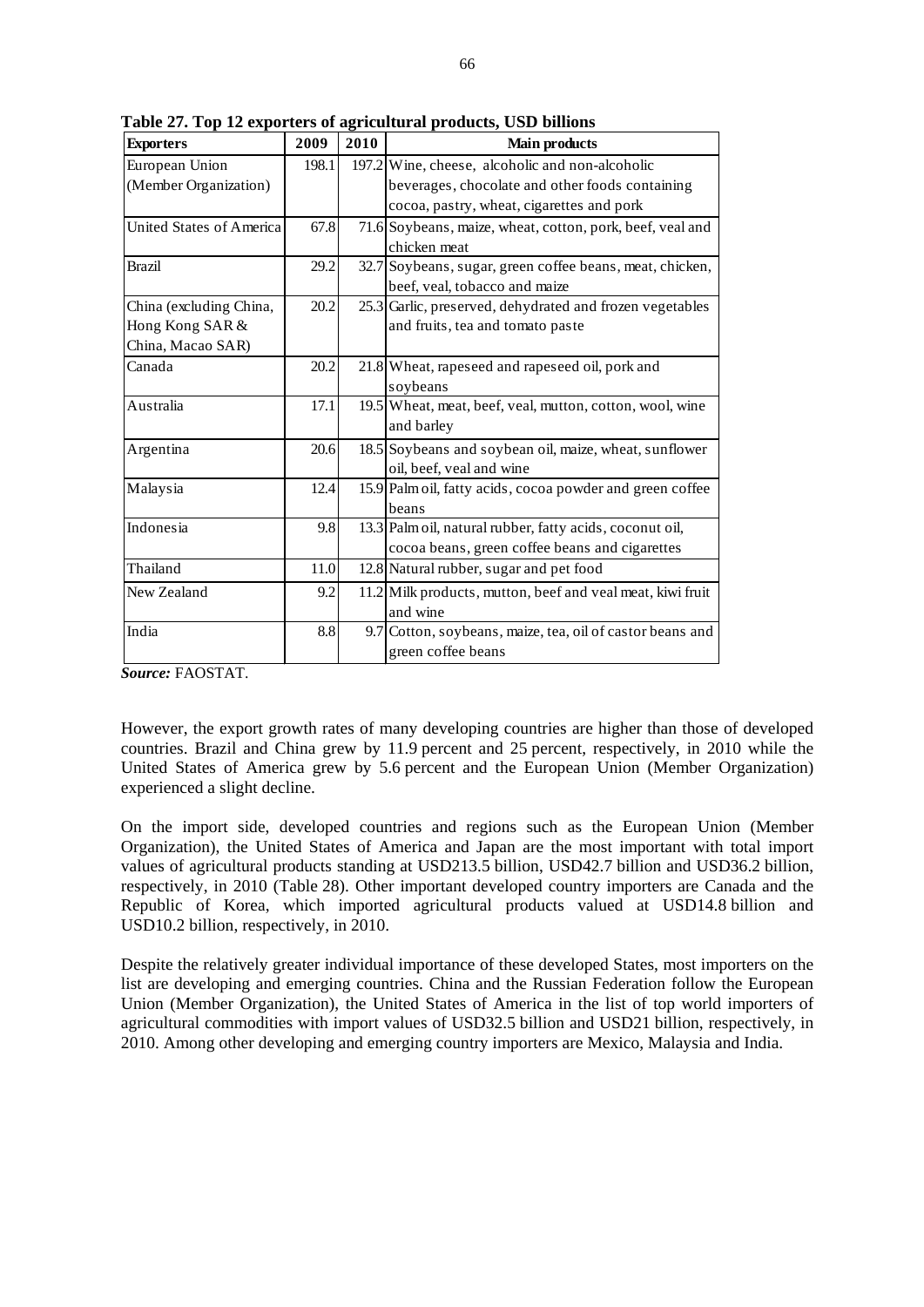| <b>Importers</b>                | 2009  | 2010 | <b>Main products</b>                                       |
|---------------------------------|-------|------|------------------------------------------------------------|
| European Union (Member          | 210.2 |      | 213.5 Cheese, wine, green coffee beans, soybeans, cocoa    |
| Organization)                   |       |      | powder and other foods containing cocoa, wheat,            |
|                                 |       |      | cigarettes, beef, yeal and palmoil                         |
| <b>United States of America</b> | 39.5  |      | 42.7 Green coffee beans, wine, alcoholic beverages, beer   |
|                                 |       |      | of barley, beef, veal, fruit and nuts in different forms   |
|                                 |       |      | (frozen, prepared, dried, paste and jams), tomatoes,       |
|                                 |       |      | sugar and cocoa beans                                      |
| Japan                           | 33.5  |      | 36.2 Cigarettes, maize, meat (pork, beef, veal and         |
|                                 |       |      | chicken), wheat and green coffee beans                     |
| China (excluding China,         | 29.2  |      | 32.5 Soybeans, cotton, palmoil, wool, sugar and wine       |
| Hong Kong SAR &                 |       |      |                                                            |
| China, Macao SAR)               |       |      |                                                            |
| <b>Russian Federation</b>       | 20.3  |      | 21.0 Sugar, meat (beef, pork and veal), cheese, tobacco    |
|                                 |       |      | and wine                                                   |
| Canada                          | 15.6  |      | 17.4 Wine, pastry, beef, veal, green coffee beans, roasted |
|                                 |       |      | coffee, alcoholic and non-alcoholic beverages and          |
|                                 |       |      | sugar                                                      |
| Mexico                          | 14.3  |      | 14.8 Maize, soybeans, wheat, rapeseed, beef, veal,         |
|                                 |       |      | chicken, pork and cotton                                   |
| Republic of Korea               | 9.5   |      | 10.2 Maize, wheat, pork, beef, veal, sugar, soybeans,      |
|                                 |       |      | cotton and green coffee beans                              |
| Malaysia                        | 7.6   |      | 9.0 Palm oil, cocoa beans, sugar, maize, soybeans and      |
|                                 |       |      | wheat                                                      |
| Saudi Arabia                    | 7.7   |      | 8.8 Barley, chicken meat, maize, cigarettes, wheat, sugar, |
|                                 |       |      | palm oil and dried milk                                    |
| India                           | 6.7   |      | 8.2 Palm oil, soybean oil, cashew nuts, sunflower oil,     |
|                                 |       |      | fatty acids, wool and raw silk                             |
| China, Hong Kong SAR            | 7.1   |      | 7.7 Chicken meat, wine, offals of pigs and cattle, pork,   |
|                                 |       |      | and dried milk                                             |

**Table 28. Top 12 importers of agricultural products, USD billions** 

*Source:* FAOSTAT.

Table 29 shows the share of countries of the Organisation for Economic Co-operation and Development (OECD) in global exports and imports of agricultural commodities. It is evident that, by 2022, developing countries will potentially account for the majority of exports of coarse grains, rice, oilseeds, vegetable oils, protein meals, sugar, beef, poultry and meat (OECD–FAO, 2013, p. 50). The share of agricultural commodities traded by developed countries has shrunk over time owing to the expansion of trade and production by developing countries.

The main traditional exporters (advanced economies such as the European Union [Member Organization], the United States of America, Australia and Canada) will still play an important role in world trade during the period. Compared with developing countries, they have a competitive advantage in the fast-growing trade of value-added processed agricultural products.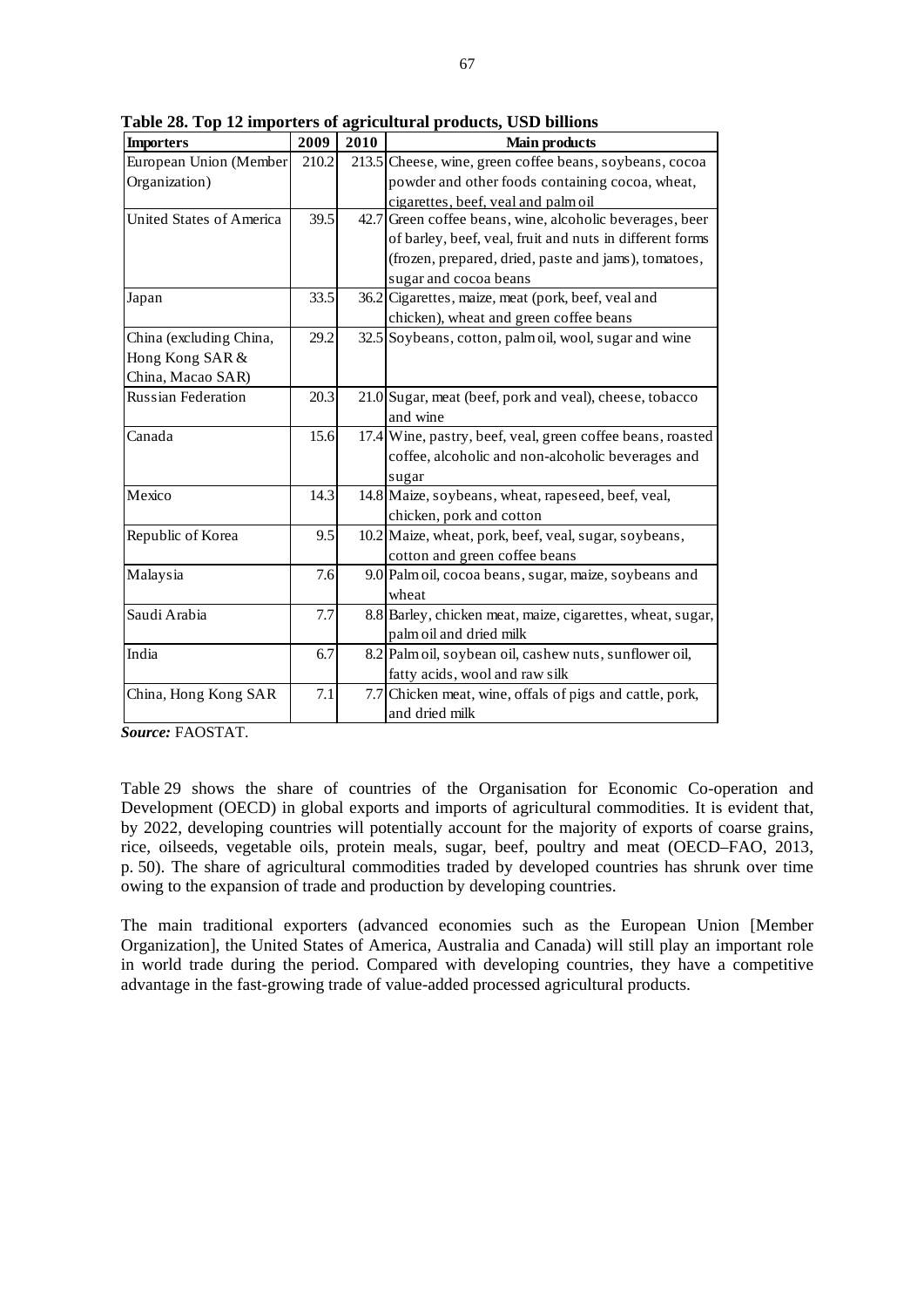|                     |           | <b>Export</b> | <b>Import</b> |           |  |
|---------------------|-----------|---------------|---------------|-----------|--|
| <b>Commodity</b>    | Average   | Average       | Average       | Average   |  |
|                     | 2003-2012 | 2013-2022     | 2003-2012     | 2013-2022 |  |
| Wheat               | 66.07     | 58.59         | 23.61         | 21.73     |  |
| Rice                | 12.98     | 10.33         | 14.46         | 13.82     |  |
| Coarse grains       | 62.01     | 48.78         | 47.79         | 38.15     |  |
| Oilseeds            | 50.30     | 46.27         | 38.79         | 26.75     |  |
| Protein meals       | 16.54     | 16.99         | 62.84         | 53.19     |  |
| Beef                | 49.75     | 47.44         | 53.21         | 46.81     |  |
| Pork meat           | 78.65     | 83.89         | 55.88         | 45.32     |  |
| Poultry meat        | 9.86      | 6.92          | 24.35         | 19.59     |  |
| Mutton meat         | 77.49     | 80.58         | 41.71         | 32.92     |  |
| <b>Butter</b>       | 83.35     | 81.00         | 19.20         | 15.15     |  |
| Cheese              | 69.60     | 64.15         | 41.51         | 31.51     |  |
| Skimmed milk powder | 82.03     | 89.32         | 20.20         | 17.37     |  |
| Whole milk powder   | 69.91     | 74.56         | 5.59          | 2.41      |  |
| Vegetable oils      | 7.74      | 8.08          | 29.10         | 25.26     |  |
| Sugar               | 18.72     | 12.84         | 26.10         | 22.29     |  |
| Cotton              | 48.63     | 50.23         | 23.91         | 23.23     |  |

**Table 29. The percentage share of OECD countries in world imports and exports of agricultural products, 2003–2012 and 2013–2022** 

*Sources:* OECD–FAO Secretariats. StatLink http://dx.doi.org/10.1787/888932860636

As stated by Alexandratos and Bruinsma (2012), in recent years India and China – the traditional exporters of rice – have become net exporters of other cereals as well. China's net exports of coarse grains have been growing since the 1980s, while India has been an occasional net exporter of wheat in the last decade.

Traditional South American and Eastern European net exporters are projected to be accelerators of agricultural growth. Brazil is expected to increase its exports up to 2022 and potentially will thereafter become a net exporter. New entrants, such as the Russian Federation, Ukraine and Kazakhstan are projected to become the principal suppliers of coarse grains and wheat. According to OECD–FAO projections, these countries will account for 51 percent of cereal exports by 2022.

Some areas traditionally registering a food deficit in the Near East, North Africa, Southeast Asia and China are projected to increase their agricultural imports, with an increasing population and growing per capita income driving this trend. Thus, cereals imports will also be dominated by developing countries where rising demand for food and feed for livestock expansion is projected to rise.

The global trade of rice is expected to grow by 8 percent of global rice consumption by 2022 and to be driven primarily by higher imports from African countries where the local climate and infrastructure are less suitable for rice cultivation.

World trade of meat has been characterized by an increased import share for Japan, the Russian Federation and various developing countries. Since the mid-1970s, developing countries as a whole have become growing net importers of meat, although in recent years the expansion of exports from Brazil has significantly reversed this trend. Alexandratos and Bruinsma (2012) expect that higher imports by developing countries will be counterbalanced by exports from the same country group by 2050. The demand for meat in major developed importing countries is likely to decline owing to an ageing population and changing diets (Chapters 4 and 6).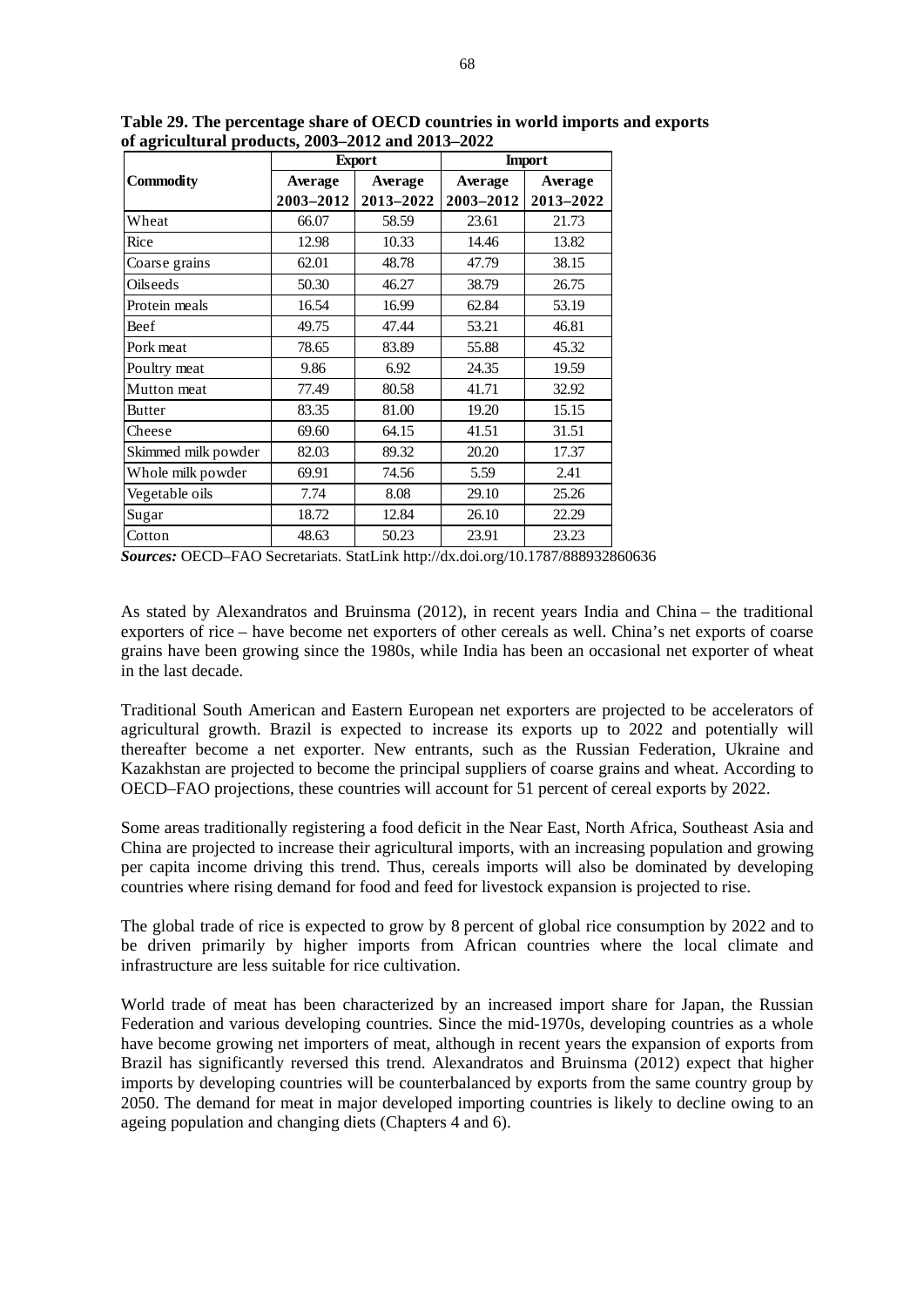The United States of America, the European Union(Member Organization), New Zealand, Australia and Argentina will continue to be the major exporters of dairy products directed mainly to developing countries, whose consumption will rise faster than production.

The next decade is expected to be characterized by the dominant role of China in Asian and global agriculture, with the country being much focused on its strategic goal to reach food security and self-sufficiency in rice and wheat. Agricultural output grew almost fivefold between 1978 and 2011 (OECD–FAO, 2013, p. 20). In recent years, the growth in output has slowed owing to rising food prices and labour constraints.

Oilseed imports are projected to rise by 40 percent to almost 83 million tonnes in 2022. China is projected to maintain its dominant role in the import of this commodity (OECD–FAO, 2013, p. 53). Indonesia and Malaysia are expected to continue to be the main exporters of vegetable oil, two-thirds of which is palm oil. The European Union (Member Organization), India and China are projected to remain the major importers of more diversified vegetable oils. Many developing countries will probably continue to import vegetable oils for food consumption while developed regions are expected to import vegetable oils for non-food uses, especially biodiesel production.

The rising price of crude oil together with the implementation of biofuel policies by governments around the world will increase demand for biofuels. As projected, global ethanol trade will expand substantially, while growth in biodiesel trade will be more moderate. Most of the increase in ethanol trade is expected to take place between Brazil and the United States of America up until 2022. In the case of biodiesel trade, Argentina and Indonesia will remain among the major exporters, while the European Union (Member Organization) will remain the major importer.

## **9.4 Constraints**

-

A number of factors are expected to cause agricultural production to grow less rapidly than in the past. There are fears that ensuring food security for the growing population will become increasingly difficult because there are currently fewer unused land and water resources and more limited yield growth potential compared with the past.

Figure 10 shows the development of the global arable land area from 1960 to 2011. The area of global arable land expanded from 1 280 million hectares in 1960 to 1 400 million hectares in 1986, and then remained almost constant until 1995. Subsequently, the growth trend was negative, although with some fluctuation from year to year, so that in 2011 the area of total arable land levelled off at about 1 395 million hectares, slightly below its 1986 level. Climate change, urbanization and soil degradation affected the expansion of arable land after 1995.

FAO and the IIASA have developed the Global Agro-Ecological Zones (GAEZ) methodology over the past 30 years for assessing agricultural resources and potential. In their assessment of the sustainability of land for crop production based on the GAEZ methodology, Alexandratos and Bruinsma (2012) state that there are 7.2 billion hectares of land with rainfed production potential, of which 1.6 billion hectares are currently used for production. However, the land has different degrees of suitability. Nearly 75 million hectares are classified as non-suitable for crop production because they are in irrigated desert areas. Out of the 5.7 billion hectares that make up the remainder, 2.8 billion hectares are used for other non-agricultural purposes that will further expand in the future or forested and 1.5 billion hectares are marginally, or very marginally, suitable owing to poor land quality for rainfed crops. "About 24 percent of global land area has been affected by land degradation. This area is equivalent to the annual loss of about 1 percent of global land area, which could produce 20 million tonnes of grain each year, or 1 percent of global annual grain production. Globally, 1.5 billion people and 42 percent of the very poor live on degraded lands" (IFPRI, 2012, p. 63). According to the GAEZ classification<sup>25</sup>, only 1.4 billion hectares of very suitable (prime

<sup>&</sup>lt;sup>25</sup> The GAEZ classification is available at: www.fao.org/nr/gaez/en/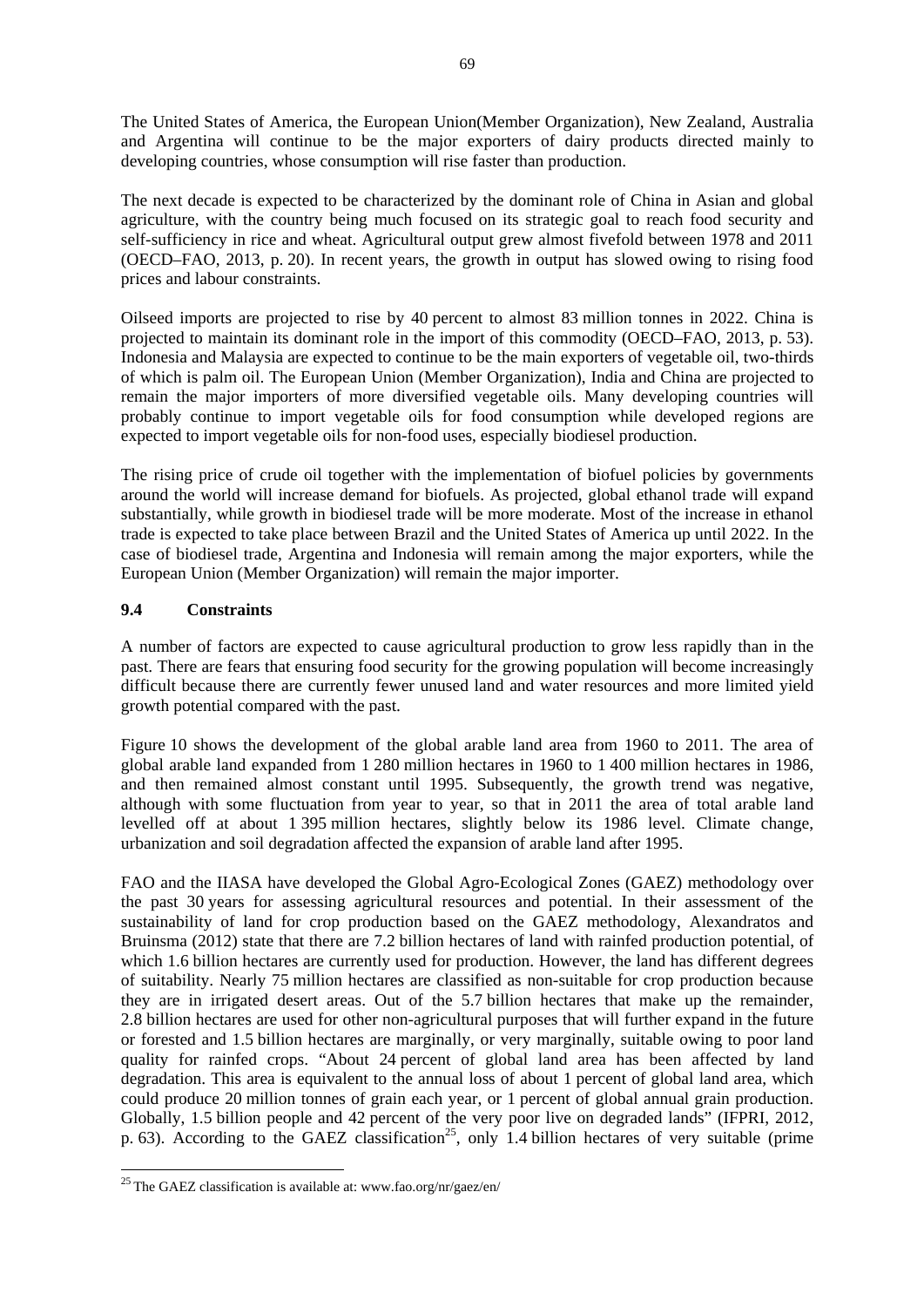land), suitable and moderately suitable (good land) could potentially be used for cultivation. This is of course true assuming that this land is not appropriated for other purposes such as pasture and that it does not require considerable investment in infrastructure and market development, and in land disease and degradation prevention.



**Figure 10. Global arable land, 1960–2012 (million hectares)**

As estimated by Alexandratos and Bruinsma (2012), the net land available for crops may potentially have increased by 70 million hectares by 2050 in countries that are projected to expand crop land area (most of them in sub-Saharan Africa and Latin America, in particular in Brazil). According to OECD–FAO (2013), the Russian Federation is also among the countries with spare land suitable for agricultural production. The harvest area could almost double owing to multiple cropping if it can be assumed that rising cropping intensities would not cause significant further land degradation as many experts believe. Rising cropping intensities could be one of the factors responsible for increasing the risk of land degradation and thereby threatening sustainability, in particular where not accompanied by land conservation measures such as adequate and balanced use of fertilizers to compensate for the removal of soil nutrient by crops.

A 63 million hectare decline in use of the land available for crops is expected in the developed countries and some developing countries.

In theory, the end result is that more than 1.3 billion hectares of prime and good land will remain available for production expansion. However, this is not strictly accurate. The cost of development of necessary infrastructure very often makes the use of this land economically unjustifiable. In addition, the distribution of spare land might be very unequal among the countries, a factor that can cause problems on a regional level.

Water is another critical and scarce resource. It is difficult to overstate the importance of irrigation in agriculture. Yields of irrigated crops are well above those that are rainfed and much of the production increase in the recent years has been due to more widespread irrigation usage.

The world's irrigation area is estimated to be 300 million hectares, and 80–90 percent of it is in use (Alexandratos and Bruinsma, 2012). However, the possibility of further expanding the irrigation system is limited.

*Source:* FAOSTAT.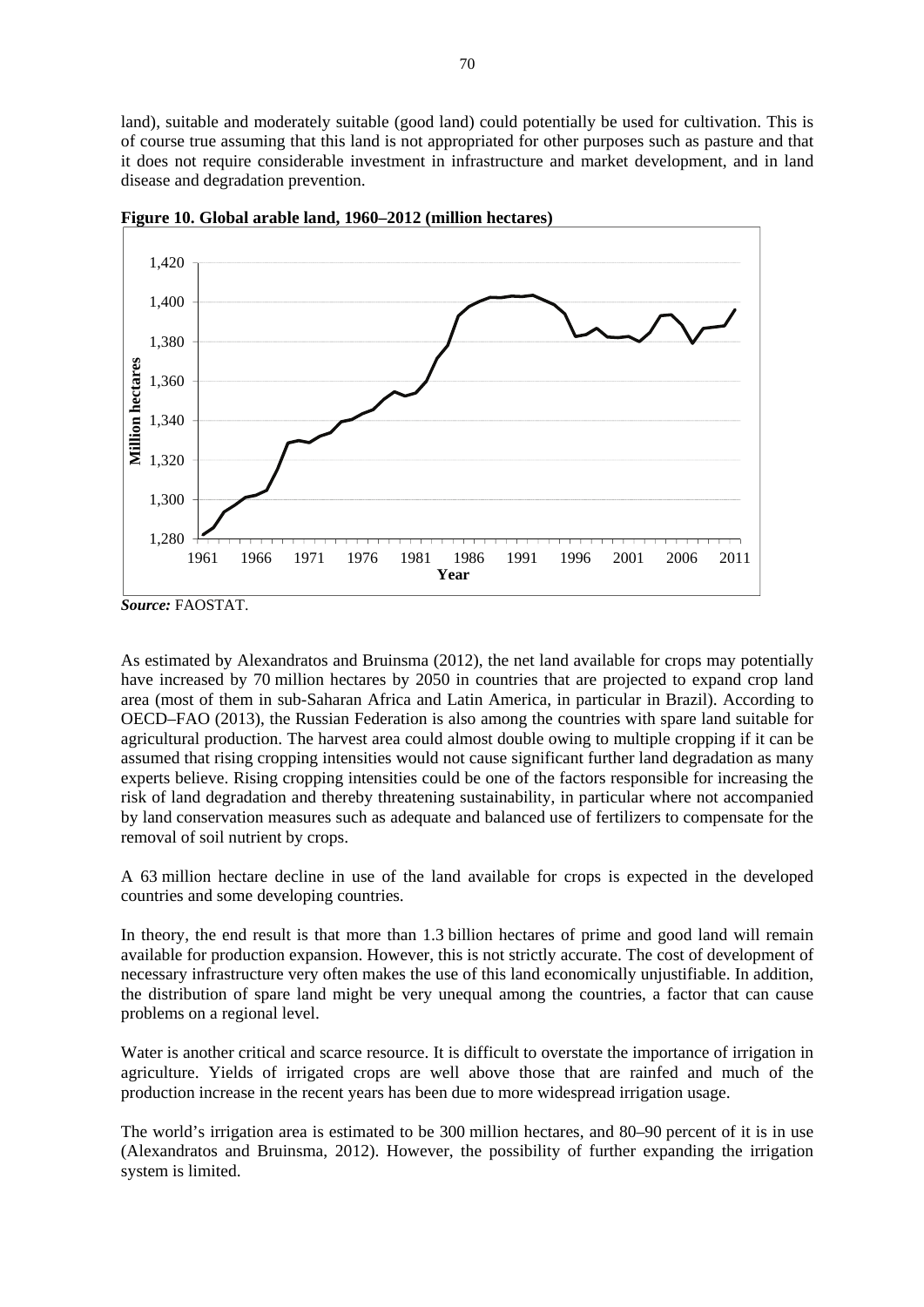The major issue is that majority of renewable water resources are scarce in regions such as North Africa and northern China where land expansion is expected and where they are mostly needed. In addition, some of the renewable water resources suitable for irrigation might be utilized for other non-irrigational purposes. It is also necessary to keep in mind the impact of climate change on water resources that will possibly affect precipitation and evapotranspiration patterns – the transportation of water from the earth to the atmosphere by evaporation of water and transpiration from plants. Finally, existing irrigation systems may be depleted and beyond repair. In this case, additional investments would be necessary to modernize obsolete irrigation systems.

### **9.5 Productivity**

Productivity, or the ability to obtain more output from productive resources, will play a pivotal role in future food security for agriculture as well as for aquaculture (Chapter 8). As highlighted above, greater productivity in developing country agriculture has the potential to raise average global productivity, which would be important for future food security.

Productivity growth in agriculture in the past few decades has largely been driven by growth in labour productivity; and labour productivity in agriculture has on average been growing faster than labour productivity outside agriculture since the 1960s. In addition, annual growth of total factor productivity (TFP) in agriculture has been up to 1.5 percent higher than in non-agriculture, countering the notion of agriculture as a backward sector where investments and policies are automatically less effective in generating growth than other sectors (FAO, WFP and IFAD, 2012, p. 28).

Table 30 provides estimates of annual growth rates for land, labour and TFP – the ratio of commodity output to total inputs used in production – in different regions for the periods 1971–2009 and 2001–09. Although the trends in growth are not homogeneous, it is possible to highlight some general trends.

In high-income countries, the overall amount of resources (labour, land and TFP) has been falling since 1980. However, TFP has remained high in most countries, thus rebalancing the decline in resources. Over time, the agricultural labour force in these countries has declined and average farm size increased, meaning that labour productivity has risen much faster than land productivity.

It is noticeable that TFP in developing regions in 2001–09 rose substantially compared with 1971–2009. China and Brazil maintained high TFP growth rates in the period while Southeast Asia, West Asia, North America, and Latin America and the Caribbean also saw accelerated growth in the 2000s. The major exception is sub-Saharan Africa where TFP remained below 1 percent per year.

| productivity (TFP), by region | Table 30. Percentage annual growth rates for land, labour and total factor |  |  |
|-------------------------------|----------------------------------------------------------------------------|--|--|
|                               |                                                                            |  |  |

| <b>Region</b>              | 2001-2009 |                        |      | 1971–2009 |                    |            |
|----------------------------|-----------|------------------------|------|-----------|--------------------|------------|
|                            |           | <b>Land Labour TFP</b> |      |           | <b>Land</b> Labour | <b>TFP</b> |
| World                      | 2.37      | 1.94                   | 1.22 | 2.06      | 1.26               | 0.65       |
| High income                | 0.97      | 3.93                   | 1.44 | 1.44      | 4.25               | 1.36       |
| Transition                 | 2.41      | 4.58                   | 1.15 | 0.14      | 1.15               | $-0.13$    |
| Developing                 | 0.82      | 0.36                   | 1.29 | 1.11      | 0.24               | 0.28       |
| Latin America and the      | 3.38      | 4.12                   | 1.30 | 2.62      | 2.79               | 0.53       |
| l Caribbean                |           |                        |      |           |                    |            |
| West Asia and North Africa | 2.52      | 2.08                   | 1.33 | 2.38      | 2.44               | 0.42       |
| China and Northeast Asia   | 3.71      | 5.26                   | 1.34 | 3.80      | 4.05               | 0.69       |
| South Asia                 | 2.69      | 1.34                   | 0.85 | 2.82      | 1.34               | 0.20       |
| Southeast Asia             | 3.76      | 4.00                   | 1.43 | 2.74      | 2.24               | 0.45       |
| Sub-Saharan Africa         | 2.34      | 0.77                   | 0.85 | 2.27      | 0.62               | 0.50       |

*Source:* IFPRI (2013, Table 2).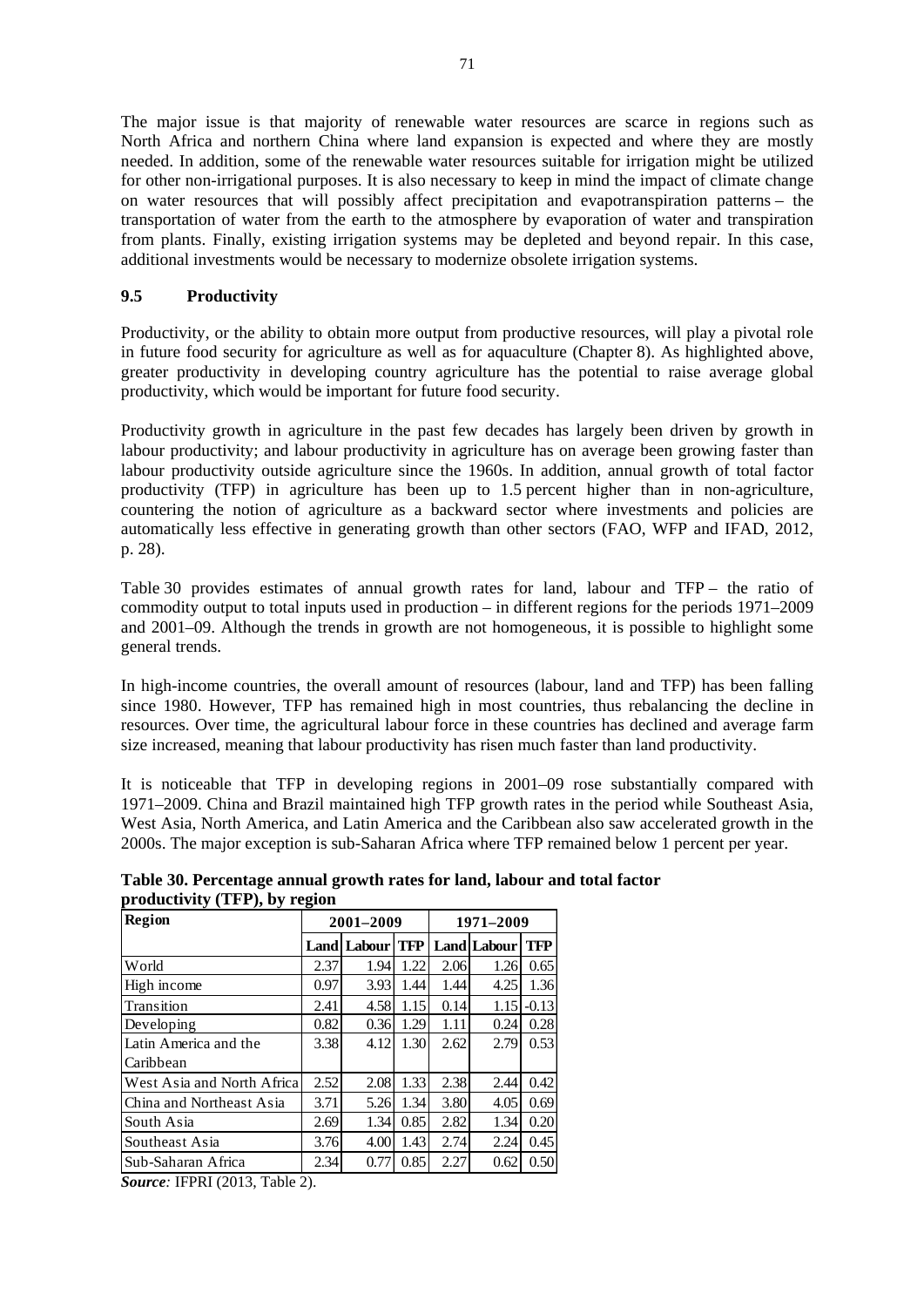In the transition countries, the collapse of the Soviet Union caused a major shock to agricultural productivity. During the transition from centrally planned to market-oriented economies, agricultural output fell sharply. Their output has begun to recover and has led to an improvement in TFP, which has increased rapidly since 2001.

Research by Nin-Pratt measured agricultural TFP growth not only for most countries, but also for various states and provinces within large countries. The research found TFP growth in Australia, Brazil, China, Indonesia and the United States of America to be highly uneven not only across countries, but also across different parts (states or regions) of the countries in question. For example, TFP growth in China and Brazil has been very strong in coastal areas but less so in the interior. In Indonesia, TFP growth was positive in Sumatra and Kalimantan, the western and northern regions of the country, but was stagnant in Java and the eastern provinces. In the United States of America, TFP growth was fairly strong in areas such as the Corn Belt and the Great Lakes but low in the Great Plains, Appalachia, California and Florida. In eastern and southern areas of Australia, TFP was affected by the stagnation of broadacre – land suitable for farms practising large-scale crop operations.

### **9.6 Summary**

Agricultural growth plays a vital role in reducing poverty and ensuring future food security. Although the population growth rate is projected to decline in the future, increased population will still place additional demands on the global food system (Chapter 2). As the global scope for area expansion is limited and geographically concentrated in a few regions, additional agricultural production will need to come mainly from increased productivity.

According to OECD–FAO (2013) projections up to 2022, growth in agricultural production will slow in the mid-term owing to lower productivity and reduction in the rate of expansion. Owing to resource constraints, both developing countries and developed economies are projected to have lower yields and production growth for most crops. In order to encourage production and increase productivity, many emerging and developing countries aim to expand agricultural land and use more-advanced farming practices.

Developed economies such as the European Union (Member Organization) and the United States of America are by far the largest agricultural exporters in the world. However, 7 out of the 12 top exporters are emerging and developing countries, and many developing countries are registering larger increases in export value than developed countries. On the import side, developed economies such as the European Union (Member Organization), the United States of America and Japan top the list, but again most the major importers are developing and emerging countries. It is these countries that will drive the growth in agricultural trade. By 2022, developing and emerging countries are expected to account for the majority of exports of coarse grains, rice, oilseeds, vegetable oils, protein meals, sugar, beef, poultry and meat. Developing and emerging countries will also account for a large proportion of the growth in imports of many foods such as cereals and meat, whereas advanced economies will continue to be the major exporters of dairy products imported mainly by developing countries. Moreover, the rising price of crude oil and the different biofuel policies around the world will lead to an increasing demand for biofuels.

A number of factors are expected to cause agricultural production to grow less rapidly than in the past. Some of the most important of these are less unused land and water resources and more limited yield growth potential, compared with the past. Any further expansion of the world's irrigation area is also difficult, owing to scarce and diminishing water resources, exacerbated by climate change.

Productivity plays a pivotal role in future food security. However, the challenge here, besides climate change, will also reside in the uneven access to natural and technological resources. In high-income countries, the overall amount of resources has been falling since 1980, but this has been largely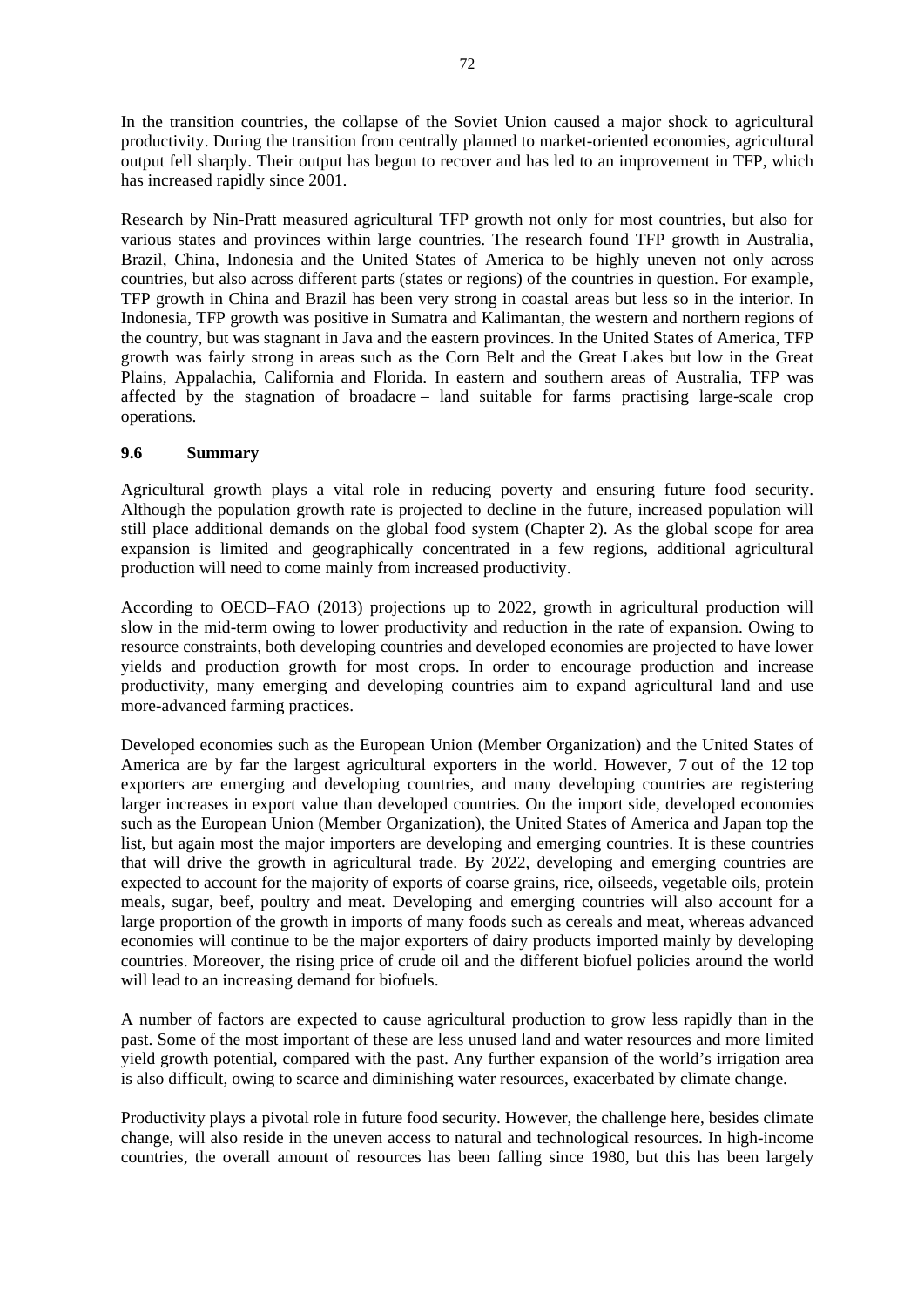offset by strong TFP. In developing regions, TFP has been rising more slowly, except in the last decade, when their TFP growth rate has overtaken that of high-income countries.

An important tool that provides a multitude of ways to increase productivity is a supply chain. The supply chain takes on importance in terms of the efficiency with which distribution brings products from the producer to the consumer. The next chapter discusses supply and value chains in detail.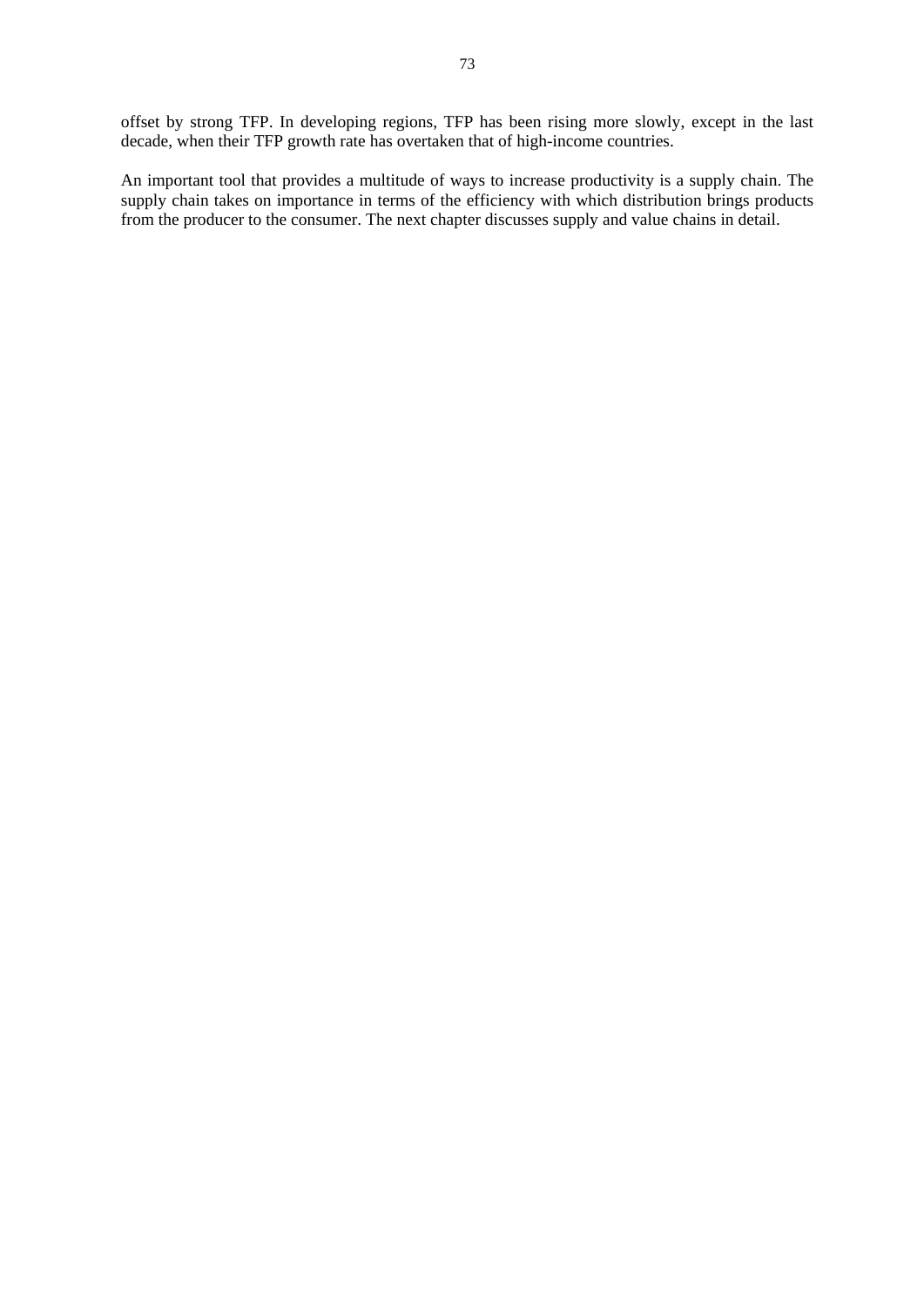#### **10. SUPPLY CHAINS**

Products from fisheries, aquaculture and agriculture are consumed in local, regional and international markets. The global export value of fish and fish products has increased dramatically in recent decades, up from USD15 billion in 1980 to USD127 billion in 2011 (Chapter 8). About 50 percent of this comes from developing countries, where the net export revenue that countries receive from fish trade is larger than their exports of tea, rice, cocoa and coffee combined.

As far as agricultural exports are concerned, the increase in value in recent decades is similarly significant, rising from USD233 billion in 1980 to more than USD1.3 trillion in 2011 (FAOSTAT). Thus, magnitudes are considerably higher than for fisheries. This overall rise has been accompanied by a marked shift in the relative export growth patterns of developed versus developing countries. In 2010, 7 out of the top 12 exporters of agricultural products were developing and emerging countries and their share in the total value of the top 12 exporters increased from 27 percent (USD112 billion) in 2009 to 29 percent (USD128 billion) in 2010 (Chapter 9). Moreover, OECD–FAO estimates project that this rebound will continue to 2022, with emerging economies and developing countries driving growth in agricultural trade in the coming years (Chapter 9).

This growth in trade has been coupled with dramatic changes in the supply chains and with improvement in logistics, distribution and packaging. This has happened in a context of markets becoming ever more globalized. At the same time, there have been growing concerns over food safety standards, food waste, environmental issues and sustainability (FAO, 2013a).

This chapter outlines typical supply chains for agriculture, fisheries and aquaculture, both for domestic and international markets, discusses the value chain approach, examines relationships among agents along supply and value chains, and analyses the scope for efficiency improvements.

#### **10.1 Typical supply chains for domestic and international markets**

A supply chain is a network of product-related business enterprises through which products move from the point of production to consumption, including pre-production and post-consumption activities. Each link in a food supply chain affects the availability, affordability, diversity and nutritional quality of foods. Moreover, as discussed in Chapter 6, the handling of food throughout a chain has an impact on nutrition, price and accessibility, which in turn affects consumer choices, dietary patterns and nutritional outcomes (FAO, 2013b).

In supply chains, production is focused on efficient logistics using upstream and downstream businesses aimed mostly at pushing products to market. Supply chains are concerned with costs and how long it takes to present the product for sale, with the main objective of chain management being to maximize profits by reducing the number of links in the chain and improving efficiency. Supply chains work to keep to a minimum issues such as bottlenecks in supply, costs incurred, and time to market. Food supply chains are currently changing in many ways, driven by economic development, rapid urbanization and facilitated in some cases by policy reforms that are resulting in consumers receiving food in many diverse ways (FAO, 2013b).

With globalization and the liberalization of markets as well as the rise of the middle class in developing countries, fish trade has liberalized, with supply chains lengthening. Traditionally, developing countries mostly exported to major developed country markets, whereas today some developing countries are likely to export within their own regions to meet growing demand for food, especially in the growing economies of Latin America, Africa and Asia (FAO, 2013a).

International supply chains are diverse and complex, but are typically led by vertically integrated companies, including large processors, distributors and retailers. These companies coordinate activities to set themselves apart from the competition (FAO, 2013b; De Silva, 2011). A typical international supply chain consists of three key parts: supplying raw materials to manufacturing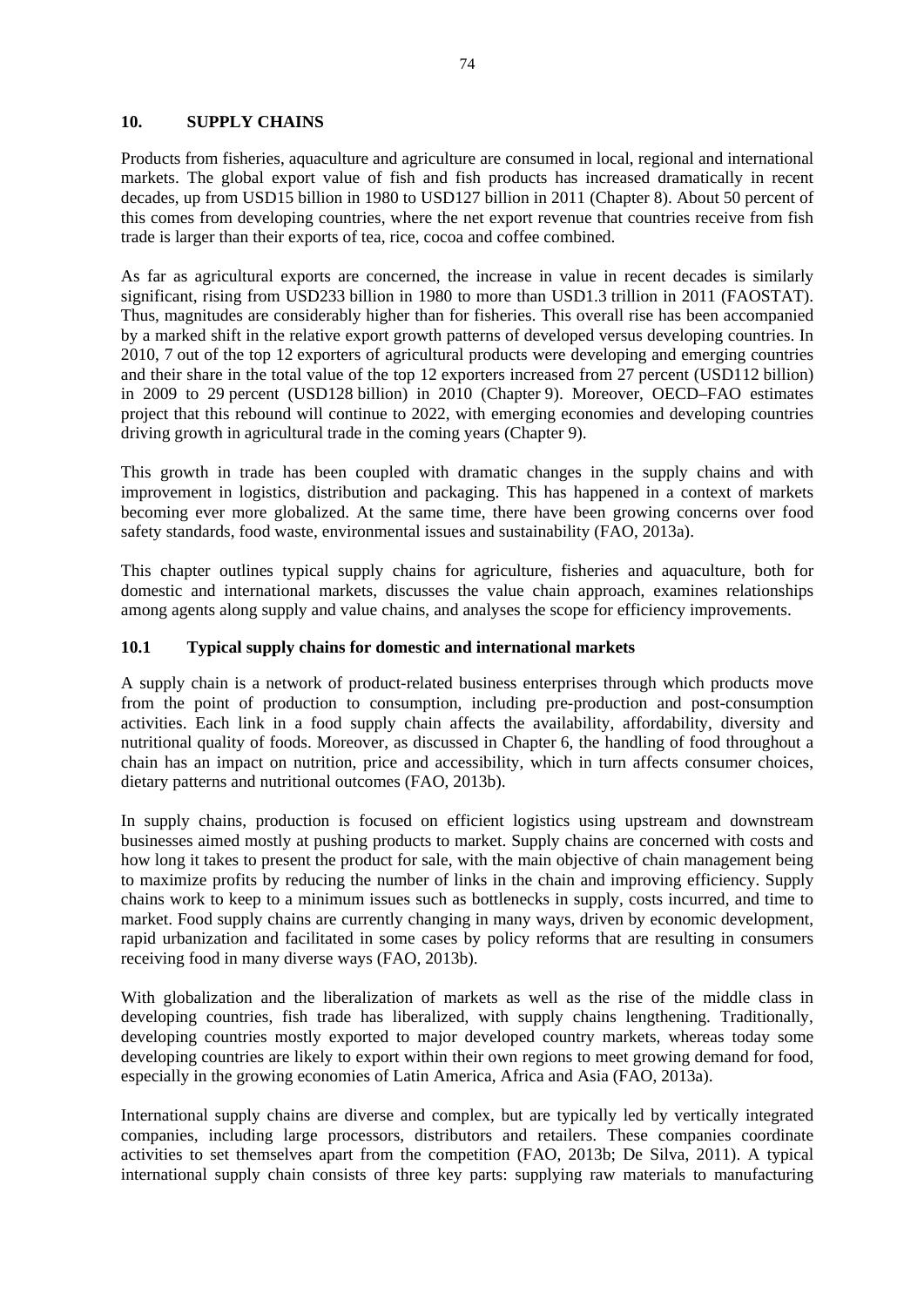units; manufacturing raw materials into semi-finished or finished products; and distribution to ensure products reach consumers (De Silva, 2011). These types of vertically integrated supply chains are expanding rapidly in many developing countries, where they may complement rather than replace traditional supply chains. These modern chains can exist alongside and intersect to some degree with traditional supply chains such as traders, direct markets, small independent stores and street vendors (FAO, 2013b; Gómez and Ricketts, 2012).

Generally, international supply chains of economically important species for trade, such as tuna, salmon, skipjack, shrimp and tilapia, are composed of several nodes with products passing through longer chains to reach the consumer. In the salmon industry in Canada, for example, salmon goes from the fishers to wholesalers, to processors to exporters and then, in the importing country, it will pass through one or more nodes before it typically ends up in a supermarket (FAO, 2014). International supply chains are highly market oriented compared with domestic supply chains, with market orientation being a key to access, function and remain in the international market. However, technical barriers to trade including duties, taxes, tariffs, certification and other standards, can act as barriers to market access. Technical barriers to trade are particularly significant to international value chains originating in developing countries compared with those initiated in developed countries (De Silva, 2013).

In contrast, domestic supply chains usually involve buying and selling with small, independent retailers on a much smaller scale, owing to lack of storage, distribution and processing infrastructure. Domestic supply chains have typically high market access but may be weak in market orientation (De Silva, 2013). Species in domestic supply chains that are not economically significant (relevant to other species) but are vital to local food security are part of a shorter supply chain. For example, a fish called hilsa in Bangladesh goes only from the fisher to the wholesaler, who also often acts as retailer (De Silva, 2011; FAO, 2014). Another example of a domestic supply chain can be seen in Liberia, where fishers sell their catch to fish traders (known as mammies). The fish mammies then sell as much fresh fish as they can to individuals (including restaurant buyers and household buyers) on the beach itself or sometimes at outdoor markets for the public. They will then sell any leftover fish for a lower price to small-scale processors, who smoke the fish for future sale to individuals, usually at outdoor markets.

With supermarket chains being introduced and growing in developing countries, these traditional trends in supply chains are shifting. Supermarket chains bring with them new technologies, more integrated supply chains and, frequently, stronger links to their own suppliers outside the country, all of which can cause major changes to the supply chain (FAO, 2013b; Reardon and Timmer, 2012). Despite this, research has shown that for animal sourced foods that are more perishable, such as fish and agricultural products, consumers in developing countries are most likely to still access them through traditional retail outlets (Jabbar, Baker and Fadiga, 2010). Research has demonstrated that these traditional retail outlets seem to have the following advantages: ability to offer products at low prices; considerable flexibility in product standards; and convenience for consumers owing to flexible market locations (Schipmann and Qaim, 2010; Wanyoike *et al*., 2010; Jabbar and Admassu, 2010; Minten, 2008).

### **10.2 The value chain approach**

The term supply chain is often used interchangeably with the term value chain. Although there is no single standardized definition for either term, general characteristics and definitions have been applied to both supply and value chains that can be discussed here. Note that the terms here are used as one and the same, as many supply chains are now taking a value chain approach.

Like supply chains, value chains have the main objective to maximize net revenue. However, the method in which value chains seek to maximize net revenue is inherently different. As the name suggests, value chains add incremental value to the product in the different nodes of a chain either by value addition or value creation. This value is then realized from higher prices and/or the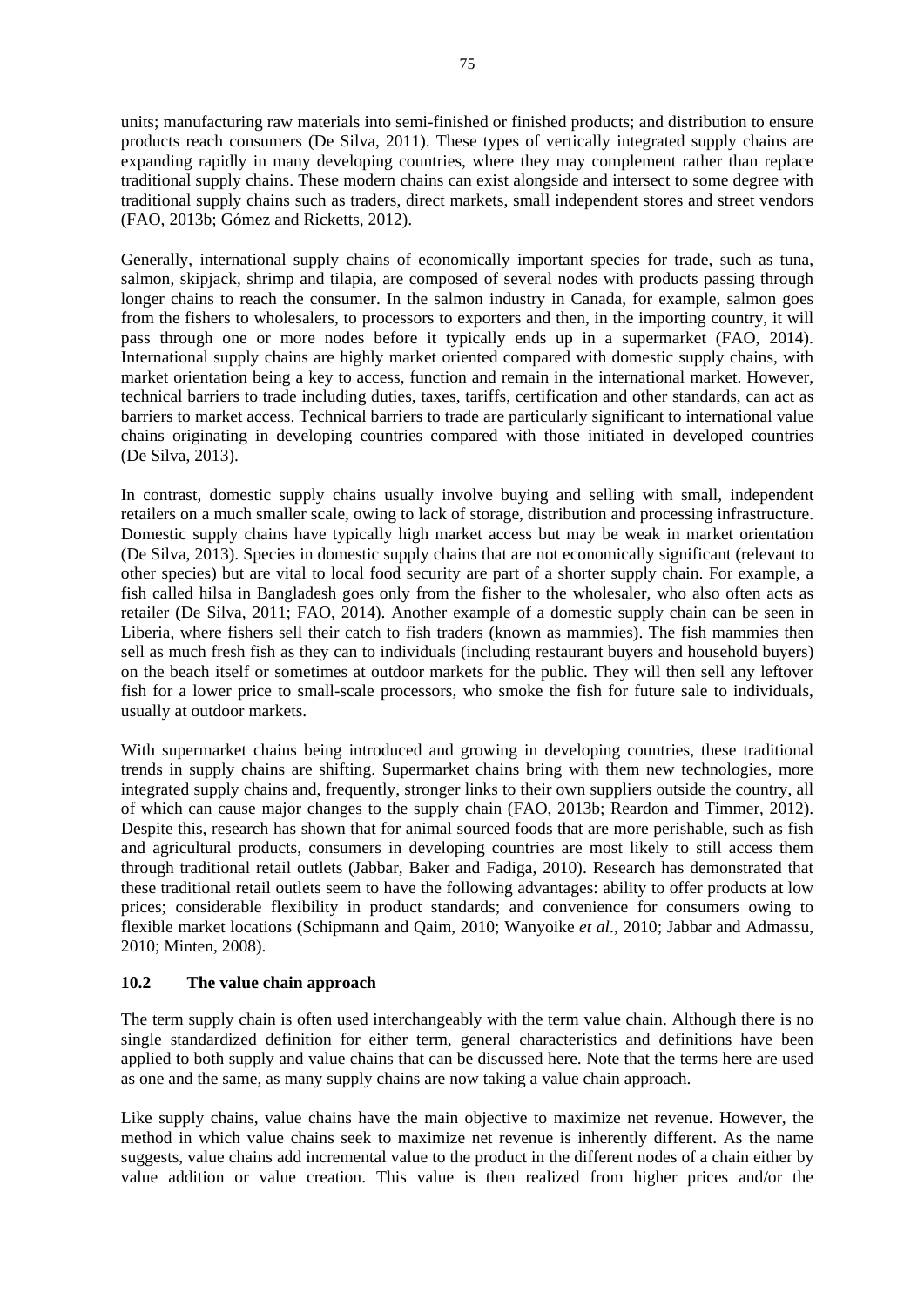development of new, niche or expanded markets. For example, within fisheries and aquaculture, the term value addition is used to characterize adding value in products through some type of processing methods; essentially converting raw fish to a resulting finished or semi-finished product that has more value in the market place. Value creation, on the other hand, is used to characterize primary products that have incremental value in the marketplace by differentiating them from similar products based on product attributes such as: geographical location (Mediterranean olive oil, Norwegian salmon, Thailand black tiger shrimp, etc.); environmental stewardship (Marine Stewardship Council label, ecolabelling, fair trade), organic products, and food safety (HACCP, free from antibiotics and heavy metals, etc.) (De Silva, 2011). The final value added or value created product can be a new product in the marketplace that has a competitive advantage over generic products as it fits a specific consumer demand and attracts a higher price.

As international trade in different food products has grown, a number of supply chains have begun taking a value chain approach in order to add value to the end product. This can be viewed as a result of seafood consumption rising and taste preferences towards different foods shifting (Chapter 6), with new markets for value-added food products emerging.

A particular challenge to the value chain approach is to scale the initiative, both in terms of developing the integrated chain itself to produce higher-value-added goods and to increase the amount of goods produced, processed and sold. Moreover, it has been difficult to ensure that the scaled-up initiatives benefit the poor, as they typically favour better-off farmers/fishers, processors and traders, while poorer agents in the chain, especially smallholders, can be squeezed out (Hartmann, 2012).

In a policy brief on scaling up value chains for pro-poor development, Hartmann, 2012 outlines common impediments to scaling up initiatives, including lack of infrastructure, access to financing, access to markets, knowledge of appropriate technology, and the inability to delivery products at sufficient quantity and quality. In addition, it is important to remember that in scaling up, "more" is not necessarily better, as most value chains operate in restricted local markets, where strong supply responses lead to declines in prices (Hartmann, 2012).

### **10.3 Relationships among agents along supply/value chains**

A recent FAO project on value chains in 14 countries, including both developed and developing countries, found reoccurring themes identifying the relationships among agents. In general, many fish suppliers in developing countries act as raw material suppliers to developed countries, demonstrating they earn limited profits from their valuable natural resources. Processors and retail markets were found to be receiving more of the distributional benefits of the value chain owing to their more concentrated structure and stronger bargaining power as compared with the primary producers (FAO, 2014).

One of the most interesting project findings about relationships among agents in value chains concerned gender. Men and women undertake different and changing roles in these value chains, with the roles depending on a wide range of factors, including culture, values, attitudes and norms concerning access to resources and control over them, social mobility, type of technology utilized, the extent of commercialization, and the product involved. Female roles in fisheries are principally designed in terms of ethnicity, religion and socio-economic status.

In general, the majority of women take part in the processing and marketing nodes of the fishery value chain owing largely to social and cultural norms, which have generally reduced women's access to resources and their decision-making power. Processing is done either at the small-scale level using traditional techniques (usually only in developing countries) or at the industrial level as factory workers (common in both developing and developed countries). Financial returns for processing activities are often low and no profit-sharing arrangements such as Fair Trade have been employed. Decision-making in the male-dominated management levels does not allow room for a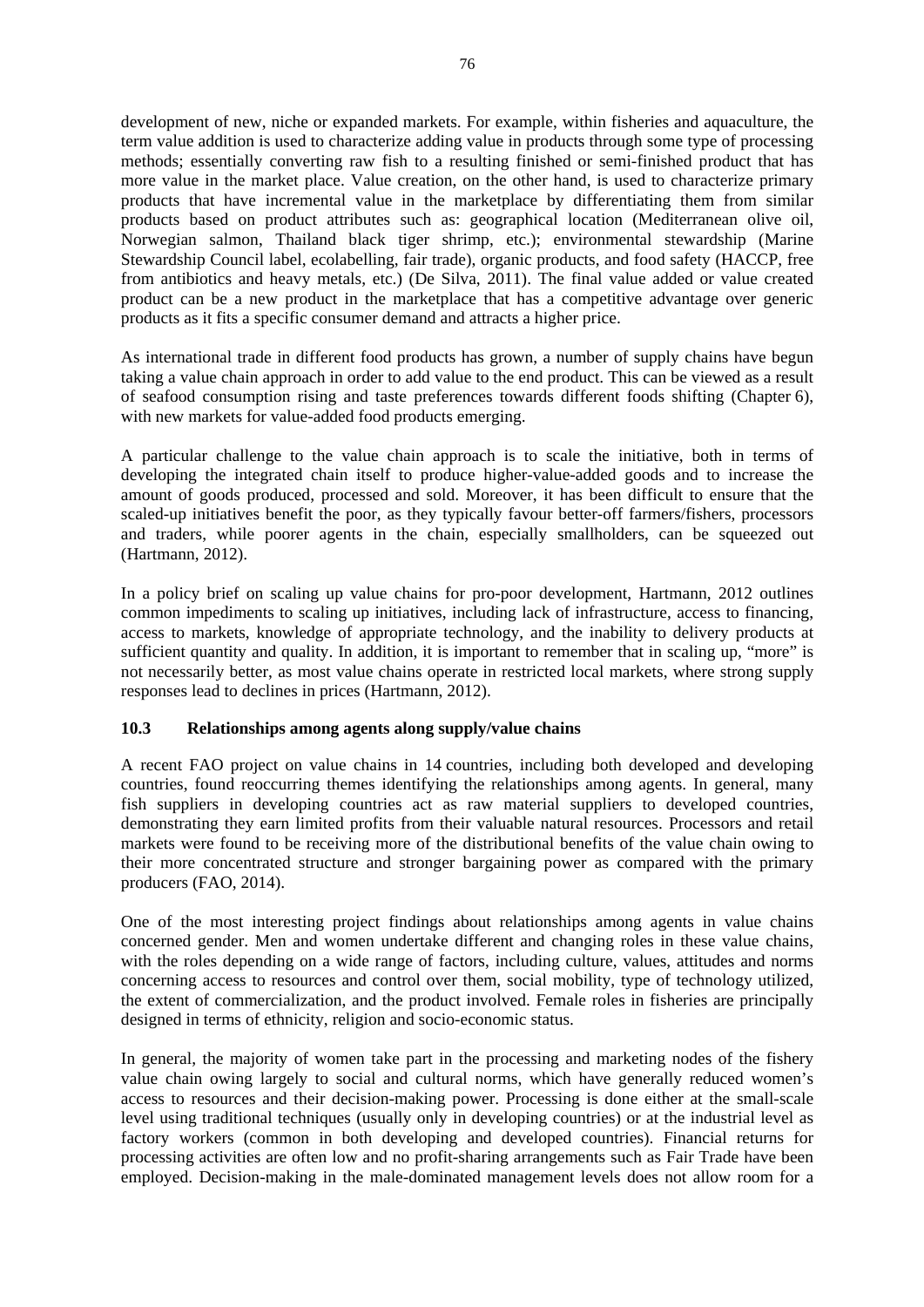gender perspective and, thus, female participation rates in trade union activities are low (FAO, 2014).

Women who are more highly educated or have better access to resources can be involved in the higher levels of the fishery value chains, meaning that they can manage and operate fishing enterprises. Although this is not the norm, women can enjoy increased financial benefits and access to resources at this higher level. Generally, men are involved more in the production (upstream) activities and invest in fishing vessels, nets, other fishing gear and pond construction. Women generally invest more in processing equipment and are responsible for fish purchasing, processing and retailing, although it is important to note that this differs in every fishing area and country.

#### **10.4 Scope for efficiency improvements in supply chains**

Potential methods to improve efficiency in supply chains are numerous. They include growth in production, more efficient processing and distribution, transparent market information, proper market orientation, a reduction in food loss, a stronger focus on nutrition and, for the long-term, improved resource management. Raising the efficiency of supply chains can help meet the simultaneous challenge of reducing the costs of food to consumers and increasing the revenue of supply chain participants. Both lower prices for consumers and increased incomes for producers support the possibility of improving nutrition through a more adequate and varied diet (FAO, 2013b).

In terms of production, the importance of expanded production in aquaculture and agriculture has been previously discussed in Chapters 8 and 9. However, as Asche and Bjørndal (2011) point out, productivity growth in the distribution chain to retailers is equally important. This is because consumers are primarily interested in the final price for a product of any given quality, and from their perspective, whether a price reduction is due to a lower cost of production or better logistics is of little importance.

Productivity growth is most easily observed in the production process and significant input factors, but another important source is improved distribution and processing logistics in the supply chain (Asche and Bjørndal, 2011). When considering industry growth, it is important to keep in mind that improved logistics account for a substantial part of productivity growth. Economies of scale, as well as new and improved transportation methods such as airfreight for fresh fish and agricultural products, have reduced the cost of bringing the product to the consumer. Distribution and logistics in the supply chain have also been improved in many places through vertical coordination of primary producers, input suppliers and processors. In an integrated system, consumer demand and production information flow upstream from retailers to suppliers, who make contractual arrangements with producers (Reardon and Barrett, 2000). These contracts may include provision of inputs, credit and technical and marketing assistance, which can enable producers to increase their productivity and profits. At the same time, integrated supply chains can improve the nutrient content of food and nutritional outcomes for consumers.

Public and/or private sector investment to support the development of transport, communication and service infrastructure could help integrate smallholders into supply chains and help to improve value chain performance (FAO, 2013b). Modernizing and consolidated processing units can also play a significant role in helping supply chains to become more efficient. A recent study of transformational changes in rice supply chains in China and Bangladesh found that processing units (rice mills) that were consolidating and modernizing their technology were making the chain more efficient. In addition, rice mills were found to be changing their procedures in order to buy directly from farmers, brand and package the rice themselves and sell directly to agents in wholesale markets. Not only does this help improve supply chain efficiency, but these changes were also seen to aid in quality differentiation and traceability (Reardon *et al.*, 2012).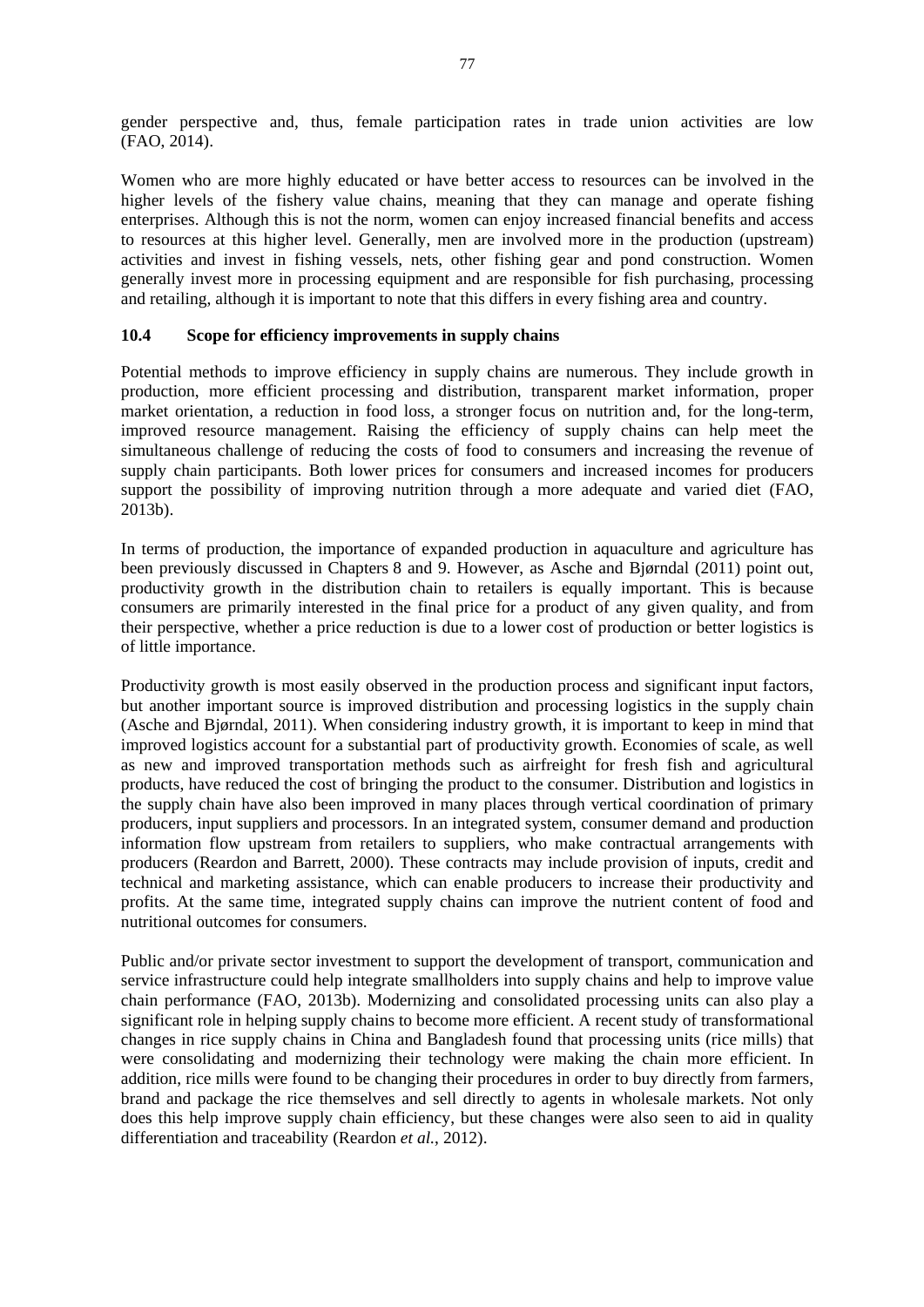Improving the efficiency of supply chains requires not only factors of production and technology but also efficient market information systems and management. As fisheries and agriculture increasingly rely on regional and international trade for their sales, it has become vital for agents involved to have consistent, independent and trustworthy information. Many of the case studies as part of the FAO value chain project discussed above identified the need for transparent marketing pricing to fishers (FAO, 2013a).

Creating a successful and efficient supply chain has numerous challenges and must begin with strong market orientation, that is, an understanding of a specific consumer demand at the right time and place. As De Silva (2011) notes, a wide range of factors drives consumer demand for food products and should be taken into consideration when bringing a product to market. These factors include: price, consumer demographics, convenience, nutritional content, safety, substitutes, tastes, fashion, advertising and consumer expectations. Once a specific demand is identified, stakeholders must then work to create relationships between production, processing, distribution and marketing stakeholders that can be trusted and in which information is shared freely. If taking a value chain approach, it is also important to distinguish between value addition and value creation; recognizing that value addition may require more cost inputs in terms of processing infrastructure but that value creation will take time and funding as well.

A significant approach for improving efficiencies of supply chains that has recently been gaining increasing international attention is reduction in food waste. Global estimates of food waste have demonstrated that as much as 30 percent of all food grown worldwide may be lost or wasted before and after it reaches the consumer, some estimates have placed it as high as 50 percent (Foresight, 2011). A recent FAO study on food loss (FAO, 2011) suggests that roughly one-third of food production for human consumption is lost or wasted globally, which amounts to about 1.3 billion tonnes per year. The study found that food is lost or wasted throughout the supply chain, from initial agricultural production to final household consumption.

In medium- and high-income countries, food is most significantly wasted at the consumption stage, meaning that it is discarded even though it is still suitable for eating. This is in contrast to lowincome countries, where food loss mostly takes place during the beginning and intermediary stages of the supply chain. Low-income-country food waste was found to be a result of the financial, managerial and technical limitations in harvesting techniques, storage and cooling facilities in difficult climatic conditions, infrastructure, packing and marketing systems. For all developed country regions that the study examined, the study found losses in primary fish and seafood production significant owing to discard rates of 9–15 percent of marine catches. The study also found that a large proportion of purchased fish and seafood is wasted by households. In developing countries, losses in primary production were found to mostly depend on discard rates of between 6–8 percent of marine catches. High losses at the distribution level can be explained by high levels of deterioration occurring during fresh fish and seafood distribution (FAO, 2011).

The study recommended that supply chains in developing countries be strengthened by "encouraging small farmers to organize and to diversify and upscale their production and marketing. Investments in infrastructure, transportation, food industries and packing industries are also required" with both the public and private sector to play a role. In developed countries, the study recommended that food waste be reduced by "raising awareness among food industries, retailers and consumers" and the need to "find good and beneficial use for safe food that is presently being thrown away" (FAO, 2011).

Another significant issue in supply chains that must be addressed is food safety. In developing countries, consumption of unsafe food and water is a major cause of preventable illness and death (Trench *et al*., 2012). Trench *et al.* (2012) outline three factors that drive increasing health risks in food and along the supply chain that are especially pertinent to fisheries and aquaculture: (i) shifts in consumption patterns, often linked to increasing income, towards highly perishable products that are very susceptible to food-safety risks; (ii) higher demand for cheap foods to address food insecurity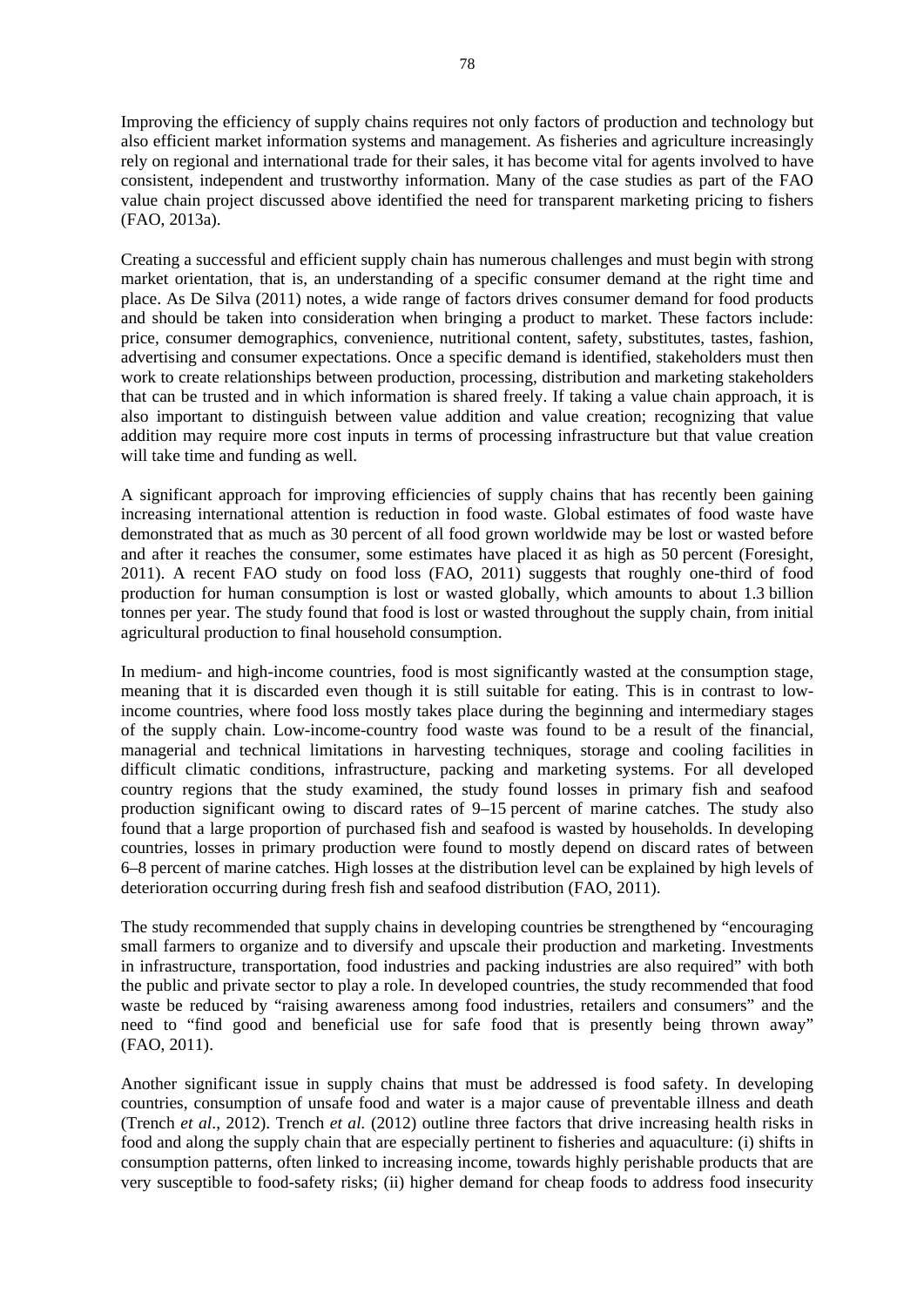for a growing global population, which leads to health risks related to intensification of production methods (such as in aquaculture); and (iii) increasing urbanization, which leads to greater anonymity along the supply chain and therefore fewer incentives for individuals and institutions to invest in food safety.

It is vital to remember that efficiency improvements in supply chains are not always about numbers related to production, distribution, food waste, etc. One important approach that thus far has not been widely used as an objective for food growth lies in nutrition. Food and nutrition often fall under several government entities; with the result that nutrition is a political and institutional orphan. Fan and Brzeska (2012) stress that growth strategies must be designed with a nutritional lens and take into account what types of sectoral and subsectoral practices and policies can enhance nutrition.

Finally, improved policy and management is crucial to improving the efficiency of capture fishery supply chains from an economic perspective. *The Sunken Billions* report (FAO and World Bank, 2009) found that global marine capture fisheries are an underperforming global asset. The study recommended that improved governance could recapture a substantial proportion of the annual economic loss. In addition, with effective economic incentives sustainable fisheries could create an economic surplus and be a driver of economic growth as well as a basis for livelihood opportunities (FAO and The World Bank, 2009).

## **10.5 Summary**

Using fisheries and aquaculture as examples, this chapter has outlined typical international and domestic supply chains for food products, discussed the value chain approach and the relationships among agents in these chains, as well as discussed the scope for efficiency improvements. A supply chain is a network of product-related business enterprises through which products move from the point of production to consumption, each link in the chain affecting the availability, affordability, diversity and nutritional quality of foods.

Food supply chains are currently changing in many ways, driven by economic development, rapid urbanization and various policy reforms as well as in response to changing consumer preferences. For example, the liberalization of the fish trade has lengthened supply chains and resulted in developing countries exporting not only to developed countries but also to emerging or other developing countries. International supply chains led by vertically integrated companies are expanding in many developing countries, despite certain persisting technical barriers to trade. Nonetheless, domestic supply chains continue to be vital to local food security and thus have typically high market access but weaker market orientation. In addition, although supermarket chains are also growing in developing countries, traditional retail outlets still maintain certain advantages such as low prices, flexibility and convenience.

Like supply chains, value chains seek to maximize revenue, either by adding value (mainly though processing) or by creating value (mainly through product differentiation). As food consumption increases around the world, some supply chains have begun adopting this approach, although there are a number of challenges to be addressed, principally in terms of scaling up initiatives and ensuring that poor, small producers benefit equally. Moreover, gender roles, although slowly evolving, are still differentiated within value chains, often to the detriment of women's empowerment.

Efficiency in supply chains can be improved through various means, including growth in production, more efficient processing and distribution, transparent market information, proper market orientation, a reduction in food loss, a stronger focus on nutrition and, for the long term, improved policy and resource management. Raising the efficiency of supply chains can help meet the simultaneous challenge of reducing the costs of food to consumers, enhancing sustainability, food safety and nutrition, and increasing the revenue of supply chain participants, including smallholders.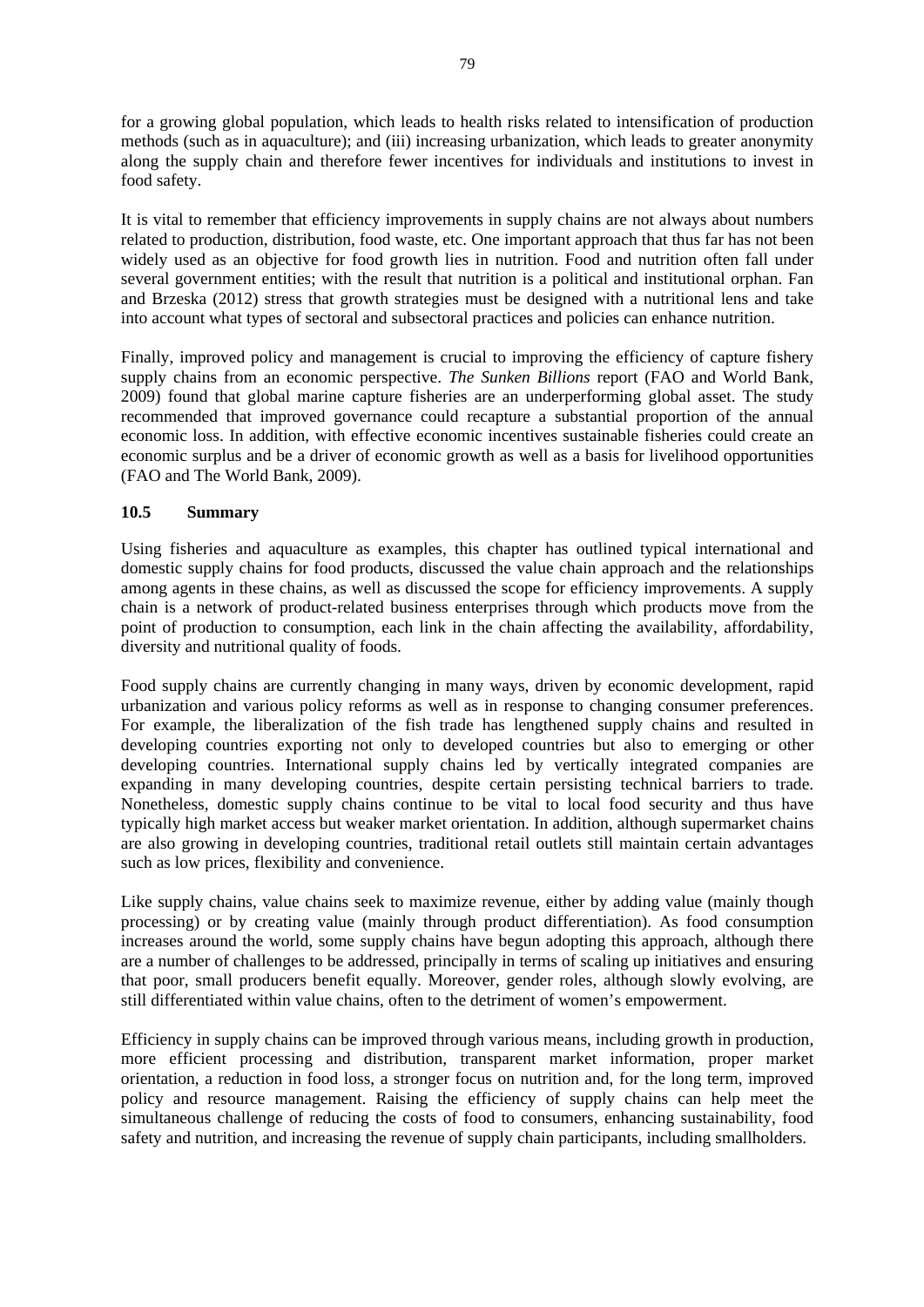#### **11. SUMMARY – SUPPLY SIDE**

This chapter summarizes the main findings from the different aspects of supply-side analysis as presented in Chapters 8–10. Discussion on world fish production, broken down by captures fisheries and aquaculture, is presented, highlighting major world producers, utilization, technological progress, exports and imports, and projections for fish production in the future. This chapter also outlines agriculture production as well as trends in exports and imports, future challenges and discusses the evolving supply and value chains. For references and more details, the reader is referred to earlier chapters.

World fish production has experienced considerable growth since 1950. The supply of seafood has been steadily increasing from 20 million tonnes in 1950 to 156.7 million tonnes in 2012 (preliminary estimate), of which 86 percent was used for direct human consumption. Per capita fish consumption increased from 9.9 kg in 1960 to 19.1 kg in 2012. However, per capita consumption in developing regions and low-income countries is on average still lower than in developed countries.

Production in capture fisheries increased from 1950 to mid-1980s when catches levelled off at about 85–95 million tonnes per annum. According to the latest FAO statistics, almost 90 percent of world fishery resources are ether overexploited or fully exploited.

In terms of the top producers of marine capture fisheries, China, Peru, Indonesia and the United States of America accounted for most of the world's fish production in 2011. Besides China, the most significant fishing countries are Viet Nam and Myanmar, which are among the top 12 marine fishing countries. In the period from 2006 to 2011, the Russian Federation increased its catches by 1 million tonnes. However, Chile and Japan experienced a decline in catches between 2009 and 2011.

The proportion of fish directly used for direct human consumption has been steadily increasing. In 2010, 40.5 percent (60.2 million tonnes) of world fish production was marketed in live, fresh or chilled forms, 45.9 percent (68.1 million tonnes) was processed in frozen, cured or otherwise prepared forms for direct human consumption, and 13.6 percent was destined for non-food uses. In developed countries, fish is mostly utilized in frozen form, while in developing countries, most of the fish is consumed live, fresh or chilled.

Of the 13.6 percent destined for non-food uses, 75 percent of that was processed to be utilized for fishmeal and fish oil. The production of fishmeal and fish oil has experienced a decline since its peak in 1995, and the use of fishmeal in aquafeeds has gradually fallen since 2006. This is because of: decreased supplies of industrially caught fish as a result of tighter quotas; reduced catches of small pelagic species, in particular anchoveta; additional controls on unregulated fishing; and increased use of more cost-effective dietary fishmeal replacers. In 2010, about 43 percent of fishmeal was produced from raw materials other than fish. Cheaper alternatives to fishmeal, mostly using vegetable protein and animal by-products, have been developed, but a continued emphasis on alternative sources for fishmeal will be key to the sustainability of the aquaculture sector. In the near future, the amount of captured fish destined for non-food uses is likely to decrease further.

The importance of aquaculture as a source of food has been increasing since 1950. Production rose rapidly in the 1980s, with aquaculture expanding by almost 12 times in the last three decades to attain an all-time high in 2010 of 60 million tonnes (excluding aquatic plants and non-food products). Global aquaculture production has continued to grow in the new millennium, albeit more slowly than in the 1980s and 1990s. In 2012, aquaculture production reached an estimated production volume of about 66.5 million tonnes, or about 43 percent of total seafood supply.

China is by far the largest aquaculture producer. Its production was 38.6 million tonnes in 2011, accounting for roughly 65 percent of the world's production. In 2011, among the leading producers, China was followed by India, Viet Nam, Indonesia, Bangladesh, Thailand and Norway. Smaller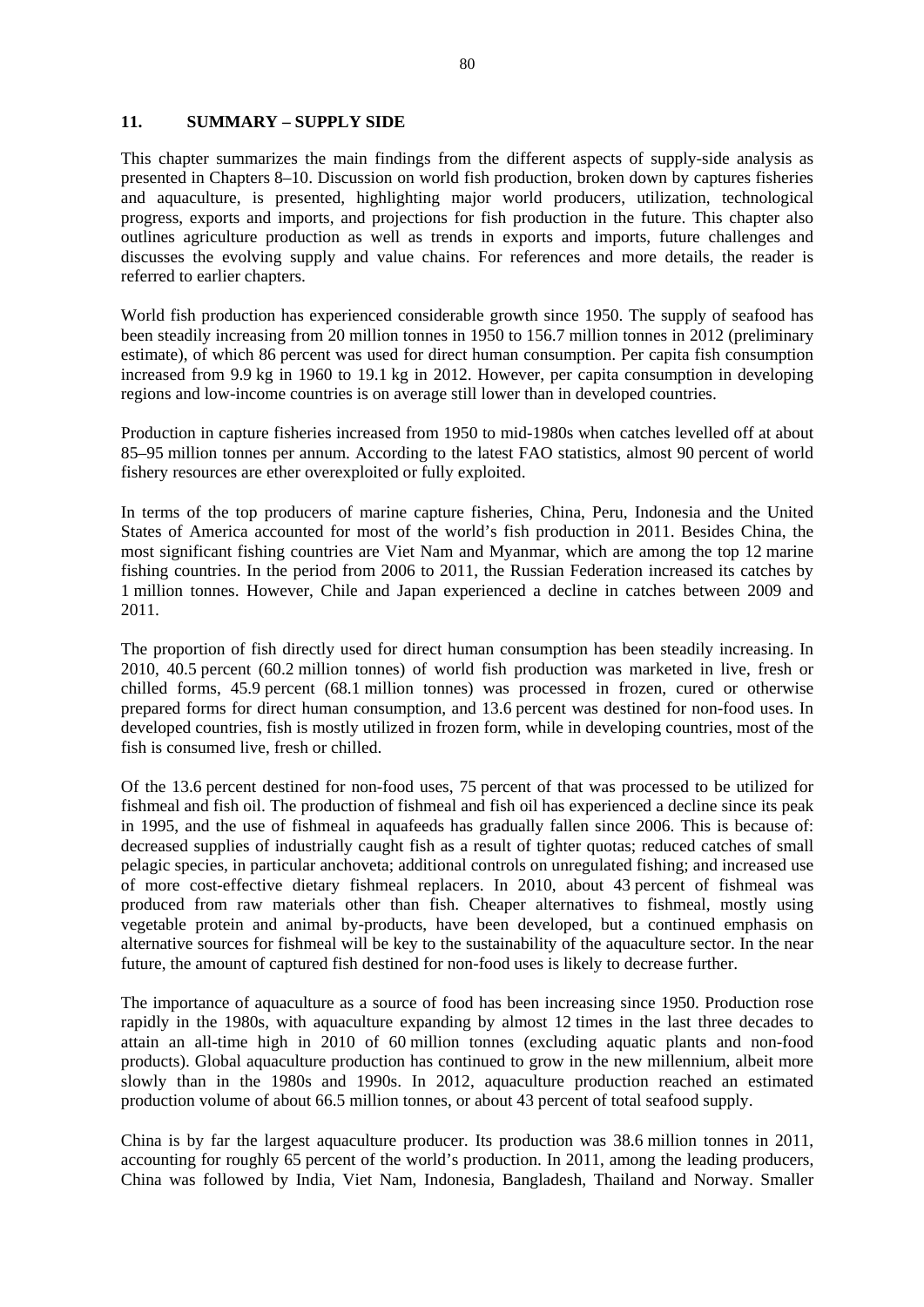producers, but nonetheless important, include Egypt, Myanmar, the Philippines, Japan, Chile, the United States of America, Brazil, the Republic of Korea, Ecuador, Spain, Taiwan Province of China and Malaysia.

Technological progress and selective breeding have been important factors underlying production growth in aquaculture. Through improved technologies, better production practices and genetic improvements, production costs have been substantially reduced, leading to declining prices for many farmed products over time and increased profitability in fish farming. Reduced production costs are primarily due to two factors. First, fish farmers have become more efficient, as they produce larger volumes with improved inputs. This productivity growth is enabled by the improved inputs, such as state-of-the-art technology, as well as the application of best practices, which have been honed over time. Second, these improved input factors, such as improved feeding technology and more efficient feed, make the production process less costly. Feed is the most vital input factor in the production process, and improvement in feed quality is one of the most important reasons for productivity growth.

The export value of fish – capture and farmed – has shown a tremendous increase in recent decades. According to FAO preliminary estimates, in 2011, trade export value reached the highest level ever reported (USD127 billion). Among the most highly traded fish commodities are shrimps, salmon, tuna and groundfish. High-value species are largely traded towards higher-value markets while lowvalue species such as small pelagics are generally sold in low-income markets. Developing countries play an important role in world fish food exports, with China, Thailand and Viet Nam acting as the largest exporters of fish products among developing countries. China's exports have expanded considerably since the 1990s. The projected share of China in world fish trade in 2011 is USD17.7 billion, which is a 33 percent increase compared with 2010. Among developed countries, Norway, the United States of America, Denmark, Canada, the Netherlands and Spain are the leading fish exporters.

In terms of imports, 2011 was a record year for fish imports, reaching USD127.6 billion, and preliminary estimations for 2012 suggest further increase in trade volume to USD128.2 billion. In 2011, China was the fourth-largest importer in the world and, after the European Union (Member Organization), the United States of America and Japan, demonstrated the largest import increases over the period under consideration. Traditional importers such the European Union (Member Organization) and Japan increased their share of imports.

According to joint FAO and OECD projections, world fisheries and aquaculture production is expected to reach 181 million tonnes by 2022, which is 18 percent higher than the average level for 2010–12 (OECD–FAO, 2013). The main driver of this growth will be aquaculture production, projected to grow at an annual rate of 2.4 percent, which is considerably less than the 5.9 percent achieved in the decade up to 2012. The lower growth rate is mainly attributed to constraints such as water scarcity, less optimal production location availability and high input costs. The degree of improvements in technologies and management practices will determine future growth. For capture fisheries, production growth is predicted at only 5 percent through to 2022 to a level of 95 million tonnes. This increase is mostly attributed to stock recovery due to improved resource management.

Climate change and climate variability will continue to increase uncertainty in the supply of fish from fisheries and aquaculture.

In agriculture, world production has experienced fundamental changes in the past few decades. Most significantly, there has been a geographic shift in where agricultural production takes place globally. Production in high-income and transition economies of the former Soviet Union has been declining since 1990, whereas production in developing countries has accelerated due to expanded capacities in agricultural research, advanced technologies and practices and policy reforms. In addition to agricultural production, there have been changes in the composition of production driven by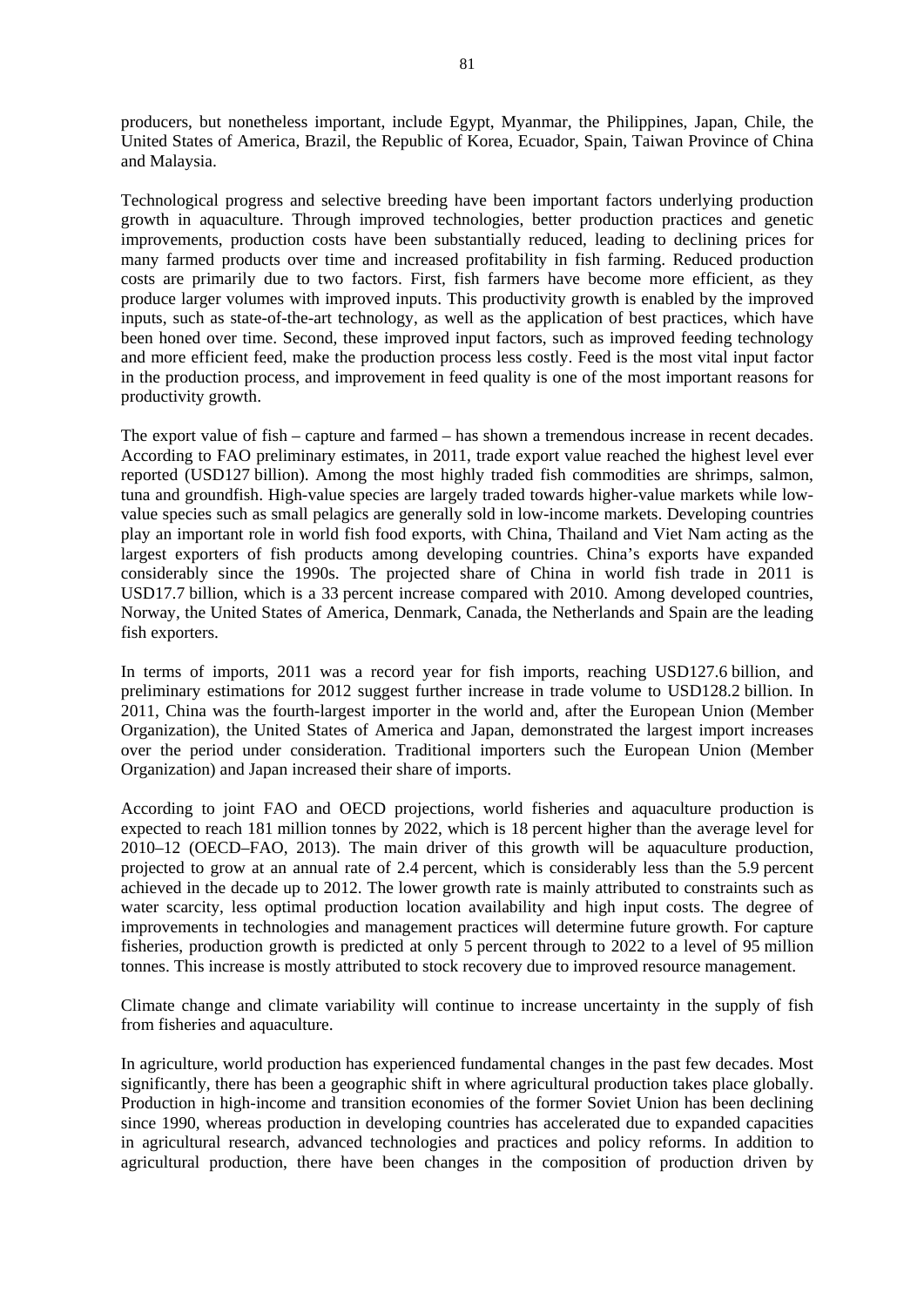consumer demand. While the production of cereals has decreased, that of fruits and vegetables has accelerated. The share of livestock products in agricultural production has remained stable.

According to FAO statistics, the value of world agricultural production of food in 2011 was USD2 318 billion. OECD–FAO (2013) projections through to 2022 suggest that growth in agricultural production is slowing in the medium-term owing to slower productivity growth and area expansion. Owing to resource constraints, both developing countries and large economies are projected to have lower production growth for most crops. In order to encourage production and increase productivity, many emerging and developing countries aim to expand agricultural land and use more-advanced farming practices.

Agriculture production projections include the following:

- World production of wheat and coarse grains will continue to increase through to 2022, but with a slower annual growth rate than that in 2010–2012. In terms of area expansion, coarse grains are projected to experience a faster growth than wheat or rice.
- Meat and dairy products will also decline in production, although less so than for some crops. Demand from developing countries will drive the expansion of the meat and dairy sector through to 2022.
- The production of oilseeds, by-products of protein meals and vegetable oils will expand by 26 percent by 2022, continuing to attract land from other crops. In developing countries, demand will be driven by an increase in use of vegetable oils for human consumption, while in developed countries the rise will occur due to increased usage of vegetable oils for biodiesel production.
- The supply and use of ethanol will increase significantly, especially in the United States of America, owing to related environmental regulations. Biodiesel production will continue to grow, although at a slower rate than in 2010–2012.
- The yields of sugar, whose production will come mostly from sugar cane rather than from sugar beets, are expected to be lower than in the previous decade.
- The world production and consumption of cotton is expected to grow, but slightly below its long-term average rates. However, higher yields of cotton though are expected in sub-Saharan Africa, which is investing in new advanced technologies.

Although the European Union (Member Organization) and the United States of America are by far the largest agricultural exporters in the world, the role of developing and emerging economies will drive the growth of agricultural trade. Currently, 7 of the top 12 exporters are emerging and developing countries, and, many developing countries register larger increases in export value than developed countries. By 2022, developing and emerging countries will account for the majority of the exports of coarse grains, rice, oilseeds, vegetable oils, protein meals, sugar, beef, poultry and meat. On the import side, developed economies such as the European Union (Member Organization), the United States of America and Japan will account for the largest imports, but once again most of the top 12 importers will be developing and emerging countries. In this group, China and the Russian Federation are the largest importers with import values of USD32.5 billion and USD21 billion, respectively, in 2010. Among other developing and emerging country importers are Mexico, Malaysia and India. Developing and emerging countries will also account for a large part of the growth of imports of many foods such as cereals and meat, whereas developed economies will continue to be the major exporters of dairy products, mainly to developing countries. A number of factors are expected to cause agricultural production to grow less rapidly than in the past, but mainly this is due to limited natural resources, particularly less unused land and water resources. In addition, there is limited yield growth potential, compared with the past.

Climate change also has a direct effect on agriculture. Whereas a rise in global temperatures may benefit agricultural production in some regions, for others it may be catastrophic, destroying large volumes of temperature-sensitive crops. The change in temperature and rainfall may also alter the crop growing season, which may threaten the viability of cultivating second crops and even a single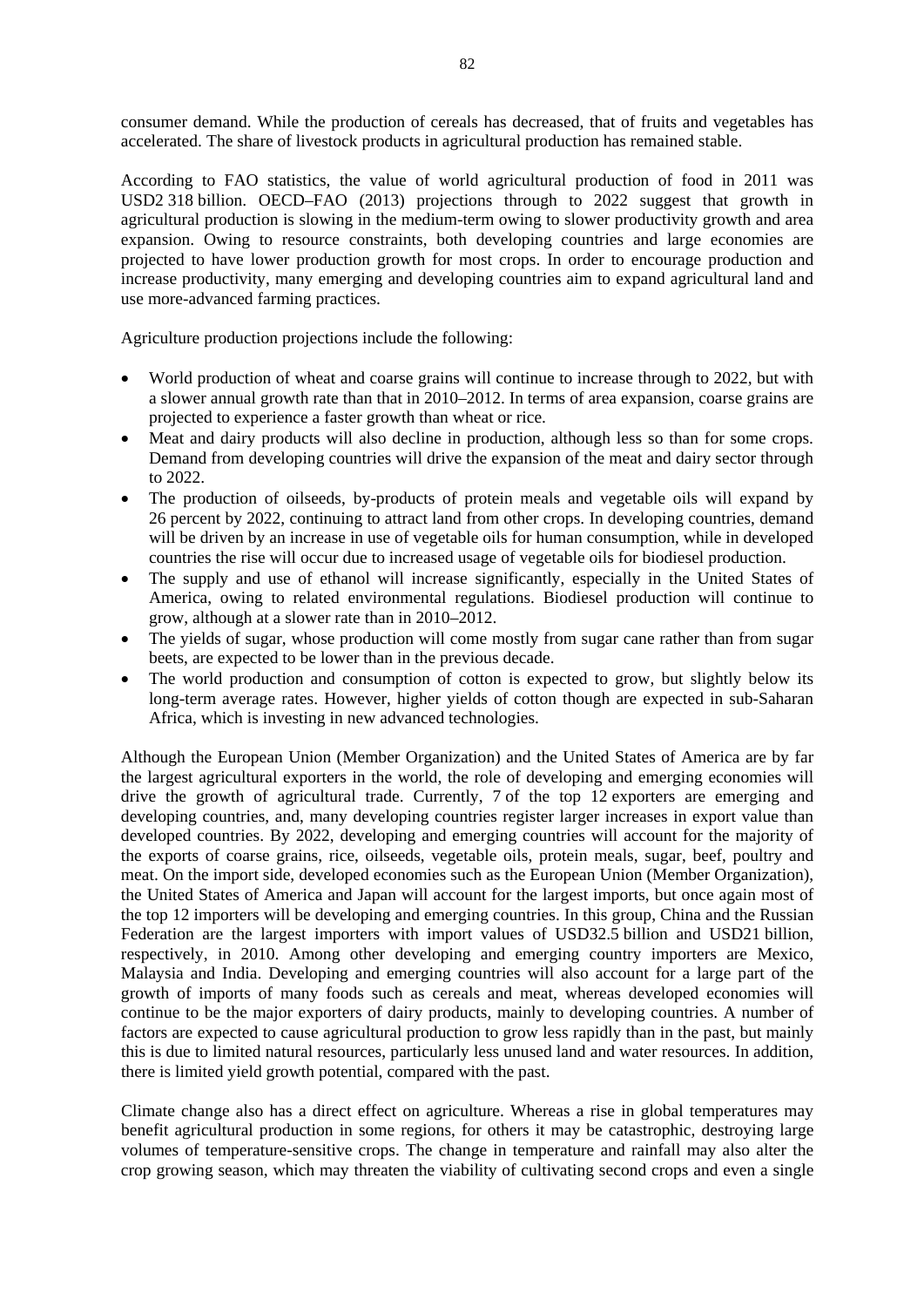crop in some areas. The debate on best methods for future agriculture production continues, with some experts pointing to the need for use of genetically modified crops that could be heat/drought tolerant, while others highlight the need to foster small-scale polyculture practices.

Productivity plays a pivotal role in future food security. Besides climate change, a main challenge will also reside in the uneven access to natural and technological resources. In high-income countries, the overall amount of resources has been falling since 1980, but this has been largely counterbalanced by strong TFP. In developing regions, TFP has been rising more slowly, except in the last decade, when their TFP growth rate overtook that of high-income countries.

Products from fisheries, aquaculture and agriculture are consumed in local, regional and international markets. Food supply chains are currently changing in many ways, driven by economic development, rapid urbanization and various policy reforms as well as in response to changing consumer preferences. For example, the liberalization of the fish trade has lengthened supply chains and resulted in developing countries exporting not only to developed countries but also to emerging or other developing countries.

Like supply chains, value chains seek to maximize revenue, either by adding value (mainly though processing) or by creating value (mainly through product differentiation). As food consumption increases around the world, a number of supply chains have begun adopting this approach, although there are a number of challenges to be addressed, principally in terms of scaling up initiatives and ensuring that poor, small producers benefit equally.

Efficiency in supply chains can be improved through various means, including growth in production, more efficient processing and distribution, transparent market information, proper market orientation, a reduction in food loss, a stronger focus on nutrition and, for the long term, improved policy and resource management.

Raising the efficiency of supply chains can help meet the simultaneous challenge of reducing the costs of food to consumers, enhancing sustainability, food safety and nutrition, and increasing the revenue of supply chain participants, including smallholders.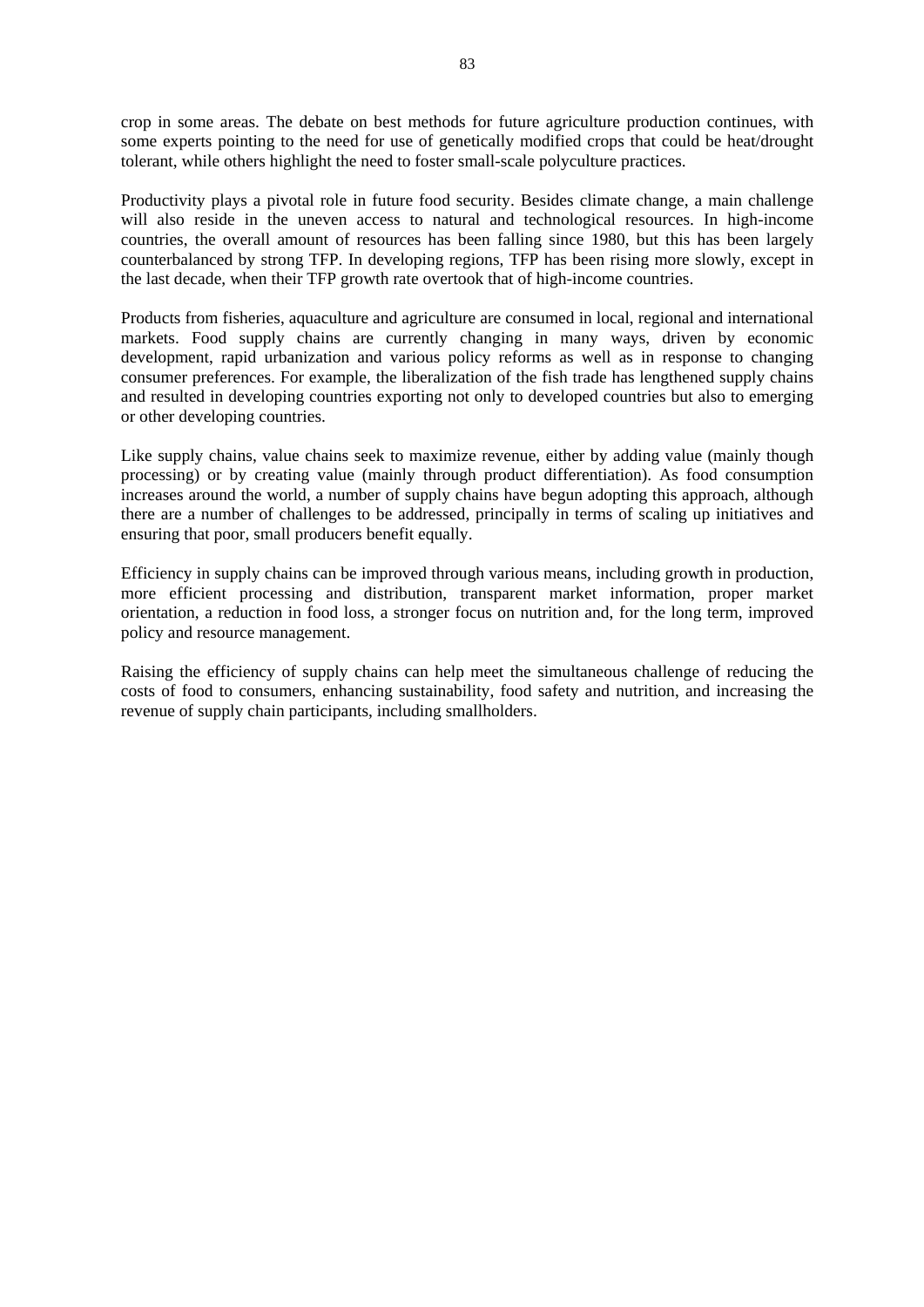### **12. FUTURE MARKETS**

OECD–FAO (2013) presents production forecasts and market analyses for food up to 2022. As argued in Chapter 8, it is believed that the assumptions underlying future growth in aquaculture are somewhat pessimistic. For this reason, additional scenarios have been prepared for future fish production.

This chapter looks at the following five scenarios:

- 1. The base case, as per OECD–FAO (2013).This involves an increase in aquaculture production from 66.2 million tonnes in 2012 to 85 million tonnes in 2022, or a total increase of 28.5 percent over the period. This gives an average annual growth rate of 2.54 percent.
- 2. An "intermediate" scenario, which predicts an increase in aquaculture production from 66.2 million tonnes in 2012 to 92 million tonnes in 2022, or a total growth of 39.6 percent over the period. This gives an average annual growth rate of 3.39 percent.
- 3. An "optimistic" scenario, which involves an increase in aquaculture production from 66.2 million tonnes in 2012 to 99 million tonnes in 2022, or a total growth of 50 percent over the period. This gives an average annual growth rate of 4.14 percent.
- 4. A "mixed" scenario where total aquaculture production will reach 99 million tonnes in 2022, as in scenario 3; however, most of the growth will take place in Asia: annual growth outside of Asia will be as in the base case (scenario 1), while growth in Asia will be such that a total production of 99.3 million tonnes will be reached in 2022. This gives an average annual growth rate of 4.14 percent.
- 5. This scenario, called "revised demand elasticities", introduces a new set of demand elasticities (see Appendix). In terms of production, it is identical to the "mixed" scenario. This gives an average annual growth rate of 4.14 percent.

All the scenarios have been analysed by the FAO fish model.

As pointed out in OECD–FAO (2013), average annual growth rate in aquaculture production in the last decade has been 5.9 percent, and for the coming decade this is expected to be reduced to 2.54 percent per year – which here represents the base case (scenario 1). It is felt that this assumption is somewhat pessimistic. Although growth in any expanding industry is likely to be reduced over time, more than halving of the growth rate in the coming decade is not very likely. For this reason, alternative scenarios are presented: an intermediate scenario with an annual growth rate of 3.39 percent, and a more optimistic growth rate of 4.14 percent per year.

The potential for increased aquaculture production varies from country to country. It is believed that the potential for "catching up", in terms of technology, is particularly large in Asia. This is taken into account in scenario 4 – while total growth is the same as in the optimistic scenario, regions outside of Asia grow according to the base case with growth in Asia at a higher rate so that the overall annual expansion of 4.14 percent per year is achieved.

Chapter 5 reviewed demand studies for food in general and fish in particular, with an emphasis on own price and income elasticities. The results presented are the most comprehensive and up-to-date estimates available, and for this reason in scenario 5 an alternative set of demand elasticities have been used. Both sets of elasticities are presented in the Appendix. The revised set of elasticities in general implies lower absolute values for own price elasticities, i.e. more inelastic demand. In addition, income elasticities are lower. As for production growth, this is the same as for the mixed scenario.

For capture fisheries, based on OECD–FAO (2013), production in 2012 is 91 million tonnes with a projection of 95 million tonnes for 2022. These assumptions are the same in all the scenarios under consideration. As the increase in capture production is limited, most of the increase in total production comes from aquaculture.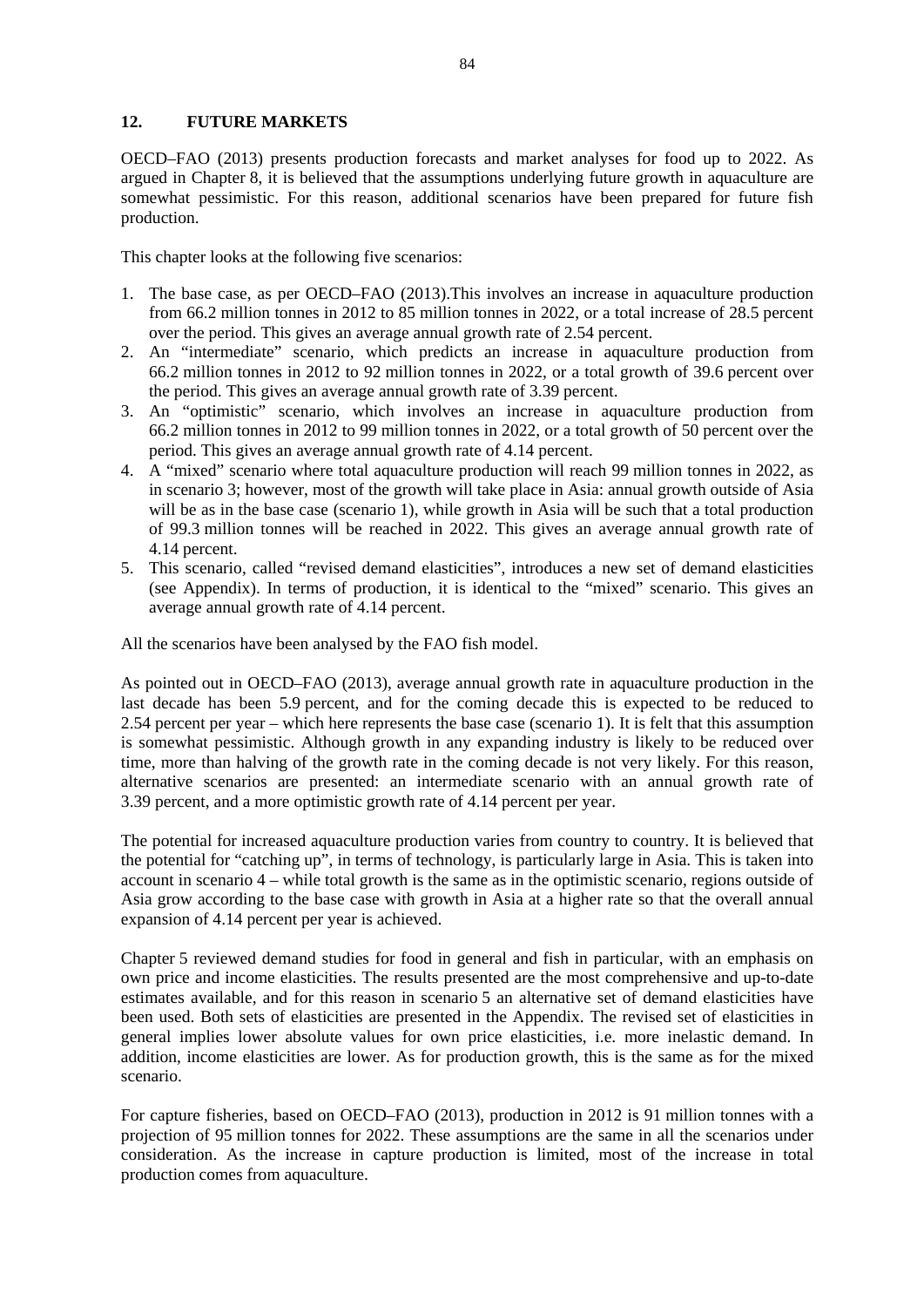In the following, results from the five scenarios are presented, with an emphasis on production, prices and developments in the fishmeal and fish oil market.

#### **12.1 Production**

Annual aquaculture production for the five scenarios is illustrated in Figure 11. As can be seen, scenarios 3–5 are identical in terms of annual production.



**Figure 11. World aquaculture production, 2012–2022** 

Table 31 presents production per region and for the world in 2012 and 2022. The increase in world production is as illustrated in Figure 11. The relative increase in Africa and Australia is higher than the world average, while it is lower for America and Europe. Asia, on the other hand, increases at roughly the same rate as the world. This indicates that, in relative terms, the potential for increased production is largest in Asia, Africa and Australia. However, compared with Asia, production in Africa is small, while that of Australia is negligible.

Scenario 4 is different. The total increase in production is the same as for the optimistic scenario, i.e. 50 percent. Growth in Africa, America, Asia, Australia and Europe is the same as in the base case, while the increase in Asia is 54 percent.

In terms of absolute quantities, Table 31 underlines the importance of Asia in world aquaculture production. In 2012, Asia produced 86 percent of the total production of 66.22 million tonnes. In 2022, according to the optimistic scenario, aquaculture production in Asia will have increased to 88.635 million tonnes, or 89 percent of the total. Again, in terms of this scenario, America will rank second in 2022 with 4,593 million tonnes (4.63 percent of the total). Then comes Europe with 3,435 million tonnes (3.5 percent of the total), Africa with 2,373 million tonnes (2.4) and Australia with 0.117 million tonnes (0.1 percent). The overall growth in Africa of 63 percent by 2022 according to the optimistic scenario is noteworthy.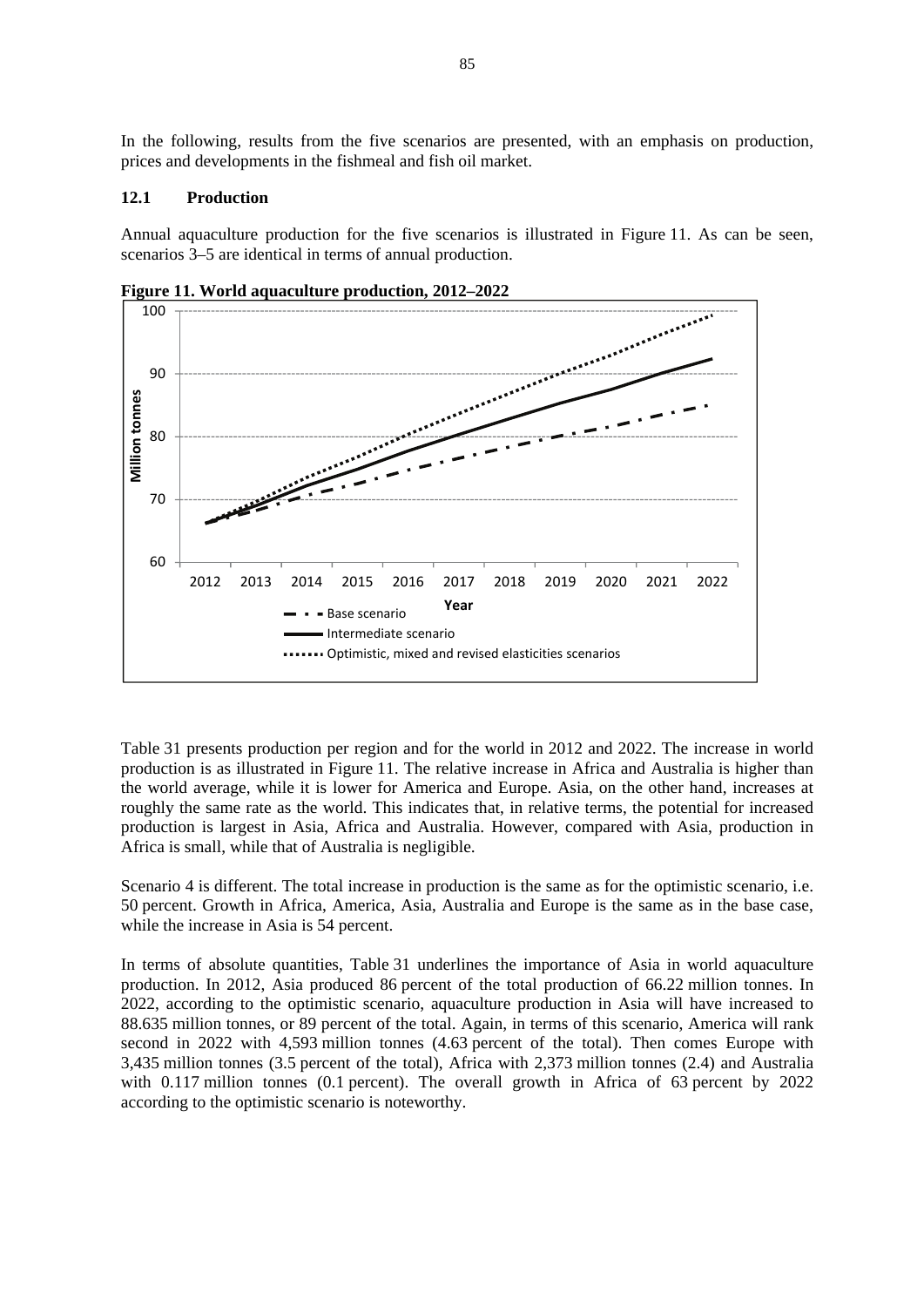| <b>Continent</b> | Scenario                   | 2012  | 2022   | Percentage |
|------------------|----------------------------|-------|--------|------------|
|                  |                            |       |        | increase   |
|                  | (million tonnes)           |       |        |            |
| Africa           | Base                       | 1.46  | 2.03   | 40%        |
|                  | Intermediate               | 1.46  | 2.21   | 52%        |
|                  | Optimistic                 | 1.46  | 2.37   | 63%        |
|                  | Mixed/revised elasticities | 1.46  | 2.03   | 40%        |
| America          | Base                       | 3.22  | 3.94   | 22%        |
|                  | Intermediate               | 3.22  | 4.27   | 33%        |
|                  | Optimistic                 | 3.22  | 4.59   | 43%        |
|                  | Mixed/revised elasticities | 3.22  | 3.94   | 22%        |
| Asia             | Base                       | 58.68 | 75.96  | 29%        |
|                  | Intermediate               | 58.68 | 82.45  | 41%        |
|                  | Optimistic                 | 58.68 | 88.64  | 51%        |
|                  | Mixed/revised elasticities | 58.68 | 90.17  | 54%        |
| Australia        | Base                       | 0.07  | 0.1    | 39%        |
|                  | Intermediate               | 0.07  | 0.1    | 51%        |
|                  | Optimistic                 | 0.07  | 0.1    | 63%        |
|                  | Mixed/revised elasticities | 0.07  | 0.1    | 39%        |
| Europe           | Base                       | 2.68  | 2.94   | 10%        |
|                  | Intermediate               | 2.68  | 3.20   | 19%        |
|                  | Optimistic                 | 2.68  | 3.44   | 28%        |
|                  | Mixed/revised elasticities | 2.68  | 2.94   | 10%        |
| World            | Base                       | 66.22 | 85.124 | 29%        |
|                  | Intermediate               | 66.22 | 92.402 | 40%        |
|                  | Optimistic                 | 66.22 | 99.33  | 50%        |

**Table 31. Aquaculture production, by region and for the world in 2012 and 2022 for different scenario** 

Figure 12 describes the total production of the fish globally from capture fisheries and aquaculture. As noted above, capture production is expected to increase from 91 million to 95 million tonnes over the period. There is a small dip in production in of about 1.6 million tonnes in 2015 and 2020. This is due to an El Niño effect (c.f. Chapter 8) that has been built into the model. The world fish production will increase in all four scenarios from its 2012 level of 157 million tonnes. The baseline scenario predicts a steady increase to 181 million tonnes by 2022, the intermediate to 188 million tonnes, while scenarios 3–5 project an increase to 194 million tonnes. The average growth rates predicted in the first two scenarios are 1.45 percent and 1.83 percent, respectively, while the estimated rate for scenarios 3–5 is 2.19 percent.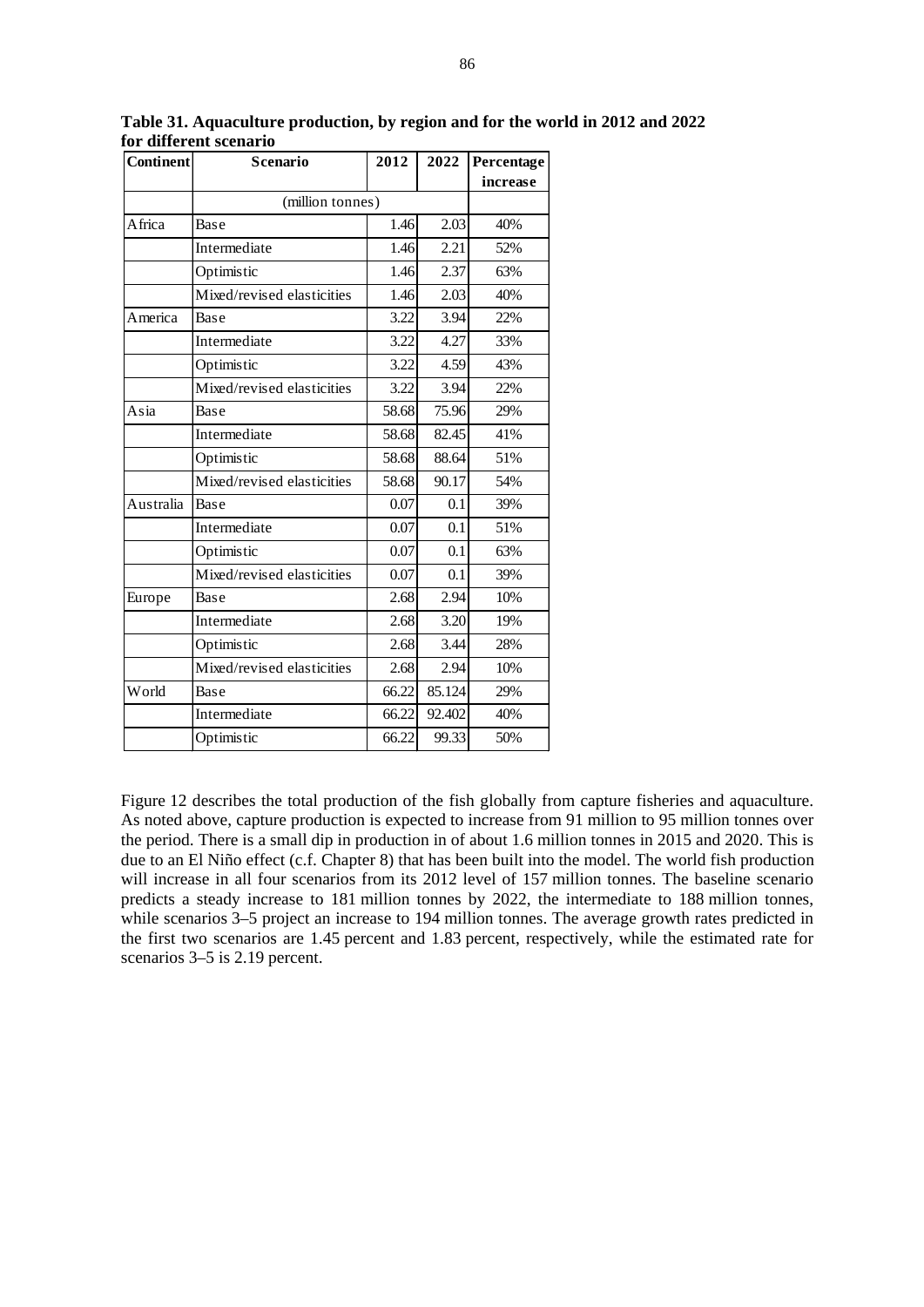

**Figure 12. Annual world fish production, 2012–2022**

Table 32 gives total fish production for the different scenarios in 2012 and 2022. When capture fisheries are included, the growth is less than when aquaculture only is considered. Although Asia is still the dominant producer, this is less prominent than when aquaculture only is considered, as other regions also have important capture fisheries. The production of fish in Asia accounted for 69 percent (108.5 million tonnes) of the total production in 2012. In 2022, according to the optimistic scenario, it will rise to 141 million tonnes or 72 percent of the total. Again, in this scenario, America follows Asia in 2022 with 24.42 million tonnes (12.5 percent of the total). Europe is third with 17.164 million tonnes (8.8 percent of the total), Africa is fourth with 10.634 million tonnes (5.5 percent) and Australia is fifth with 278 000 tonnes (0.1 percent). Nevertheless, it is noteworthy that, for all scenarios, only Asia grows at a higher rate than the world total.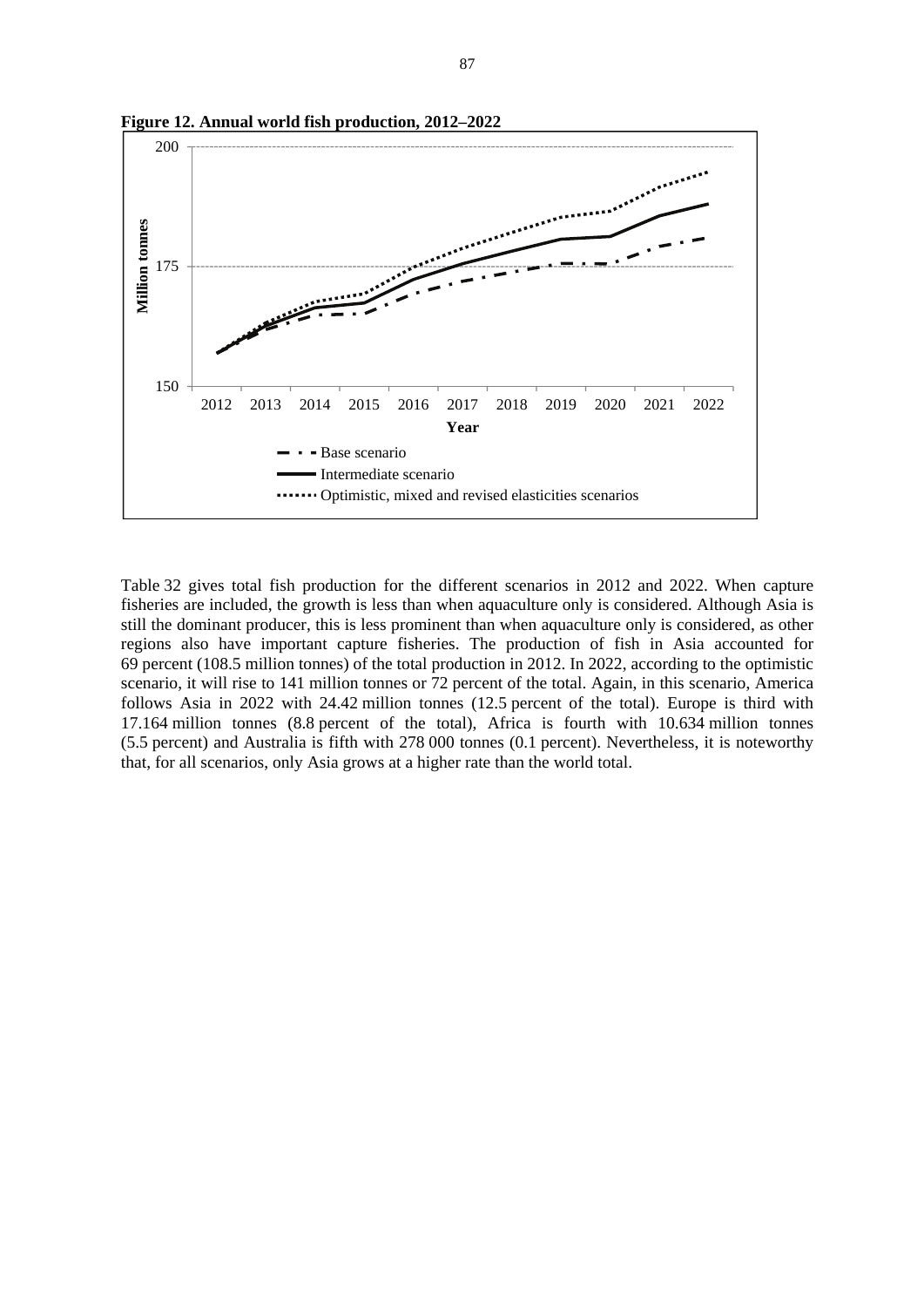| <b>Continent</b> | Scenario                   | 2012    | 2022    | % increase |
|------------------|----------------------------|---------|---------|------------|
|                  | Base                       | 9 1 5 7 | 10 427  | 13.9       |
|                  | Intermediate               | 9 1 5 7 | 10 5 28 | 15.0       |
| Africa           | Optimistic                 | 9 1 5 7 | 10 634  | 16.1       |
|                  | Mixed/revised elasticities | 9 1 5 7 | 10 29 6 | 12.4       |
|                  | Base                       | 21 707  | 23 795  | 9.6        |
|                  | Intermediate               | 21 707  | 24 120  | 11.1       |
| America          | Optimistic                 | 21 707  | 24 4 28 | 12.5       |
|                  | Mixed                      | 21 707  | 23 781  | 9.6        |
|                  | Mixed/revised elasticities | 21 707  | 23 770  | 9.5        |
|                  | Base                       | 108 520 | 128 506 | 18.4       |
|                  | Intermediate               | 108 520 | 134 833 | 24.2       |
| Asia             | Optimistic                 | 108 520 | 140 868 | 29.8       |
|                  | Mixed                      | 108 520 | 142 378 | 31.2       |
|                  | Mixed/revised elasticities | 108 520 | 142 279 | 31.1       |
|                  | Base                       | 237     | 270     | 13.9       |
|                  | Intermediate               | 237     | 279     | 17.6       |
| Australia        | Optimistic                 | 237     | 287     | 21.1       |
|                  | Mixed                      | 237     | 270     | 13.9       |
|                  | Mixed/revised elasticities | 237     | 270     | 13.9       |
| <b>Europe</b>    | Base                       | 15 861  | 16 677  | 5.1        |
|                  | Intermediate               | 15 861  | 16926   | 6.7        |
|                  | Optimistic                 | 15 861  | 17 164  | 8.2        |
|                  | Mixed                      | 15 861  | 16 672  | 5.1        |
|                  | Mixed/revised elasticities | 15 861  | 16 669  | 5.1        |
| World            | Base                       | 156910  | 181 070 | 15.4       |
|                  | Intermediate               | 156910  | 188 093 | 19.9       |
|                  | Optimistic                 | 156910  | 194 800 | 24.1       |
|                  | Mixed                      | 156910  | 194 792 | 24.1       |
|                  | Mixed/revised elasticities | 156910  | 194 617 | 24.0       |

**Table 32. Total fish production, by region and for the world in 2012 and 2022 for different scenarios (thousand tonnes)** 

Figure 13 describes the development in world production of fish destined for food consumption in 2012–2022.

The contribution of fish to global diets has been increasing substantially in recent decades (Chapter 8). According to estimates in Figure 13, fish consumption for food purposes will continue to increase steadily up to 2022 from a starting point of 135.6 million tonnes in 2012 in all five scenarios. In 2022, consumption will reach 160.5 million tonnes in the baseline scenario and 167.4 million tonnes in the intermediate scenario, increases of 18 percent and 23 percent, respectively, compared with 2012. The optimistic, mixed and revised elasticities scenarios all show an increase in consumption to 174 million tonnes in 2022, a 28 percent gain from the 2012 level.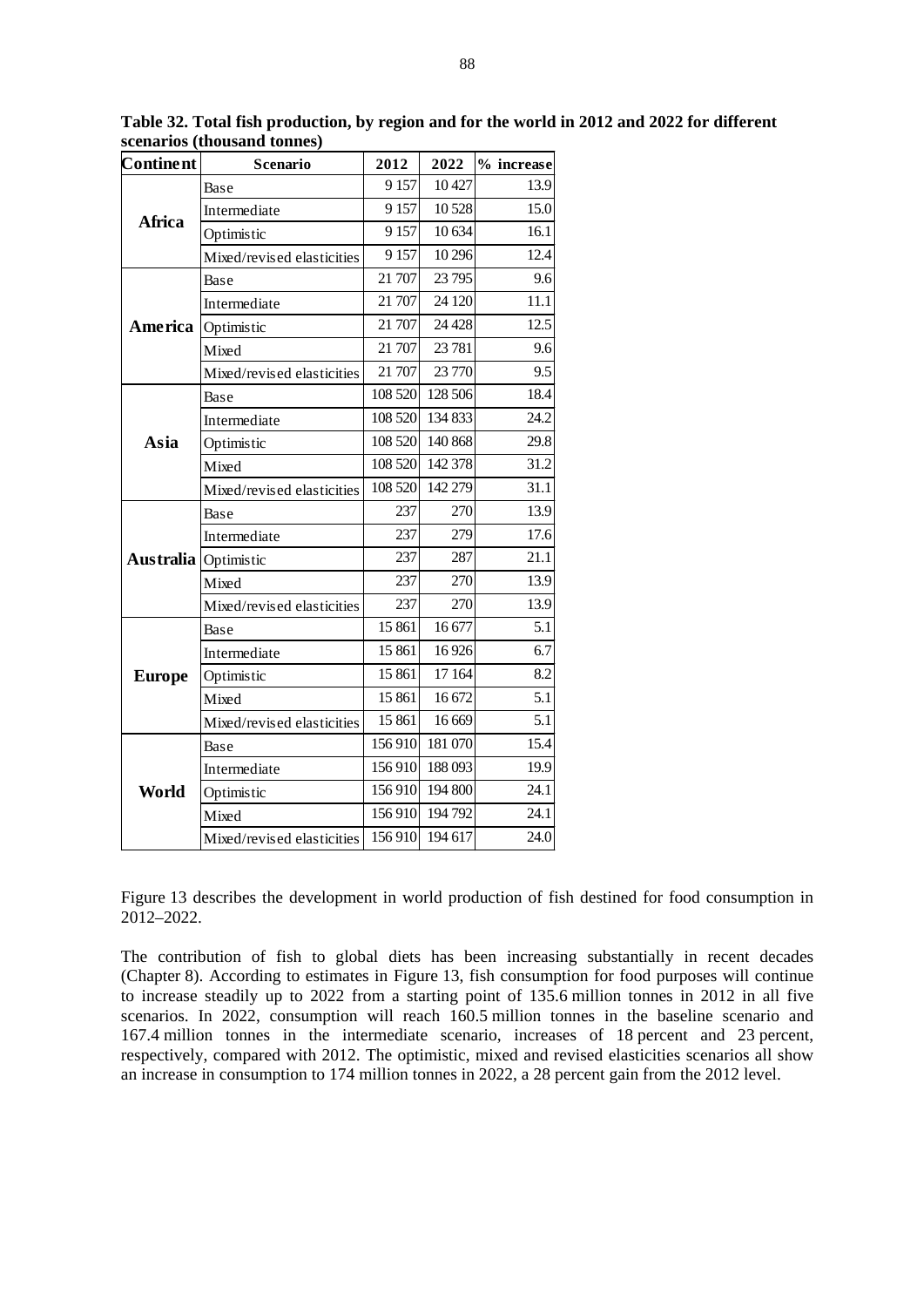

**Figure 13. World fish consumed as food, live weight, 2012–2022**

The share of aquaculture in total fish production will increase from 41 percent in 2012 to 47 percent in 2022 in the base scenario, 49 percent in the intermediate scenario and 51 percent in the optimistic scenario, the mixed scenario and the scenario with revised elasticities. As farmed fish is used almost exclusively for direct human consumption, the share of aquaculture in fish for direct food consumption will be higher.

Per capita fish consumption was 18.6 kg in 2010, 18.8 kg in 2011 and 19.1 kg in 2012 (Chapter 8). According to the results presented here, per capita fish consumption will reach 20.7 kg in the base scenario, 21.6 kg in the intermediate scenario and 22.4 kg in the optimistic, mixed and revised elasticities scenarios, increases of 8, 13 and 17 percent, respectively. In other words, per capita consumption will continue increasing. As in recent decades, this will primarily be due to the continued expansion in aquaculture production.

The quantity of fish destined for non-food use will decrease from 21.3 million tonnes in 2012 to 20.6 million tonnes in 2022 in the base scenario, 20.7 million tonnes in the intermediate scenario and 20.8 million tonnes in the optimistic, mixed and revised elasticities scenarios. This represents a decrease of 3–4 percent over the period. In 2012, 75 percent of fish destined for non-food use was reduced to fishmeal and fish oil and 25 percent was utilized as fish for ornamental purposes, for culture (fingerlings, fry, etc.), for bait, for pharmaceutical uses as well as for direct feeding in aquaculture, for livestock and for fur animals (Chapter 8). Assuming that a similar trend will continue up to 2012, this implies less fish will be available for fishmeal production in the future.

### **12.2 Prices**

Figure 14 shows the development in the product prices of world aquaculture in 2012–2022 according to the five scenarios described above. The starting point is a 2012 price of USD2 127 per tonne.

Slow growth in aquaculture production in the baseline scenario (2.54 percent per annum) will result in a significant increase in prices over time. Prices will increase gradually to USD2 225 per tonne in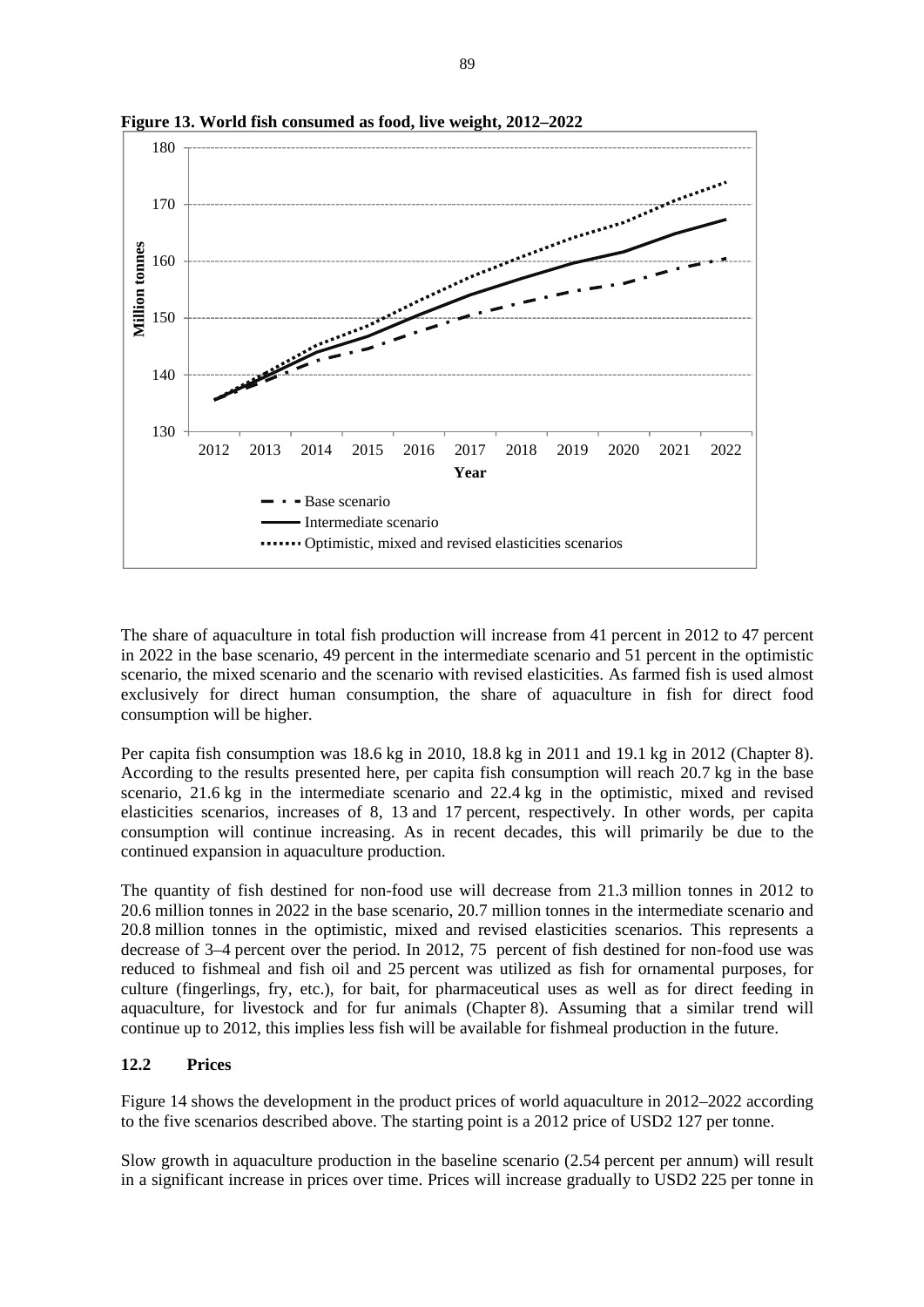2015 where they will level off until 2017 and then soar to USD2 700 per tonne in 2022. This represents an increase of 27 percent over the period.

In the intermediate scenario, prices will initially decline from USD2 127 per tonne in 2012 to USD2 017 per tonne in 2017, and then they will start to rise and reach USD2 262 per tonne in 2022, a 6 percent increase above the 2012 price level.

The optimistic scenario shows a gradual decline in prices for aquaculture products through the period from USD2 127 per tonne in 2012 to USD1 827 per tonne in 2018. They will then increase to about USD1 900 per tonne in 2019 and will level off at about USD1 930 per tonnes in 2020–2022. The development in price in the mixed scenario is very similar to that of the optimistic scenario.

In the scenario with revised elasticities, prices will decline substantially from the initial USD2 127 per tonne in 2012 to USD1 723 per tonne in 2022, a decrease of 23 percent

It is clear that the development in prices depends very much on the expansion in aquaculture production. For the optimistic and mixed scenarios, prices will actually decline. They will decline even more in the scenario with revised elasticities, where demand is more inelastic and where income elasticities are lower than in the other scenarios.



**Figure 14. World aquaculture product prices, 2012–2022** 

Figure 15 describes the development in product prices for capture fish in 2012–2022. Prices will gradually increase in all scenarios from a starting point of USD1 381 per tonne in 2012. In the base and the intermediate scenarios prices will reach USD1 843 and USD1 709 per tonne by 2022, which represent increases of 33 and 24 percent, respectively. In the optimistic scenario, prices will initially increase before levelling off at about USD1 400 per tonne in 2013–15 and then increase again to USD1 594 per tonne in 2022, 15 percent higher than in 2012. Predicted prices in the mixed scenario are very similar to those of the optimistic scenario. In the scenario with revised elasticities, prices will remain more or less unchanged until 2018, then increase to USD1 506 per tonne by 2022, an increase of 14.2 percent compared with 2012.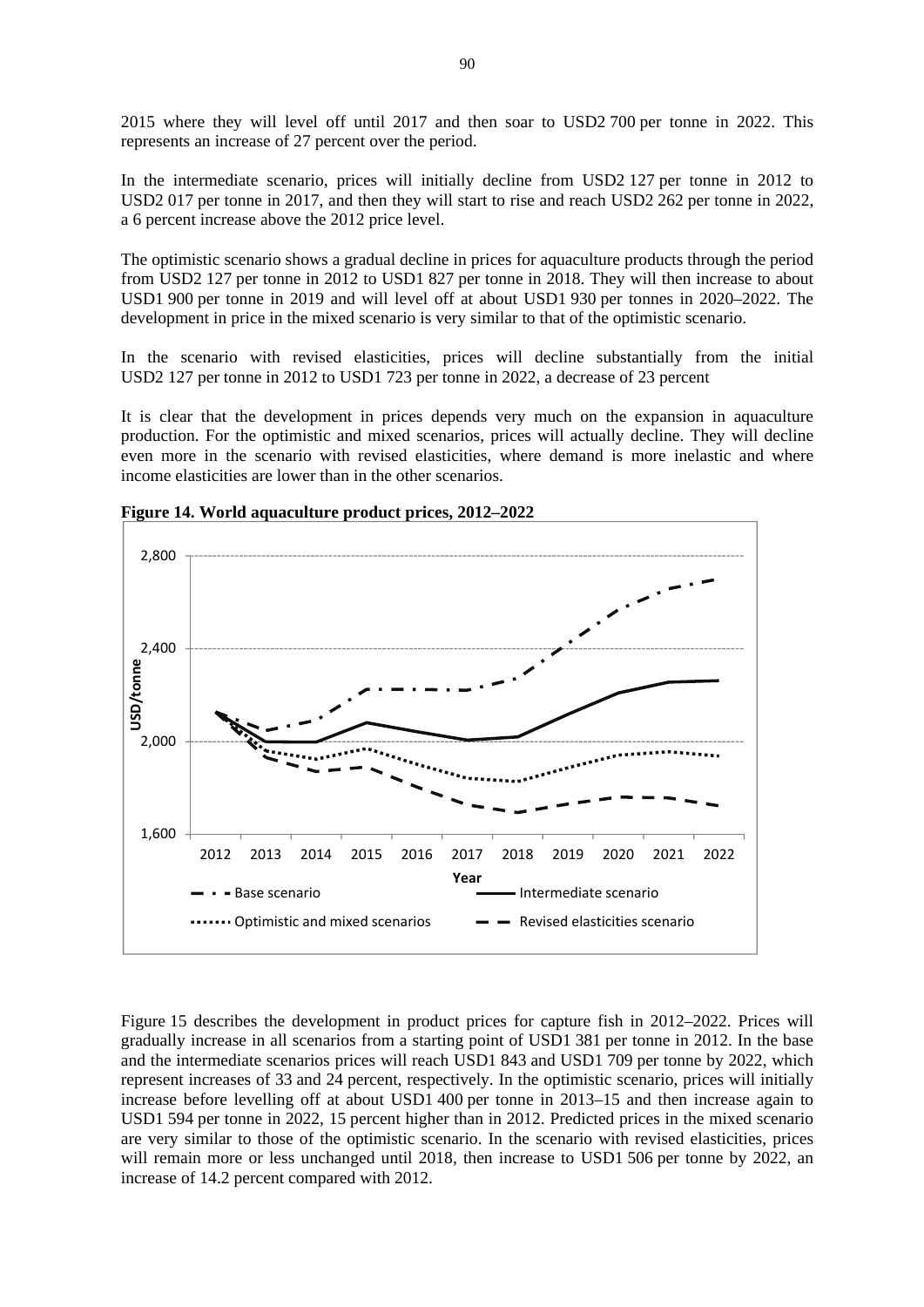As noted above, capture fishery production is expected to increase from 91 million tonnes in 2012 to 95 million tonnes in 2022, an increase of 4.4 percent. Prices will increase in all scenarios. However, it is also important to note that the larger the increase in aquaculture production, the lower the increase in the price of capture fish. This is due to the substitutability of the products and illustrates the importance of aquaculture for the fish market as a whole.



**Figure 15. World capture fisheries product prices, 2012–2022** 

Fish is very much an internationally traded commodity, and exports represent a substantial part of total production (Chapter 8). Figure 16 shows the development in world exports of fish in 2012–2022. In this model, fish exports are identical to fish imports over the outlook period.

**Figure 16. World fish exports, 2012–2022**

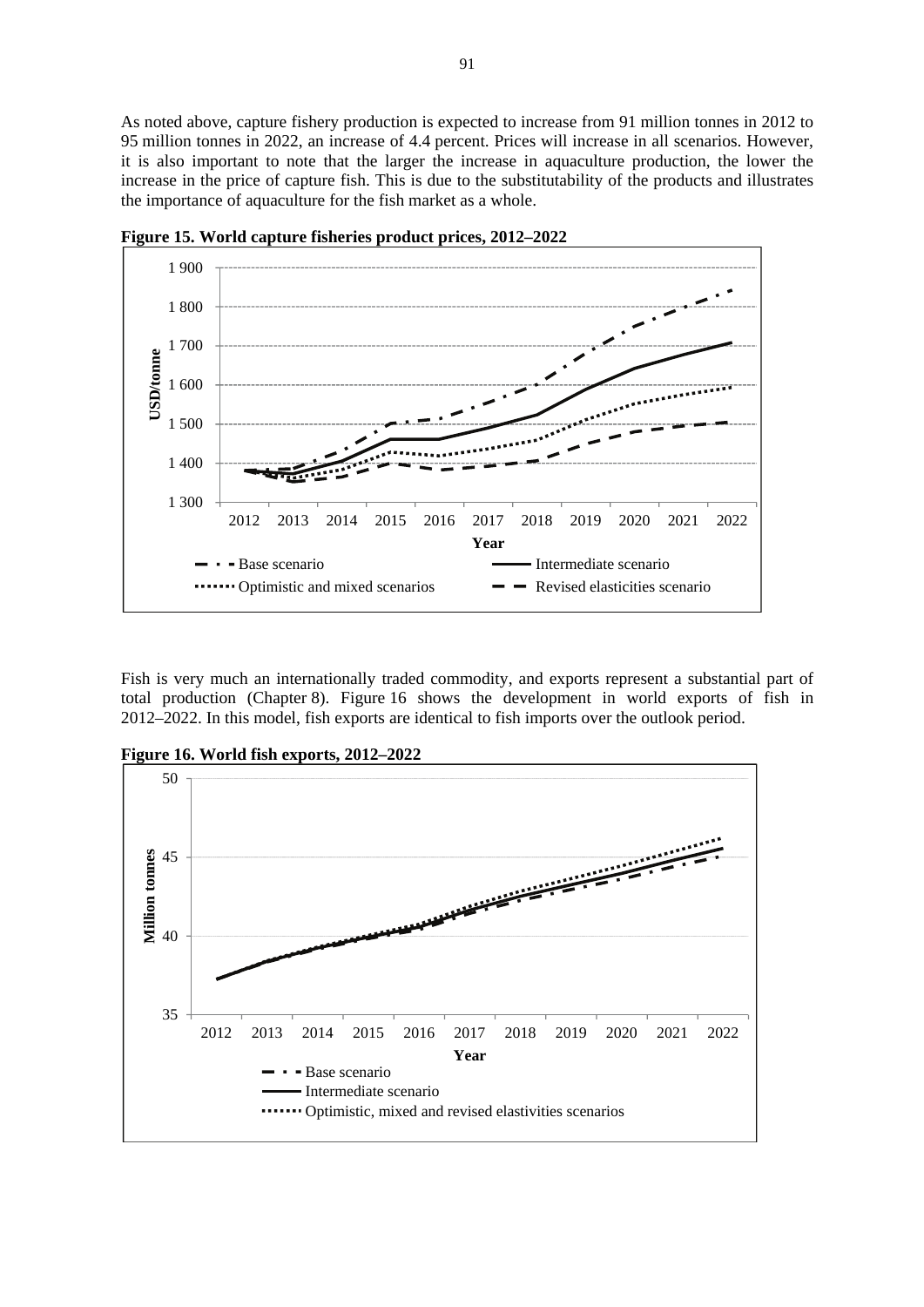The export volume and value of fish have shown considerable growth in recent decades (Chapter 8). According to Figure 16, the export volume will continue to grow steadily to 2022 from its 2012 level of 37.2 million tonnes. It will reach 45 million tonnes in the base scenario, 45.6 million tonnes in the intermediate scenario and about 46.5 million tonnes in the optimistic, mixed and revised elasticities scenarios, representing increases of 20, 22.5 and 25 percent, respectively.

In terms of export quantity as a share of world production, 24 percent of output was exported in 2012, meaning that 76 percent was consumed in the region in which it was produced. The share of exports in world production will not change much by 2022 – 25 percent of output in the base scenario and 24 percent of output in the intermediate, optimistic, mixed and revised elasticities scenarios. For China, which exported 14.2 percent of production in 2012 and is the largest producer of fish, the difference between scenarios in 2022 is more noticeable. By 2022, it will reach 14.5 percent in the base scenario, 15.7 percent in the intermediate scenario, 16.8 percent in the optimistic scenario and 16.5 percent in the scenario with revised elasticities.

Figure 17 presents the development in the product prices for world fish in 2012–2022. The prices of all traded fish will increase in the baseline scenario from an initial USD2 787 per tonne in 2012 to USD3 462 per tonne in 2022, a price increase of 24 percent.

In the intermediate scenario, prices will initially decline until 2018 when they reach USD2 683 per tonne and then climb to USD2 936 per tonne in 2022, an increase of 5.3 percent. In the optimistic scenario, prices will decline with some fluctuations during the period to USD2 524 per tonne in 2022, a price decline of 10.4 percent. The development in prices in the mixed scenario closely follows the patterns of the optimistic scenario, with prices throughout the period being just less than 1 percent lower than those of the optimistic scenario. In the scenario with revised elasticities, prices will have declined by 2022 from an initial USD2 787 per tonne in 2012 to USD2 243 per tonne, a total decline of 24.2 percent.



**Figure 17. World fish product prices 2012–2022**

# **12.3 Fishmeal and fish oil**

### **Fishmeal**

Fishmeal is one of the main ingredients in aquaculture feed for many species and one of the main components of the cost of production, although for some species fishmeal is not used. Concerns have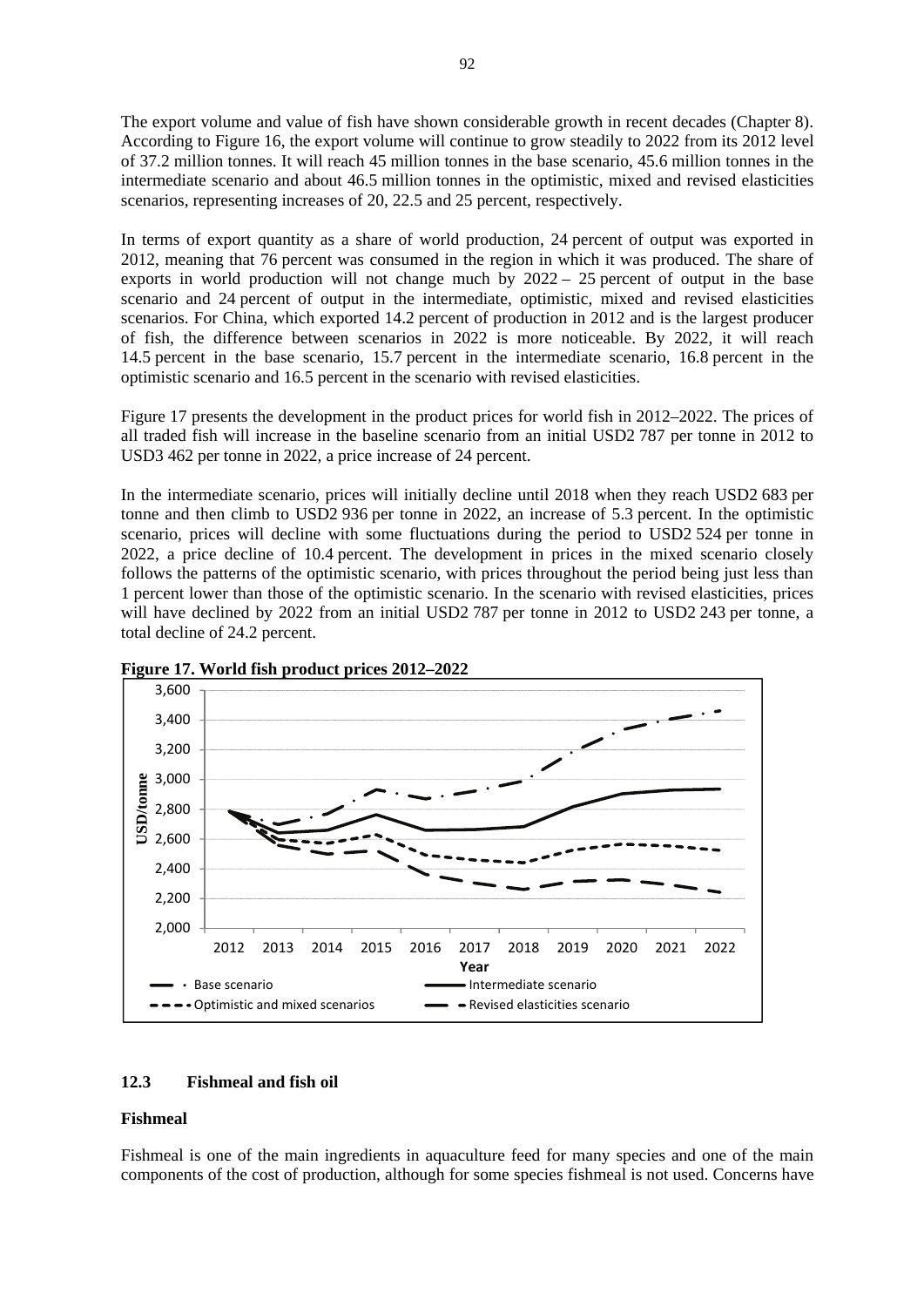been raised as to whether the availability of fishmeal might limit future expansion of aquaculture (Chapter 8).

Figure 18 describes the development in total fishmeal production for 2012–2022, i.e. fishmeal from whole fish and from by-products. Production of fishmeal in 2012 is about 6 million tonnes (Chapter 8). Production in 2022 will reach 7 million tonnes in the base scenario, 7.3 million tonnes in the intermediate scenario, 7.7 million tonnes in the optimistic scenario and 7.75 million tonnes in the mixed scenario and the scenario with revised elasticities.

However, there are some fluctuations throughout the period. Production will drop by about 300 000 tonnes in 2015 and by about 200 000 tonnes in 2020 in all five scenarios. This is due to the El Niño effect referred to above.



**Figure 18. World fishmeal production, 2012–2022**

Figure 19 shows production of fishmeal from by-products. In 2012, the production of fishmeal from by-products was 2.6 million tonnes, or 43 percent of total production. Production in 2022 will reach 3.4 million tonnes in the base scenario, 3.7 million tonnes in the intermediate scenario and 4 million tonnes in the optimistic scenario, increases of 30, 42 and 53 percent, respectively. The figures in the mixed scenario and the scenario with revised elasticities are very similar to that of the optimistic scenario.

By 2022, the proportion of fishmeal from by-products in total fishmeal production will reach 49 percent in the base scenario, 51 percent in the intermediate scenario, and 52 percent in the optimistic, mixed and revised elasticities scenarios. Thus, the increase in fishmeal production will mostly come from by-product production. As noted above, the quantity of fish destined for non-food use is expected to decrease over time.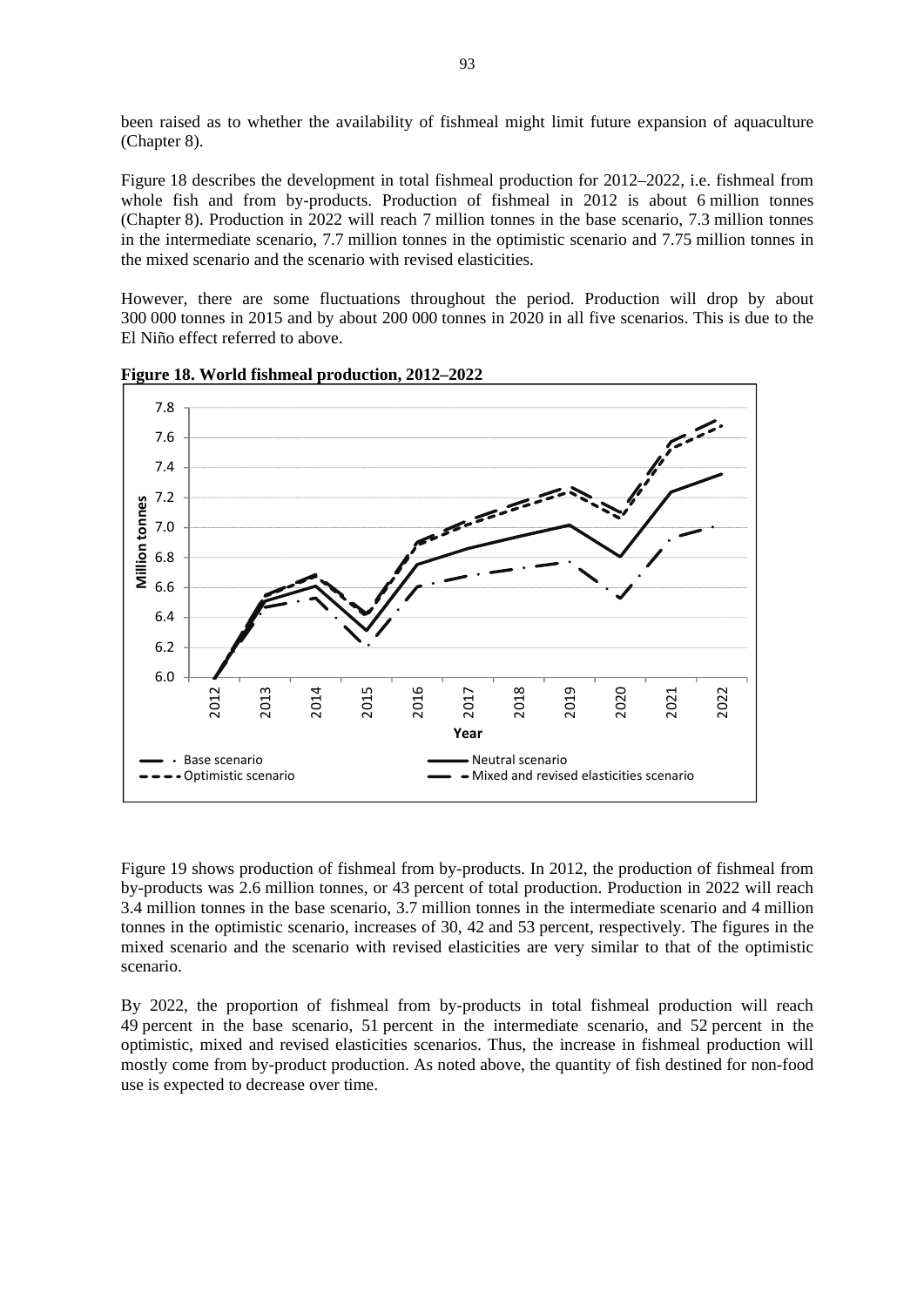

**Figure 19. Fishmeal production from by-products in 2012–2022**

The increased usage of by-products for fishmeal production might affect the composition and nutrients of fishmeal that will contain more minerals and less protein.

Figure 20 shows the amount of cereals (or cereal substitutes) that will be consumed as feed in aquaculture production in 2012–2022.

The use of cereals as feed will increase from 38.7 million tonnes in 2012 to 52.4 million tonnes in the base scenario, 56.9 million tonnes in the intermediate scenario and 61.1 million tonnes in the optimistic scenario, increases of 35, 47 and 57 percent, respectively. The figures in the mixed and revised elasticities scenarios with are very similar to that of the optimistic scenario.



**Figure 20. Cereals consumed as feed in aquaculture, 2012–2022**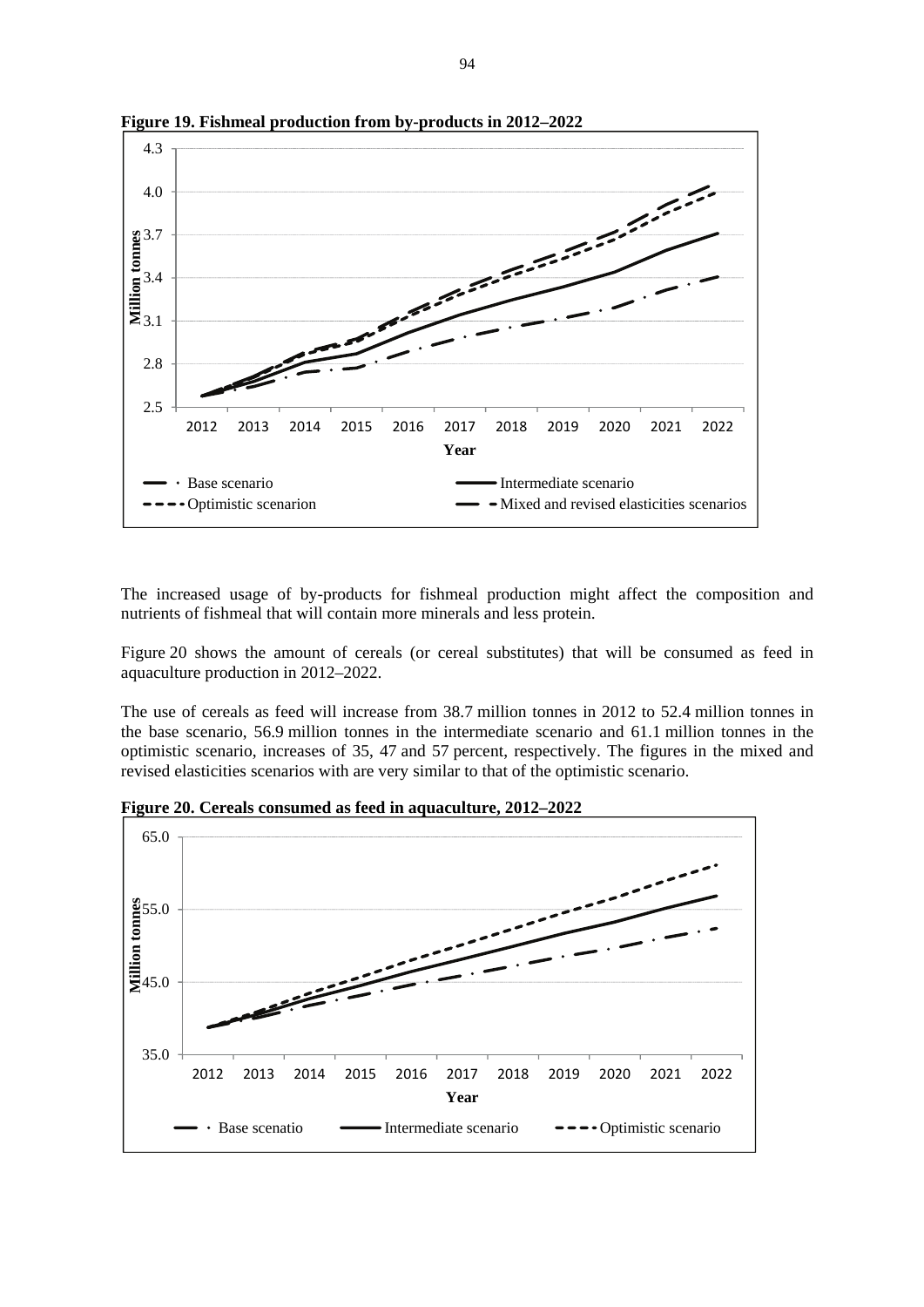Figure 21 shows the relationship between fish produced by aquaculture and the fishmeal required in the process, for the period 2012–2022. Aquaculture production per input of one tonne of fishmeal will rise from 10 tonnes in 2012 to 12 tonnes in the base scenario, 12.5 tonnes in the intermediate scenario, 12.7 tonnes in the mixed scenario, 12.9 tonnes in the optimistic scenario and 12.8 tonnes in the revised elasticities scenario in 2022. The reason for this is that productivity is increasing owing to improved management and waste minimization. Moreover, there will be much greater use of cereals as feed in aquaculture.



**Figure 21. Aquaculture production per tonne of fishmeal consumed, 2012–2022**

Figure 22 shows the product prices of fishmeal in 2012–2022. Qualitatively, the prices show the same patterns in all scenarios. This includes price spikes in 2013 (partly due to the general increase in feed prices resulting from the severe drought in the United States of America in the crop year 2012–13), 2015 and 2020, the latter two associated with reduced production due to the El Niño effect. The price in 2012 is USD1 557 per tonne. After the first two spikes, there will be a price decline bottoming out in 2017 at USD1 496 per tonne in the base scenario, USD1 522 per tonne in the intermediate scenario and USD1 545 tonne in the optimistic, mixed and revised elasticities scenarios. The prices will then recover and increase steeply, reaching USD1 700 per tonne in the base scenario, USD1 751 per tonne in the intermediate scenario and USD1 795 per tonne in the optimistic scenario. It is interesting to consider the development in the mixed scenario that assumes a higher growth rate of aquaculture in Asia in 2012–2022. In that case, the prices are very similar to those of the base scenario and not the optimistic scenario, as with other variables under consideration. This is consistent with the fact that species raised in Asia use much less fishmeal per unit of output than in Europe and the Americas.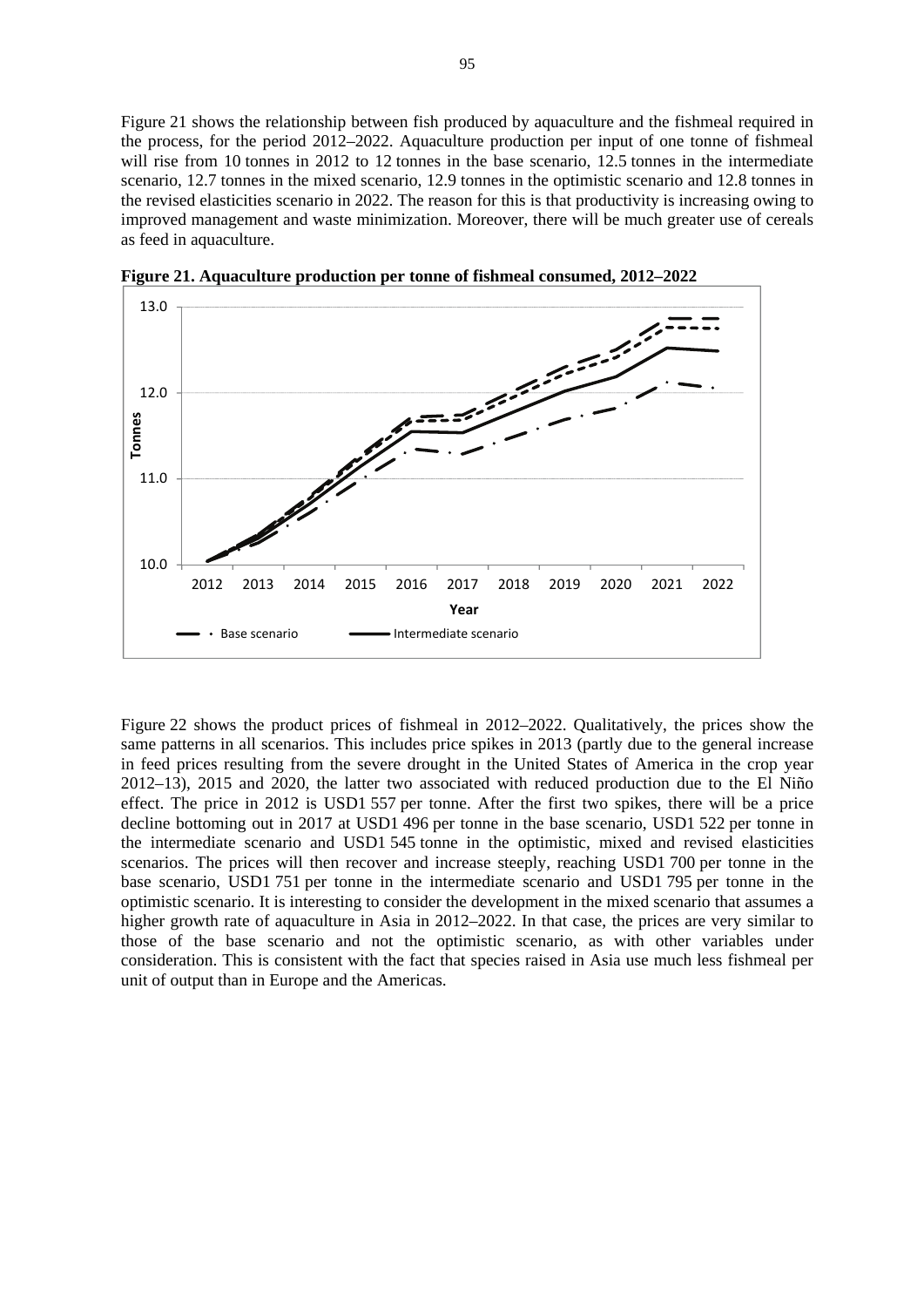



#### **Fish oil**

The use of fish oil in aquafeeds is more prevalent for higher-trophic-level finfishes and crustaceans (FAO, 2012, p. 176). Fish oil supplements rich in omega-3 fatty acids are also used in human consumption for a balanced diet. According to the International Fishmeal and Fish Oil Organisation, omega-3 fatty acids are especially important for pregnant women.

Figure 23 describes world fish oil production in 2012–2022. Production of fish oil is projected to average about 1.06 million tonnes throughout the period in all five scenarios, changing by 0.1 million from year to year. Reduced production in 2015 and 2020 is due to the El Niño phenomenon referred to above.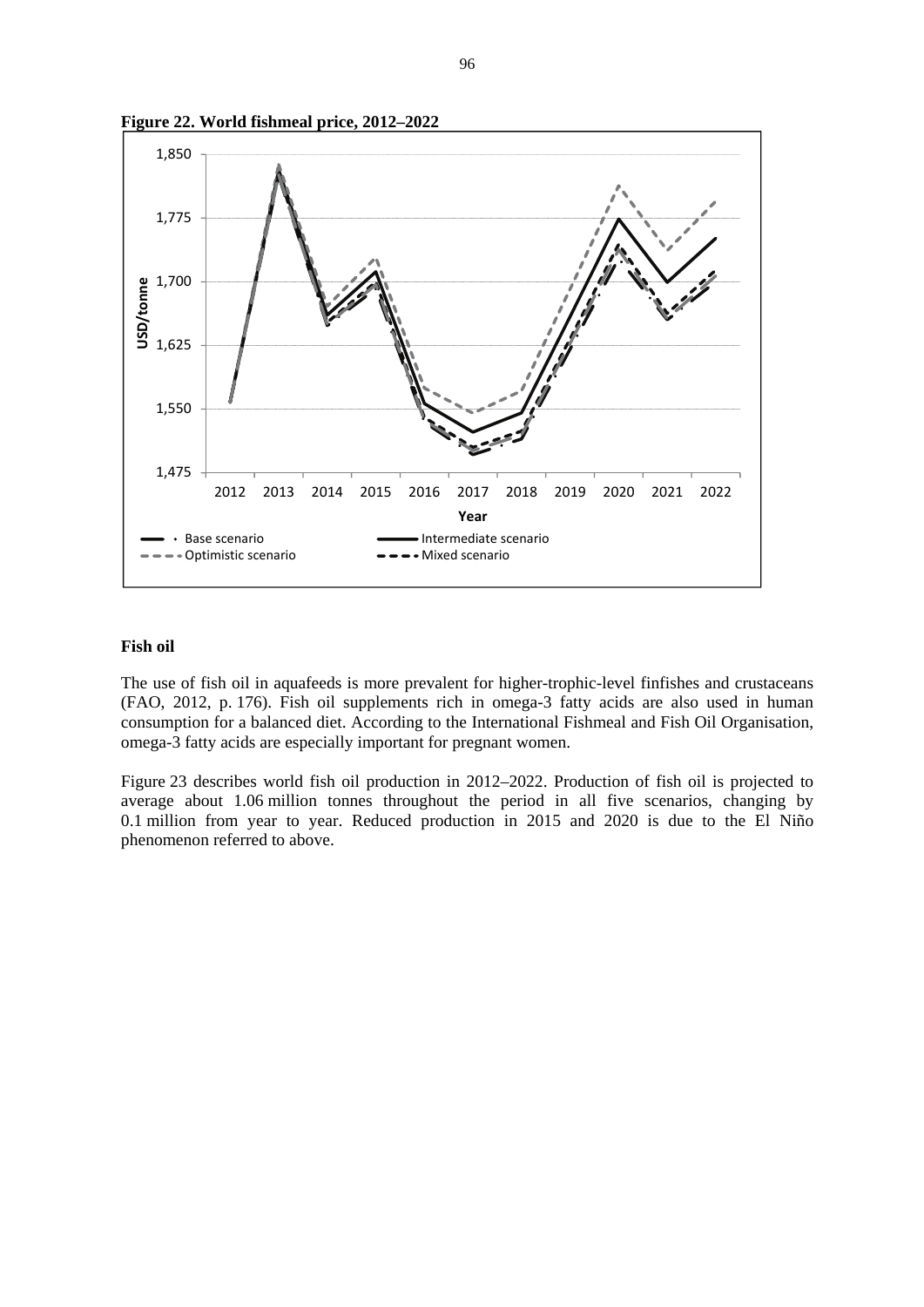

**Figure 23. World fish oil production, 2012–2022**

Figure 24 shows projected development in the production of fish oil from by-products in 2012–2022. The fish oil produced from by-products will increase throughout the period from 332 000 tonnes in 2012 to 377 000 tonnes in the base scenario, 379 000 tonnes in the intermediate scenario and 380 000 tonnes in the optimistic scenario. The figures in the mixed scenario and the scenario with revised elasticities are very similar to that of the base scenario.



**Figure 24. World fish oil production from by-products, 2012–2022**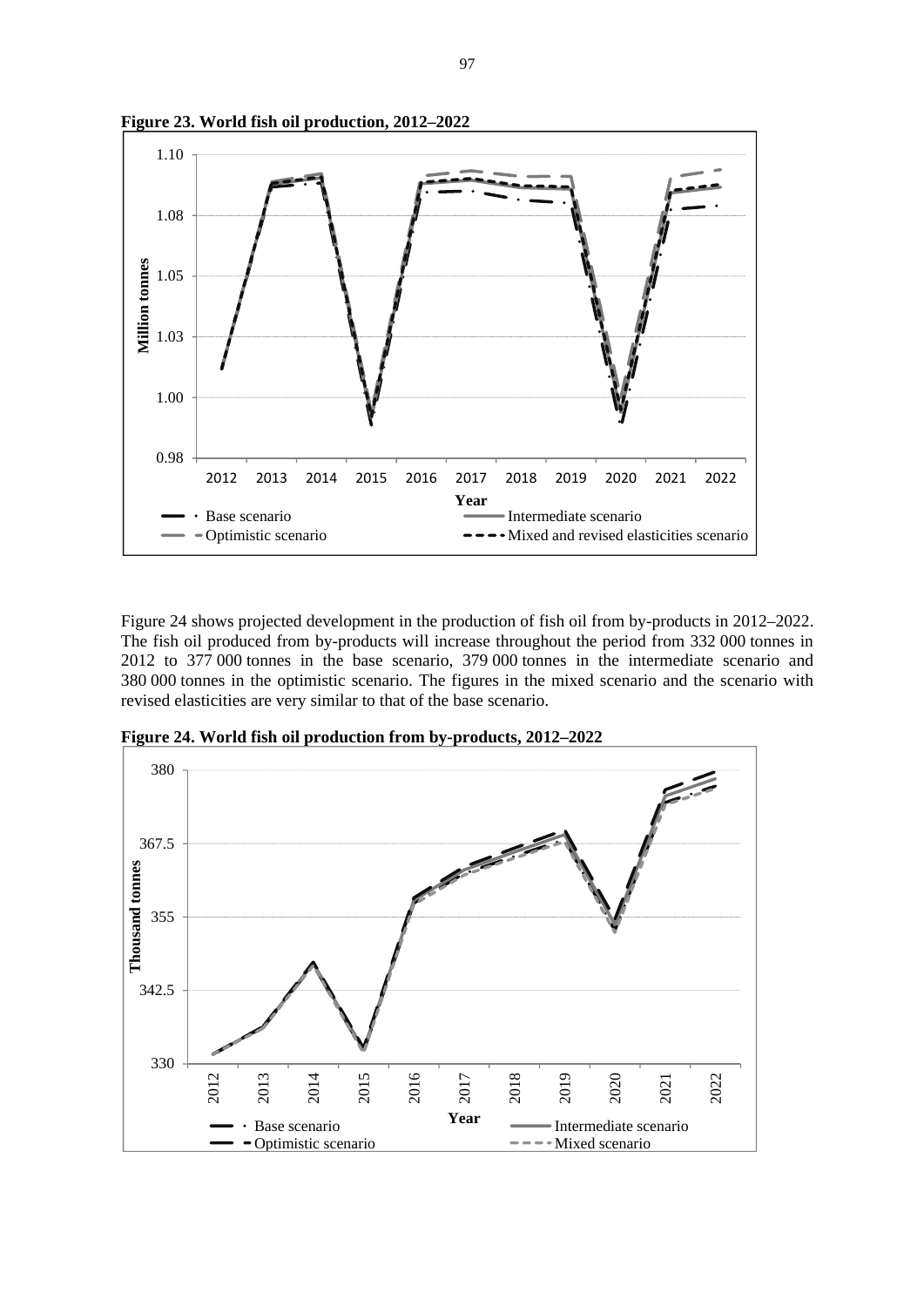Figure 25 presents the development in fish oil prices from 2012 to 2022. The starting point here is USD1 889 per tonne in 2012. For all scenarios, there are price spikes in 2015 and 2020 in response to reduced production due to the El Niño effect. In the base scenario, prices will decrease until 2016 when they reach USD1 725 per tonne and then they will recover gradually to USD1 864 per tonne in 2022, a decrease of 1 percent from the 2012 level. In the intermediate, mixed and revised elasticities scenarios, prices will decline up to 2016 when they will stay at about USD1 800 per tonne and then rise to USD2 067 per tonne in 2022, a 9 percent increase compared with the 2012 level. In the optimistic scenario, prices will decrease in 2014 to USD1 846 per tonne and then rise to USD2 308 per tonne in 2022, an increase of 22 percent from the 2012 level.



**Figure 25. World fish oil product prices, 2012–2022**

## **Analysis**

This chapter analyses various scenarios for increased aquaculture production – from a production of 66 million tonnes in 2012 to 85–99 million tonnes in 2022. In the same period, capture production is expected to increase from 91 million to 95 million tonnes. Thus, world fish production will increase from its 2012 level of 157 million tonnes to 181–194 million tonnes in 2022 depending on the assumptions. This implies that the share of aquaculture in total fish production will increase.

Per capita fish consumption was estimated at 19.1 kg in 2012. According to the results presented here, it will reach 20.7–22.4 kg in the different scenarios under consideration. In other words, per capita consumption will continue increasing fairly substantially, owing to the continued expansion in aquaculture production, despite the expected increase in population.

It is clear that the development in aquaculture prices very much depends on the expansion in aquaculture production. For the optimistic and mixed scenarios, prices will actually decline. They will decline even more in the scenario with revised elasticities, where demand is more inelastic and where income elasticities are lower than in the other scenarios.

As noted above, capture fisheries production is expected to grow from 91 million tonnes in 2012 to 95 million tonnes in 2022, an increase of 4.4 percent. Prices will increase under all scenarios.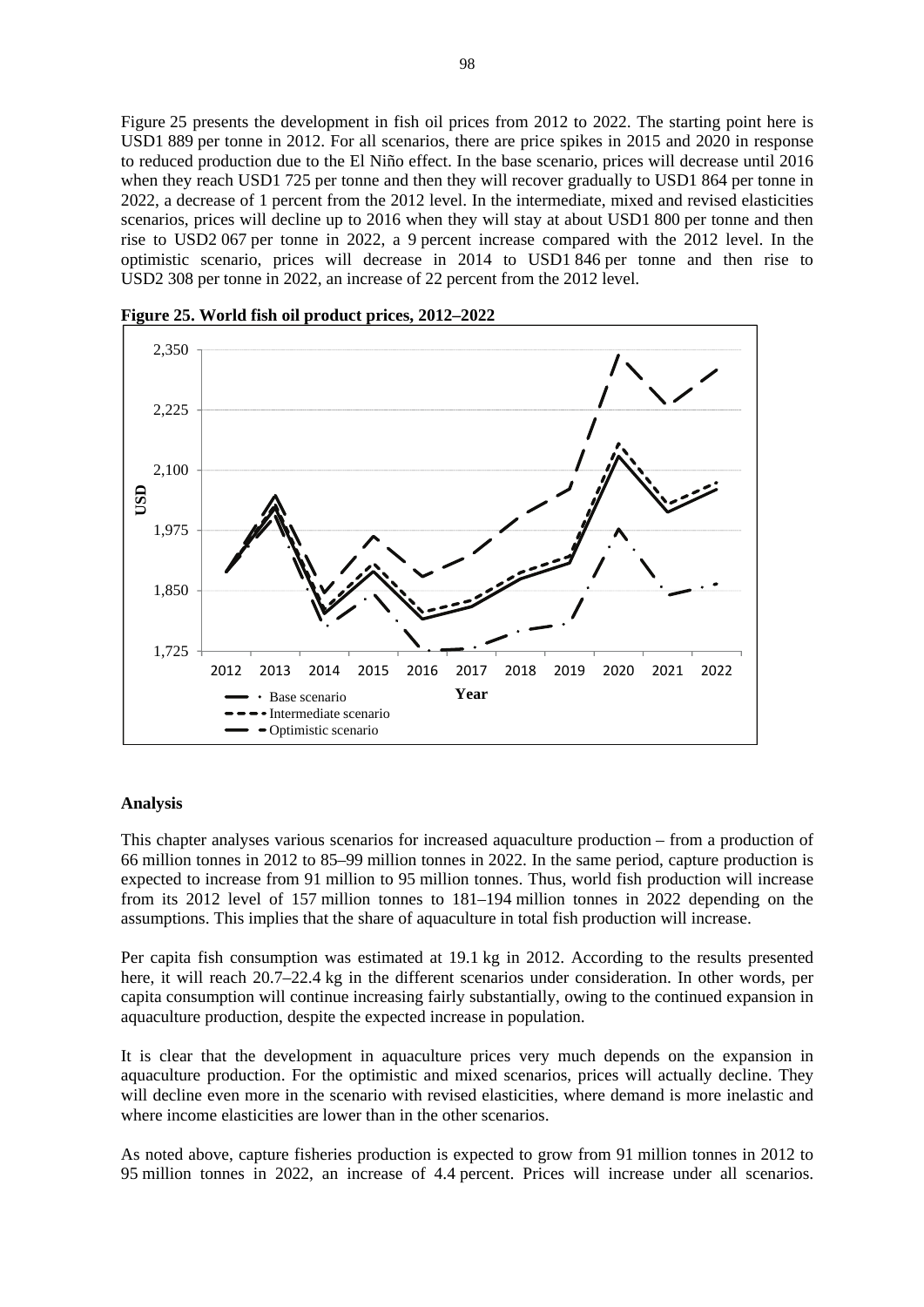However, it is also important to note that the larger is the increase in aquaculture production, the lower is the increase in the price of capture fish. This is due to the substitutability of the products and illustrates the importance of aquaculture for the fish market as a whole.

The analysis clearly shows that in the future, aquaculture production will drive the prices of all fish products as capture fisheries production is not expected to vary significantly.

Production of fishmeal in 2012 was about 6 million tonnes. In the base scenario, production will reach 7–7.75 million tonnes in 2022. The use of by-products for fishmeal production will rise steadily from 2.6 million tonnes in 2012 to 3.4–4 million tonnes in 2022. It is interesting to note that aquaculture production will be able to expand quite considerably despite the rather modest increase in fishmeal production. This is due to improved efficiency in the use of fishmeal, substitution to other types of feed and expansion of farmed species that require no or little fishmeal as inputs. In other words, there is no reason to believe that limited availability of fishmeal will hinder future aquaculture expansion at the world level and for all species taken together.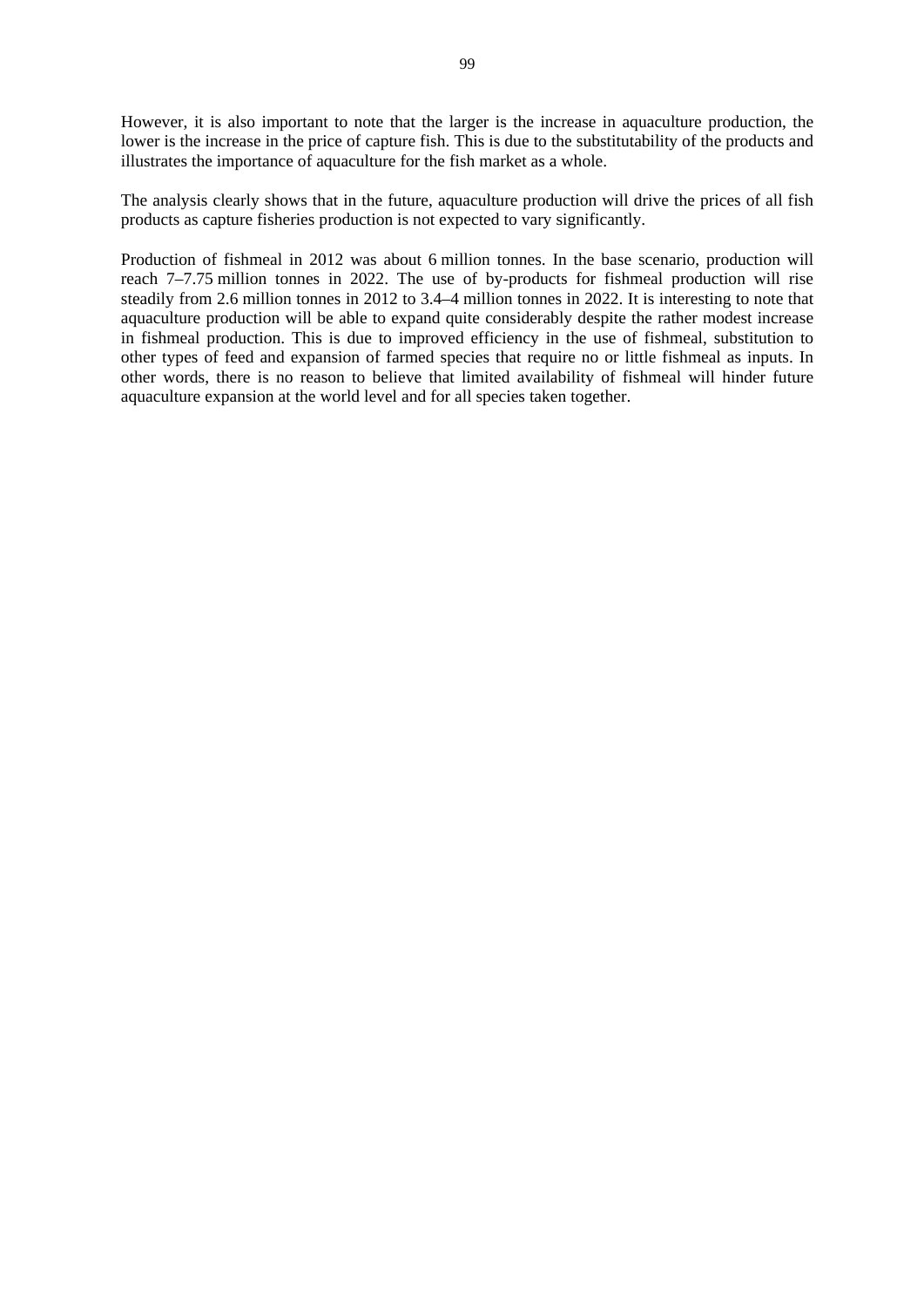## **13. REFERENCES**

- **Abdul-Muhmin, A.G.** 2007. Explaining consumers' willingness to be environmentally friendly. *International Journal of Consumer Studies*, 31: 237–247.
- **Alexandratos, N. & Bruinsma, J.** 2012. *World agriculture towards 2030/2050: the 2012 revision.* ESA Working Paper No. 12-03. Rome, FAO.
- **Andreyeva, T., Lond, M.W. & Brownell, K.D.** 2010. The impact of food prices on consumption: a systematic review on research on the price elasticity of demand for food. *American Journal of Public Health*, 100: 216–222.
- **Aranda, M.** 2009. Developments on fisheries management in Peru: the new individual quota system for the anchoveta fishery. *Fisheries Research*, 96: 308–312.
- **Asche, F. & Bjørndal, T.** 2011. *The economics of salmon aquaculture.* Oxford, UK, Blackwell-Wiley.
- **Asche, F., Bjørndal, T. & Gordon, D.V.** 2005. *Demand structure for fish*. SNF Working Paper No. 37/05.
- **Asche, F., Bjørndal, T. & Gordon, D.V.** 2007. *Studies in the demand structure for fish and seafood products*. Handbook of operations research in natural resources.**Batrinou, A., Spiliotis, V. & Sakellaris, G.** 2008. Acceptability of genetically modified maize by young people. *British Food Journal*, 110(3): 250–259.
- **BBC.** 2011. *Brazil: Amazon rainforest deforestation rises sharply* [online]. [Cited 31 December 2013]. www.bbc.co.uk/news/world-latin-america-13449792
- **Bertozzi, L.** 1995. Designation of origin: quality and specification. *Food Quality and Preference*, 6: 143–147.
- **Chen, M.-F.** 2008. An integrated research framework to understand consumer attitudes and purchase intentions toward genetically modified foods. British Food Journal, 110(6): 559–579.
- **Bredahl, L.** 2001. Determinants of consumer attitudes and purchase intentions with regard to genetically modified foods: results of a cross national survey. *Journal of Consumer Policy*, 24, 23–61.
- **Cheung, W.W.L., Lam, V.W.Y., Sarmiento, J.L., Kearney, K., Watson, R., Zeller, D. & Pauly, D.** 2009. Large-scale redistribution of the maximum fisheries catch potential in the global ocean under climate change. *Global Change Biology*, doi: 10.1111/j.1365-2486.2009.01995.x.
- **Choo, H., Chung, J.-E. & Pysarchik, D.T.** 2004. Antecedents to new food product purchasing behaviour among innovator groups in India. *European Journal of Marketing*, 38(5/6): 608–625.
- **Codron, J.M., Giraud-Héraud, E. & Soler, L.G.** 2005. Minimum quality standards, premium private labels, and European meat and fresh produce retailing. *Food Policy*, 30: 270–283.
- **Cone Communications**. 2012. *Cone Communications corporate social return trend tracker. Research & insights*. (also available at www.conecomm.com/new-csr-approach).
- **Conway, G.** 2012. *One billion hungry; can we feed the world?* Cornell University Press.
- **Davidson, A., Schröeder, M.J.A. & Bower, J.A.** 2003. The importance of origin as a quality attribute for beef: results from a Scottish consumer survey. *International Journal of Consumer Studies*, 27(2): 91–98.
- **Deloitte.** 2012. *Food and beverage 2012: a taste of things to come* [online]. [Cited 30 December 2013]. www.deloitte.com/assets/Dcom-Russia/Local%20Assets/Documents/Foodandbeverage202012\_web.pdf
- **Deaton, A. & J. Muellbauer.** 1980. Economics and Consumer Behaviour, Cambridge. University Press. 450 pp.
- **Dey, M.M., Garcia, Y.T., Praduman, K., Piumsombun, S., Sirajul, H., Li, L., Radamn, A., Senaratne, A., Khiem, N.T. & Koeshendrajana, S.** 2008. Demand for fish in Asia: a cross-country analysis. *The Australian Journal of Agricultural and Resource Economics*, 52: 321–338.
- **De Morais, C., Afonso, C. & De Almeida, M.D.V**. 2010. Ageing and food consumption in Portugal: new or old paradigms? *British Food Journal*, 112(5): 511–521.
- **De Silva, D.** 2011. *Value chain of fish and fishery products: origin, functions and application in developed and developing country markets*. FAO Value chain project reports. Rome, FAO. 63 pp. (also available at www.fao.org/valuechaininsmallscalefisheries/projectreports/en/).
- **De Silva, D.A.M.** 2013. *Agricultural value chains: developing country perspective.* (mimeo).
- **Deaton, A. & Meullbauer, J.** 1993. *Economics and consumer behaviour*. Cambridge, UK, Cambridge University Press.
- **Dey, M.M., Alam, M.F. & Paraguas, F.J.** 2011. A multistage budgeting approach to the analysis of demand for fish: an application to inland areas of Bangladesh. *Marine Resource Economics*, 26: 35–58.
- **Edelman.** 2012. *Edelman trust barometer 2012. Annual global study*. (also available at http://trust.edelman.com/).
- **Euromonitor International.** 2012. *Top 10 consumer trends for 2012: weight as a hot topic* [online]. [Cited 30 December 2013]. http://blog.euromonitor.com/2012/05/top-10-consumer-trends-for-2012-weight-as-ahot-topic.html
- **European Commission DG MARE.** 2008. Image survey on the perception of fishery and aquaculture products, Available at:http://ec.europa.eu/fisheries/publications/studies\_reports\_en.htm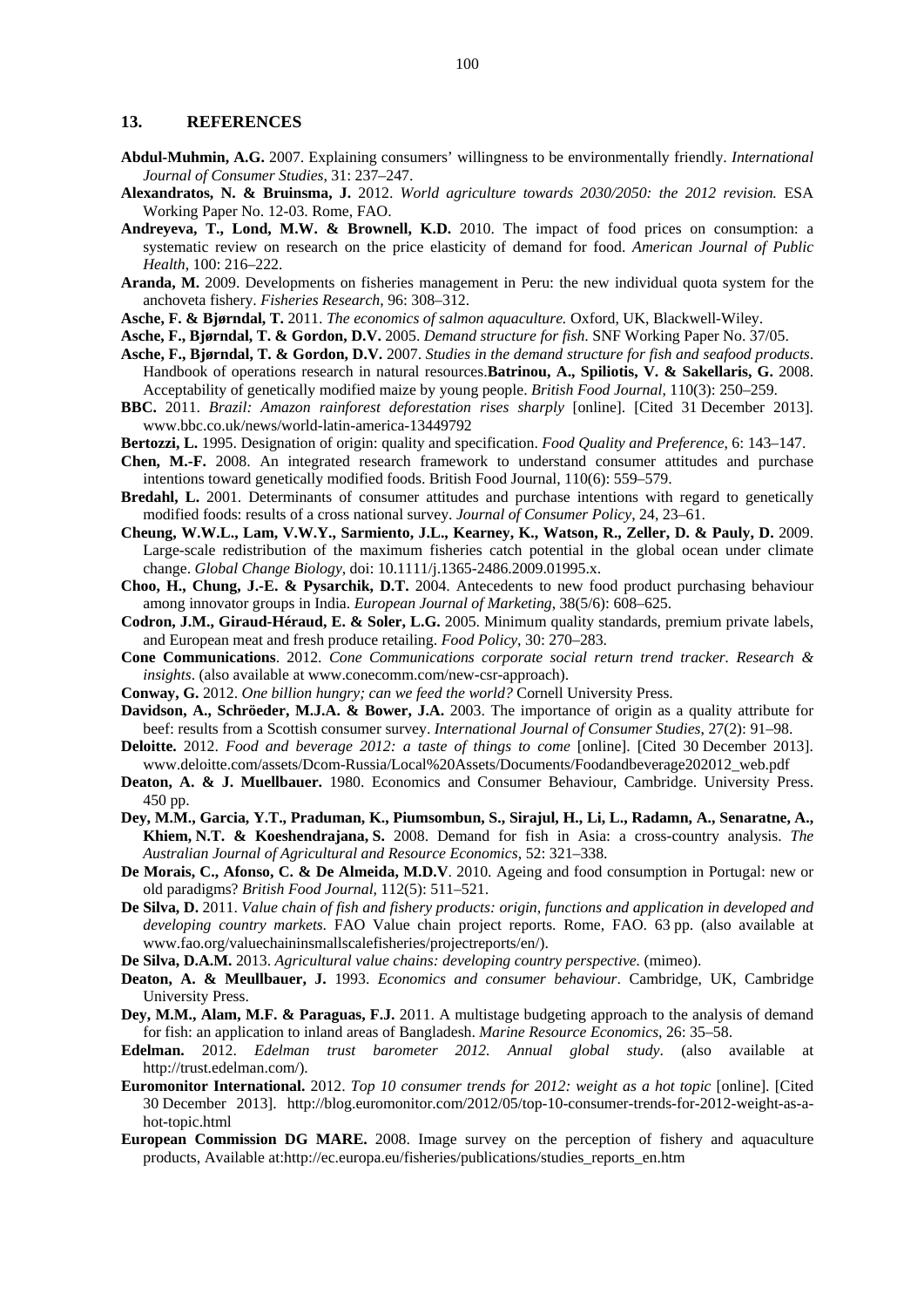**European Commission.** 2013. Logo and labelling. In: *European Commission* [online]. [Cited 31 December 2013]. http://ec.europa.eu/agriculture/organic/consumer-confidence/logo-labelling\_en

- **European Council.** 1992. Council Regulation (EEC) No 2081/92 of 14 July 1992 on the protection of geographical indications and designations of origin for agricultural products and foodstuffs. In: *EUR-Lex* [online]. [Cited 31 December 2013]. http://eur-lex.europa.eu/LexUriServ/LexUriServ.do?uri=CELEX: 31992R2081:EN:HTML
- **European Council.** 2006. Council Regulation (EC) No 510/2006 of 20 March 2006 on the protection of geographical indications and designations of origin for agricultural products and foodstuffs. In: *Europa* [online]. [Cited 31 December 2013]. http://europa.eu/legislation\_summaries/internal\_market/ businesses/intellectual\_property/l66044\_en.htm
- **Fan, S. & Brzeska, J.** 2012. The nexus between agriculture and nutrition: do growth patterns and conditional factors matter? *In* S. Fan & R. Pandya-Lorch, eds. *Reshaping agriculture for nutrition and health,* pp. 31– 38. Washington, DC, International Food Policy Research Institute.
- **FAO.** 2007. *The world's mangroves 1980–2005*. A thematic study prepared in the framework of Global Forest Resources Assessment. Rome (also available at ftp://ftp.fao.org/docrep/fao/010/ a1427e/a1427e00.pdf).
- **FAO.** 2009a. *Pathways to success: success stories in agriculture production and food security*. Rome. 34 pp. (also available at www.fao.org/fileadmin/user\_upload/newsroom/docs/pathways.pdf).
- **FAO.** 2009b. *Guidelines for the Ecolabelling of Fish and Fishery Products from Marine Capture Fisheries. Revision 1. Directives pour l'étiquetage écologique du poisson et des produits des pêches de capture marines. Révision 1. Directrices para el ecoetiquetado de pescado y productos pesqueros de la pesca de captura marina. Revisión 1.* Rome/Roma. 97 pp. (also available at www.fao.org/docrep/ 012/i1119t/i1119t.pdf).
- **FAO.** 2011. *Global food losses and food waste*. Rome. 29 pp. (also available at www.fao.org/ docrep/014/mb060e/mb060e00.pdf).
- **FAO.** 2012. *The State of World Fisheries and Aquaculture*. Rome. 209 pp. (also available at www.fao.org/docrep/016/i2727e/i2727e00.htm).
- **FAO.** 2013a. *Establishing and linking global fish-trade information networks.* Rome. 2 pp. (also available at www.fao.org/docrep/018/i2940e/i2940e04.pdf).
- **FAO.** 2013b. *The State of Food and Agriculture 2013.* Rome. 100 pp. (also available at www.fao.org/fishery/sofia/en).
- **FAO.** 2014. *Value chain dynamics and the small-scale sector. Policy recommendations for small-scale fisheries and aquaculture trade.* Rome. 112 pp. (also available at www.fao.org/ docrep/019/i3630e/i3630e.pdf).
- **FAO, WFP & IFAD.** 2012. *The State of Food Insecurity in the World 2012. Economic growth is necessary but not sufficient to accelerate reduction of hunger and malnutrition.* Rome, FAO. 61 pp. (also available at www.fao.org/docrep/016/i3027e/i3027e.pdf).
- **FAO, WFP & IFAD** .2013. *The State of Food Insecurity in the World 2013. The multiple dimension of food*  security. Rome, FAO. 52 pp. (also available at www.fao.org/docrep/018/i3434e/i3434e.pdf).
- **FAO and World Bank.** 2009. *The sunken billions. The economic justification for fisheries reform*. Agriculture and rural development. Sustainable Development Network. 100 pp. (also available http://siteresources.worldbank.org/EXTARD/Resources/336681-1224775570533/SunkenBillions Final.pdf)
- **Fernández Polanco, J., Mueller, S. & Luna, L.** 2013. Are Retailers' Preferences for Seafood Attributes Predictive for Consumer Wants? Results from a Discrete Choice Experiment for Seabream (*Sparus aurata*). *Aquaculture Economics and Management*. 17, 2, 1–20.
- **Fotopoulos, C. & Krystallis, A.** 2003. Quality labels as a marketing advantage. The case of 'PDO Zagora' apples in the Greek market. *European Journal of Marketing*, 37(10): 1350–1374.
- **Foresight.** 2011. *The future of food and farming. 2011. Final project report*. London, The Government Office for Science. (also available at www.bis.gov.uk/assets/foresight/docs/food-and-farming/11-546-future-offood-and-farming-report.pdf).
- **Frederiksen, M. & Gram, L.** 2003. Traceability. *In* H.H. Huss, L. Ababouch & L. Gram. *Assessment and management of seafood safety and quality*, pp. 210–215. FAO Fisheries Technical Paper No. 444. Rome, FAO. 230 pp. (also available at www.fao.org/docrep/006/y4743e/y4743e0p.htm).
- **Gagnon, M, Freudenberg, N. & Corporate Accountability International.** 2012. *Slowing down fast food: a policy guide for healthier kids and families.* Boston, USA, Corporate Accountability International. (also available at www.StopCorporateAbuse.org).
- **Gaskell, G., Brauer, M., Durant, J. & Allum, N.** 1999. Worlds apart? The reception of genetically modified foods in Europe and the US. *Science*, 295(5426): 384–387.
- **Gómez, M.I. & Ricketts, K.** 2012. Food value chains and policies influencing nutritional outcomes.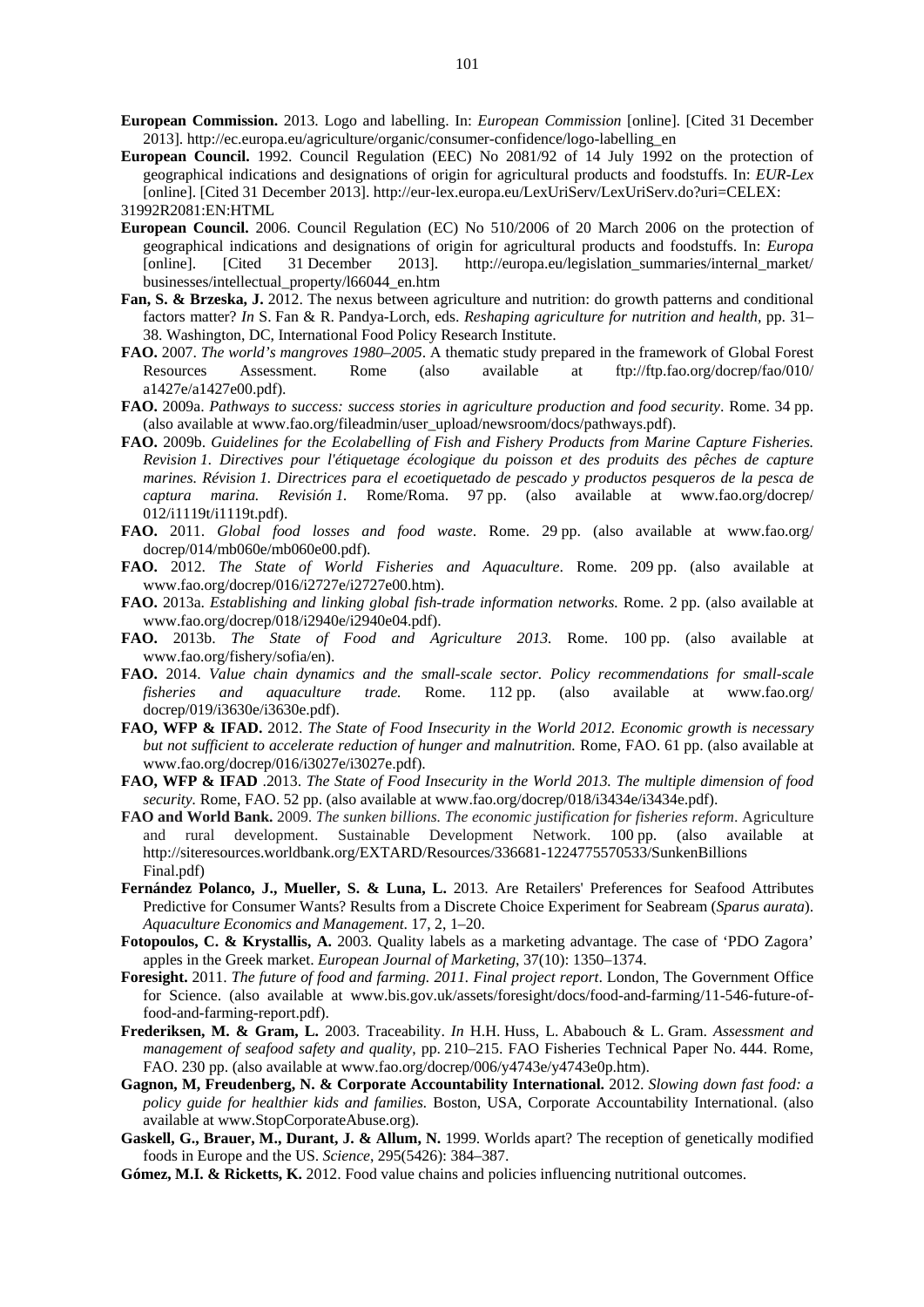- **Grunert, K.G., Lahteenmaki, L., Nielsen, N.A., Poulsen, J.B., Ueland, O., & Astrom, A**. 2001. Consumer perceptions of food products involving genetic modification: results from a qualitative study in four Nordic countries. *Food Quality and Preference*, 12, 527-542.Background paper for The State of Food and Agriculture 2013: Food systems for better nutrition. Rome, FAO.
- **Hamilton, J., Knox, B., Hill, D. & Parr, H.** 2000. Reduced fat products consumer perceptions and preferences. *British Food Journal*, 102(7): 494.
- **Hatanaka, M., Bain, C. & Busch, L.** 2005. Third-party certification in the global agrifood system. *Food Policy*, 30(3): 354–369.
- **Hartmann, A.** 2012. Scaling up Value Chains for Pro-Poor Development. Washington D.C., International Food Policy Research Institute.
- **Hoffman, B.** 2012. *Three consumer trends will change what we eat* [online]. [Cited 30 December 2013]. www.forbes.com/sites/bethhoffman/2012/11/29/three-consumer-trends-will-change-what-we-eat/
- **Hoffman, R.** 2000. Country of origin a consumer perception perspective of fresh meat. *British Food Journal*, 102: 211–229.
- **Hogan, L. & Thorpe, S.** 2009. *Issues on food miles and labeling*. ABARE research report 09.18. Canberra.
- **Hosken, D & D. Reiffen**. 2004. How Retailers Determine Which Products Should Go on Sale: Evidence from Store-Level Data. Journal of Consumer Policy, 27, 2, 141–177.
- **Houthakker, H.S**. 1957. An international comparison of household expenditure patterns, commemorating the centenary of Engel's law. *Econometrica*, 25: 532–551.
- **International Food Plicy Report Institute (IFPRI).** 2012. *2011 Global Food Policy Report*". International Food Policy Research Institute, Washington, DC http://www.ifpri.org/gfpr/2011
- **International Food Policy Research Institute (IFPRI).** 2013. *2012 Global Food Policy Report*. Washington, DC. 130 pp.
- Jabbar, M.A. & Admassu, S.A. 2010. Assessing consumer preferences for quality and safety attributes of food in the absence of official standards: the case of beef, raw milk and local butter in Ethiopia. *In* M.A. Jabbar, D. Baker & M.L. Fadiga, eds. *Demand for livestock products in developing countries with a focus on quality and safety attributes: evidence from Asia and Africa*, pp. 38–58. ILRI Research Report 24. Nairobi, International Livestock Research Institute.
- **Jabbar, M.A., Baker, D. & Fadiga, M.L., eds**. 2010. *Demand for livestock products in developing countries with a focus on quality and safety attributes: evidence from Asia and Africa.* ILRI Research Report 24. Nairobi, International Livestock Research Institute.
- **Jaffry, S., Pickering, H., Ghulam, Y., Whitmarsh, D. & Wattage, P.** 2004. Consumer choices for quality and sustainability labeled seafood products in the UK. *Food Policy*, 29: 215–228.
- **Janssen, M., Hamm, Ulrich**. 2012. The mandatory EU logo for organic food: consumer perceptions (2012). *British Food Journal* 114.3: 335–352.
- **Johnston, R.J. & Roheim, C.R.** 2006. A battle of taste and environmental convictions for ecolabeled seafood: a contingent ranking experiment. *Journal of Agricultural and Resource Economics*, 31: 283–300.
- **Johnston, R.J., Wessells, C.R., Donath, H. & Asche, F.** 2001 Measuring consumer preferences for ecolabeled seafood: an international comparison. *Journal of Agricultural and Resource Economics*, 26: 20– 39.
- **KC, S.** 2010. Projection of populations by level of educational attainment, age, and sex for 120 countries for 2005-2050. 2010. Research Article. *Demographic Research* - a free, expedited, online journal (also available at http://www.demographic-research.org/Volumes/Vol22/15).
- **Kelleher, K.** 2005**.** *Discards in the world's marine fisheries. An update*. FAO Fisheries Technical Paper No. 470. Rome, FAO. 131 pp.
- **Khoja, S. & Pirzada, I.A**. 2009. An analysis of Engel's Law: comparative countries study. *Proc. 5th International Statistical Conference*, 17: 147–152.
- **Kim, R.** 2008. Japanese consumer's use of extrinsic and intrinsic cues to mitigate risky food choices. *International Journal of Consumer Studies*, 32: 49–58.
- **Kupiec, B. & Revell**, **B.** 2001. Measuring consumer quality judgements. *British Food Journal*, 103(1): 7.
- **Kurien, J.** 2005. *Responsible fish trade and food security*. FAO Fisheries Technical Paper No. 456. Rome, FAO. 102 pp.
- **Larson, R.B.** 1998. Regionality of food consumption. *Agribusiness*, 14(3): 213–226.
- **Leipämaa-Leskinen, H.** 2007. Contradictions in food consumption. *International Journal of Consumer Studies*, 31: 597–602.
- **Lin, C.T.J. & Milon, J.W.** 1993. Attribute and safety perceptions in a double-hurdle model of shellfish consumption. *American Journal of Agricultural Economics*, 75(3): 724–729.
- **Lippincott Mercer**. 2006. *Serving the climate-change-conscious consumer*. Summary report based on consumer research in the UK and U.S.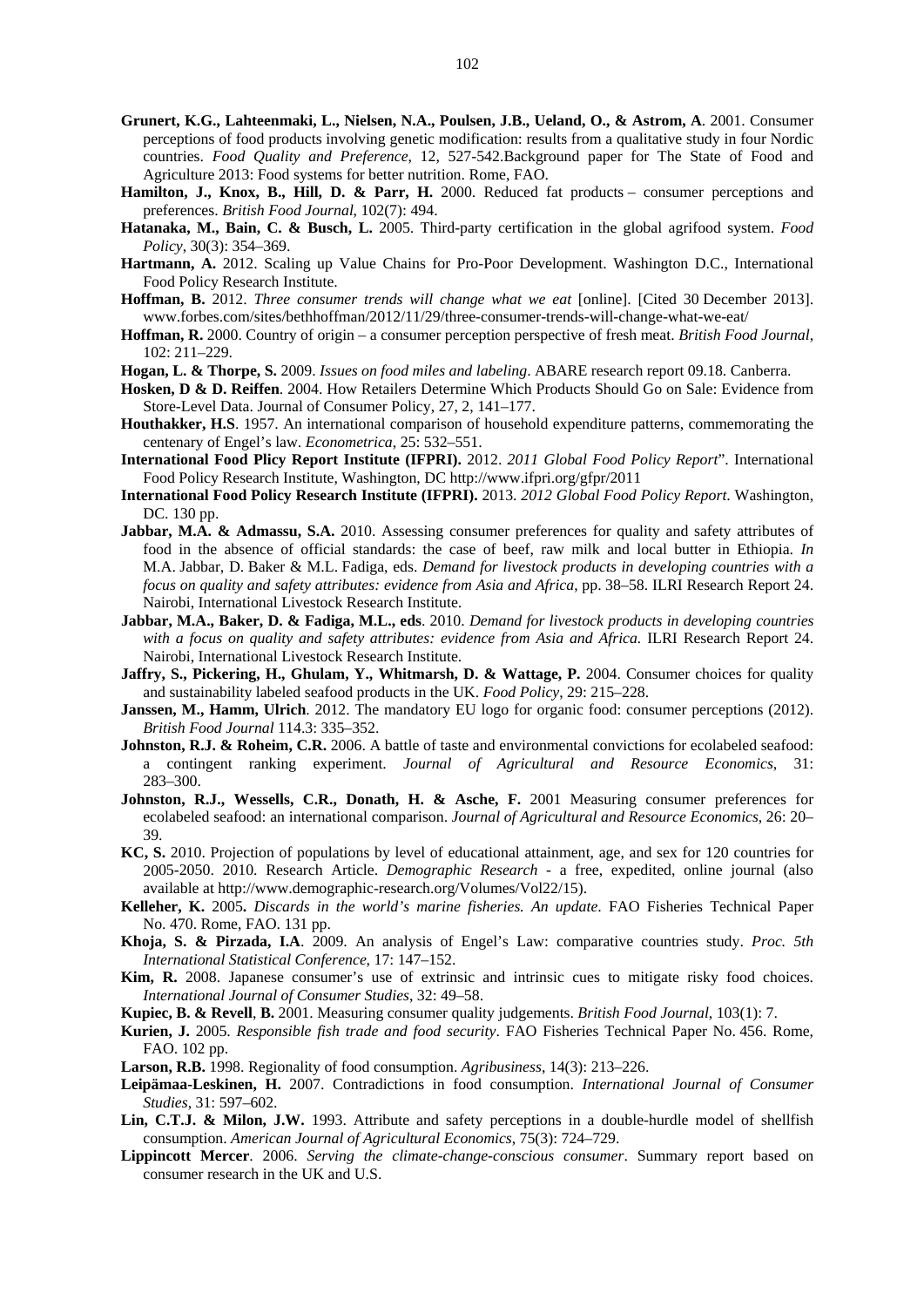- **Loureiro, M.L. & McCluskey, J.J.** 2000. Assessing consumer response to protected geographical identification labeling. *Agribusiness*, 16(3): 309–320.
- **Loureiro, M.L. & Hine, S.** 2004. Preference and willingness to pay for GM labeling policies. *Food Policy*, 29: 467–483.
- **Lutz, W. & Samir, K.C.** 2010. *Review. Global population projections*. The Royal Society Publishing.
- Lutz, W., Crespo Cuaresma, J. & Sanderson, W. 2008. The demography of educational attainment and economic growth. *Science*, 319: 1047–1048.
- **Magnusson, M, Arvola A, Hursti U, Aberg L & Sjoden, P.** 2001. Attitudes towards organic foods among Swedish consumers. *British Food Journal*, 103(3), 209–226.
- **Marette, S., Roosen, J. & Blanchemanche, S.** 2008. Health information and substitution between fish: lessons from a laboratory and field experiments. *Food Policy*, 33: 197–208.
- **MarketLine.** 2012. Organic food: world market overview (market size, segmentation and trends analysis). In: *ReportLinker* [online]. [Cited 31 December 2013]. www.reportlinker.com/ p0188829/Organic-Food-Global-Industry-Guide.html

**Mata no Peito.** 2013. *Mata no Peito* [online]. [Cited 31 December 2013]. http://matanopeito.org/

- **McKean, J.D**. 2001. The importance of traceability for public health and consumer protection. Revue Scientifique et technique de l'Office International des Epizooties 20, 363–371
- **Minten, B.** 2008. The food retail revolution in poor countries: is it coming or is it over? *Development and Cultural Change*, 56(4): 767–789.
- **Mittaine, J. F.** 2012. World fishmeal and oil supply/demand and outlook for market trends. In: 7th JCI Spring Conference on Chinese feed raw materials market. Hainan, China. March 22–23, 2012.
- **Muhammad, A., Seale, J.L., Meade, B. & Regmi, A.** 2013. *International evidence on food consumption*  patterns: an update using 2005 international program data. TB-1929. U.S. Dept. of Agriculture, Econ. Res. Serv. March 2011. Revised February 2013.
- **Nayga, R.M.** 1999. Toward an understanding of consumer's perceptions of food labels. *International Food and Agribusiness Management Review*, 2(1): 29–45.
- **Nayga, R.M.** 2000, Nutrition knowledge, gender and food label use. *Journal of Consumer Affairs*, 34(1): 97–112.
- **Organisation for Economic Co-operation and Development (OECD).** 2012. *Obesity update 2012* [online]. [Cited 30 December 2013]. www.oecd.org/health/49716427.pdf
- **OECD–FAO**. 2011. *OECD–FAO Agricultural Outlook 2011-2020*. OECD Publishing and FAO. (also available at http://dx.doi.org/10.1787/agr\_outlook-2011-en).
- **OECD/FAO.** 2012. *OECD–FAO Agricultural Outlook 2012-2021*. OECD Publishing and FAO. (also available at http://dx.doi.org/10.1787/agr\_outlook-2012-en).
- **OECD–FAO.** 2013. *OECD–FAO Agricultural Outlook 2013-2022*. OECD Publishing and FAO. (also available at http://dx.doi.org/10.1787/agr\_outlook-2013-en).
- **Orth, U.R. & Firbasová, Z.** 2003. The role of consumer ethnocentrism in food product evaluation. *Agribusiness*, 19(2): 137–153.
- **Pascal, G. and S. Mahé** 2001. Identity, traceability, acceptability and substantial equivalence of food. Cellular and Molecular Biology 47, 1329–1342.
- **Quagrainie, K., Hart, S. & Brown, P.** 2008. Consumer acceptance of locally grown food: the case of Indiana aquaculture products. *Aquaculture Economics & Management*, 12(1): 54–70.
- **Reardon, T. & Barrett, C.** 2000. Agroindustrialization, globalization, and international development: an overview of issues, patterns, and determinants. *Agricultural Economics*, 23(3): 195–205.
- **Reardon, T. & Timmer, C.P.** 2012. The economics of the food system revolution. *The Annual Review of Resource Economics*, 4: 225–264.
- **Reardon, T., Chen, K., Minten, B. & Adriano, L**. 2012. *The quiet revolution in staple food value chains: Enter the dragon, the elephant and the tiger*. Mandaluyong City, Philippines, Asian Development Bank.
- **Roheim C. A.** 2008. The economics of ecolabeling. *In* T. Ward & B. Phillips, eds. *Seafood ecolabelling principles and practice*. Oxford, UK, Wiley - Blackwell.
- **Roheim, A.C, Asche, F. & Santos, J.I.** 2011. The elusive price premium for ecolabelled products: evidence from seafood in the UK market *Journal of Agricultural Economics.* (also available at http://dx.doi: 10.1111/j.1477-9552.2011.00299.x).
- **Sanjuan, A. I., Sánchez, M., Gil, J. M., Gracia, A. & F. Soler**. 2003. Brakes to organic market enlargement in Spain: consumers' and retailers' attitudes and willing to pay. *International Journal of Consumer Studies*, 27, 2, 134–144.
- **Sapp, S.G.** 2003. A comparison of alternative theoretical explanations of consumer food safety assessments. *International Journal of Consumer Studies*, 27, 1, 34–39.
- **Scarpa, R., Philippidis, G. & Spalatro, F.** 2005. Product-country images and preference heterogeneity for Mediterranean food products: a discrete choice framework. *Agribusiness*, 21(3): 329–349.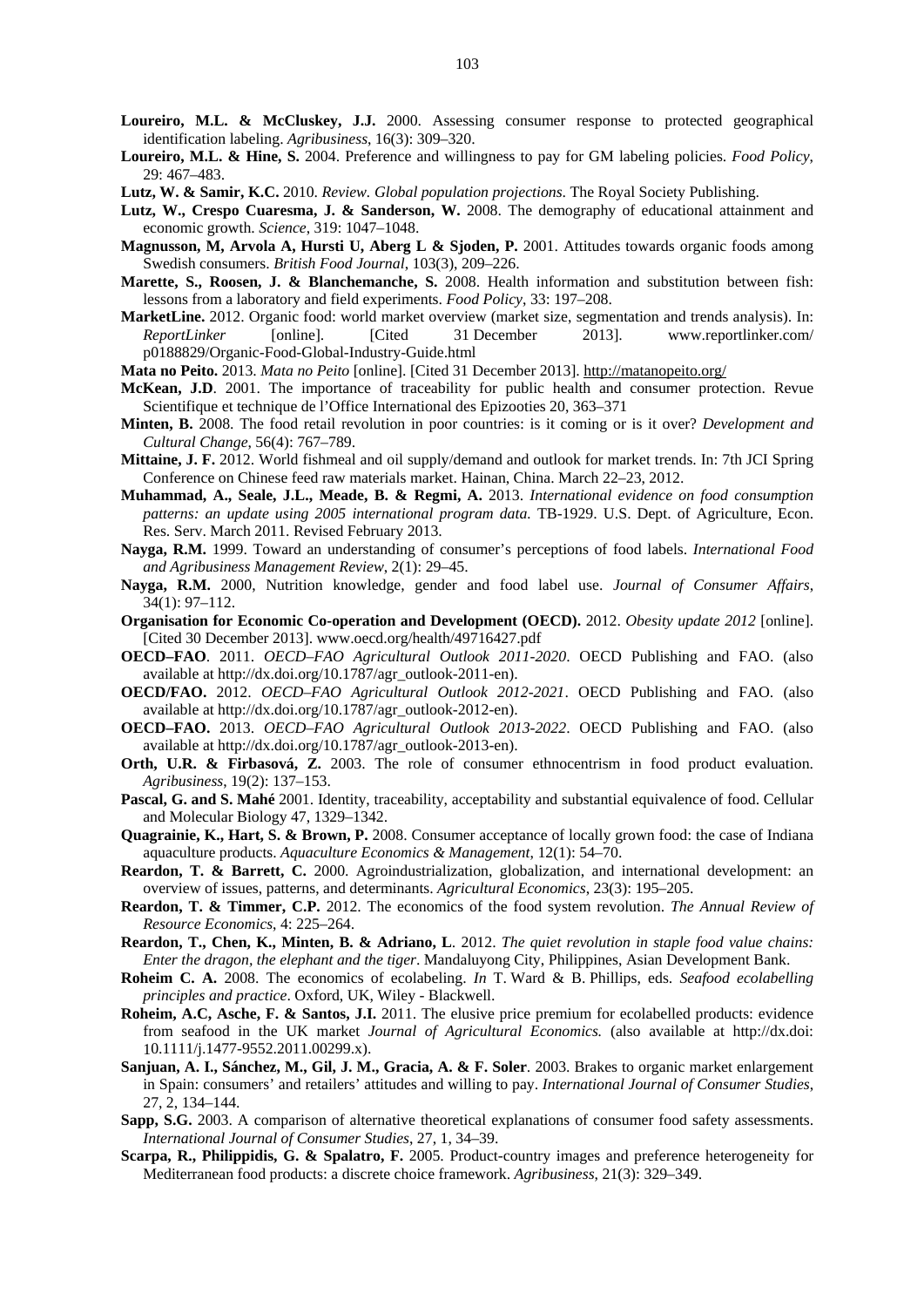- **Sharma, S., Shimp, T.A. & Shin, J.** 1995. Consumer ethnocentrism: a test of antecedents and moderators. *Journal of the Academy of Marketing Science*, 23(1): 26–37.
- **Schipmann, C. & Qaim, M.** 2010. Spillovers from modern supply chains to traditional markets: product innovation and adoption by smallholders. *Agricultural Economics*, 41(3/4): 361–371.
- **Shepherd, C.J.** 2013. Aquaculture: are the criticisms justified? Feeding fish to fish. *World Agriculture* (mimeo).
- **Shepherd, C.J. & Jackson, A.J.** 2013. Global fishmeal and fish oil supply inputs, outputs and markets. *Journal of Fish Biology*. Manuscript number SIWFC 12-001R1.
- **Shimp, T.A. & Sharma, S.** 1987. Consumer ethnocentrism: construction and validation of the CETSCALE. *Journal of Marketing Research*, 24: 280–289.
- **Siegrist, M., Stampfli, N. & Kastenholz, H.** 2009. Acceptance of nanotechnology foods: a conjoint study examining consumers' willingness to buy. *British Food Journal*, 111(7): 660–668.
- **Singh, K., Dey, M.M. and Surathkal, P**. 2012. Analysis of a Demand System for Unbreaded Frozen Seafood in the United States Using Store-level Scanner Data. Marine Resource Economics 27: 371-387.
- **Skytte, H. & Bove, K.** 2004. The concept of retailer value: a means-end chain analysis. *Agribusiness*, 20(3): 323–345.
- **Smith, M.D., Roheim, C.A., Crowder, L.B., Halpern, B.S., Turnipseed, M., Anderson, J.L., Asche, F., Bourillón, L., Guttormsen, A.G., Kahn, A., Liguori, L.A., McNevin, A., O'Connor, M., Squires, D., Tyedemers, P., Brownstein, C., Carden, K., Klinger, D., Sagarin, R. & Selkoe, K.A.** 2010. Sustainability and global seafood. *Science*, 327: 784–786.
- **Tacon, A.G. & Metian, M.** 2008. Global overview on the use of fishmeal and fish oil in industrially compounded aquafeeds: trends and future prospects. *Aquaculture*, 285: 146–158.
- **Thogersen, J.** 2000. Psychological determinants of paying attention to eco-labels in purchase decisions: model development and multinational validation. *Journal of Consumer Policy*, 23(3): 285–313.
- **Timmer, C.P**. 1981. Is there curvature in the Slutsky matric? Review of Economics and Statistics 63: 395-402.
- **Trench, P.C., Narrod, C., Roy, D. & Tiongco, M.** 2012. Responding to health risks along the value chain. *In*  S. Fan & R. Pandya-Lorch, eds. *Reshaping agriculture for nutrition and health*, pp. 93–102. Washington, DC, International Food Policy Research Institute.
- **United Nations.** 2011. *World Population Prospects: The 2010 Revision, Highlights and Advance Tables*. Working Paper No. ESA/P/WP.220. Department of Economic and Social Affairs, Population Division.
- **United Nations.** 2013. *A new global partnership: eradicate poverty and transform economies through sustainable development.* The Report of the High Level Panel of Eminent Persons on the Post-2015 Development Agenda.
- **UN-HABITAT.** 2008. State of the World's Cities 2008/2009. UN-HABITAT.
- **UNPD.** 2007. World urbanisation prospects, the 2007 revision. New York, NY: United Nations Population Division
- **Washington S**. 2008. Ecolabels and marinne capture fiheries: current practice and emerging issues. Globefish Research Programme, Vol.91 Rome, FAO. p. 52
- **Wanyoike, F., Kaitibie, S., Kuria, S., Bruntse, A., Thendiu, I.N., Mwangi, D.M. & Omore, A**. 2010. Consumer preferences and willingness to pay for improved quality and safety: the case of fresh camel milk and dried camel meat (nyir nyir) in Kenya. *In* M.A. Jabbar, D. Baker & M.L. Fadiga, eds*. Demand for livestock products in developing countries with a focus on quality and safety attributes: evidence from Asia and Africa*, pp. 93–102. ILRI Research Report 24. Nairobi, International Livestock Research Institute.
- **Wessells, C.R., Johnston, R.J. & Donath, H**. 1999. Assessing consumer preferences for ecolabeled seafood: The influence of species, certifier, and household attributes. *American Journal of Agricultural Economics*, 81(5): 1084–1089.**Worldwatch Institute.** 2013. *Local food: a holiday recipe that's better for you, for farmers, and for homeland security* [online]. [Cited 31 December 2013]. www.worldwatch.org/local-foodholiday-recipe-thats-better-you-farmers-and-homeland-security
- Yeung, R.M.W. & Morris, J. 2006. An empirical study of the impact of consumer perceived risk on purchase likelihood: a modeling approach. *International Journal of Consumer Studies*, 30: 294–305.
- **Yeung, R.M.W. & Yee, W.M.S.** 2003. Risk reduction: an insight of the UK poultry industry. *Nutrition and Food Science*, 32: 219–226.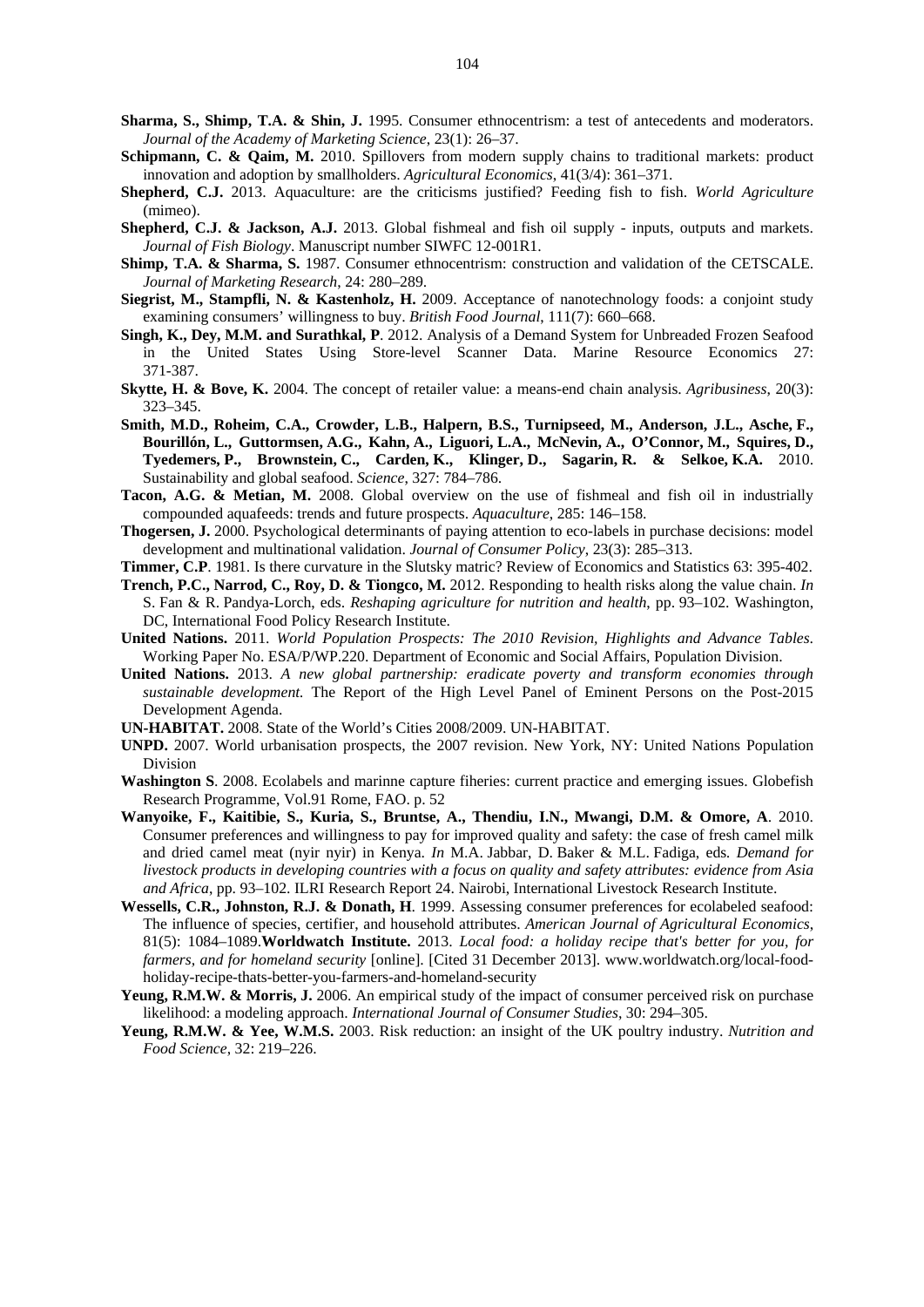## **14. APPENDIX**

## **14.1 Demand elasticities for scenario 5**

| Country                           |            |            | Own price   Notes   Alternative own | <b>Income</b> | <b>Notes</b> | <b>Alternative</b> |
|-----------------------------------|------------|------------|-------------------------------------|---------------|--------------|--------------------|
|                                   | elasticity |            | price elasticity                    | elasticity    |              | income elasticity  |
| Other North Africa                | $-0.7$     | CP         | $-0.444$                            | 0.65          | <b>GDPI</b>  | 0.605              |
| Argentina                         | $-0.7$     | CP         | $-0.389$                            | 0.55          | <b>GDPI</b>  | 0.53               |
| Other Asia                        | $-0.55$    | CP         | $-0.382$                            | 0.5           | <b>GDPI</b>  | 0.521              |
| Australia                         | $-1.5$     | CP         | $-0.279$                            | 0.65          | <b>GDPI</b>  | 0.38               |
| Bangladesh                        | $-0.86$    | CP         | $-0.490$                            | 1.31          | <b>GDPI</b>  | 0.667              |
| <b>Brazil</b>                     | $-0.7$     | CP         | $-0.419$                            | 0.85          | <b>GDPI</b>  | 0.571              |
| Canada                            | $-0.54$    | CP         | $-0.271$                            | 0.8           | <b>GDPI</b>  | 0.369              |
| Chile                             | $-0.9$     | CP         | $-0.402$                            | 0.9           | <b>GDPI</b>  | 0.548              |
| China                             | $-0.5$     | CP         | $-0.480$                            | 0.6           | <b>GDPI</b>  | 0.654              |
| Colombia                          | $-0.7$     | CP         | $-0.432$                            | 0.65          | <b>GDPI</b>  | 0.589              |
| Algeria                           | $-0.7$     | CP         | $-0.444$                            | 0.65          | <b>GDPI</b>  | 0.605              |
| Egypt                             | $-0.7$     | CP         | $-0.434$                            | 0.65          | <b>GDPI</b>  | 0.592              |
| Other Eastern Europe              | $-0.7$     | CP         | $-0.382$                            | 0.4           | <b>GDPI</b>  | 0.521              |
| Other Western Europe              | $-0.7$     | CP         | $-0.254$                            | 0.65          | <b>GDPI</b>  | 0.346              |
| Indonesia                         | $-0.87$    | CP         | $-0.456$                            | 1.1           | <b>GDPI</b>  | 0.621              |
| India                             | $-0.88$    | CP         | $-0.484$                            | 1.1           | <b>GDPI</b>  | 0.66               |
| Iran (Islamic Republic of)        | $-0.7$     | CP         | $-0.395$                            | 0.65          | <b>GDPI</b>  | 0.539              |
| Israel                            | $-0.2$     | CP         | $-0.328$                            | 0.1           | <b>GDPI</b>  | 0.447              |
| Japan                             | $-0.55$    | CP         | $-0.279$                            | 0.5           | <b>GDPI</b>  | 0.38               |
| Kazakhstan                        | $-0.7$     | CP         | $-0.403$                            | 0.65          | <b>GDPI</b>  | 0.55               |
| Republic of Korea                 | $-0.7$     | CP         | $-0.351$                            | 0.65          | <b>GDPI</b>  | 0.479              |
| Mexico                            | $-0.7$     | CP         | $-0.371$                            | 0.65          | <b>GDPI</b>  | 0.506              |
| Other Near East                   | $-0.7$     | CP         | $-0.382$                            | 0.65          | <b>GDPI</b>  | 0.521              |
| Malaysia                          | $-0.98$    | CP         | $-0.422$                            | 0.65          | <b>GDPI</b>  | 0.576              |
| Norway                            | $-0.5$     | CP         | $-0.267$                            | 0.5           | <b>GDPI</b>  | 0.364              |
| New Zealand                       | $-0.5$     | CP         | $-0.299$                            | 0.5           | <b>GDPI</b>  | 0.407              |
| Pakistan                          | $-0.5$     | CP         | $-0.463$                            | 0.45          | <b>GDPI</b>  | 0.632              |
| Peru                              | $-0.9$     | CP         | $-0.425$                            | 0.65          | <b>GDPI</b>  | 0.579              |
| Philippines                       | $-1.41$    | CP         | $-0.455$                            | 1.09          | <b>GDPI</b>  | 0.62               |
| Russian Federation                | $-0.55$    | CP         | $-0.390$                            | 0.45          | <b>GDPI</b>  | 0.532              |
| Other South America and Caribbean | $-0.7$     | CP         | $-0.382$                            | 0.65          | <b>GDPI</b>  | 0.521              |
| Saudi Arabia                      | $-0.7$     | CP         | $-0.401$                            | 0.65          | <b>GDPI</b>  | 0.546              |
| Thailand                          | $-0.73$    | CP         | $-0.433$                            | 0.45          | <b>GDPI</b>  | 0.591              |
| Turkey                            | $-0.7$     | CP         | $-0.409$                            | 0.65          | <b>GDPI</b>  | 0.558              |
| Ukraine                           | $-0.7$     | CP         | $-0.418$                            | 0.65          | <b>GDPI</b>  | 0.57               |
| South Africa                      | $-0.7$     | CP         | $-0.415$                            | 0.5           | <b>GDPI</b>  | 0.566              |
| <b>EU27</b>                       | $-0.5$     | <b>CPI</b> | $-0.278$                            | $0.5\,$       | <b>GDPI</b>  | 0.379              |
| United States of America          | $-0.5$     | <b>CPI</b> | $-0.191$                            | 0.5           | <b>GDPI</b>  | 0.26               |
| LDC sub-Saharan Africa            | $-0.7$     | PP         | $-0.480$                            | 0.35          | <b>GDPI</b>  | 0.654              |
| Other sub-Saharan Africa          | $-0.7$     | PP         | $-0.480$                            | 0.65          | <b>GDPI</b>  | 0.654              |
| LDC Asia                          | $-0.6$     | PP         | $-0.480$                            | 0.65          | <b>GDPI</b>  | 0.654              |
| Ghana                             | $-0.7$     | PP         | $-0.500$                            | 0.65          | <b>GDPI</b>  | 0.682              |
| Nigeria                           | $-0.7$     | ${\rm PP}$ | $-0.489$                            | 0.55          | <b>GDPI</b>  | 0.667              |
| United Republic of Tanzania       | $-0.35$    | PP         | $-0.504$                            | 0.3           | <b>GDPI</b>  | 0.687              |
| Viet Nam                          | $-0.6$     | PP         | $-0.484$                            | 0.65          | <b>GDPI</b>  | 0.659              |

*Source:* Muhammad *et al.* (2013), appendix Table 6 for own price elasticity and appendix Table 5 for income elasticity.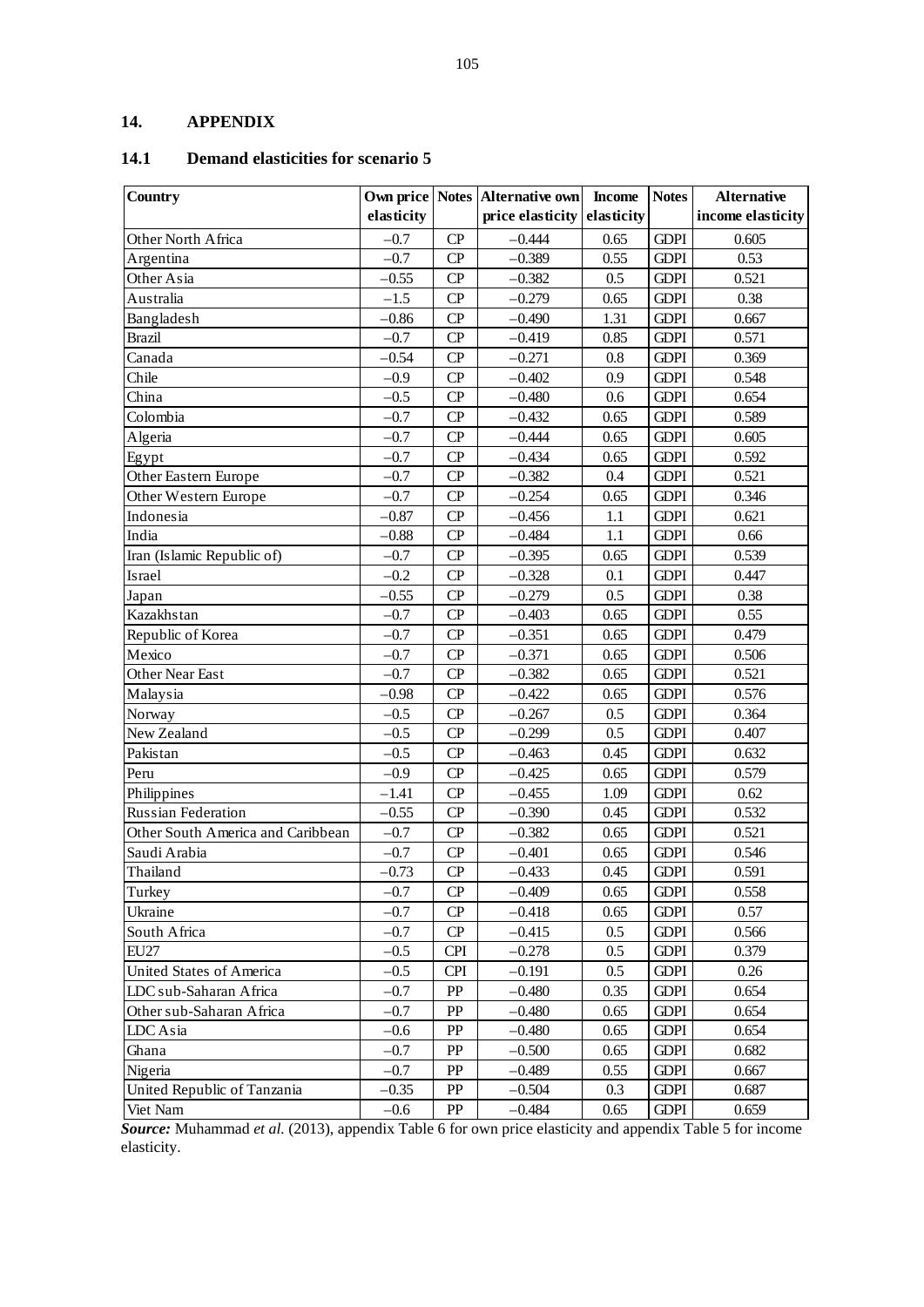The country specification in Muhammad *et al.* (2013) is not the same as in OECD–FAO (2013). The following assumptions have been made:

- For "other North Africa", average elasticities for Tunisia and Morocco have been used.
- As Muhammad *et al.* (2013) do not report elasticities for Algeria, the values for "other North Africa" have been used.
- For "other Western Europe", elasticities for Switzerland have been used.
- For LDC sub-Saharan Africa, other sub-Saharan Africa and LDC Asia, averages for low-income countries have been used.
- For other Asia, other Eastern Europe, other Near East and other South America and Caribbean, average for middle-income countries has been used.
- For EU27, average for high-income countries has been used.